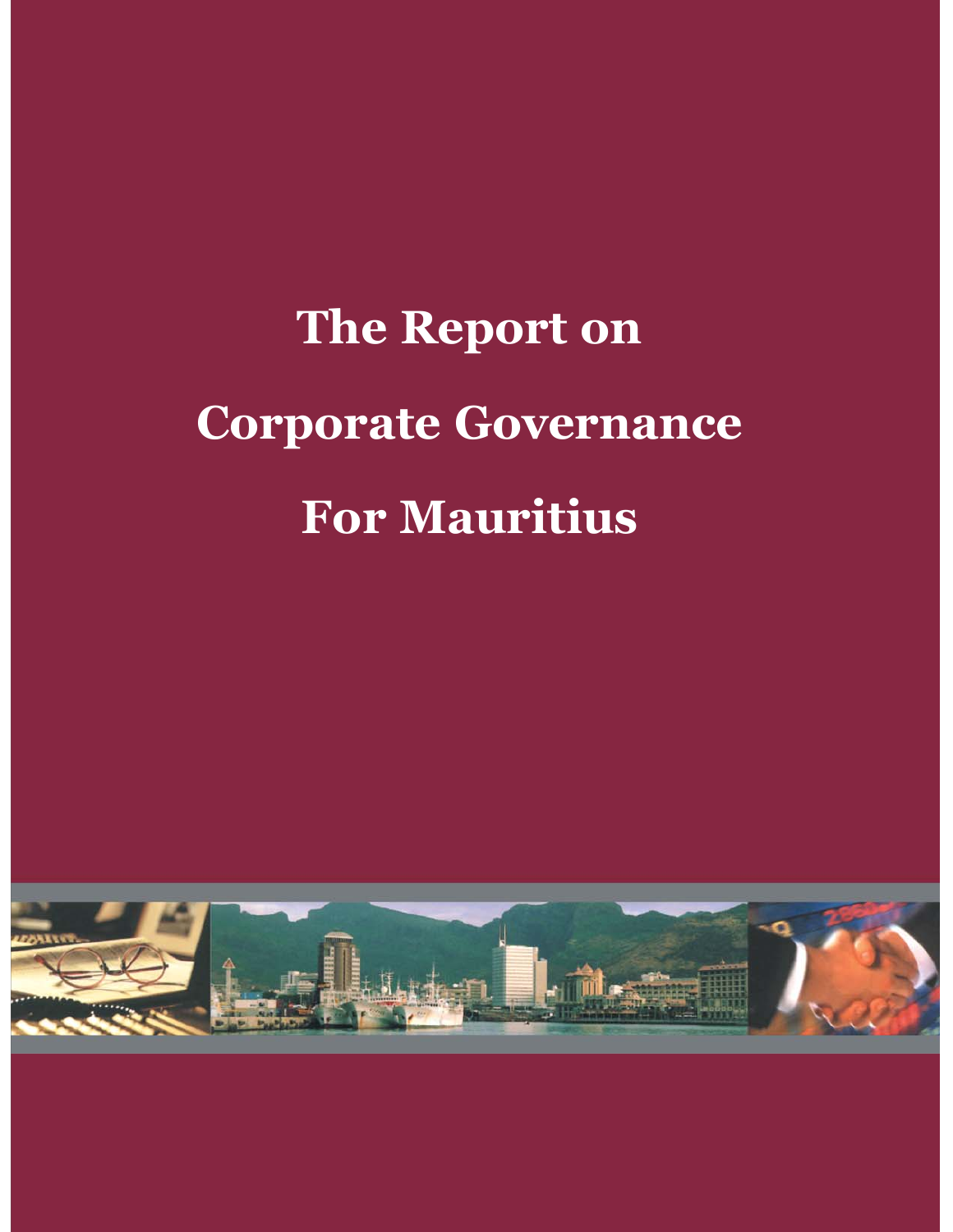



**First Edition, October 2003**

**First Edition (Revised), April 2004**

*A copy of this Report is available from :*

**THE MINISTRY OF INDUSTRY, FINANCIAL SERVICES AND CORPORATE AFFAIRS 7th Floor, Air Mauritius Centre President John Kennedy Street Port Louis, Mauritius E-Mail : mind@mail.gov.mu Ministry's Website : http://industry.gov.mu**

Contact Address

### **Mr J. Seeruttun**

Senior Economist Tel No: (230) 201 3494 / 210 7100 Fax No: (230) 212 8201 E-Mail : jseeruttun@mail.gov.mu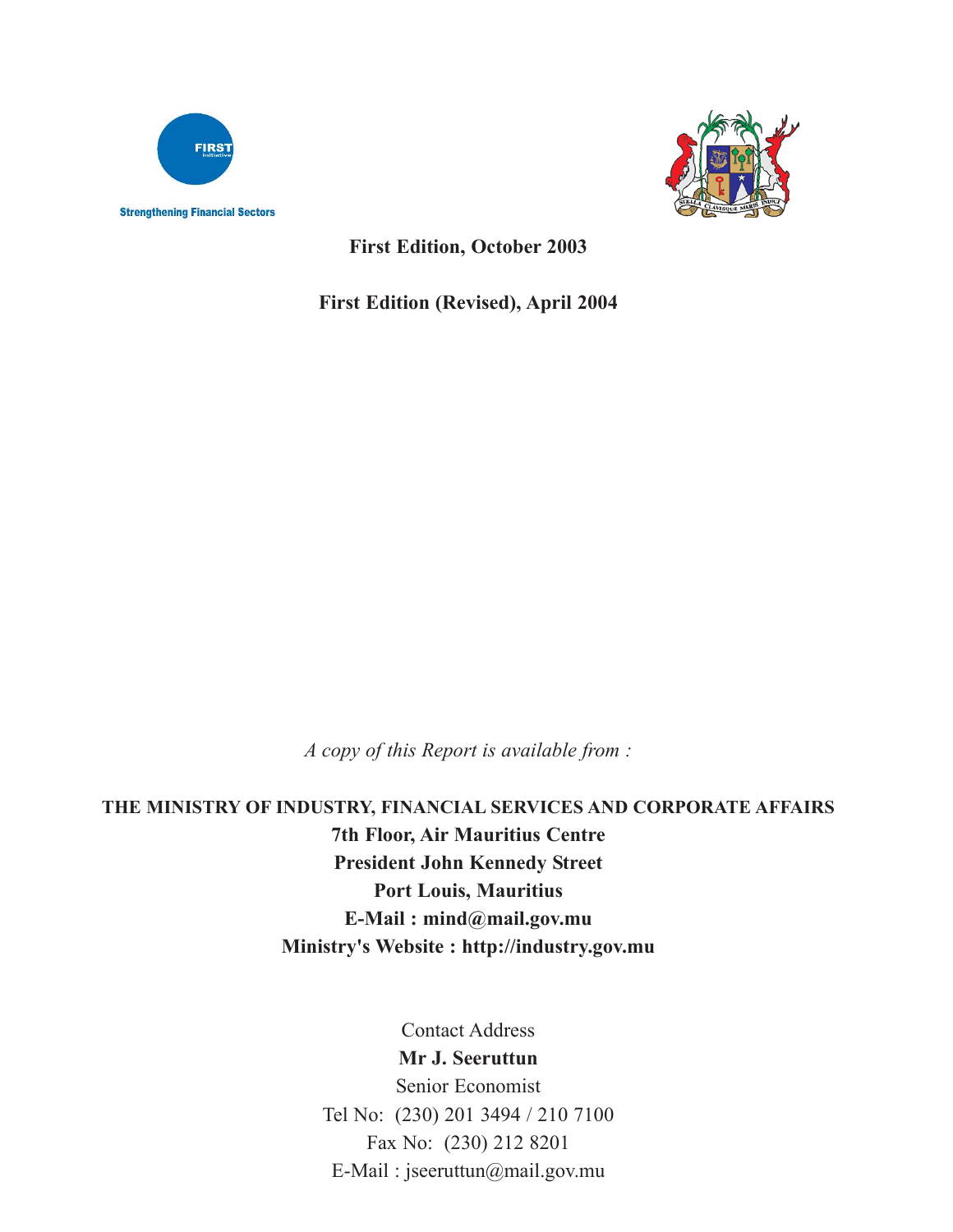# **Rejoinder to the First Edition (Revised),April 2004**

#### **Dear Stakeholders,**

**"The Report on Corporate Governance for Mauritius,"** which was launched on October 6th 2003, has in general met with a very positive response. The initial printing of the first edition of the Report has all been taken up. Demand is still strong and, therefore, the Committee on Corporate Governance has undertaken a reprint of the Report.

We have availed ourselves of this opportunity to rectify some minor editing errors that escaped our attention in the first edition. I would, however, wish to reassure you that the substance of the Code and the supporting chapters has not changed.

The only significant addition is in **Section 1.1, sub-sections (c) and (e) of the Code** where "Large Public Companies" and "Large Private Companies*" have been defined as "individual companies or group of companies with an annual turnover of Rs 250 million and above".*

> **Tim Taylor** Chairman, Committee on Corporate Governance April 2004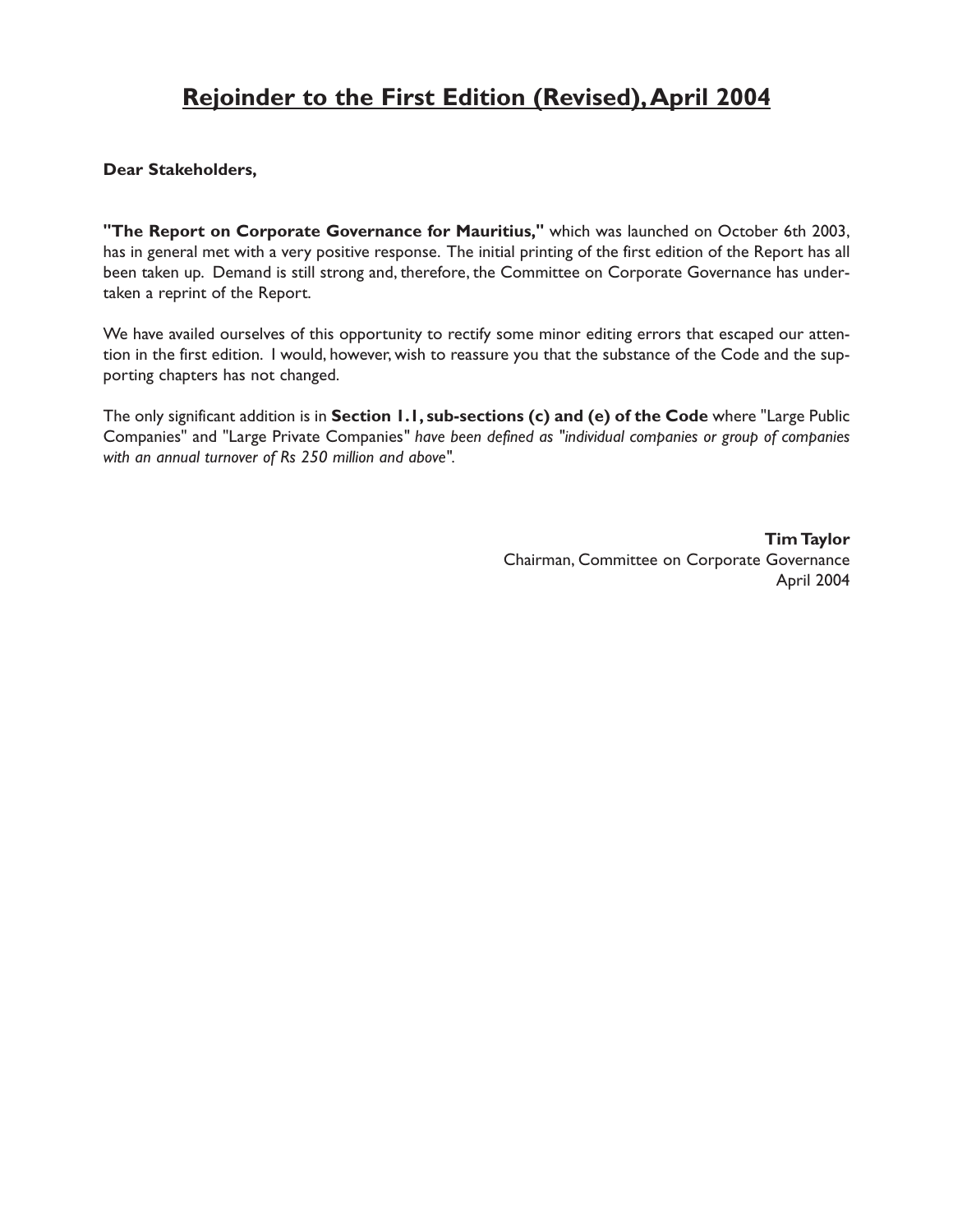# **PREFACE**

The Report on Corporate Governance for Mauritius is the result of twelve months of hard work by the Committee on Corporate Governance. This Committee was set up in September 2001 by the Honourable Sushil Khushiram, Minister of Economic Development, Financial Services and Corporate Affairs, with the purpose of providing a framework for improved corporate governance in Mauritius. After initial work and consultation, it became evident that there was a lack of awareness in corporate Mauritius of what exactly constituted "good corporate governance". This Report and the accompanying Code had been prepared with the objective of filling this knowledge gap.

The Committee took as its advisor Mervyn King, the person responsible for the preparation of the two King Reports on corporate governance for South Africa and a person with vast worldwide experience in corporate governance. Five task teams were set up to consider particular issues with regard to: (i)Boards and Directors, (ii)Auditing and Accounting, (iii)Risk Management, Internal Control and Internal Audit, (iv)Integrated Sustainability Reporting and (v)Compliance and Enforcement. Each task team was chaired by a member of the Committee and resourced with between six and twelve members drawn from all the stakeholders of corporate Mauritius. The task teams and the main committee have spent literally hundreds of hours in the compilation of this Report and I would like to record my thanks, appreciation and admiration for the work done by the task teams and the Committee. I would also like to thank Mervyn King who has guided and encouraged us in our work and who has been instrumental in raising the profile of corporate governance with the stakeholders of corporate Mauritius. Minister Sushil Khushiram has always given the Committee his full backing as regards the preparation of the Code and I would like to thank him for this.

The Code of Corporate Governance is not a separate document from the Report, but reflects the conclusions of the Report.The content and intention of the Code has to be read in the context of the full Report in order to understand and implement the Code successfully.

I must emphasise that although the Report is relevant and appropriate to current circumstances in Mauritius, it is not an end in itself but part of an evolving process that will bring inevitable change in our corporate governance thinking and practices. The Report should therefore be seen as a living document which will evolve with time.

In the final instance, good governance is about trust and stewardship in and by corporate leaders. These principles are not in conflict with the essential purpose of business enterprise to seek legitimate return on risk capital. In fact, good governance is the leverage, not the constraint in achieving that end.The Report and Code has been crafted and is published in that spirit of enterprise with integrity.

Tim Taylor **Chairperson** October 2003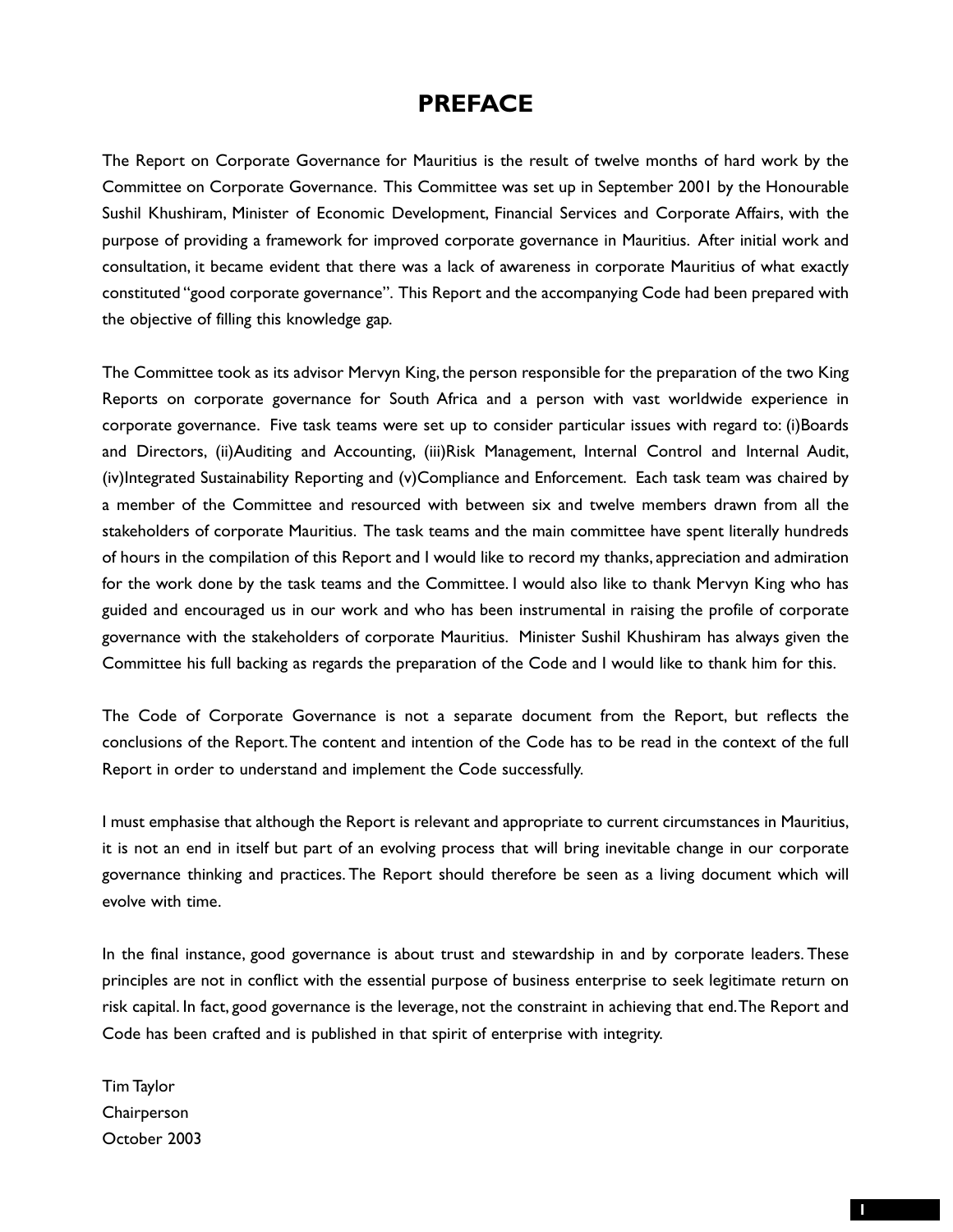# **CONTENTS**

|                  |                                                                                 | Page |
|------------------|---------------------------------------------------------------------------------|------|
|                  | <b>INTRODUCTION AND BACKGROUND</b>                                              | 4    |
|                  | <b>CODE OF CORPORATE GOVERNANCE</b>                                             | 17   |
| <b>SECTION I</b> | <b>COMPLIANCE AND ENFORCEMENT</b>                                               |      |
| Chapter I        | Enforcement and existing remedies                                               | 47   |
| Chapter 2        | Principles of disclosure                                                        | 48   |
| Chapter 3        | Role of the media                                                               | 48   |
| Chapter 4        | Encouraging shareholder activism                                                | 49   |
| Chapter 5        | Recommendations                                                                 | 50   |
| <b>SECTION 2</b> | <b>BOARDS AND DIRECTORS</b>                                                     |      |
| Chapter I        | Role and function of the Board                                                  | 52   |
| Chapter 2        | Role and function of the Chairperson                                            | 61   |
| Chapter 3        | Role and function of the Chief Executive Officer                                | 64   |
| Chapter 4        | Role of the Executive, Non-Executive and                                        |      |
|                  | Independent Non-Executive Director                                              | 65   |
| Chapter 5        | Director Selection, Training and development                                    | 72   |
| Chapter 6        | Board and Director Appraisal                                                    | 74   |
|                  | <b>SECTION 3 BOARD COMMITTEES</b>                                               |      |
|                  | <b>Audit Committee</b><br>□                                                     | 78   |
|                  | Corporate Governance Committee<br>□                                             | 78   |
|                  | <b>Remuneration Committee</b><br>□                                              | 79   |
|                  | <b>Nomination Committee</b><br>O                                                | 80   |
|                  | <b>Risk Committee</b><br>◻                                                      | 81   |
|                  | SECTION 4 ROLE AND FUNCTION OF THE COMPANY                                      |      |
|                  | <b>SECRETARY</b>                                                                | 82   |
|                  |                                                                                 |      |
|                  | <b>SECTION 5 RISK MANAGEMENT, INTERNAL CONTROL</b><br><b>AND INTERNAL AUDIT</b> |      |
| Chapter I        | <b>Risk Management</b>                                                          | 87   |
| Chapter 2        | <b>Internal Control</b>                                                         | 87   |
| Chapter 3        | <b>Internal Audit</b>                                                           | 89   |
| Chapter 4        | Guidance on Implementation                                                      | 92   |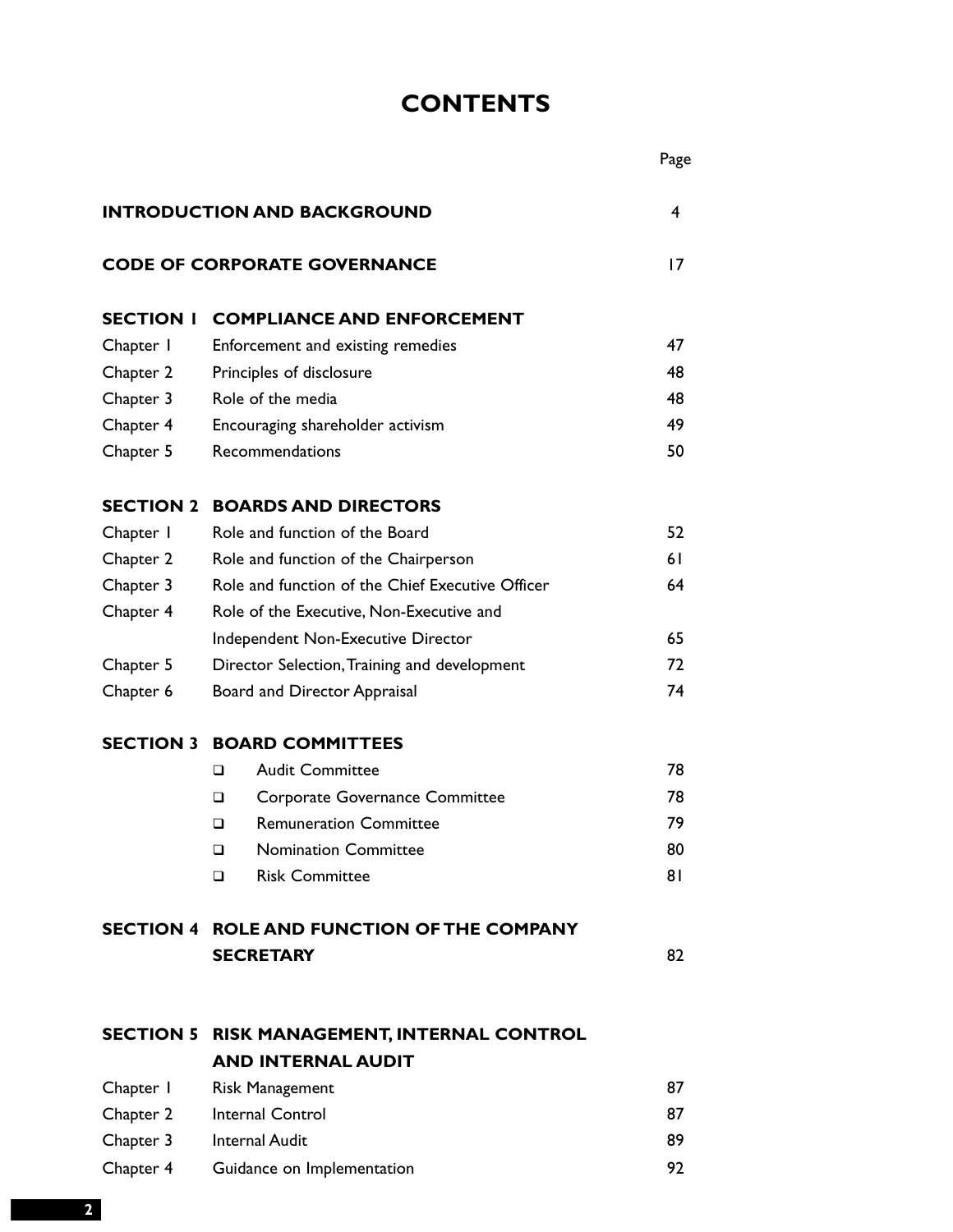#### **SECTION 6 ACCOUNTING AND AUDITING**

| Chapter I | Auditing                               | 93  |
|-----------|----------------------------------------|-----|
| Chapter 2 | Non-audit Services                     | 102 |
| Chapter 3 | Legal backing for, and monitoring of,  |     |
|           | Compliance with Accounting Standards   | 104 |
| Chapter 4 | Information Technology                 | 105 |
| Chapter 5 | Accessibility of Financial Information | 108 |

#### **SECTION 7 INTEGRATED SUSTAINABILITY REPORTING**

| □      | Integrated sustainability and long term |             |
|--------|-----------------------------------------|-------------|
|        | development                             | 1 I O       |
| $\Box$ | Code of Ethics                          | 110         |
| □      | <b>Stakeholder Relations</b>            | Ш           |
| $\Box$ | Safety, Health and Environment          | 112         |
| $\Box$ | Special circumstances in Mauritius      | <u> 112</u> |
|        | Social Issues                           |             |

#### **SECTION 8 COMMUNICATION AND DISCLOSURE** 114

#### **APPENDICES**

| □ Model terms of reference for Board Committees    | <u> 119</u> |
|----------------------------------------------------|-------------|
| □ Composition of Committee on Corporate Governance |             |
| and Task Teams                                     | 140         |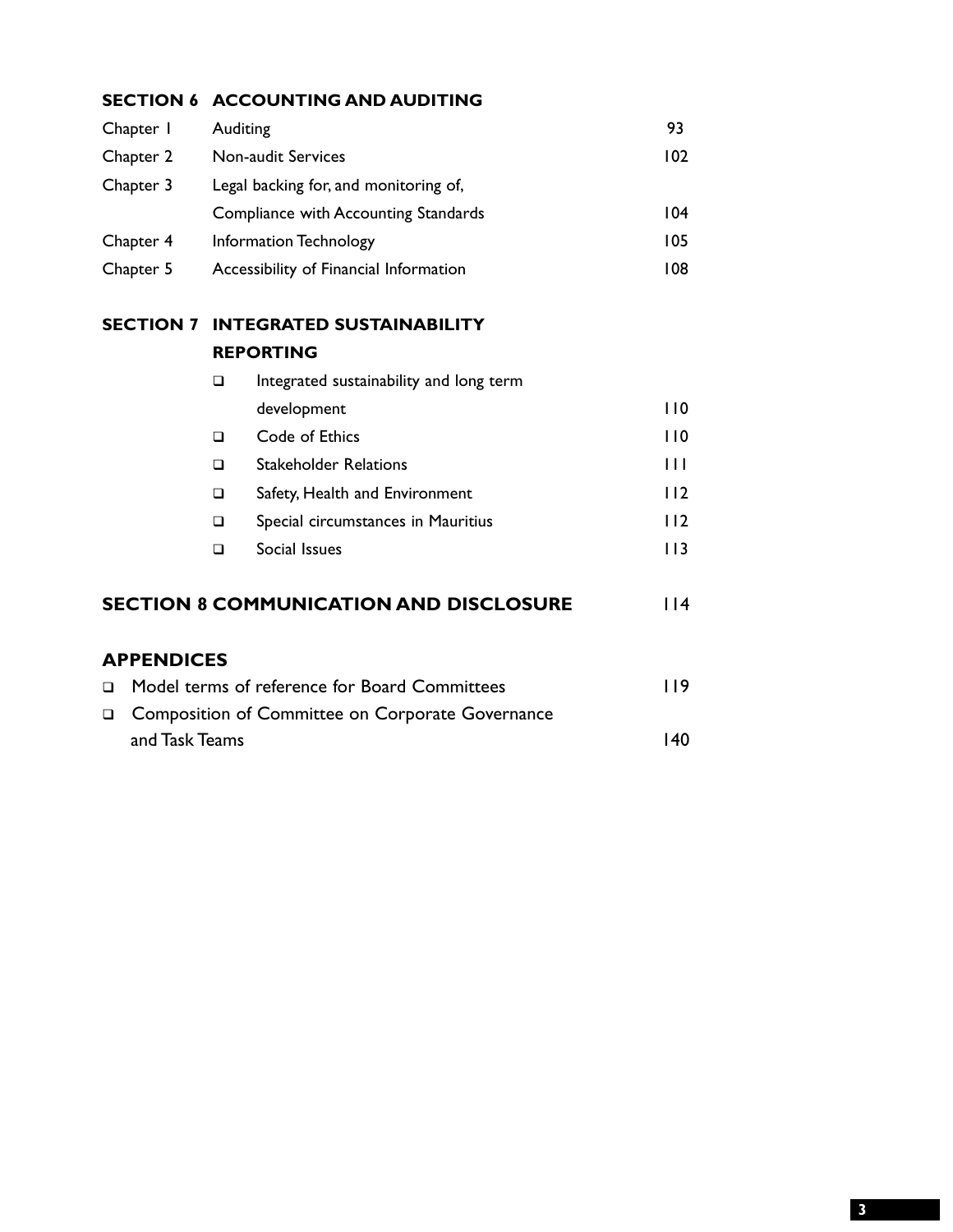# **INTRODUCTION AND BACKGROUND**

#### **1. What is Corporate Governance?**

*"Corporate Governance is a system by which corporations are directed and controlled."*

 *"Corporate Governance is concerned with holding the balance between economic and social goals, and between individual and communal goals...the aim is to align as nearly as possible the interests of individuals, corporations and society."*

> Sir Adrian Cadbury Corporate Governance Overview, 1999 World Bank Report

#### **2. Introduction**

- 2.1 In September 2001, the Minister of Economic Development, Financial Services and Corporate Affairs,The Honourable Sushil Khushiram, appointed a Committee on Corporate Governance for Mauritius. The Committee was given the task of raising the level of corporate governance in Mauritius so that it would compare favourably with international best practice. As part of its terms of reference, the Committee was asked to consider the appropriateness of introducing a Code of Best Practice on Corporate Governance for Mauritius. After a review of corporate governance practices in Mauritius, the Committee decided that it was appropriate to prepare a Code of Corporate Governance for Mauritius. This Code is contained in this document.
- 2.2 In the early 1990's, after a number of corporate scandals in the UK, a report on the financial aspects of corporate governance was produced in Britain by Sir Adrian Cadbury. In South Africa, the King Committee on Corporate Governance was set up in 1992 as a result of South Africa moving to a democratic state and the previously disadvantaged majority into the mainstream economy. The King Report was published in 1994 and dealt with all stakeholders on a groundbreaking basis.
- 2.3 These seminal studies, together with the Organisation for Economic Cooperation and Development (OECD) and Commonwealth reports, opened new thinking on corporate governance - which had originated in the King Report. This new thinking incorporated the fundamental notion that corporate governance went beyond regulating the relationship between shareholders and management. Furthermore, it recognised that there were other parties that interacted with corporations such as employees, customers, suppliers and the public in general -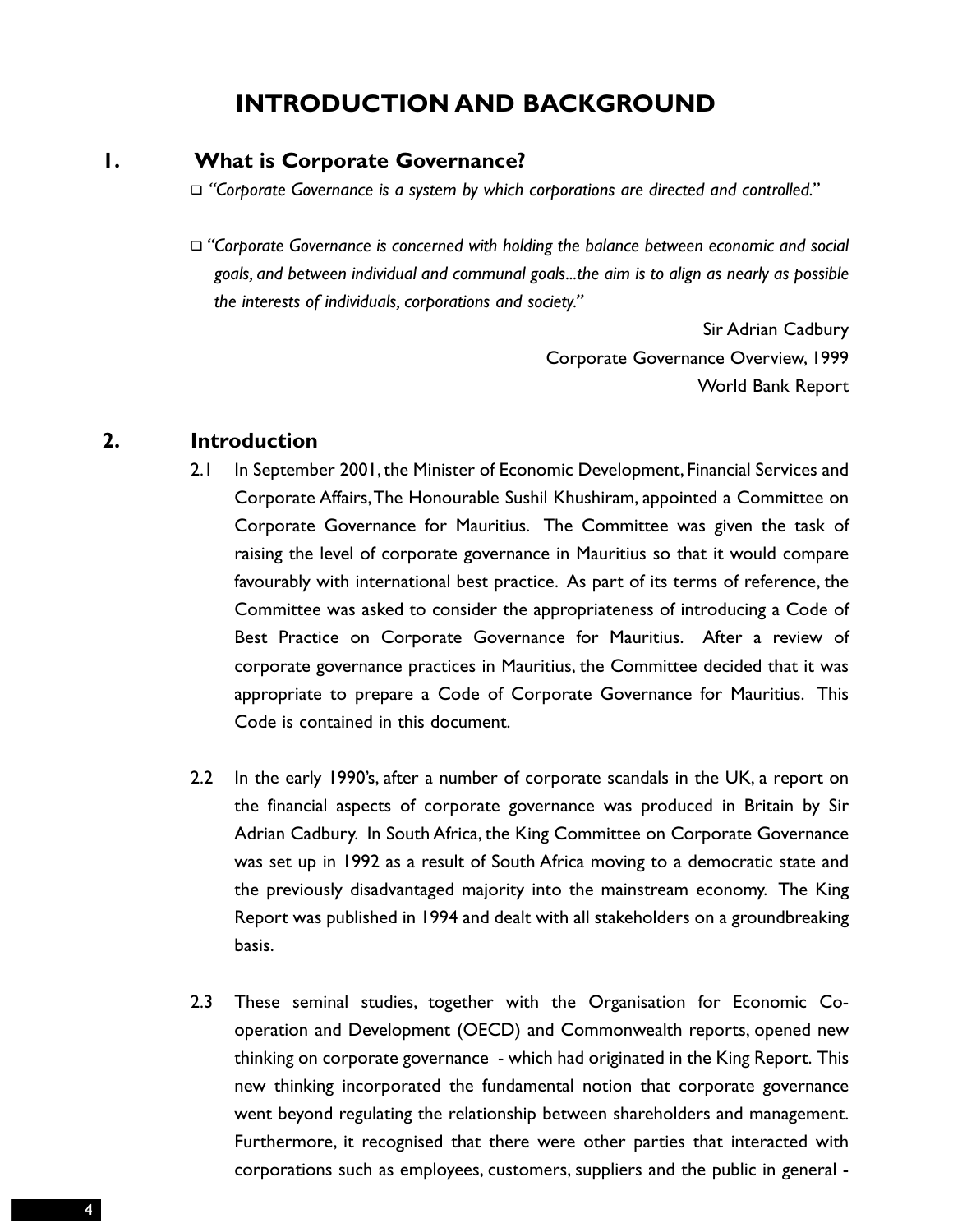the stakeholders of the enterprise. Today, therefore, corporate governance is not just a matter of regulating the relationship between shareholders, the board and managers. It is now a question of recognising the relationship between the corporation and stakeholders and dealing consistently on a holistic basis to align the different interests of each group. Most corporations have the following stakeholders:

- shareholders
- employees
- **Q** customers
- □ suppliers
- $\Box$  the national community/communities in which the corporation is established and operates
- $\Box$  the local community/communities in which the corporation conducts its business
- $\Box$  the government of the day.

However, corporations may have other stakeholders and an essential role of the board is to identify all the corporation's stakeholders.

2.4 This stakeholder orientation has been termed the inclusive approach which is now an international trend. In the inclusive approach to corporate governance, the corporation recognises its responsibility to its various stakeholders. In framing a code of corporate governance for Mauritius, we have resolved that we should adopt this inclusive approach to corporate governance.

#### **3. Corporate Governance in Mauritius**

3.1 Corporations have existed in Mauritius from the early days of colonisation. At the beginning of the French colonial period, Mauritius was in fact administered by a corporation, "La Compagnie des Indes". However, it was only in 1984 that Mauritius stepped into the modern era with the introduction of a new Companies' Act in that year. In 1989, there was another step forward with the setting up of The Stock Exchange of Mauritius. However, it was at the beginning of the new millennium that things really started to move ahead. Both government and the private sector realised that for Mauritius to make headway in the global economy, it was essential to adopt laws and conventions that were in tune with the changes taking place in the developed economies of the world. Therefore, in 2001 a raft of new measures was introduced, designed to align where possible the practices of corporate Mauritius with best practice world-wide. These measures were:

- Introduction of a new Companies Act.
- Introduction of International Accounting Standards (IAS)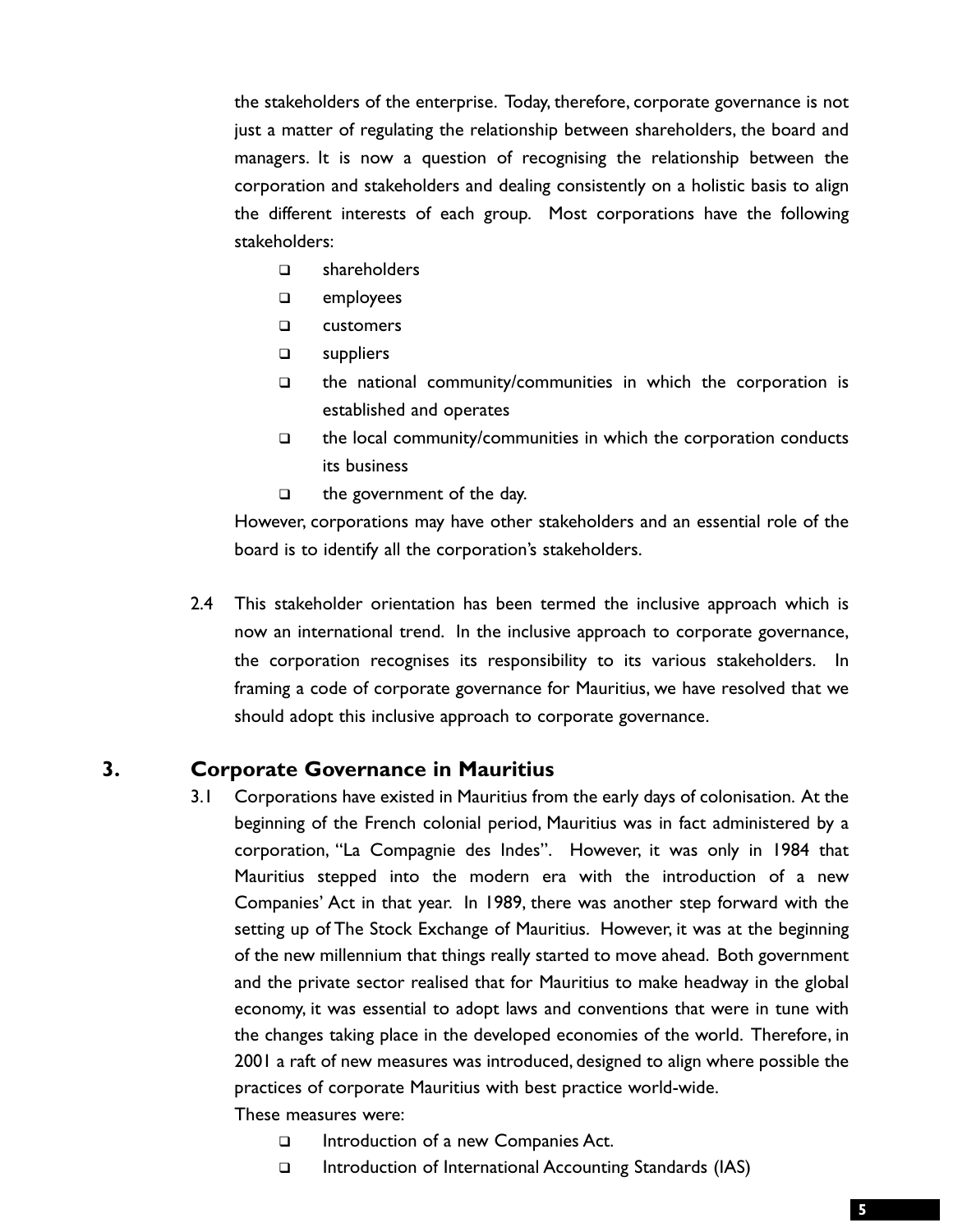- Introduction of new listing rules for companies listed on the Stock Exchange of Mauritius.
- □ Setting up of a National Committee on Corporate Governance.
- □ The World Bank was asked to complete a Report on Standards and Codes (R.O.S.C.) on corporate governance in Mauritius that was published in August 2002.
- □ In 2002 and 2003 the World Bank undertook and published Reports on Standards and Codes in respect of Auditing and Accounting, Insolvency, and the Rights of Creditors.
- 3.2 In July 2002, the Committee on Corporate Governance decided that it should prepare a Code of Corporate Governance for Mauritius and invited Mervyn King, chairman of the King Committee of South Africa, to be its consultant to help complete this task.

#### **4. The inclusive approach**

- 4.1 A distinction needs to be made between accountability and responsibility: In governance terms, the board is accountable at common law and by statute to the company. The company, on the other hand, should act responsibly and responsively towards the stakeholders identified as relevant to the business of the company.
- 4.2 The inclusive approach requires that the purpose of the company be defined, and the values by which the company will carry on its daily affairs should be identified and communicated to all stakeholders. The stakeholders relevant to the company's business should also be identified. These three factors should be combined in developing the strategies to achieve the company's goals. The relationship between the company and its stakeholders should be mutually beneficial. A wealth of evidence has established that this inclusive approach is the superior way to create sustained business success and steady, long-term growth in shareowner value.
- 4.3 However, it must be constantly borne in mind that entrepreneurship and enterprise are the most important factors that drive business. Performance must not be diluted by conformance. The key for good governance is to seek an appropriate balance between enterprise (performance) and constraints (conformance), so taking into account the expectations of shareowners for reasonable capital growth and the responsibility concerning the interests of other stakeholders of the company. This is probably best encapsulated in the statement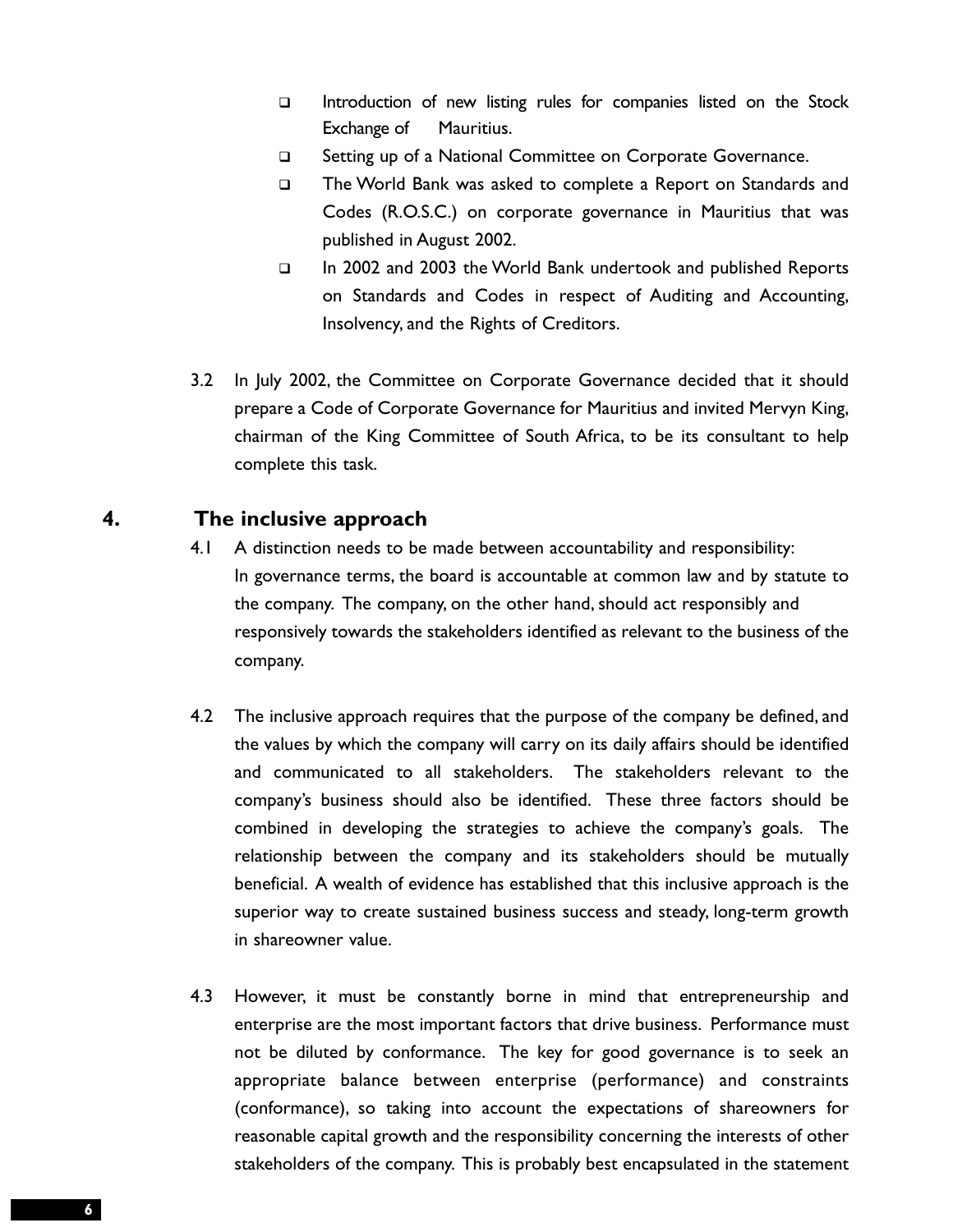attributed to the President of the World Bank, Jim Wolfensohn, that "the proper governance of companies will become as crucial to the world economy as the proper governing of countries." Proper governance in the 21st century embraces both performance and conformance. Conforming to corporate governance standards results in constraints on management. Boards have to balance this fact with performance for financial success and the sustainability of the company's business.

#### **5. Special circumstances pertaining to Mauritius**

There are special circumstances relevant to corporate governance in Mauritius that all the task teams had to consider. These are:

#### **5.1 Smallness**

Mauritius is a small country in terms of geographical size and population. Its smallness will impact on corporate governance. For instance:

- □ In international terms, Mauritius corporations are small enterprises. Corporate governance has a cost and because of the size of Mauritius' corporations, there will be relatively few that will be able to meet the cost of the whole range of governance measures that would be imposed on corporations operating in larger economies.
- $\Box$  Mauritius' smallness brings with it a fragile ecosystem. This means that corporations need to pay special attention to the environmental aspects of corporate governance.
- $\Box$  One of the recognised international components of good governance is to have independent non-executive directors. In a country as small as Mauritius, the pool of such skills is small and true independence is very difficult to achieve.

#### **5.2 Isolation**

Mauritius is an island 31/2 hours flying time from the nearest continent and 12 hours flying time from Europe.With modern means of communication, isolation is clearly less of a factor than it was, but it can still have an impact. For instance, because of the difficulty in finding truly independent directors in Mauritius, a solution is to appoint directors from abroad.The isolation of Mauritius means that a director from overseas would have to devote 3 days for each board meeting when travelling is taken into account. If a company has 6 board meetings a year, an independent director from overseas would have to devote 18 days annually to his Mauritian directorship, without preparation time, which is a considerable commitment for a non-executive director.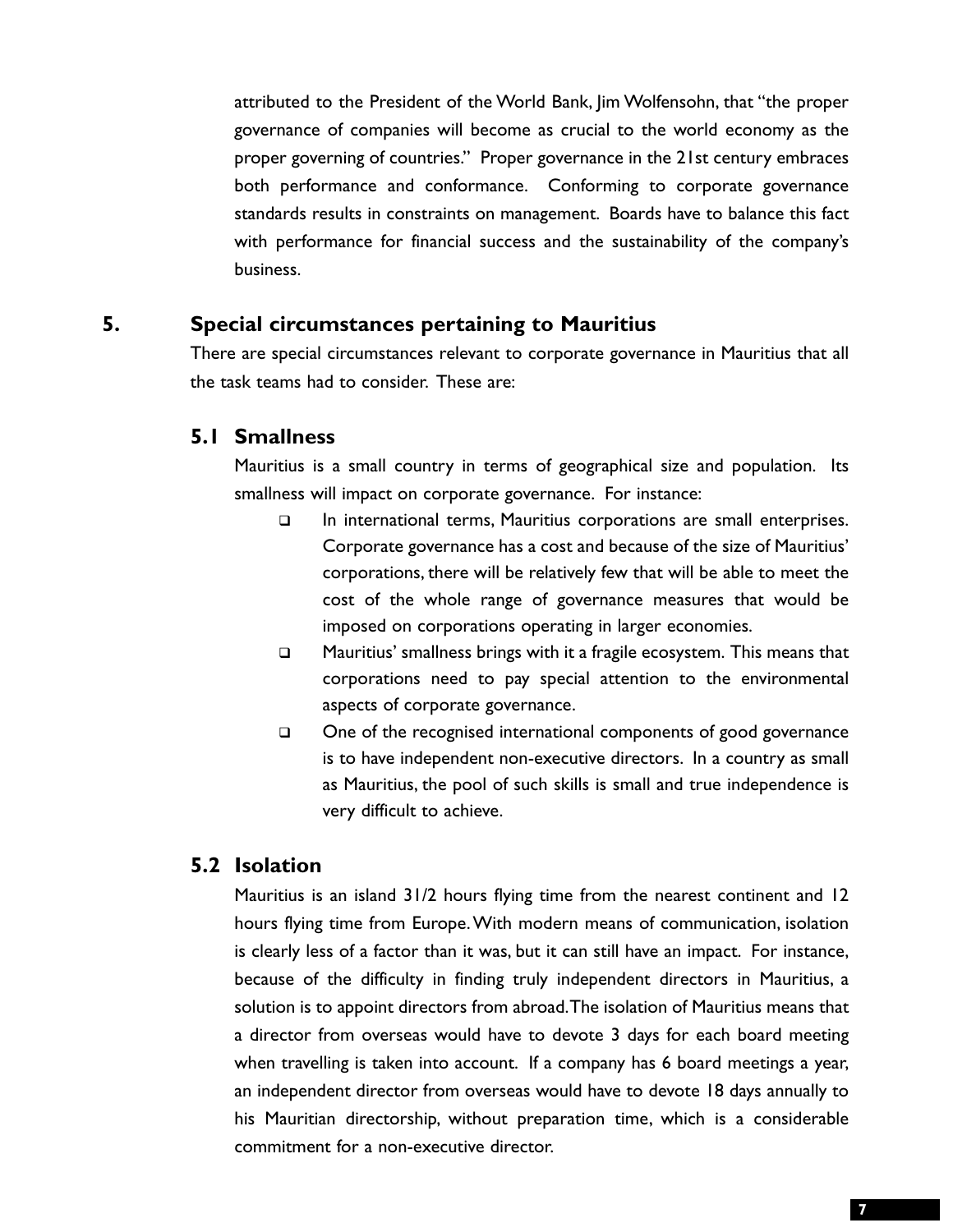#### **5.3 Diversity**

Mauritius is very diverse in terms of ethnic groups, religions and culture. As a result of this diversity a number of prejudicial behaviour patterns have evolved in corporate Mauritius, the most important one being a lack of fair employment practices in many sectors of the economy. For corporate Mauritius to play its full part in the economic and social development of Mauritius, employment practices need to be made fair to all. This needs to be addressed by corporations in a Code of Ethics, which forms an essential part of good governance.

#### **5.4 Statutes and regulations**

Corporate activity in Mauritius is regulated by statute and regulation, the main one being the Companies Act of 2001. These statutes and regulations are specific to Mauritius and any Code that is written must take them into account.

#### **5.5 Listing Requirements**

The Stock Exchange of Mauritius has introduced Listing Rules which companies need to respect if they are listed on the Stock Exchange of Mauritius. These Listing Rules are special to Mauritius.

These special circumstances have been taken into account by the task group on Compliance and Enforcement.

#### **5.6 The Private Sector**

The private sector in Mauritius is slowly evolving from a business environment dominated by family companies. This has had significant implications for corporate governance. For instance, there are still companies where senior management are also major shareholders or related to major shareholders. The governance issue here is that the manager must run the business for the benefit of the company and consequently for all shareholders, not just his or her group of shareholders.

#### **5.7 State-owned Enterprises**

The State in Mauritius owns a number of enterprises. There are two ways in which this ownership is exercised. A number of enterprises, e.g. Central Water Authority and Central Electricity Board, are parastatal bodies that are regulated by their own acts of parliament. Other enterprises are owned through public limited liability companies. In certain of these companies, apart from government, there are other state-owned enterprises as shareholders. In a number of these companies, there are minority non-governmental shareholders. One company where government has effective control, Air Mauritius, is listed on the Stock Exchange of Mauritius. Government has indicated that they wish state-owned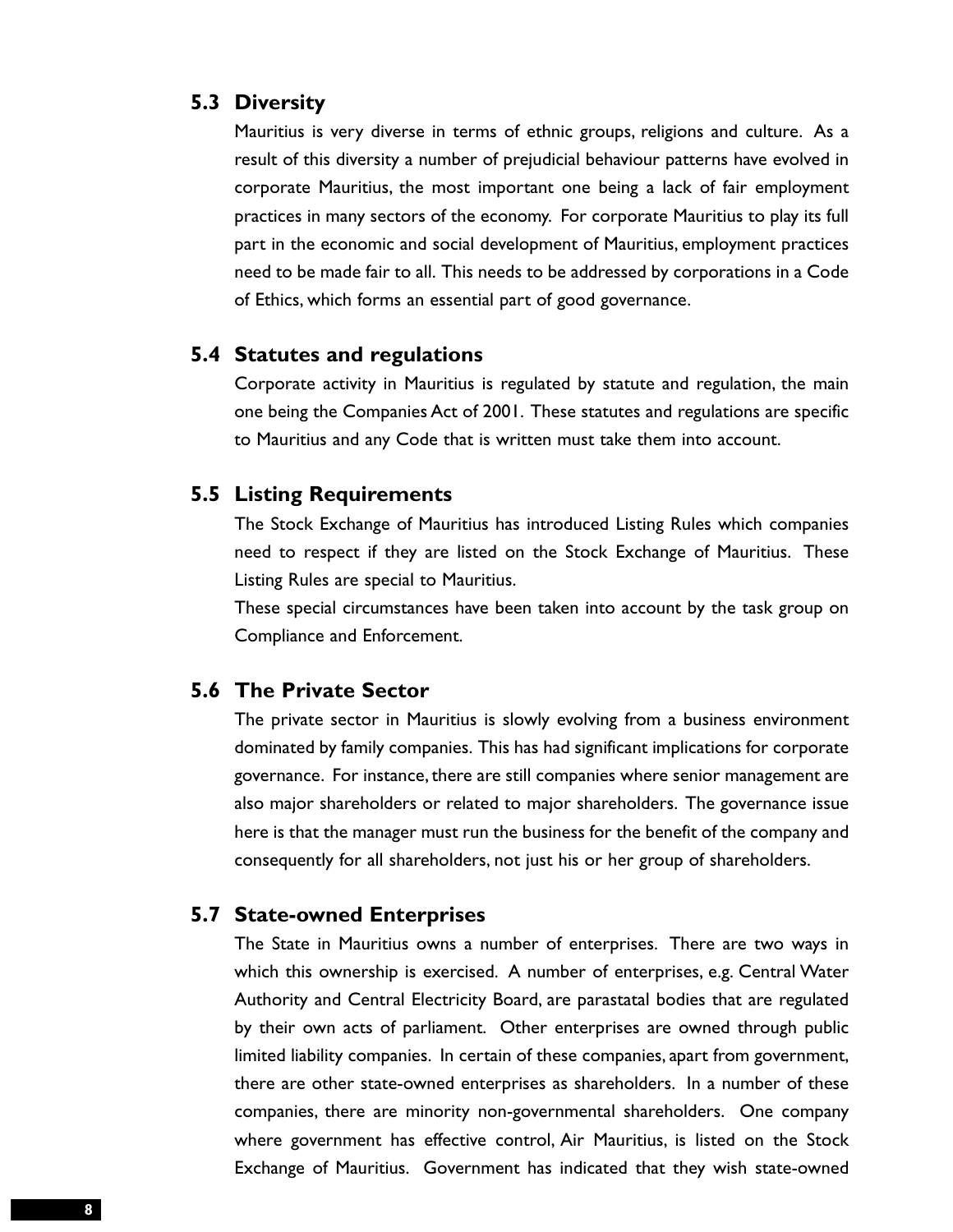enterprise to practise good governance and follow the Code. To achieve this will require rethinking the relationship of the board of each of these state-owned enterprises and its Ministry of "Tutelle".

#### **5.8 Stewardship**

Directors need to ensure that the necessary skills are in place for them to discharge their responsibility of stewardship of the assets of the company. Directors empower management to run the enterprise on their behalf. One of the key aspects necessary to protect the assets of the company is a proper control environment and a well functioning system of internal controls.

#### **6. Capital Markets**

- 6.1 If there is a lack of good corporate governance in a market, capital will leave that market with the click of a mouse. As Arthur Levitt, the former Chairperson of the US Securities and Exchange Commission said: *"If a country does not have a reputation for strong corporate governance practices, capital will flow elsewhere. If investors are not confident with the level of disclosure, capital will flow elsewhere. If a country opts for lax accounting and reporting standards, capital will flow elsewhere. All enterprises in that country - regardless of how steadfast a particular company's practices may be - suffer the consequences. Markets must now honour what they perhaps, too often, have failed to recognise. Markets exist by the grace of investors. And it is today's more empowered investors that will determine which companies and which markets will stand the test of time and endure the weight of greater competition. It serves us well to remember that no market has a divine right to investors' capital."*
- 6.2 As regards Mauritius, the government is trying to attract foreign direct investment to help in the development of the country while the private sector for its part is keen that foreign investors should invest in companies quoted on the Stock Exchange of Mauritius. A significant inflow of foreign capital will only take place if companies in Mauritius are seen to be subject to good corporate governance. Apart from foreign capital, corporate Mauritius is also trying to attract investment from pension funds based in Mauritius. Good corporate governance will encourage the trustees of these funds to invest in equities listed on the Mauritian stock market.
- 6.3 Relying on corporate information, capital flows across geographic borders as if they were non-existent. Mauritius forms part of this borderless world. Both foreign and local investors are free to invest or disinvest in the 45 companies listed on the Stock Exchange of Mauritius.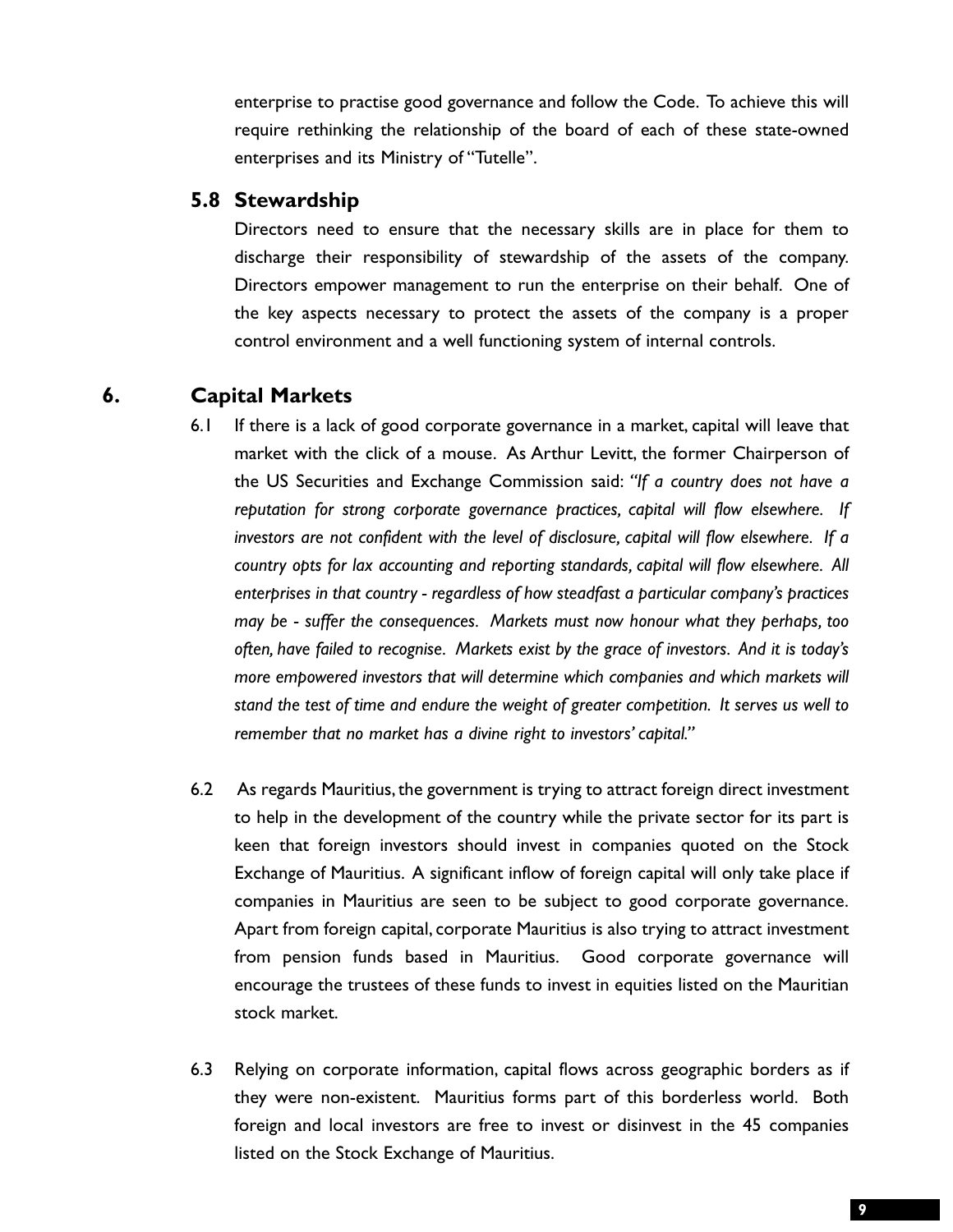6.4 It follows that the information must be trustworthy before an investor will decide to invest. The measurement for this trust and confidence is the quality of governance of the company imparting the information.

# **7. The Triple Bottom Line**

- 7.1 There is a global move from the single to the triple bottom line, which embraces the economic, environmental and social aspects of a company's activities. This trend is relatively advanced in countries such as South Africa and the United Kingdom and is also becoming a factor in Mauritius. While it may not be possible, at this stage, to have triple bottom line reporting as part of the Code, it should certainly be one of the aspirations.
- 7.2 A board should identify the non-financial aspects relevant to the business of a company. The environmental aspects include the effect on the environment of the product or services produced by the company. The social aspects embrace values, ethics and the reciprocal relationships with stakeholders other than just the shareowners. There is an endeavour now through the Global Reporting Initiative to develop a common language for reporting social and environmental aspects.
- 7.3 It is now generally accepted by corporations that *"demonstrating concern creates an atmosphere of trust and a better understanding of corporate aims, so that when the next crisis comes, (and these are inevitable for companies) there will be a greater goodwill to help the company survive."* (Reputation Assurance)

#### **8. Shareholders and Corporations**

- 8.1 Shareholders obtain their power from the democratic process of voting by which means they can, inter alia, elect or dismiss directors, who carry out the objectives of the company.
- 8.2 The relationship between the company and the shareholders arises out of the articles of association, which are nothing more than a contract between them. This is the only means of shareholder protection, which is generally quite ineffective in practice. Because the shareholders have limited protection, the quality of governance is of absolute importance to them.

## **9. Leadership**

Corporate governance is essentially about leadership:

9.1 leadership for efficiency in order for companies to compete effectively in the global economy, and thereby create jobs;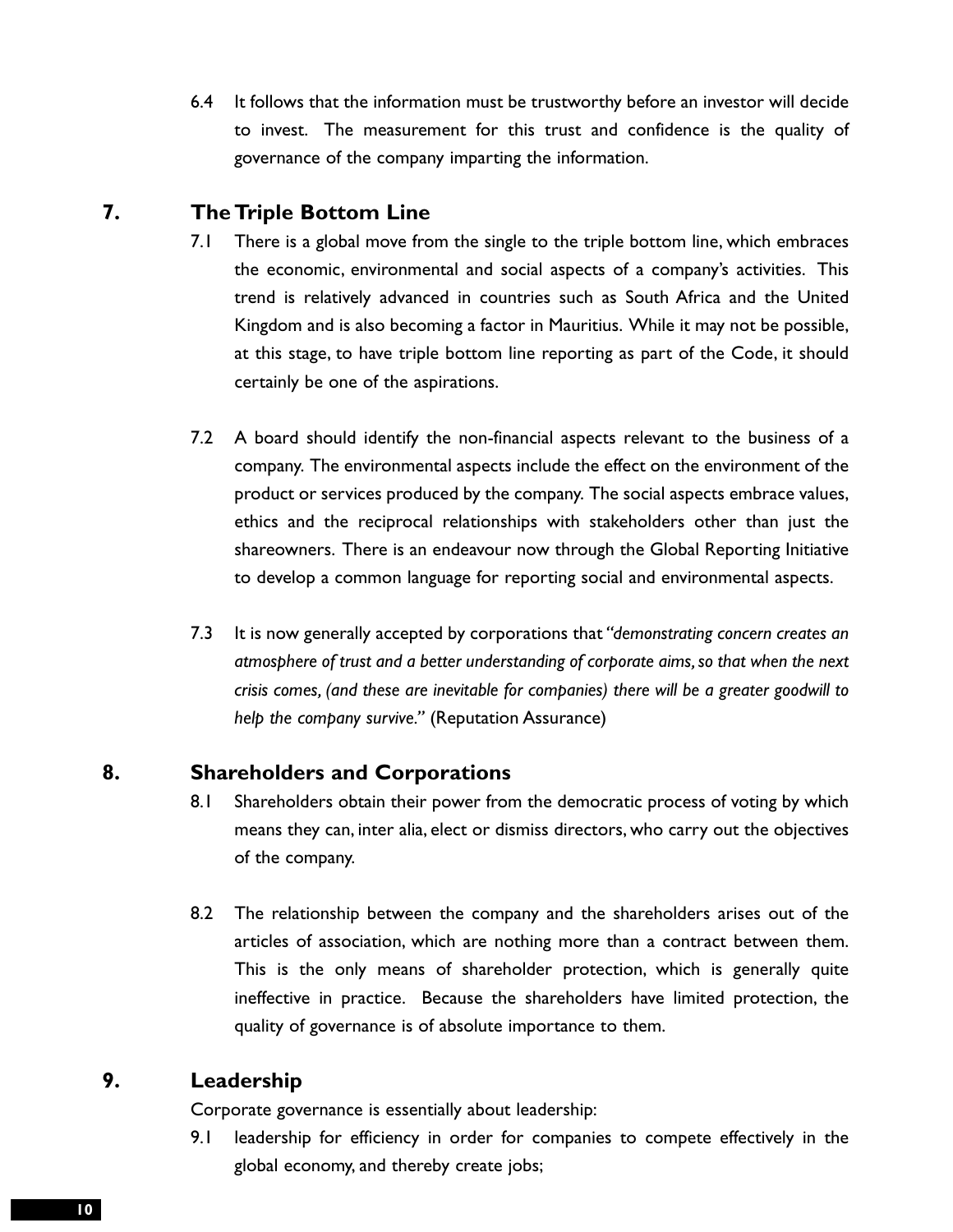- 9.2 leadership for probity because investors require confidence and assurance that the management of a company will behave honestly and with integrity in regard to their shareholders and other stakeholders;
- 9.3 leadership with responsibility as companies are increasingly called upon to address legitimate social concerns relating to their activities;
- 9.4 leadership that is both transparent and accountable because otherwise business leaders forfeit trust and this will lead to the decline of companies and the ultimate demise of a country's economy.

# **10. Empirical evidence that good corporate governance makes good business sense**

- 10.1 In recent years, research has been developed that increasingly supports this proposition. In its Investor Opinion Survey published in June 2000, McKinsey & Co., working with Institutional Investors Inc., found that good governance could be quantified and was significant. For the survey, well-governed companies were defined as:
	- having a clear majority of outsiders on the board, with no management ties;
	- □ holding formal evaluations of directors;
	- $\square$  having directors with significant stakes in the company and receiving a large proportion of their pay in the form of stock options;
	- $\Box$  being responsive to investor requests for information on governance issues.
- 10.2 The survey found that:
	- □ more than 84% of the more than 200 global institutional investors, together representing more than US\$3 trillion in assets, indicated a willingness to pay a premium for the shares of a well-governed company over one considered poorly governed but with a comparable financial record;
	- $\Box$  three-quarters of these investors indicated that board practices were at least as important as financial performance, when evaluating companies for potential investment;
	- $\Box$  the actual premium these investors would be willing to pay varied from country to country. In the United Kingdom, they would pay 18% more for the shares of a well-governed company than for the shares of a company with similar financial performance but poorer governance practices. In emerging markets or markets perceived to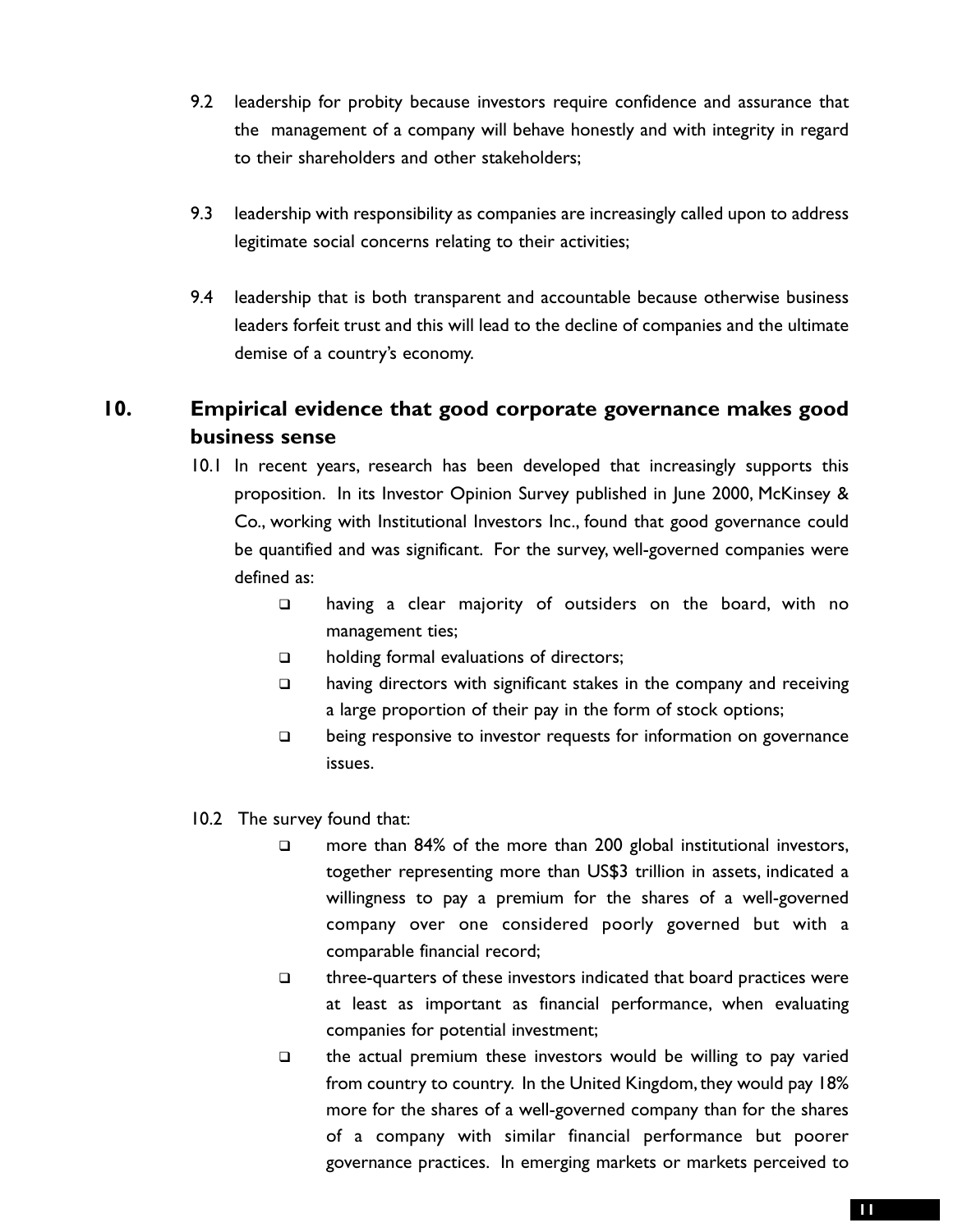have poor governance practices, this premium escalated to 22% for a well-governed Italian company and to as much as 27% for one in Venezuela or Indonesia.

- 10.3 The implications for companies are profound. Simply by developing good governance practices, managers can potentially add significant shareholder value and other stakeholder benefits. The results of this survey should also be apparent to policy makers and regulators in recognising that the creation of a good governance climate can make countries, especially in the emerging markets, a magnet for global capital. This survey emphasised that companies not only need to be well-governed, but also need to be perceived in the market as being well-governed.
- 10.4 Other similar surveys support the contentions put forward by McKinsey. In March 2001, Stanford University issued a report on corporate governance in emerging markets, re-enforcing the McKinsey findings. Add to this the immense influence of US pension funds, where the proportion of overall foreign holdings of some US\$410 billion in 1999 held by the top 25 pension funds leapt from 42% in 1998 to 66%. Amongst these are many of the funds that have been at the forefront of the governance movement in the United States, such as CalPERS,TIAA-CREF, CalSTRS, and the States of Wisconsin and Florida. It is notable that these funds are developing activist strategies abroad, and that a number of such funds are invested in Southern African companies.

#### **11. Shareholder Activism**

The era of deference of shareholders and society to the company generally, has gone. Shareholder activism has taken root globally,notwithstanding that share ownership is now dispersed amongst institutions throughout the world. Institutional investors, both national and global, are drafting criteria for "socially responsible" investment and how investors can measure the quality of governance in companies in which they invest. Up to now, Mauritian institutional investors have not generally played an active role in ensuring that companies are managed for the benefit of all their shareowners. To increase the confidence of investors in Mauritian capital markets,it is essential that Mauritian institutional investors follow the lead given by their counterparts in overseas capital markets and increase their level of activism both at meetings of shareholders and during private meetings with company chairpersons and CEOs.

#### **12. International Practices**

12. 1 Apart from the value added to a company by good corporate governance, interest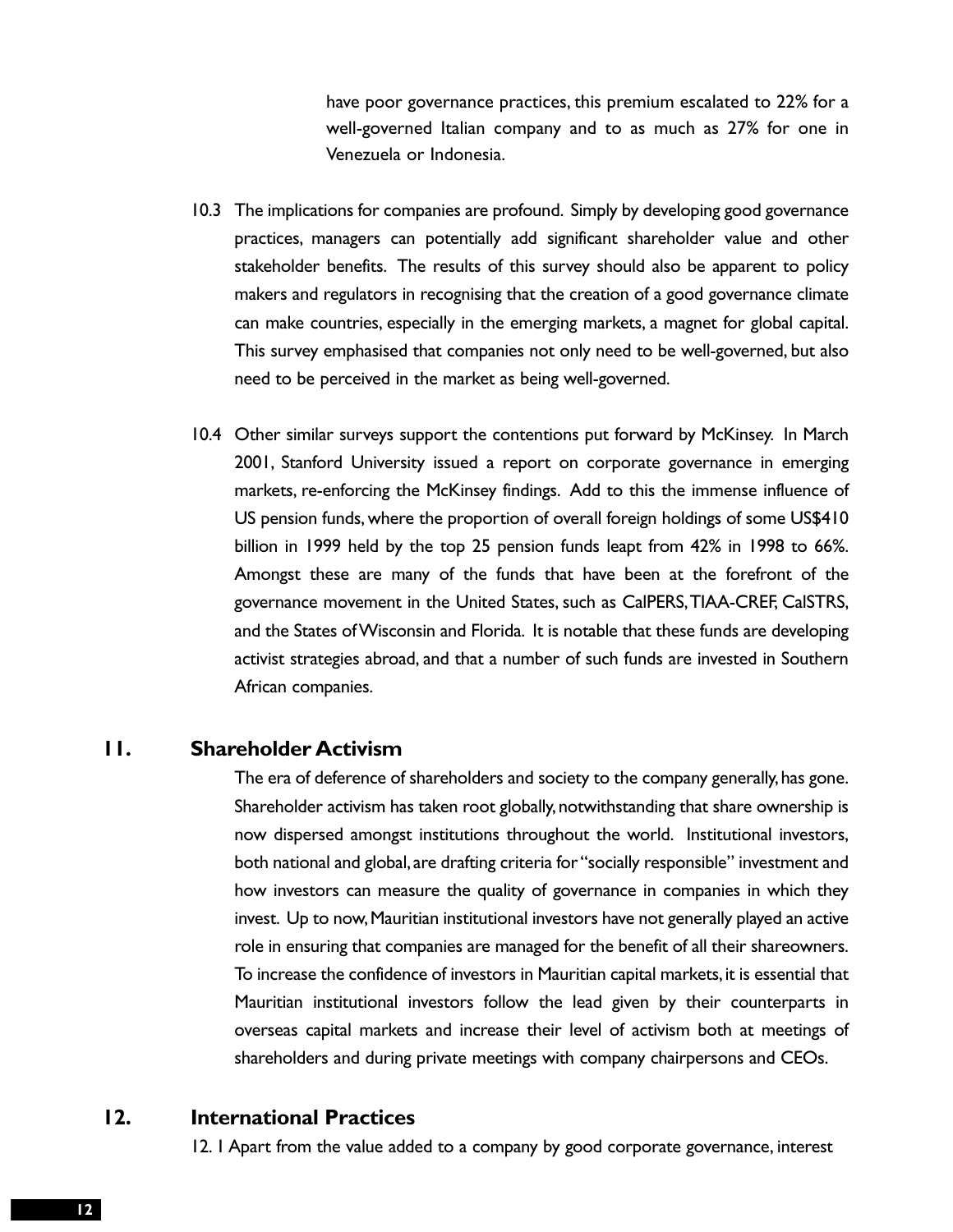in such practices has been fuelled by the international financial crises of the 1990s. In East Asia,in 1997 and 1998, it was demonstrated that macro-economic difficulties could be worsened by systemic failure of corporate governance, stemming from:

- $\Box$  weak legal and regulatory systems;
- □ poor banking regulation and practices;
- $\Box$  inconsistent accounting and auditing standards;
- $\Box$  improperly regulated capital markets;
- $\square$  ineffective oversight by corporate boards, and scant recognition of the rights of minority shareowners.
- 12.2 The significance of corporate governance is now widely recognised, both for national development and as part of international financial architecture, as a lever to address the converging interests of competitiveness, corporate citizenship, and social and environmental responsibility. It is also an effective mechanism for encouraging efficiency and combating corruption. Companies are governed within the framework of the laws and regulations of the country in which they operate. Communities and countries differ in their culture, regulation, law and generally the way business is done. In consequence, as the World Bank has pointed out, there can be no single generally applicable corporate governance model in the sense of "one size fits all". Yet there are international standards that no country can escape in the era of the global investor. Thus, international guidelines have been developed by the Organisation for Economic Co-operation and Development (OECD), the International Corporate Governance Network, and the Commonwealth Association for Corporate Governance. The four primary pillars of fairness, accountability, responsibility and transparency are fundamental to all these international guidelines of corporate governance.
- 12.3 What shareholders, especially institutional investors, want are understandable measurements that are coherently and consistently communicated, to enable them to judge stewardship, performance, conformance and sustainability.

#### **13. Compliance**

All companies are encouraged to take note of and apply where appropriate the principles contained in this Report and Code.The Compliance section of the Code sets out in detail the corporate entities that shall comply with the Code.

#### **14. Incentives for Compliance**

In summary, successful governance in the world of the 21st century requires companies to adopt an inclusive and not an exclusive approach. The company must be open to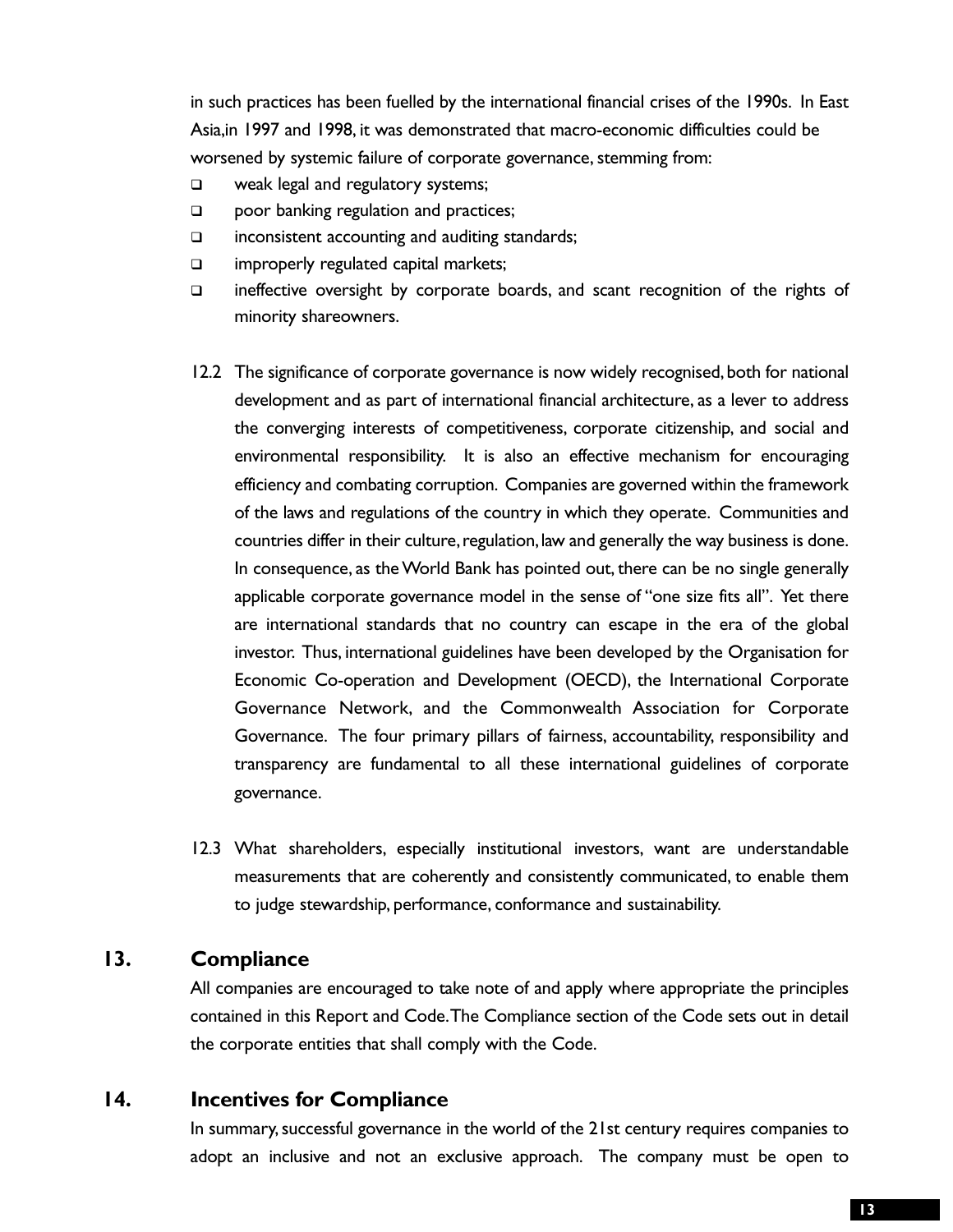institutional activism and there must be greater emphasis on the sustainable aspects of its performance that specifically includes non-financial activities and responsibilities. Boards must apply the tests of fairness, accountability, responsibility and transparency to all acts or omissions and be accountable to the company but also responsive to and responsible towards the company's identified stakeholders. The best balance between conformance with governance principles and performance in an entrepreneurial market economy must be found, but this will be specific to each company.

#### **15. Guiding Principles**

The guiding principles for the preparation of this report are as follows:

- 15.1 We have taken the King Report on Corporate Governance in South Africa 2002 as our model because it is most appropriate to a developing economy. Mr Mervyn King, the author of the King Report, has been our consultant and advisor for the preparation of the Mauritius Code of Corporate Governance.
- 15.2 We have taken note of all the recent developments in Corporate Governance following the various high profile scandals such as Enron,WorldCom,Xerox and Tyco including the Sarbannes Oxley Act, the revised NYSE rules, the Higgs Report and the Smith Report.
- 15.3 We have taken note of the five principles of corporate governance as enunciated by the OECD. These are:
	- □ The Rights of Shareholders
	- □ The Equitable Treatment of Shareholders
	- The Role of Stakeholders in Corporate Governance
	- Disclosure and Transparency
	- □ Responsibilities of the Board
- **16.** The World Bank prepared a report on standards and codes (ROSC) on Corporate Governance in Mauritius in 2002 and we have taken into account the findings of this report.

#### **17. Committee and Task Teams**

A number of task teams were established to undertake a detailed review of specified areas of corporate governance in Mauritius, namely:

17.1 The Boards and Directors task team looked into issues regarding board practice, the status and responsibilities associated with executive, non-executive and independent directors, as well as executive and non-executive director remuneration. This task team was chaired by Marc Lagesse.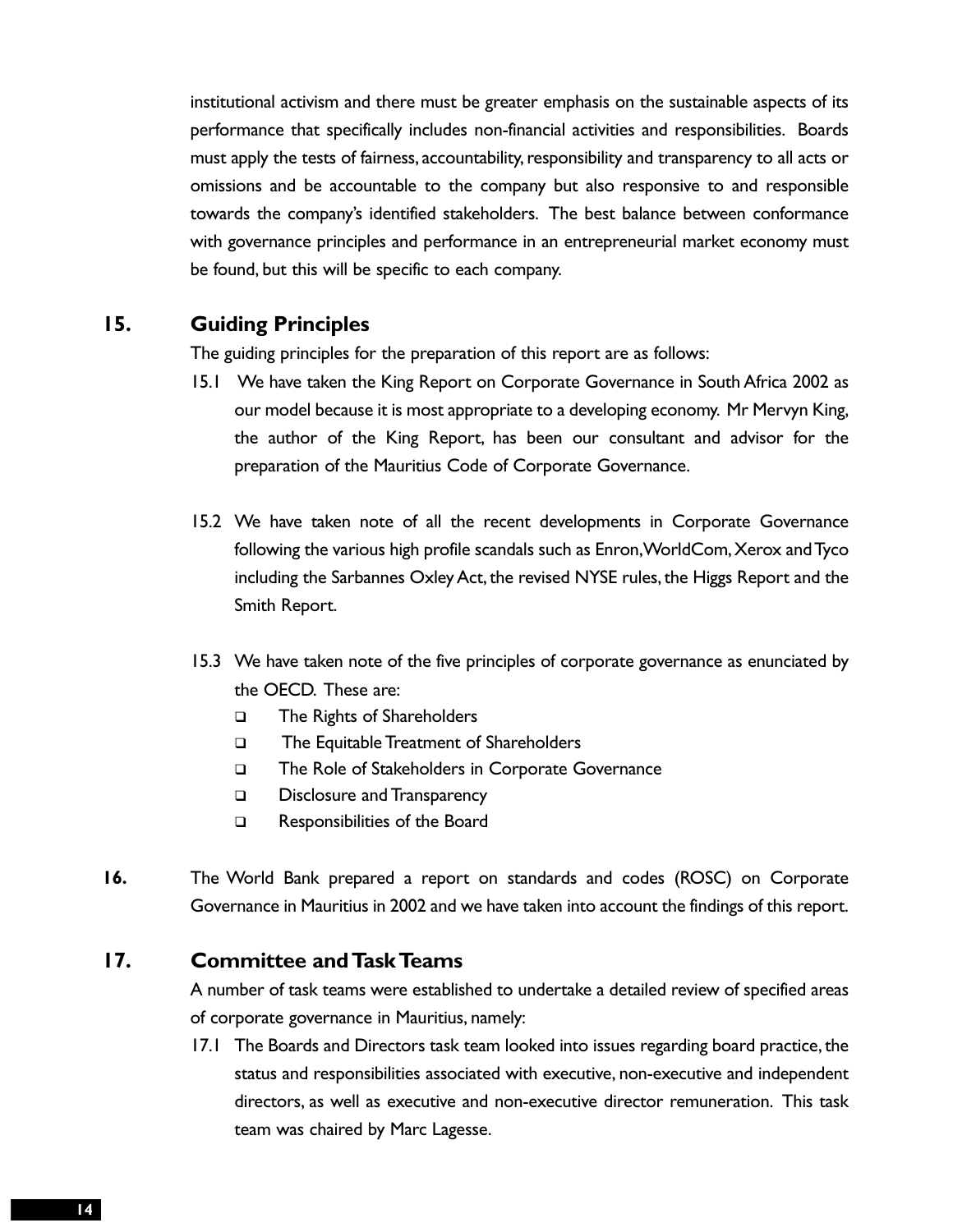- 17.2 The Accounting and Auditing task team considered developments surrounding auditing and non-audit services, accounting standards in relation to international developments, and auditor skills required for reporting on non-financial aspects. This task team was chaired by Ms Clairette Ah Hen.
- 17.3 The Risk Management, Internal Control and Internal Audit task team reviewed the role and function of internal audit. It also investigated recommendations introducing risk management as a criterion for boards and companies in corporate governance. This task team was chaired by Nassir Ramtoola.
- 17.4 The Integrated Sustainability Reporting task team perhaps had the most compelling brief in that it had to analyse a wide range of complex, and in some cases undefined, areas of reporting of a non-financial nature. Topics ranged from stakeholder engagement to ethics and ethical reporting. This task team was chaired by Cyril Mayer.
- 17.5 The Compliance and Enforcement task team was required to consider the supervision and enforcement of existing statutory and regulatory provisions governing companies in Mauritius and to make recommendations to improve compliance with governance guidelines. This task team was chaired by Mrs Prabha Chinien.
- **18.** The task teams, comprising some 50 or so individuals in total, represented a cross-section of Mauritian business and society in both the private and public sectors. Furthermore, on May 26 2003, a draft of the Code was presented to a wide range of the stakeholders of corporate Mauritius, feedback was sought and a number of amendments and enhancements to the Code have been made following this feed-back.
- **19.** The actual Code of Corporate Governance should be read in conjunction with the supporting chapters.
- **20.** Many thanks to the Financial Sector Reform and Strengthening Initiative (FIRST) who has financed the preparation of the Code. Also we thank the Institute of Directors (IoD) of Southern Africa for the right to use and copy what is appropriate from The King II Report.
- **21.** I would like to thank all those that have contributed to the preparation of this Report: Mervyn King, our guide and mentor, all the members of the Committee on Corporate Governance, the members of the task teams, Jeewonlall Seeruttun and his colleagues at the Ministry of Economic Development, Financial Services and Corporate Affairs,Anton Roodt the editor of the Report and Michaela Manuel who has worked tirelessly on the numerous drafts of the Report.

Tim Taylor Chairperson October 2003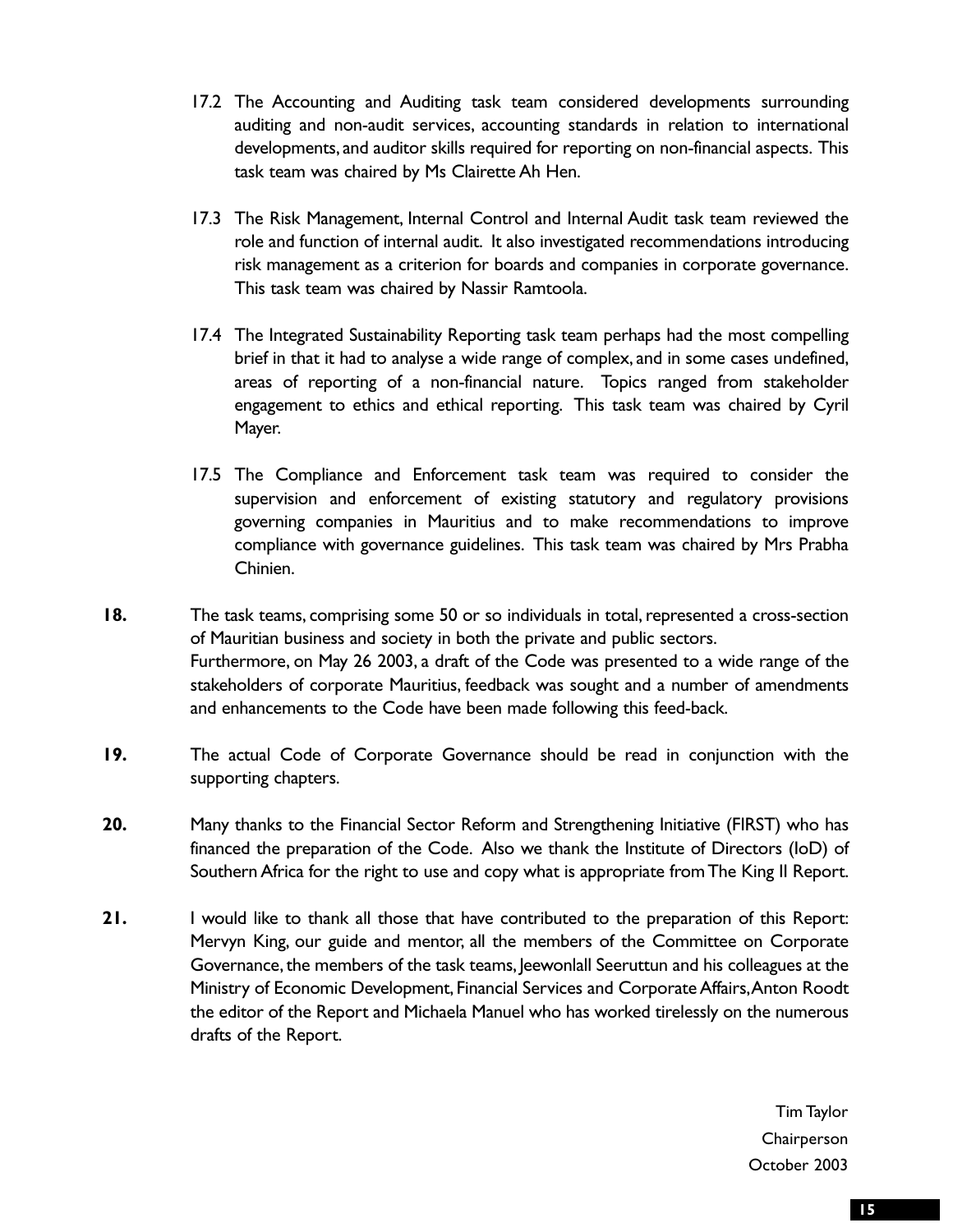# **CODE OF CORPORATE GOVERNANCE**

# **Section 1 Compliance and Enforcement**

## **1.1 Designated Institutions**

The Code of Corporate Governance applies to the following business enterprises. In case of non-compliance, these enterprises shall disclose and explain the reasons for their noncompliance.

# *(a) Companies listed on the official list of the Stock Exchange of Mauritius All such companies shall comply with all the provisions of the Code.*

The Stock Exchange of Mauritius (SEM) may, through the listing rules, add further requirements in respect of corporate governance.

#### *(b) Banks and non-banking financial institutions*

All such companies shall comply with all the provisions of the Code.

The Bank of Mauritius and Financial Services Commission may further require that certain provisions of the Code be mandatory, and prescribe, for specific prudential reasons,more stringent requirements in respect of corporate governance for companies under their regulation.

#### *(c) Large Public Companies*

Large Public Companies have been defined as "individual companies or group of companies with an annual turnover of Rs 250 million and above".

#### *(d) State-owned enterprises, including statutory corporations and parastatal bodies*

#### *(e) Large Private Companies*

Large Private Companies have been defined as "individual companies or group of companies with an annual turnover of Rs 250 million and above".

# **1.2 Other companies**

Other companies should give due consideration to the application of this Code insofar as the principles are applicable, and disclose in their directors' report the extent to which they are complying with the Code.

# **1.3 Corporate holding structures**

The board of directors of a diversified group or similar corporate holding structure which wholly owns or effectively controls other companies as subsidiaries,should ensure that the principles of good governance are followed and applied throughout the group.However,subsidiary companies would not be expected to have separate sets of board committees, and in the case of wholly owned subsidiaries, there would be no obligation to have independent directors.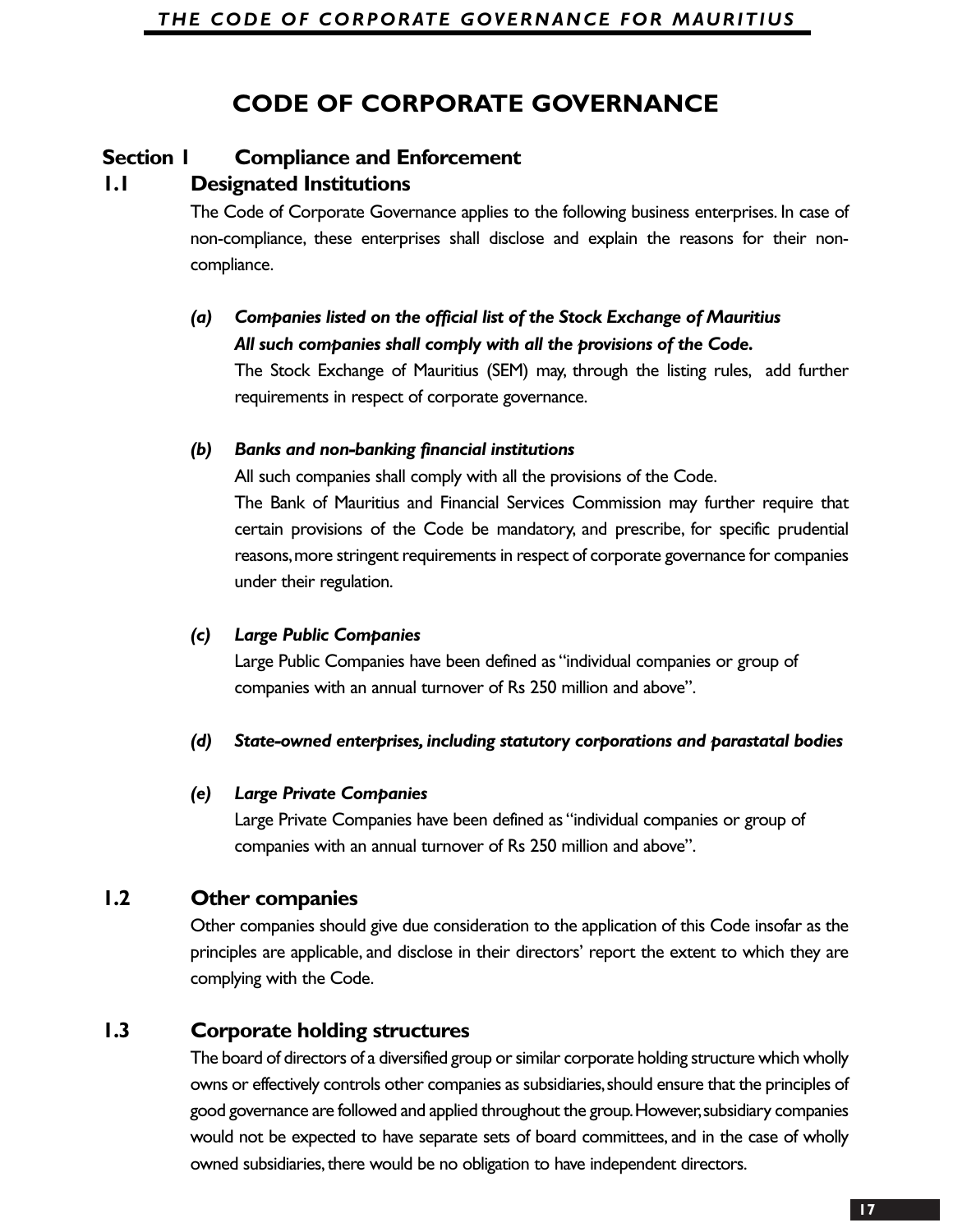#### *THE CODE OF CORPORATE GOVERNANCE FOR MAURITIUS*

- 1.4 The boards of the institutions designated above shall be responsible for the implementation and compliance of this Code.
- 1.5 The board should recognise that adhering to good governance principles is not merely compliance with a set of rules and regulations, but entails aiming for the highest standards of corporate governance with a culture of best practice as a performance benchmark for their companies.
- 1.6 Companies shall state in their annual reports the extent of their compliance with the Code in accordance with clause 8.4 of this Code.The board may request the auditors to assess and state the extent of the company's compliance with the Code of Corporate Governance.
- 1.7 Companies shall, in their annual reports, identify and give reasons for areas of noncompliance, and where applicable, state the alternative practice(s) adopted.
- 1.8 Regulators and stakeholders should be responsible for monitoring the application by these companies of the principles set out in this Code.
- 1.9 Large Public and Private companies will be defined at a later date by the Committee on Corporate Governance.
- 1.10 As regards State-Owned Enterprises, the enterprises which will be required to comply with the Code will be defined by a Joint Committee of the Ministry of Civil Service Affairs and Administrative Reforms and the Committee on Corporate Governance.
- 1.11 Compliance with this Code is a requirement as from the reporting year (financial period) ending 30th June 2005, i.e companies should comply as from July 2004. Earlier compliance, however, is encouraged.

#### **Section 2 Boards and Directors**

#### **2. Role and Function of the Board**

#### **2.1 Structure**

- 2.1.1 The board is the link between shareholders and the company. As such, all companies should be headed by an effective board which can both lead and control the company.
- 2.1.2 The concept of a unitary board should be the favoured board structure for companies in Mauritius.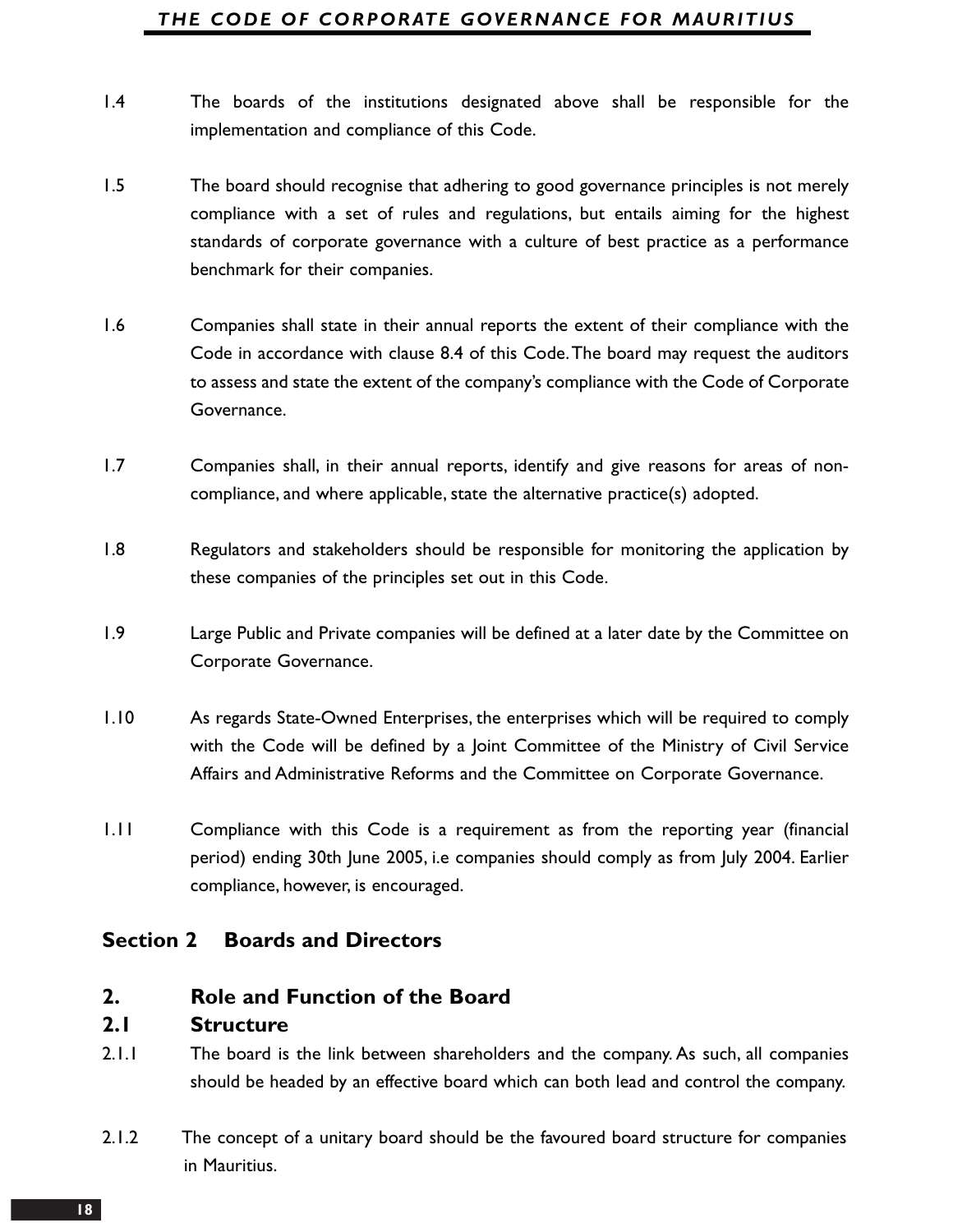# **2.2 Composition**

- 2.2.1 The board should have an appropriate balance of executive, non-executive and independent directors under the firm and objective leadership of a chairperson to ensure satisfactory performance within a framework of good governance to serve the interests of all the stakeholders of the company.
- 2.2.2 It is essential for the protection of shareholder interests (including minority interests) that the board has some directors who are independent from the company and from any dominant shareholder. All companies should have at least two independent directors on their boards, as defined in this Code.
- 2.2.3 All boards should have a strong executive management presence with at least two executives as members.
- 2.2.4 Every board should determine its optimal size and composition for effective execution of its responsibilities.
- 2.2.5 Crucially, all members of the board should be individuals of integrity who [can] bring a blend of knowledge, skills, objectivity, experience and commitment to the board.
- 2.2.6 Each director should be elected (or re-elected as the case may be) every year at the Meeting of Shareholders and a brief CV of each director standing for election or reelection should accompany the notice contained in the annual report. Each director should be elected by a separate resolution.
- 2.2.7 Companies should ensure that the word 'director' is not included in the job title of a person unless he/she is a director of the company.
- 2.2.8 There is no distinction between directors and alternate directors in terms of their duties and responsibilities. A person may be appointed as an alternate director to more than one director on the same board. However, he/she may only act as the alternate to two directors at any one time. In the case where the alternate director is also a director in his own right, he/she can be appointed as alternate for more than one other person but he can only act as alternate to one other director at any given board meeting. The overriding principle is that no individual can exercise more than two votes at a board meeting.

# **2.3 Role of the Board**

2.3.1 The board is the focal point of the corporate governance system and is ultimately accountable and responsible for the performance and affairs of the company.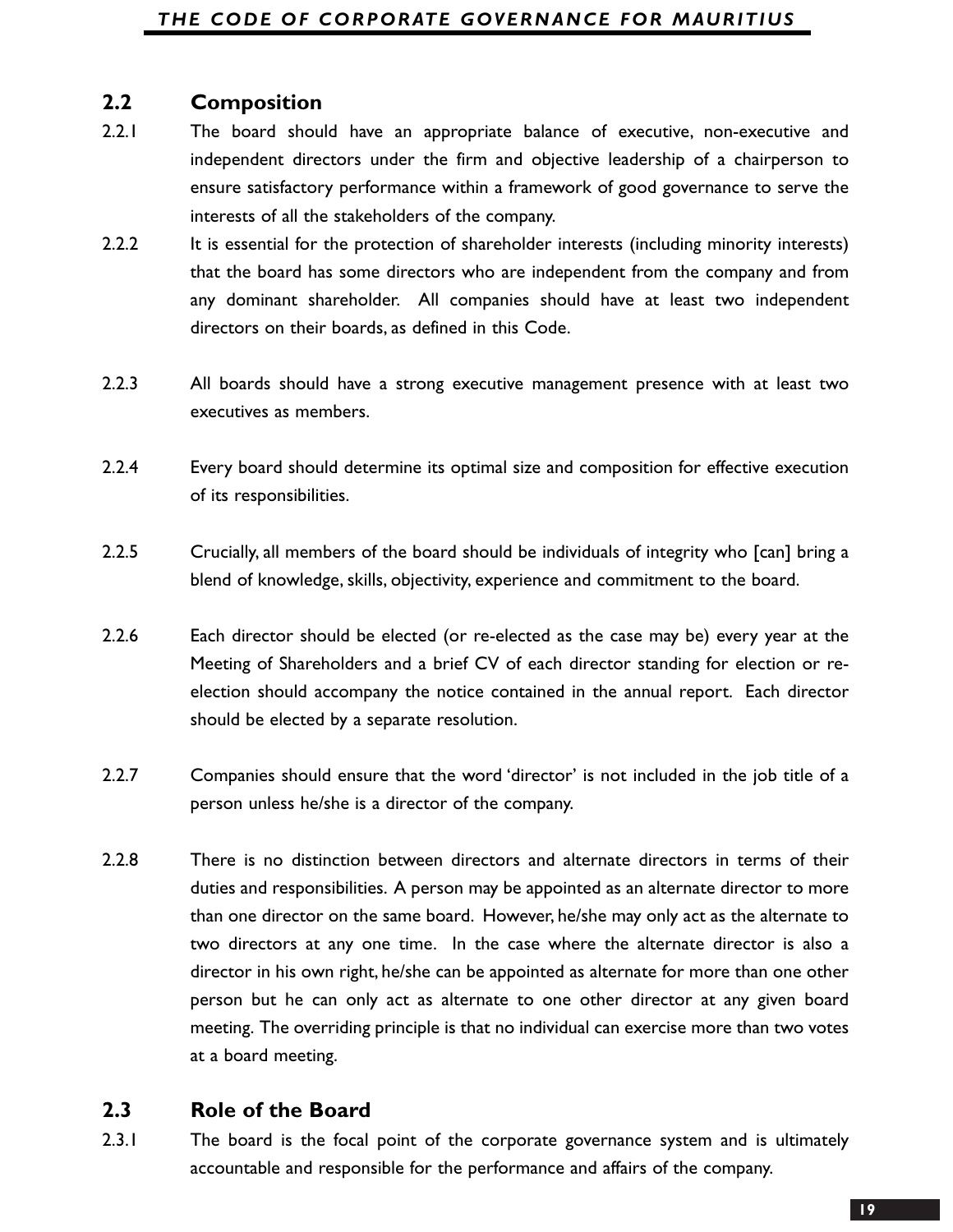- 2.3.2 It follows that it is the board's responsibility to provide effective corporate governance. This involves a set of relationships between the board, the management of the company, its shareholders and other relevant stakeholders (as determined by the board), in a manner whereby the board should:
	- (a) Determine the company's purpose, strategy and values.
	- (b) Exercise leadership, enterprise, intellectual honesty, integrity and judgment in directing the company so as to achieve sustainable prosperity for the company.
	- (c) Ensure that procedures and practices are in place that protects the company's assets and reputation.Therefore, the board should regularly review processes and procedures to ensure the effectiveness of the company's internal control systems.
	- (d) Consider the necessity and appropriateness of installing a mechanism by which breaches of the principles of corporate governance could be reported (see clause 5.2.4 of this code).
	- (e) Monitor and evaluate the implementation of strategies, policies, management performance criteria and business plans. In effect, the board must provide guidance and maintain effective control over the company, and monitor management in carrying out board plans and strategies.
	- (f) Define levels of materiality, reserving specific powers for itself and delegating other related matters with the necessary written authority to management.These matters should be monitored and evaluated by the board on a regular basis. Such delegation by the board must have due regard for the directors' statutory and fiduciary responsibilities to the company, while taking into account strategic and operational effectiveness and efficiency.
	- (g) Identify key risk areas and key performance indicators of the business enterprise in order for the company to generate economic profit, so as to enhance shareholder value in the long term.The wider interests of society should at the same time be recognized.
	- (h) Ensure that the company complies with all relevant laws, regulations and codes of best business practice.
	- (i) Record the facts and assumptions on which the board relies to conclude that the business will or will not continue as a going concern in the financial year ahead, and in the latter case, the steps the board is taking.
	- (j) Determine a policy for the frequency, purpose, conduct and duration of its meetings and those of its formally established committees. The board should meet at least once a quarter if not more frequently as circumstances require.
	- (k) Ensure that there are efficient and timely methods for informing and briefing board members prior to meetings. This should include an agreed procedure whereby directors may, if necessary, obtain independent professional advice at the company's expense.
	- (l) Ensure that non-executive directors have access to management without the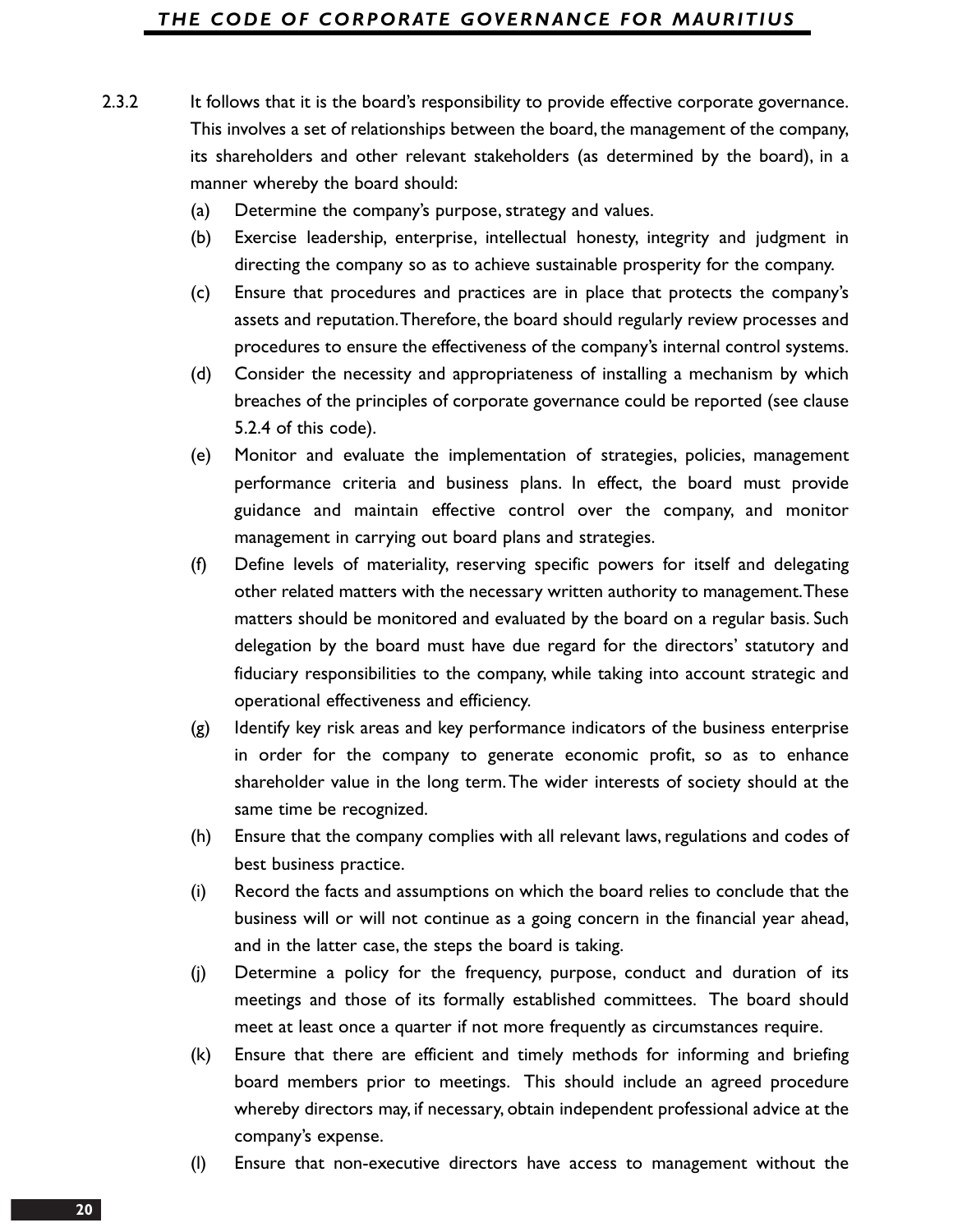presence of executive directors. The appropriate procedure in this regard should be agreed collectively by the board.

- (m) Identify, monitor and report regularly on the non-financial aspects relevant to the business of the company;
- (n) Ensure that the board communicates with shareholders and relevant stakeholders (internal and external) openly and promptly with substance prevailing over form.
- 2.3.3 It is a key responsibility of the board to appoint a chief executive officer and ensure that succession is professionally planned in good time.
- 2.3.4 The board must appoint a company secretary and in so doing satisfy itself that the appointee is fit and proper and has the requisite attributes, experience and qualification to properly discharge his/her duties.
- 2.3.5 The work of the board is to balance "conformance" and "performance". Conformance is compliance with the various laws, regulations and codes governing companies. Ensuring performance requires the development of a commensurate enterprise culture within the organisation so that returns to shareholders are maximised while respecting the interests of other stakeholders.
- 2.3.6 The entire board must contribute fully in developing and sustaining that enterprise culture.Therefore the board should be constituted in a manner that provides a balance between enterprise and control.

#### **2.4 Conflicts of Interest**

- 2.4.1 Transactions between the company and its managers, directors or large/dominant shareholders are sources of conflicts of interest.
- 2.4.2 The personal interests of a director, or persons closely associated with the director, must not take precedence over those of the company and its shareholders, including minority shareholders.
- 2.4.3 A director should make a best effort to avoid conflicts of interest or situations where others might reasonably perceive there to be a conflict of interest.
- 2.4.4 Full and timely disclosure (preferably in writing) of any conflict, or potential conflict, must be made known to the board. In the case of banks, the regulator may set different disclosure provisions. The board should develop a corporate code of conduct that specifically addresses conflicts of interest, particularly relating to directors and management, which should be regularly reviewed and updated as necessary.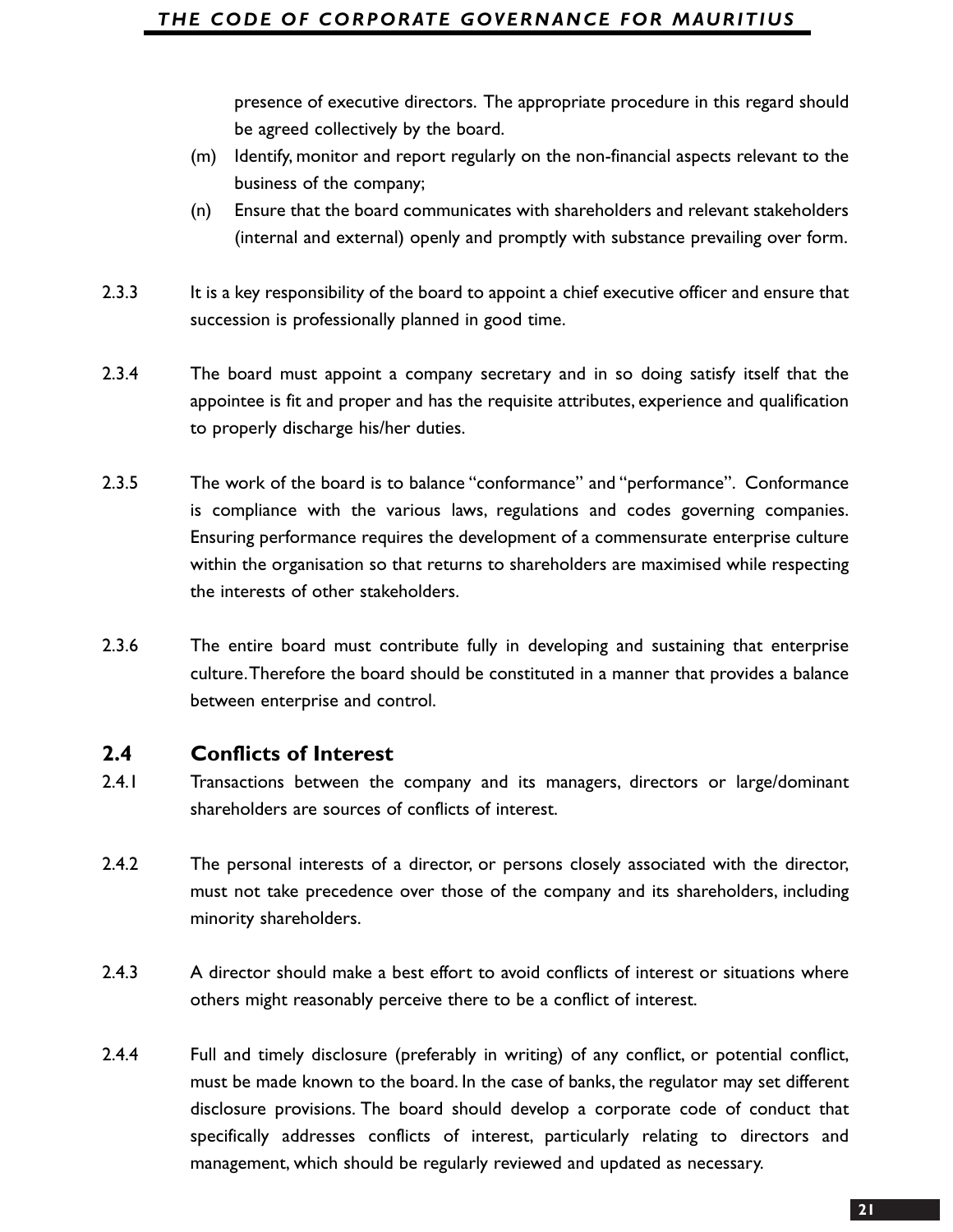#### *THE CODE OF CORPORATE GOVERNANCE FOR MAURITIUS*

- 2.4.5 Where an actual or potential conflict does arise, on declaring their interest and ensuring that it is entered on the Register of Interests of the company, a director can participate in the debate and/or indicate their vote on the matter, although such vote would not be counted. The director must give careful consideration in such circumstances to the potential consequences it may have for the board, company and him.
- 2.4.6 Any director who is appointed to the board at the instigation of a party with a substantial interest in the company, such as a major shareholder, substantial creditor or significant supplier or advisor, should recognise that their duty and responsibility as director is always to act in the interests of the company and not the party who nominated them.
- 2.4.7 Any such director must treat confidential matters relating to the company, learned in his/her capacity as director, as strictly confidential and must not divulge them to anyone without the authority of the board. The board must consider each such request on its merits and on a case by case basis.
- 2.4.8 No such director may refer back to the interested party before voting on a board matter.

#### **2.5. Role and Function of the Chairperson**

- 2.5.1. All boards should be subject to the firm and objective leadership of a chairperson who brings out the best in each director. The chairperson should bring independence of mind and intellectual honesty to his/her role, irrespective of whether he/she is officially designated as independent in terms of the categories of directors set out in Section 2 clause 2.7 of this Code.
- 2.5.2. The chairperson's primary function is to preside over meetings of directors and to ensure the smooth functioning of the board in the interests of good governance.The chairperson will usually also preside over the company's Meetings of Shareholders.
- 2.5.3 There are a number of common core functions which should be performed by the chairperson:
	- (a) providing overall leadership to the board without limiting the principle of individual responsibility for board decisions. The chairperson should also encourage and ensure active participation of each director in discussions and board matters;
	- (b) participating in the selection of board members to ensure that the board has an appropriate mix of competencies, experience, skill and independence;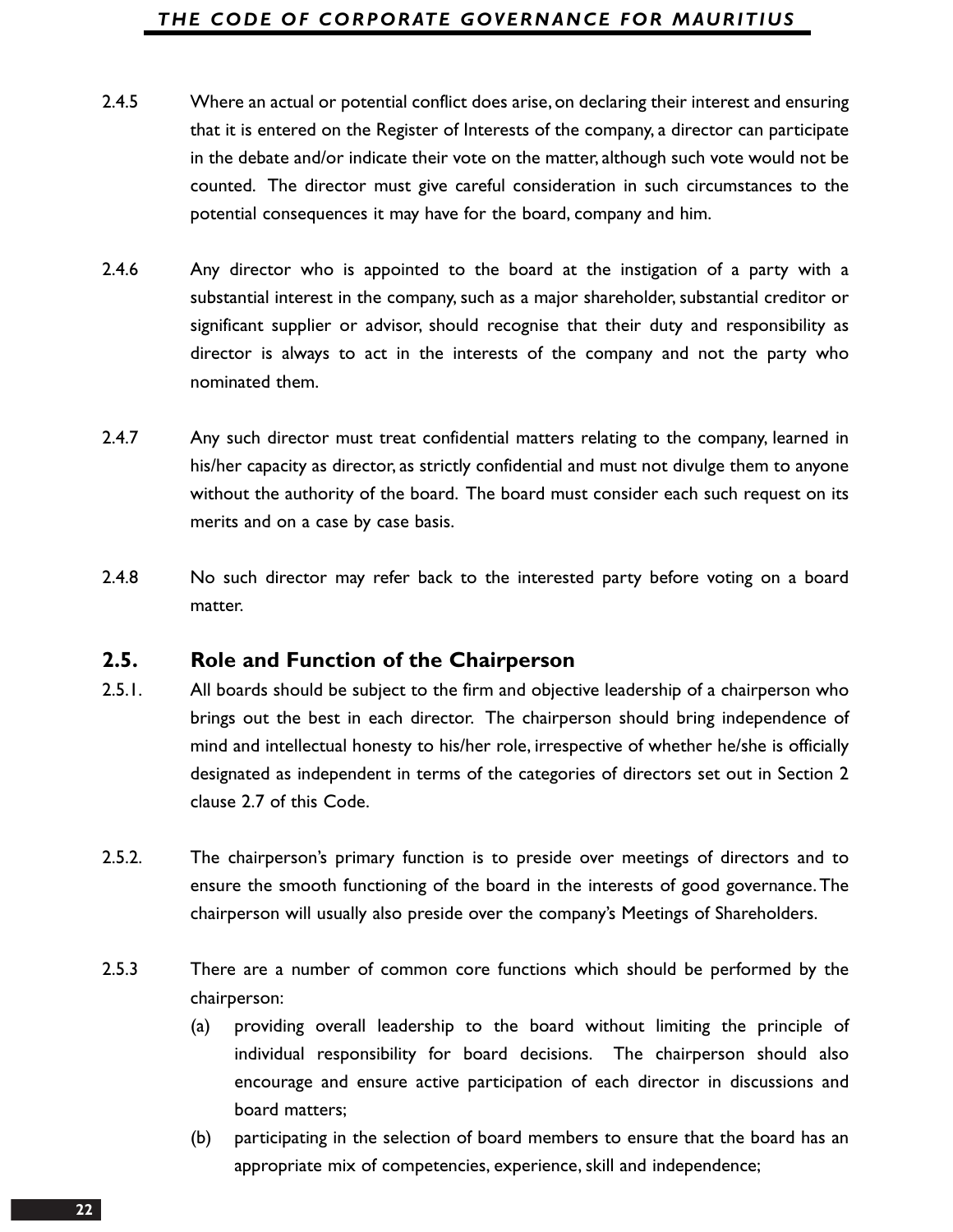#### *THE CODE OF CORPORATE GOVERNANCE FOR MAURITIUS*

- (c) overseeing a formal succession plan for the board, chief executive officer and senior management;
- (d) attending meetings of the Nomination Committee, or any other such committee whose responsibilities include those listed in Section 3.
- (e) ensuring that monitoring and evaluating of board and director appraisals are carried out;
- (f) ensuring that all the relevant information and facts are placed before the board to enable the directors to reach informed decisions;
- (g) maintaining sound relations with the company's shareholders and ensuring that the principles of effective communication and pertinent disclosure are followed.
- 2.5.4 The titles, functions and roles of chairperson and chief executive officer must be kept separate as a cornerstone of good governance.
- 2.5.5 The chairperson can be any non-executive or independent non-executive director elected by his or her fellow directors.
- 2.5.6 The chairperson should fill this role for a pre-agreed period. Once this period has expired, and if the chairperson has been re-elected to serve as a director,he/she may be re-elected by the board to serve as chairperson.

#### **2.6 Role and Function of the Chief Executive Officer**

- 2.6.1 The title, function and role of the chief executive officer must be separate from that of the chairperson.
- 2.6.2 Important functions that the chief executive officer should fulfil are to:
	- (a) develop and recommend to the board a long-term vision and strategy for the company that will generate satisfactory levels of shareholder value and positive, reciprocal relations with relevant stakeholders;
	- (b) develop and recommend to the board annual business plans and budgets that support the company's long-term strategy. In the development of these plans, it is essential that the chief executive officer ensures a proper assessment of the risks under a variety of possible or likely scenarios is undertaken and presented to the board (whether through a separately constituted Board Risk Committee or through an Executive Risk Management Committee);
	- (c) strive consistently to achieve the company's financial and operating goals and objectives, and ensure that the day-to-day business affairs of the company are appropriately managed and monitored;
	- (d) serve as the chief spokesperson for the company on all operational and day to day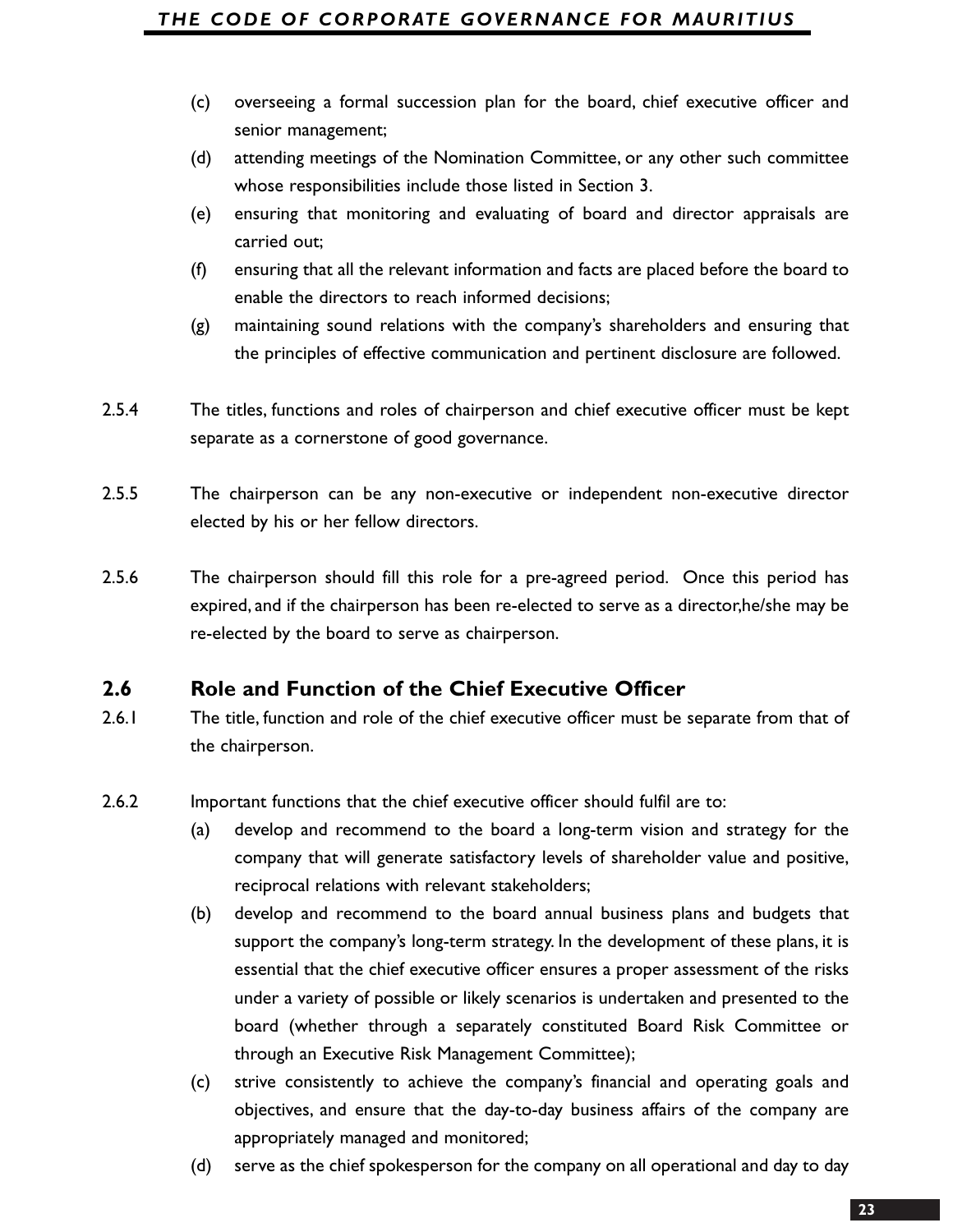matters.The chairperson and chief executive officer should discuss and agree with the board the division of responsibilities for communication to shareholders and other stakeholders. It is important that the chief executive officer and other key officers attend Meetings of Shareholders and be prepared to present material operational developments to the meeting.

2.6.3 The chief executive officer should maintain a positive and ethical work climate conducive to attracting, retaining and motivating a diverse group of top-quality employees at all levels of the company. In addition, it is incumbent on the chief executive officer to foster a corporate culture that promotes ethical practices, rejects corrupt practices, offers equal opportunities, encourages individual integrity, and meets social responsibility objectives and imperatives.

# **2.7 Role of the Executive, Non-Executive and Independent Non-Executive Director**

- 2.7.1 The designation of executive, non-executive and independent non-executive director has evolved in practice. For the purposes of this Code (and for disclosure in the annual report) the capacity of the director should be categorised as follows:
	- 2.7.1.1 **Executive director** a director who is involved in the day-to-day management and/or is in full-time salaried employment of the company and/or any of its subsidiaries.
	- 2.7.1.2 **Non-executive director** a director not involved in the day-to-day management and not a full-time salaried employee of the company or its subsidiaries and not meeting the criteria for independence in 2.7.1.3. below.
	- 2.7.1.3 **Independent director** a director who is non-executive and who:
		- (a) is not a representative or member of the immediate family (spouse, child, parent, grandparent or grandchild) of a shareholder who has the ability to control or significantly influence the board or management. This would include any director who is appointed to the board (by virtue of a shareholders' agreement or other such agreement) at the instigation of a party with a substantial direct or indirect shareholding in the company;
		- (b) has not been employed by the company or the group of which the company currently forms part, in any executive capacity for the preceding three financial years;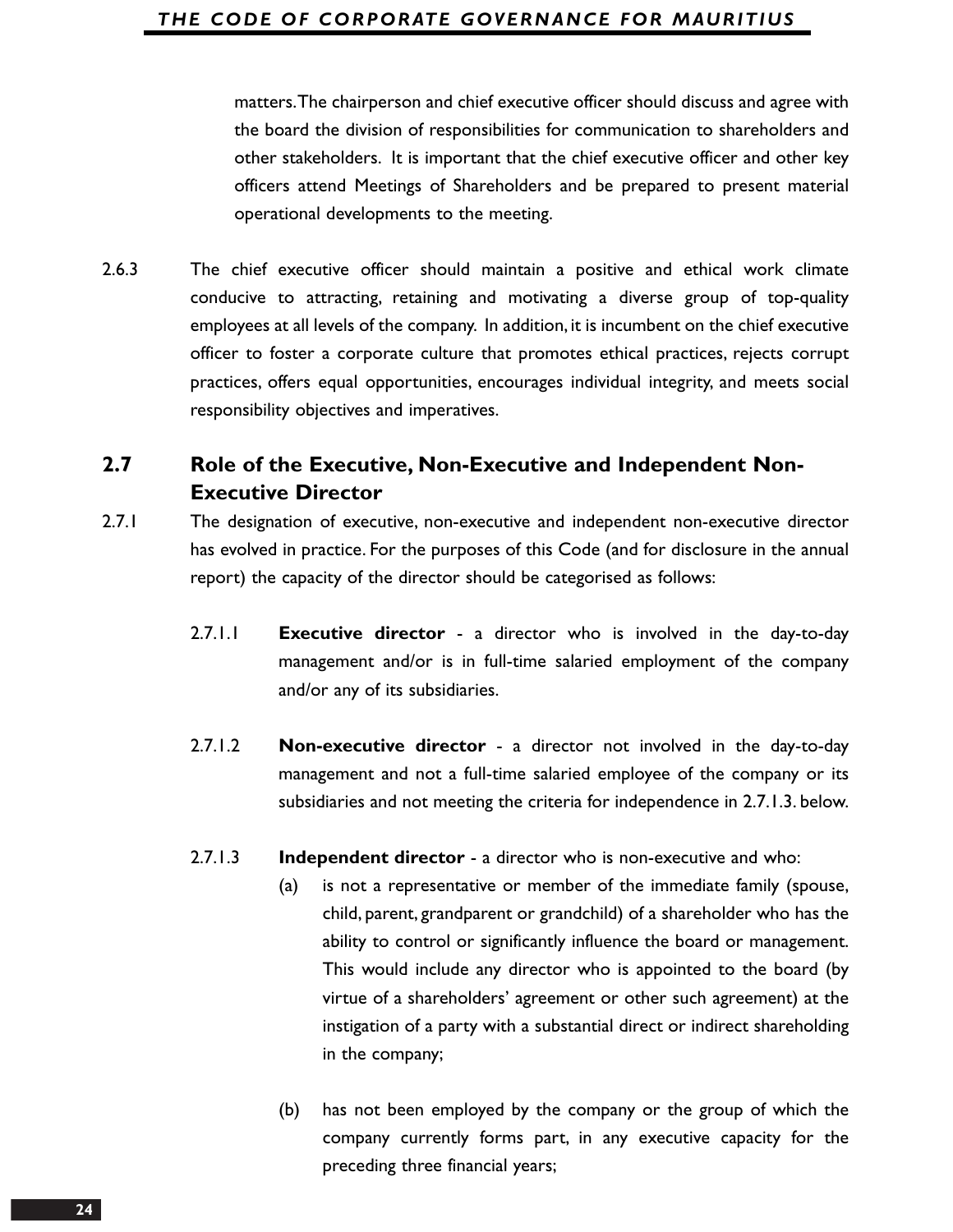- (c) is not a professional advisor to the company or the group other than in a director capacity;
- (d) is not a significant supplier to, debtor or creditor of, or customer of the company or group, or does not have a significant influence in a group related company in any one of the above roles;
- (e) has no significant contractual relationship with the company or group;
- (f) is free from any business or other relationship which could be seen to materially impede the individual's capacity to act in an independent manner;
- (g) in the case of banks, the Bank of Mauritius' definition of independent applies.
- 2.7.2 Shadow directors should be strongly discouraged.A "shadow director" is considered to be a person in accordance with whose directions or instructions (whether these extend over the whole or part of the activities of the company), a director or group of directors of the company are accustomed to act. In this case the concerned directors should remind themselves of their obligation to serve the best interests of the company according to the provisions of Clauses 2.4.6, 2.4.7 and 2.4.8 of the Code.
- 2.7.3 Directors whom the board considers may be acting on the directives of a third party should not be recommended by the Corporate Governance or Nomination Committees for re-election at the next Meeting of Shareholders.
- 2.7.4 Executive directors must always manage the conflict between their management responsibilities and their fiduciary duties as a director in the best interests of the company.
- 2.7.5 Non-executive and independent directors play a vital role in providing independent judgment in all circumstances.
- 2.7.6 Executive directors' fees should be determined and paid separately from their management salary and perquisites.
- 2.7.7 The onus is on the director to inform the board of any changes or potential changes in their categorisation as director of the company.
- 2.7.8 In order to competently fulfil their obligations under the Code, directors, irrespective of the category under which they fall, must:
	- 2.7.8.1 ensure that they have time to diligently carry out their responsibilities and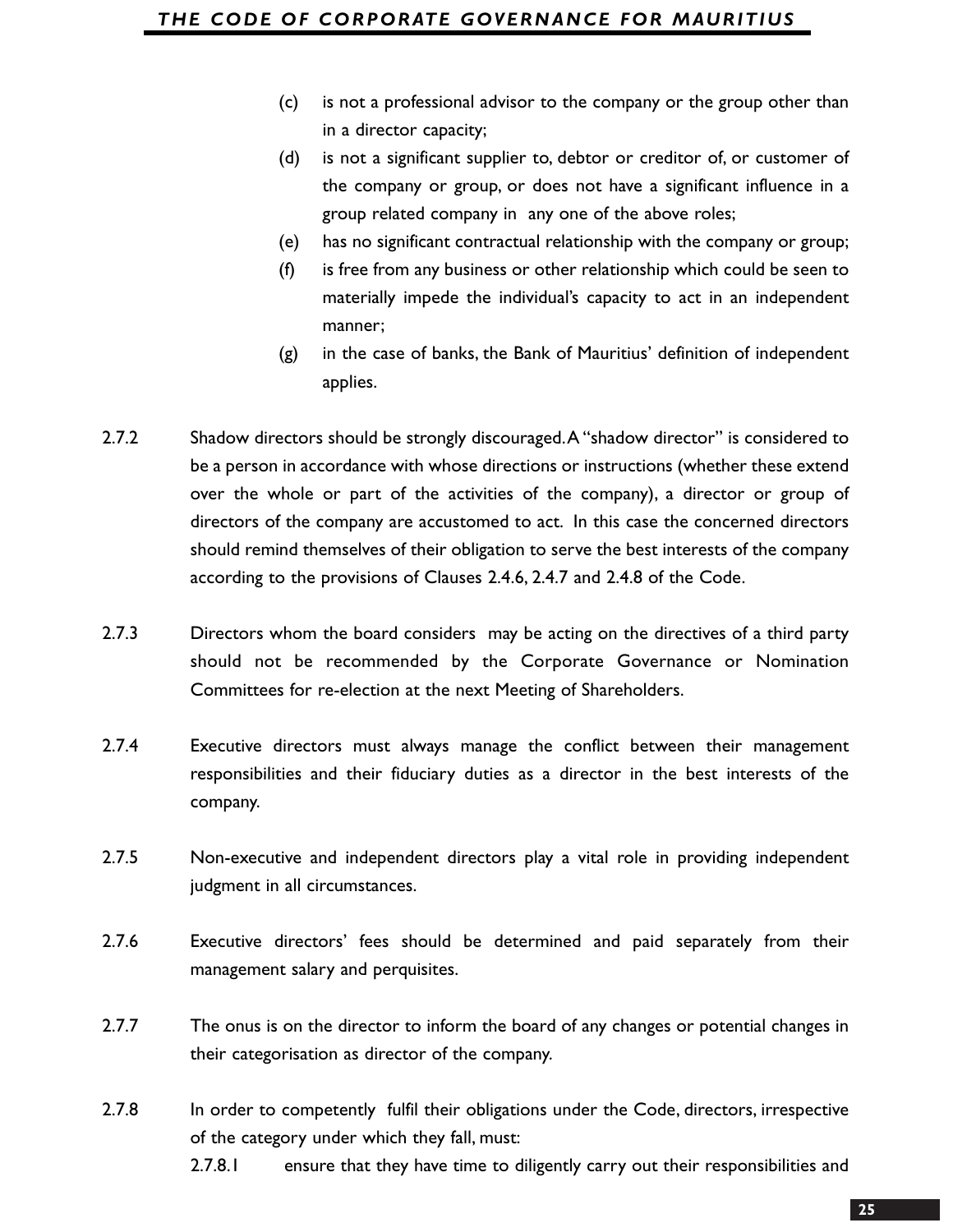duties to the company;

- 2.7.8.2 exercise the utmost good faith, honesty and integrity in all their dealings with or on behalf of the company and must act independently of any outside fetter or instruction;
- 2.7.8.3 in line with global best practice, not only exhibit the degree of skill and care as may be reasonably expected from persons of their competence and experience (which is the traditional legal formulation), but must also:
	- $\Box$  exercise both the care and skill any reasonable person would be expected to show in looking after their own affairs, as well as having regard to their actual knowledge and experience when performing their duties as a director of the company;
	- $\Box$  qualify themselves on a continuous basis with a sufficient (at least a general) understanding of the company's business and the effect of the economy so as to discharge their duties properly, including where necessary relying on expert advice;
- 2.7.8.4 always act in the best interests of the company and never for any sectoral or other outside interest or party;
- 2.7.8.5 never permit a conflict of duties and interest and must disclose potential conflicts of interest to the board at the earliest possible opportunity;
- 2.7.8.6 be informed about the financial, industrial, environmental and social milieu in which the company operates;
- 2.7.8.7 be satisfied that they are in a position to take informed decisions;
- 2.7.8.8 treat any confidential matters relating to the company, learned in their capacity as a director, as strictly confidential and not divulge them to anyone without the authority (on a case by case basis) of the board;
- 2.7.8.9 insist that board papers and other material information regarding the company are provided in time for them to make informed decisions;
- 2.7.8.10 ensure that procedures and systems are in place to act as checks and balances on the information being received by the board and ensure that the company prepares annual budgets and regularly updated forecasts against which the company's performance can be monitored by the board;
- 2.7.8.11 ensure that a proper risk assessment of the company's current operations and proposed projects under a variety of possible or likely scenarios is undertaken on a regular basis;
- 2.7.8.12 be diligent in discharging their duties and obligations to the company, regularly attend meetings and must acquire a broad knowledge of the business of the company so that they can meaningfully contribute to its direction;
- 2.7.8.13 be prepared and able, where necessary, to express disagreement (constructive dissent, not disloyalty) with colleagues on the board including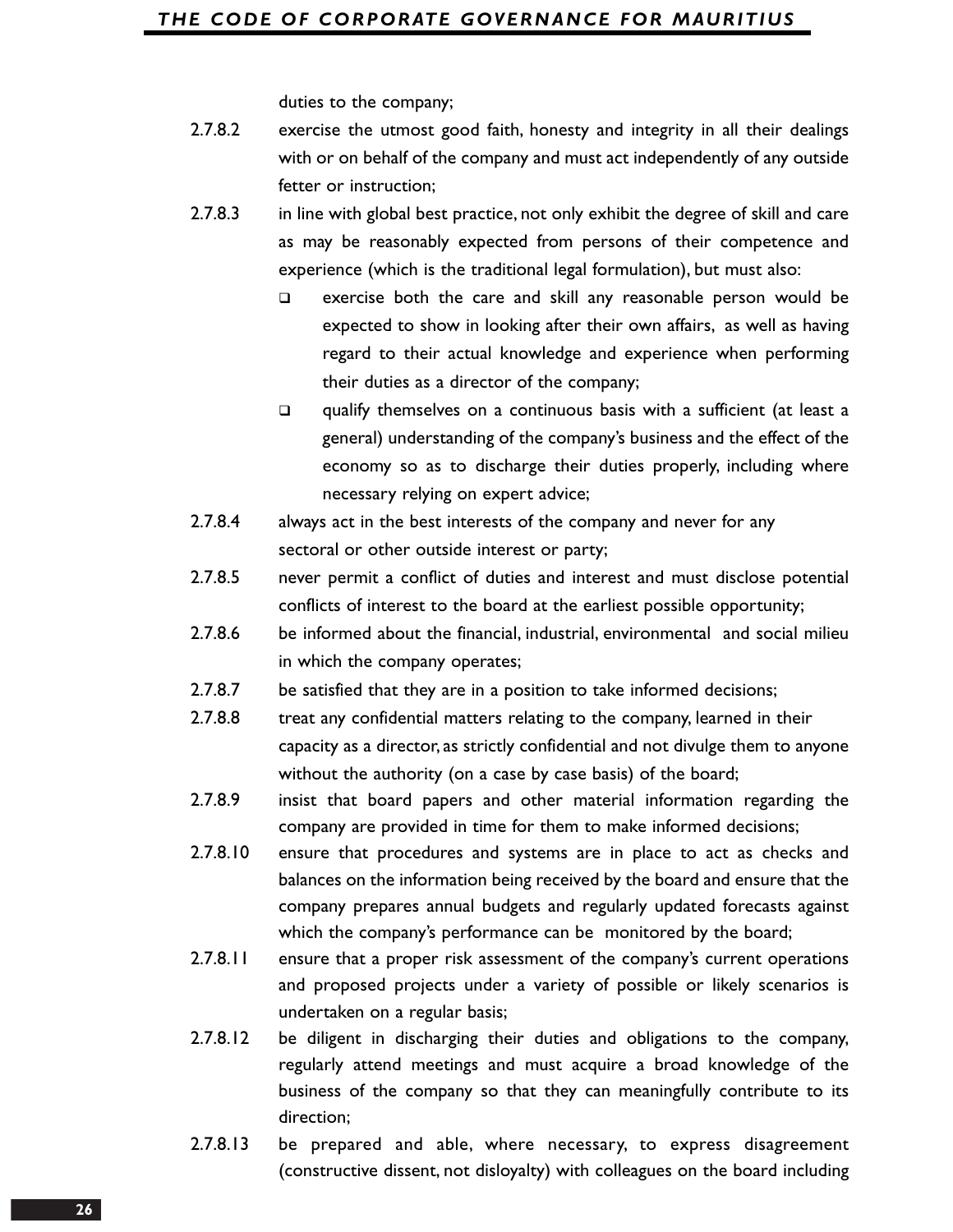the chairperson and chief executive officer;

- 2.7.8.14 act with enterprise for and on behalf of the company and always strive to increase shareholder value, while having regard for the interests of all stakeholders relevant to the company;
- 2.7.8.15 if in doubt about any aspect of their duties, first seek advice from other board members and if not completely satisfied with this advice, obtain independent professional advice in accordance with Section 2 clause 2.3.2.(k) of the Code.
- 2.7.9. Non-executive and independent directors should be judicious in the number of directorships they accept, in order to ensure that they do full justice to their onerous and demanding responsibilities as board members.

#### **2.8 Remuneration of directors**

- 2.8.1 Companies should include a transparent "Statement of Remuneration Philosophy" in their annual report and financial statements so that shareholders and stakeholders can comprehend the board's policy and motivation in determining remuneration for directors in accordance with specified benchmarks. The statement should also incorporate the criteria used for remunerating executive directors approaching retirement.
- 2.8.2 Companies should disclose in their annual report details of remuneration paid to each director on an individual basis. Such remuneration should include salaries, fees, severance payments, share options and any other benefits whether received from or in respect of the company, or from or in respect of any subsidiary of the company, or any company on which the director serves as a representative of the company. Furthermore, the disclosure should indicate the extent to which the individuals retain remuneration from a subsidiary or as a representative of the company and how much is paid over to the company of which the persons are directors.
- 2.8.3 In the case where there are fixed-term contracts for executive directors, this fact should be disclosed in the annual report, including the duration of the contract.
- 2.8.4 The remuneration of directors should be decided by the Remuneration Committee or the Corporate Governance Committee that has the responsibility for remuneration matters as set out in Section 3 of this Code.

#### **2.9 Director Selection,Training and Development**

2.9.1 New directors appointed to the board should be familiarised with the company's operations, senior management and its business environment. They must also be made aware of their fiduciary duties and responsibilities and of the board's and chairperson's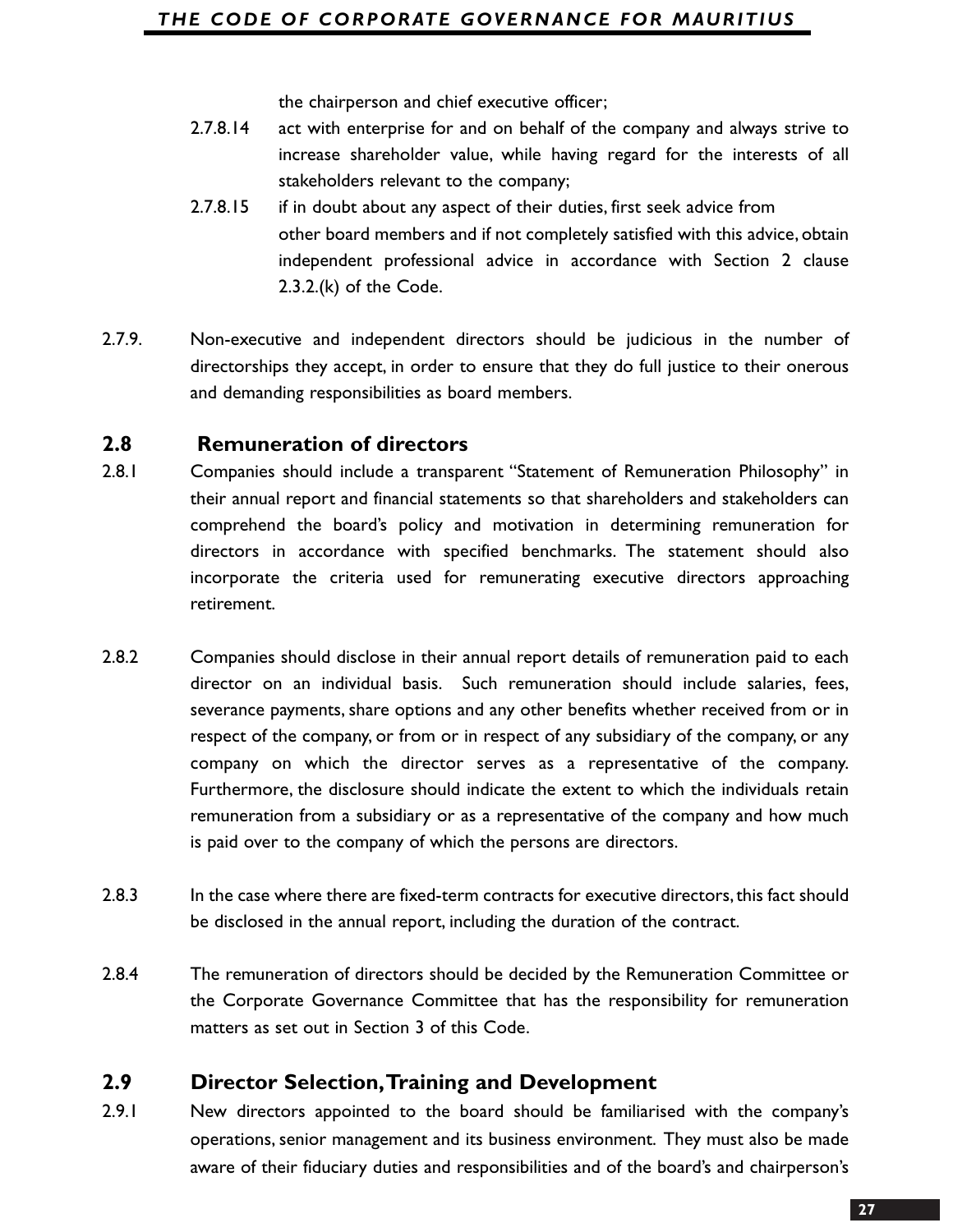#### *THE CODE OF CORPORATE GOVERNANCE FOR MAURITIUS*

expectations. Since their responsibility carries with it significant personal liability, new directors with no board experience should receive the relevant education and development.

- 2.9.2 The appropriate induction of directors contributes to ensuring that a company maintains a well-informed and competent board. It is vital therefore that a suitable induction program is in place which meets the specific needs of both the company and the individual, and enables any new director to make the maximum contribution as quickly as possible. Although it is the responsibility of the chairperson to ensure the relevance and quality of the program, the induction training itself should be delegated to the company secretary.
- 2.9.3 An essential element of the induction process must be to help and advise the director to recognise situations of potential conflict of interest before they arise.The director must be consciously aware of the situations that can lead to conflicts of interest, in order to be in a position to point them out to the chairperson and board at an early stage.

#### **2.10 Board and Director Appraisal**

- 2.10.1 Companies must have controls in place to promote their continued survival and profitability. As this is a function of the board, it makes sense for the performance of the board and directors to be included in the monitoring and evaluation process.
- 2.10.2 Effective and meaningful evaluation is only possible once the board has determined its own functions and identified the key roles and performance standards for directors. Key roles for executive, non-executive and independent non-executive directors would be different.
- 2.10.3 Directors should be assessed both individually, and collectively as a board.
- 2.10.4 While individual evaluations should be conducted annually, an assessment of the functioning of the board could be undertaken less frequently, particularly if the composition of the board is stable. An appropriate time to conduct a further board assessment would be when there are no major changes to strategy or structure.
- 2.10.5 Directors who fail to discharge their duties and responsibilities to the satisfaction of the board (including those who fail to attend meetings without acceptable explanation) should be removed, after training has failed, (taking relevant legal and other matters into consideration) with the chairperson usually leading the process.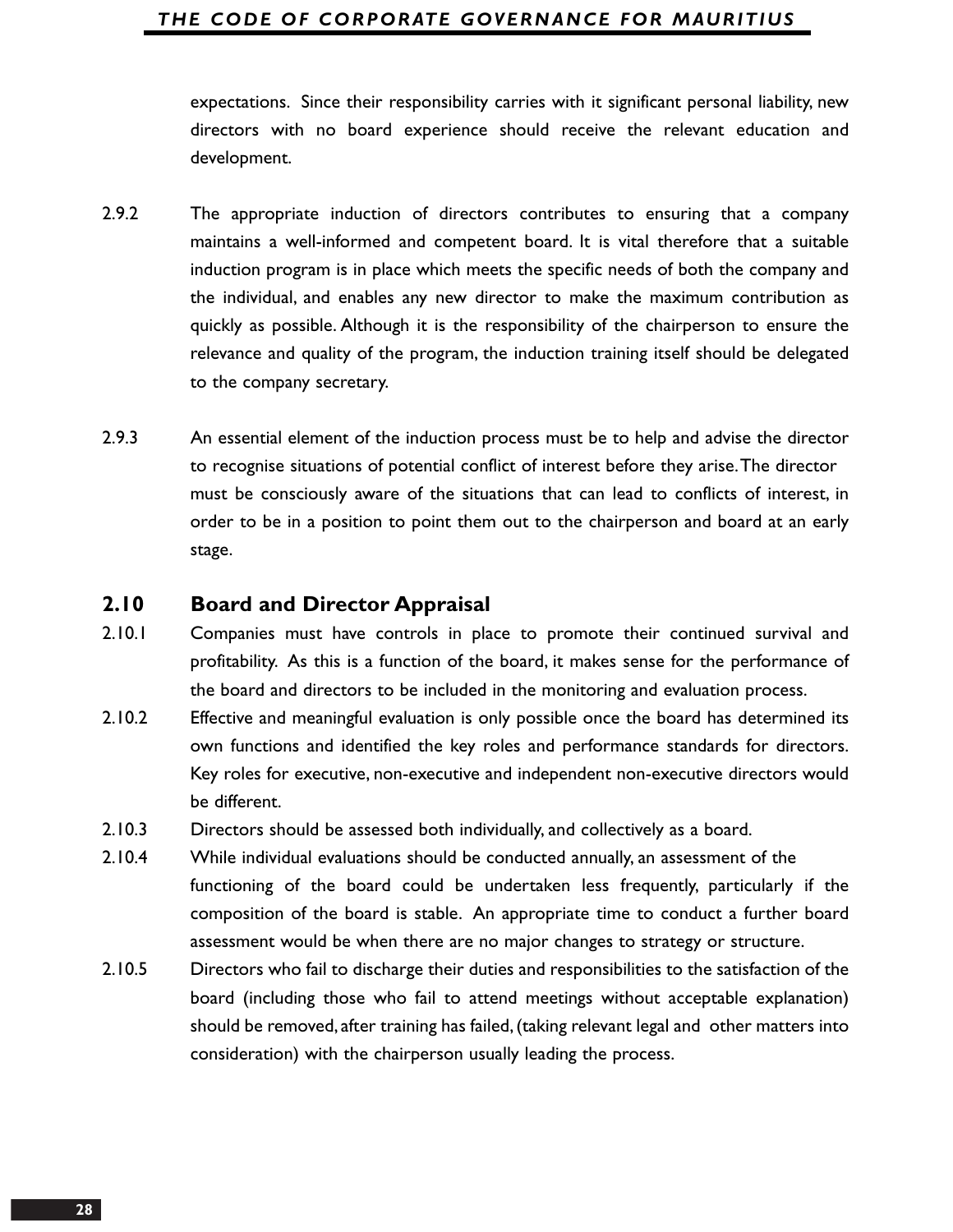# **Section 3 Board Committees**

- 3.1 As stated above, the board is the focal point of the corporate governance system and is ultimately accountable and responsible for the performance and affairs of the company. Delegating authority to board committees or management does not in any way discharge the board from its duties and responsibilities. Board committees are a mechanism to assist the board and its directors in discharging their duties through a more comprehensive evaluation of specific issues, followed by well-considered recommendations to the board.
- 3.2 In establishing board committees, the board must determine their terms of reference, life span, role and function. The terms of reference for each committee should cover:
	- objectives, purpose and activities
	- **a** composition
	- delegated authorities including extent of power to make decisions and/or recommendations (if any)
	- a tenure
	- **netable 1 are reporting mechanism to the board**
	- a agreed procedure for seeking independent outside professional advice when necessary.
- 3.3 There should be transparency and full disclosure from the board committee to the board. However, time should not be wasted on repeating a committee's deliberations at board level.
- 3.4 Board committees should, as far as possible, only comprise members of the board. It may be necessary, where certain board committees fulfil a specialised role, to co-opt specialists as permanent members of such committees but this should be the exception rather than the rule and they should comprise a minority on the committee. Such coopted persons should contract not to disclose confidential information.
- 3.5 All companies should have, at a minimum, an audit committee and a corporate governance committee.
- 3.6 Industry and company specific issues will dictate the necessity and requirements for other committees. The overriding principle is that boards must establish committees that are responsive and relevant to the nature of the company's business and where direct involvement of directors, particularly non-executives, is necessary. It is the responsibility of the board to consider the committees appropriate for its purposes.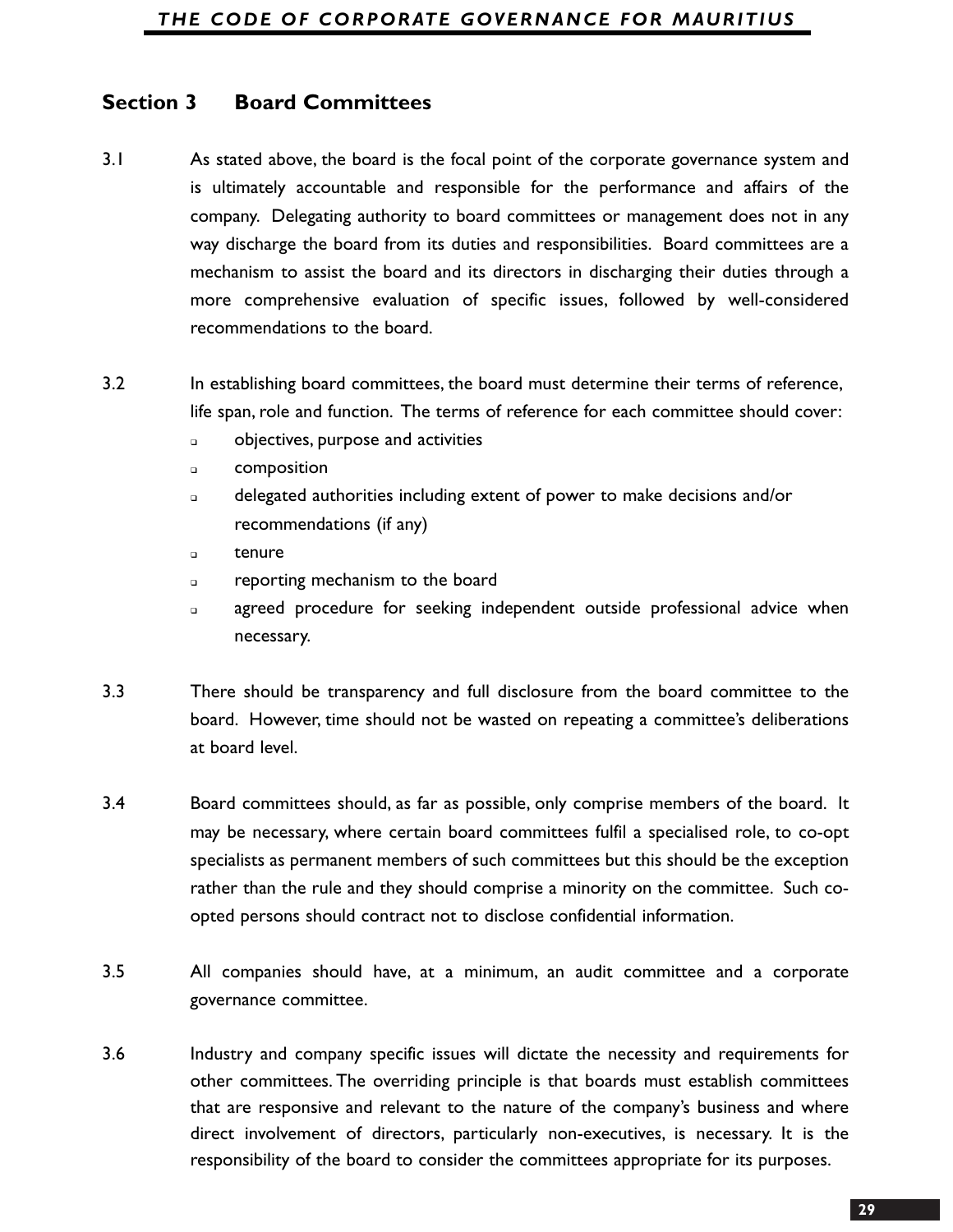#### *THE CODE OF CORPORATE GOVERNANCE FOR MAURITIUS*

- 3.7 In companies where a large client, substantial creditor or significant supplier of the company also has a significant shareholding in the company by virtue of which it is represented at board level, decisions with regard to the commercial relationship with that client should be delegated to a specific board committee.This committee should be composed entirely of directors unconnected with the client, creditor or supplier.
- 3.8 A secretary should be appointed for each committee and minutes of each meeting recorded.
- 3.9 The composition and membership of the committees should comply with the following principles:

#### **3.9.1 The Audit Committee**

(a) Terms of reference

The Audit Committee should focus on:

- $\Box$  the functioning of the internal control system;
- $\Box$  the functioning of the internal audit department;
- $\Box$  the risk areas of the company's operations to be covered in the scope of the internal and external audits;
- $\Box$  the reliability and accuracy of the financial information provided by management to the board and other users of financial information;
- $\Box$  whether the company should continue to use the services of the current external and internal auditors;
- any accounting or auditing concerns identified as a result of the internal or external audits;
- the company's compliance with legal and regulatory requirements with regard to financial matters;
- $\Box$  the scope and results of the external audit and its cost effectiveness, as well as the independence and objectivity of the external auditors;
- $\Box$  the nature and extent of non-audit services provided by the external auditors, where applicable;
- $\Box$  the financial information to be published by the board.

Shareholders, on request, should be able to obtain a copy of the current terms of reference of the Audit Committee at the registered office of the company.

- (b) Composition
	- The chairperson of the board should not be a member of the Audit Committee
	- The chairman of the Audit Committee should be an independent nonexecutive director.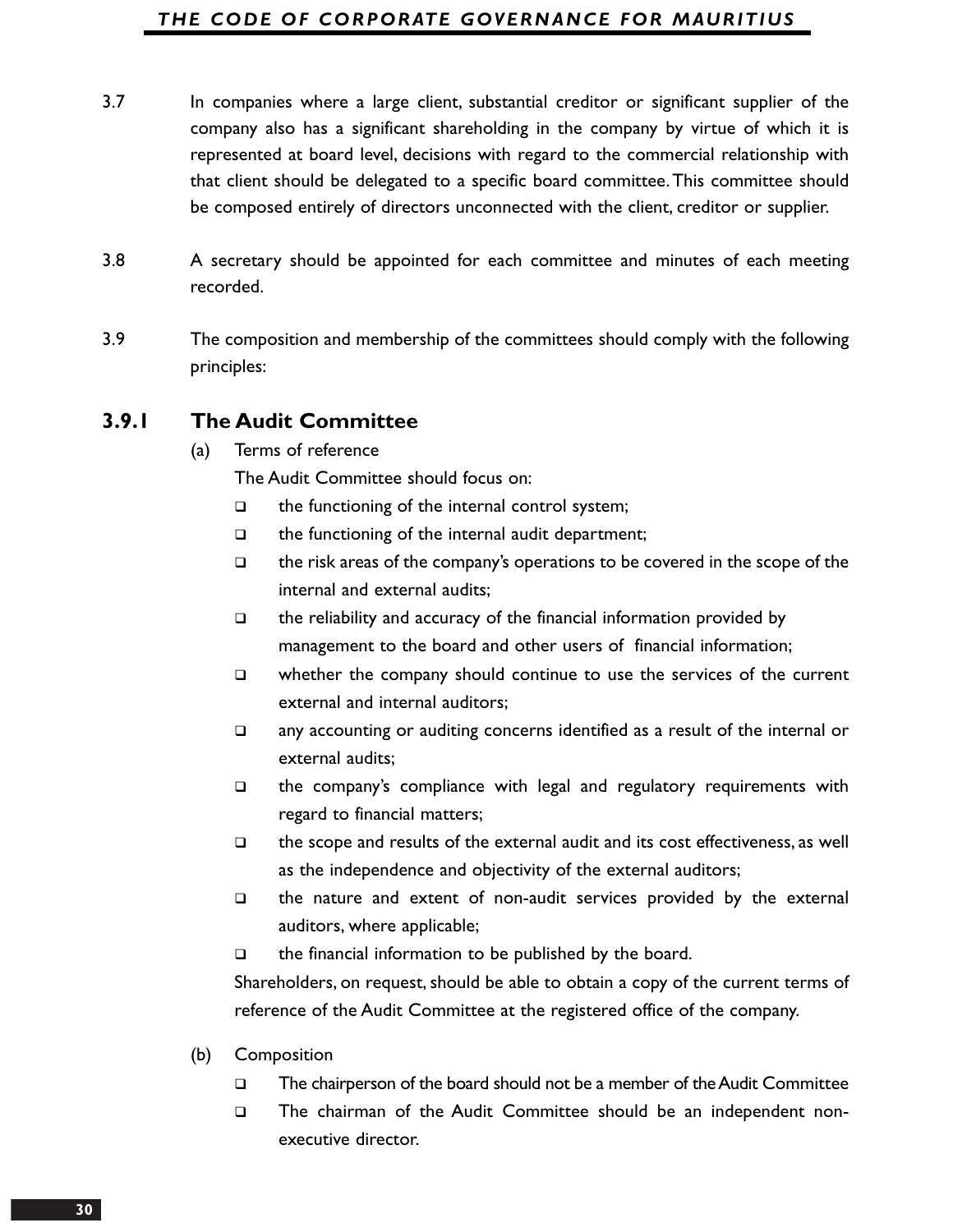- The chief executive officer should not be a member of the Audit Committee.
- The Audit Committee should be composed entirely of non-executive directors.
- It is not a requirement that the majority of the Audit Committee be independent non-executive directors although this is strongly recommended.The aspiration is for the majority to be independent.
- The chairman of the Audit Committee should have substantial accounting or financial experience.

## **3.9.2 The Corporate Governance Committee**

(a) Terms of Reference

The Corporate Governance Committee should include in its terms of reference the key areas normally covered by a Nomination Committee and a Remuneration Committee unless these committees have been separately constituted. Its role is also to ensure that the reporting requirements on Corporate Governance, whether in the annual report as set out in Section 8 clause 8.3, or on an ongoing basis, are in accordance with the principles of this Code.

- (b) Composition
	- $\Box$  A non-independent chairperson of the board can only be the chairperson of the Corporate Governance Committee on condition that the majority of the committee are independent non-executive directors. If this is not the case, the non-independent chairman of the board can be a member of the Corporate Governance Committee, but not its chairperson. The chairperson of the committee would then have to be an independent nonexecutive director. The aspiration is that the chairman of the corporate governance committee should be an independent non-executive director.
	- □ The chief executive officer may be a member of the Corporate Governance Committee.
	- The Corporate Governance Committee should be composed of a majority of non-executive directors.
	- Other than in the case where the non-independent chairperson of the board is also chairperson of the Corporate Governance Committee, it is not a requirement that the majority of the Corporate Governance Committee be independent non-executive directors, although this would be strongly recommended. The aspiration is that the committee will always have a majority of independent non-executive directors.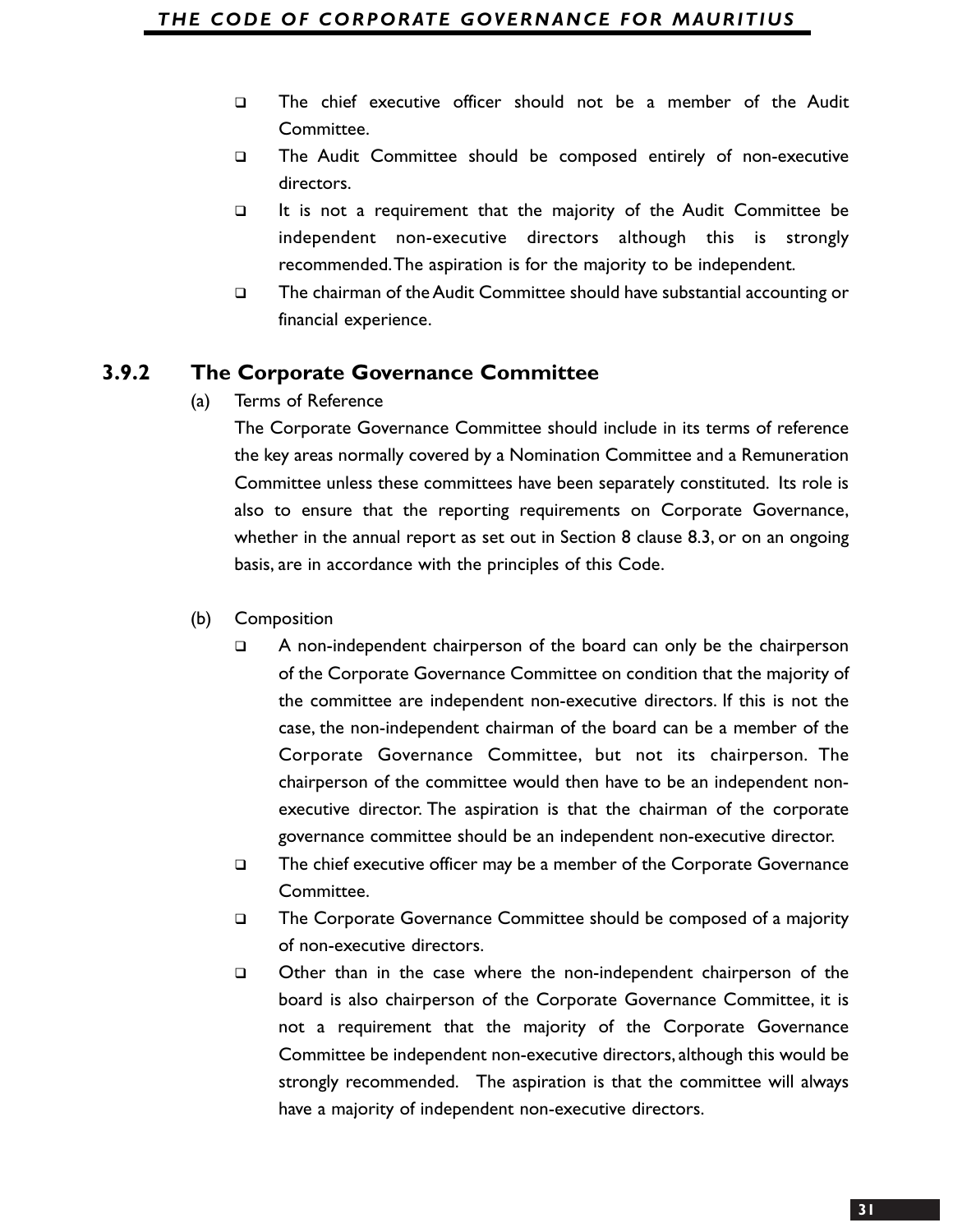## **3.9.3 Board Risk Committee**

#### (a) Terms of reference

The necessity for, and composition of a Risk Committee will depend on the nature and complexity of the business. In relatively simple businesses, it will be acceptable for risk management to be the direct responsibility of the board rather than a board committee. Responsibility for setting risk strategy will remain with the board but the responsibility for assessing and assuring the quality of the risk management process may be delegated to the Audit Committee if a Risk Committee has not been constituted.

#### (b) Composition

In more complex businesses, the board may decide that a separate Board Risk Committee is required to set risk strategy, advise the board on risk issues and monitor the risk management process. In this case, the composition of the committee should be determined according to the following principles:

- $\Box$  The chairman of the committee should be a non-executive director;
- $\Box$  The chief executive officer should be a member of the committee:
- The committee should be composed of suitably qualified members who should include at least one independent director.
- The company may also set up committees composed of management or appoint a chief risk officer, if deemed appropriate, who would then report to the Board Risk Committee. The Audit Committee would retain an assessment and assurance role in this case.

# **3.9.4 The Remuneration Committee**

(a) Terms of reference

The role of the Remuneration Committee (if separately constituted) or the Corporate Governance Committee, will be to work on behalf of the board and be responsible for recommendations with regard to:

- determining, developing and agreeing the company's general policy on executive and senior management remuneration;
- determining specific remuneration packages for executive directors of the company, including but not limited to basic salary, benefits in kind, annual bonuses, performance-based incentives, share incentives, pensions and other benefits;
- determining any criteria necessary to measure the performance of executive directors in discharging their functions and responsibilities;
- determining the level of non-executive and independent non-executive fees to be recommended to the shareholders at the Meeting of Shareholders.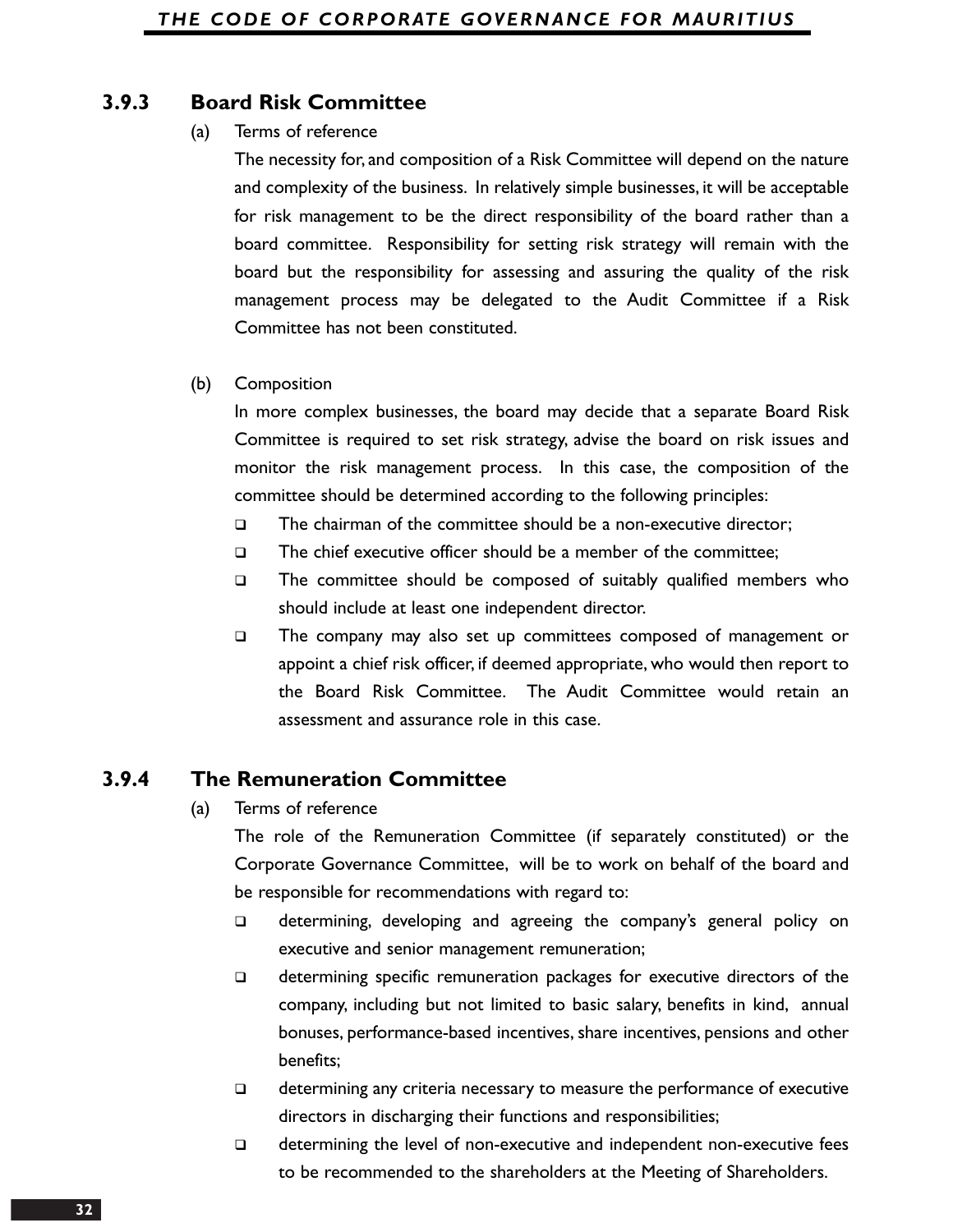#### (b) Composition

- A non-independent chairperson of the board can be the chairperson of the Remuneration Committee.The aspiration is that the committee should be chaired by an independent non-executive director.
- The chief executive officer may be a member of the Remuneration Committee.
- The Remuneration Committee should be composed of a majority of nonexecutive directors.
- Other than in the case where the non-independent chairperson of the board is also chairperson of the Remuneration Committee, it is not a requirement that the majority of the Remuneration Committee be independent non-executive directors, although this would be strongly recommended. The aspiration is that the Committee should always be composed of a majority of independent directors.
- No member of the Remuneration Committee can be involved or vote on committee decisions in regard to his/her own remuneration.

# **3.9.5 The Nomination Committee**

(a) Terms of reference

The Nomination Committee (if separately constituted) or the Corporate Governance Committee that has responsibility for board and senior executive nominations should:

- $\Box$  ascertain whether potential new directors are fit and proper and are not disqualified from being directors. Prior to their appointment, their backgrounds should be thoroughly investigated;
- $\Box$  ensure that the potential new director is fully cognisant of what is expected from a director, in general, and from him or her in particular;
- $\Box$  ensure that the right balance of skills, expertise and independence is maintained;
- ensure that there is a clearly defined and transparent procedure for shareholders to recommend potential candidates;
- ensure that potential candidates are free from material conflicts of interest and are not likely to simply act in the interests of a major shareholder, substantial creditor or significant supplier of the company. This is of particular importance when a candidate has been nominated by virtue of a shareholders' agreement, or other such agreement. In any case, candidates so nominated can not be considered independent as stipulated in Section 2 clause 2.7.1.3;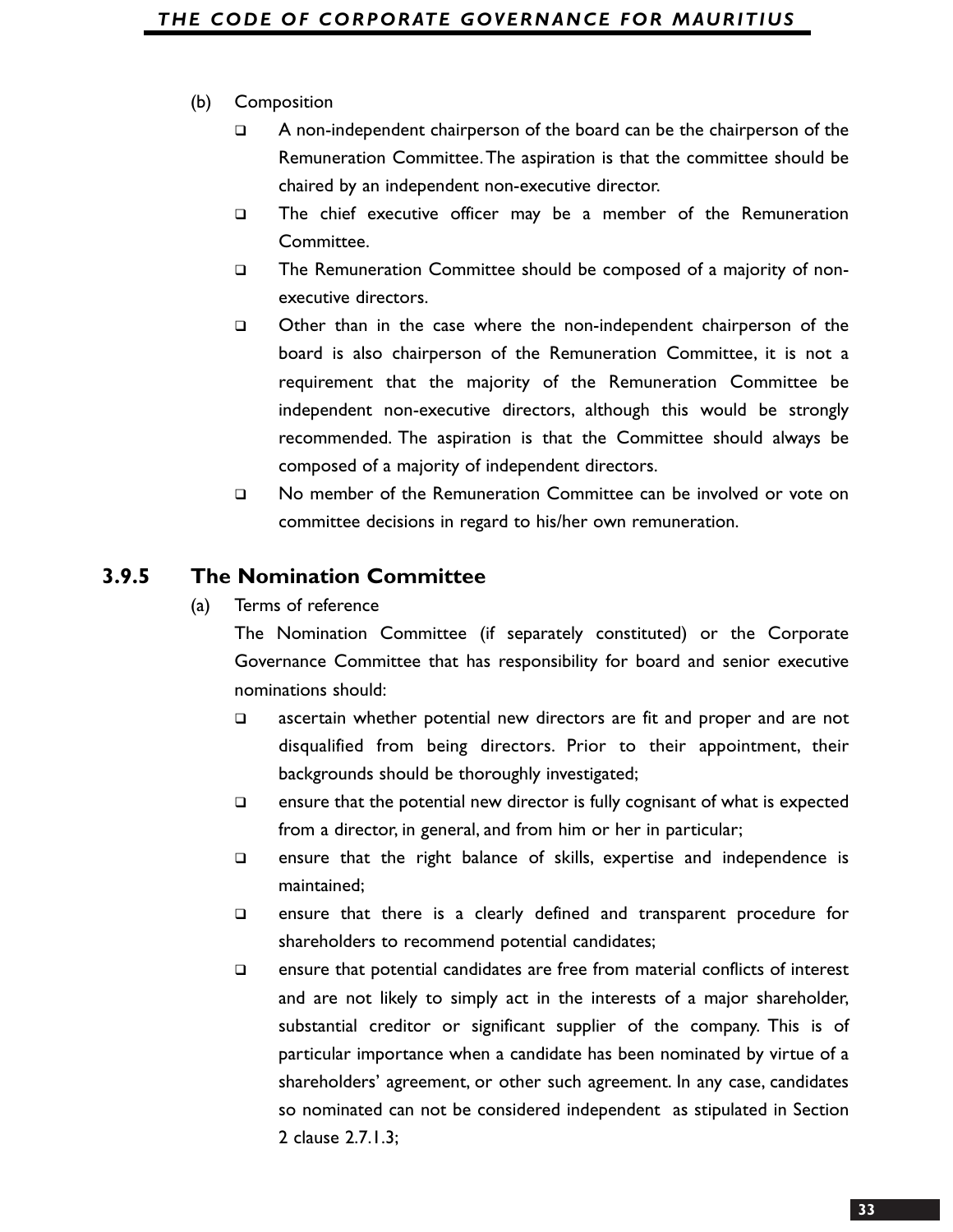- $\Box$  the committee should also pay particular attention to the potential conflicts of interest and other ethical problems that could arise in cases where the potential candidate is already a director of a company, or forms part of a group, that is a competitor to the company;
- $\square$  ensure that those directors who, in the opinion of the board, have either acted in accordance with the instructions of a third party or have not discharged their duties as directors to the satisfaction of the board, not be nominated for re-election.
- (b) Composition
	- A non-independent chairperson of the board can be the chairperson of the Nomination Committee. The aspiration is that the committee should be chaired by an independent non-executive director.
	- The chief executive officer may be a member of the Nomination Committee.
	- The Nomination Committee should be composed of a majority of nonexecutive directors.
	- Other than in the case where the non-independent chairperson of the board is also chairperson of the Nomination Committee, it is not a requirement that the majority of the Nomination Committee be independent non-executive directors, although this would be strongly recommended. The aspiration is that the committee should always be composed of a majority of independent directors.
- 3.9.6 Board committees should be subject to regular evaluation by the board to assess their performance and effectiveness.
- 3.9.7 Disclosure of material information on the board committees including their composition, terms of reference, number of meetings held etc should be dealt with in the annual report.
- 3.9.8 The chairpersons of board committees should be in attendance at the company's Meetings of Shareholders.

#### **Section 4 Role and Function of the Company Secretary**

4.1 The company secretary plays a key role in the application of corporate governance in a company.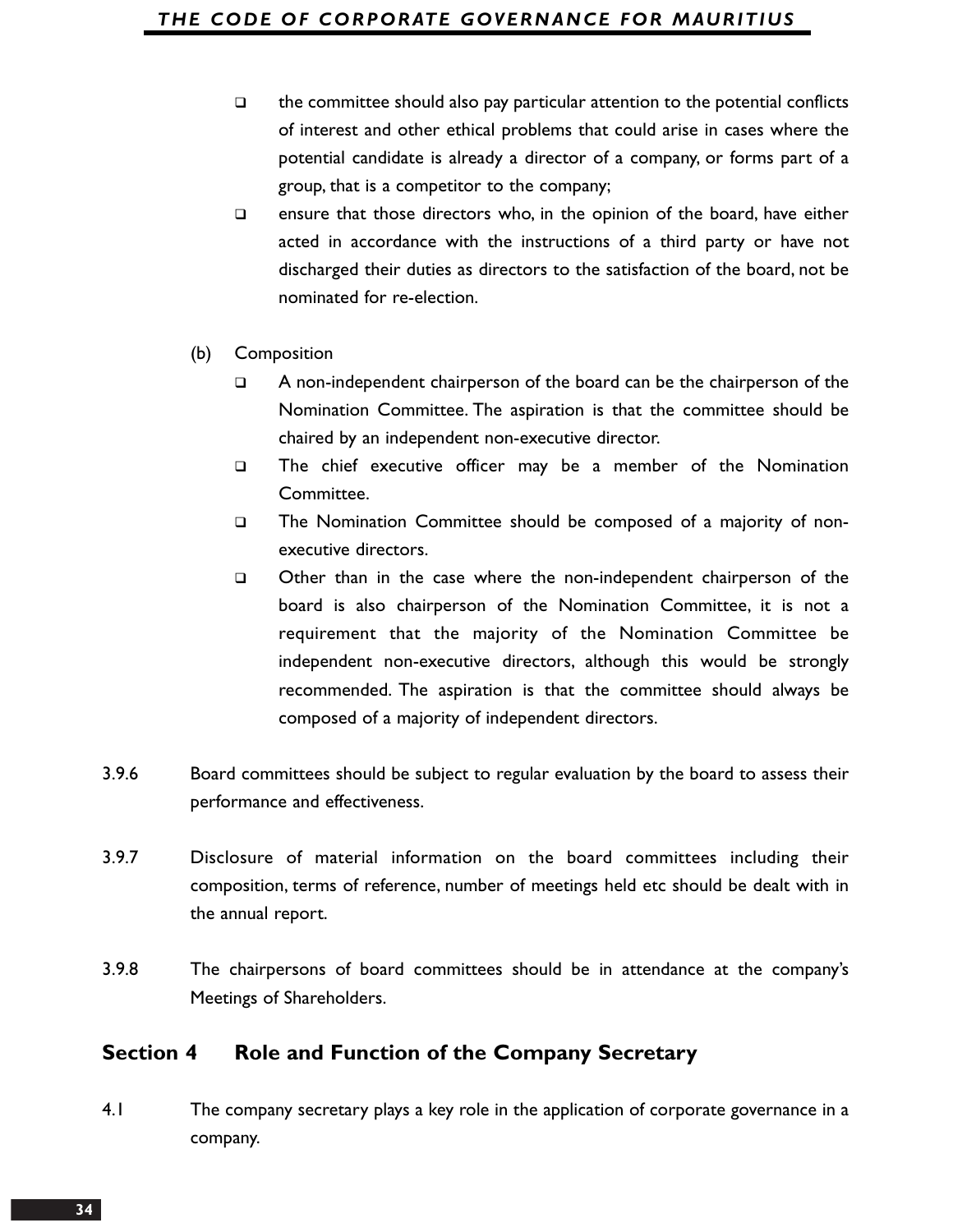#### *THE CODE OF CORPORATE GOVERNANCE FOR MAURITIUS*

- 4.2 The company secretary should ensure that the company complies with its constitution and all relevant statutory and regulatory requirements, codes of conduct and rules established by the board.
- 4.3 The company secretary must provide the board as a whole and directors individually with detailed guidance as to how their responsibilities should be properly discharged in the best interests of the company.
- 4.4 The company secretary is a central source of guidance and advice to the board on matters of ethics and good governance.
- 4.5 The company secretary is the focal point of contact within a company for institutional and other shareholders.
- 4.6 The company secretary should be subjected to a fit and proper test of suitability in the same manner recommended for a new director.

# **Section 5 Risk Management, Internal Control and Internal Audit**

#### **5.1 Risk Management**

- 5.1.1 The board is responsible for the total process of risk management and should ensure that the company develops and executes a comprehensive and robust system of risk management.
- 5.1.2 The process of risk management includes the systematic and continuous identification and evaluation of risks as they pertain to the organisation, followed by action to terminate, transfer, accept or mitigate each risk.
- 5.1.3 The Board is responsible for the definition of the overall strategy for risk tolerance, to monitor management and the assurance process on risk management and to take corrective action where and when deemed necessary.
- 5.1.4 The objective of risk management is not to completely eliminate risk but to reduce it to an acceptable level, having regards to the objective of the company. Commercial enterprise is the undertaking of risk for reward and where the company accepts to tolerate risk, it should ensure that the risk is appropriately mitigated and commensurate with the measurable reward.
- 5.1.5 The board must communicate its risk management policies to management and all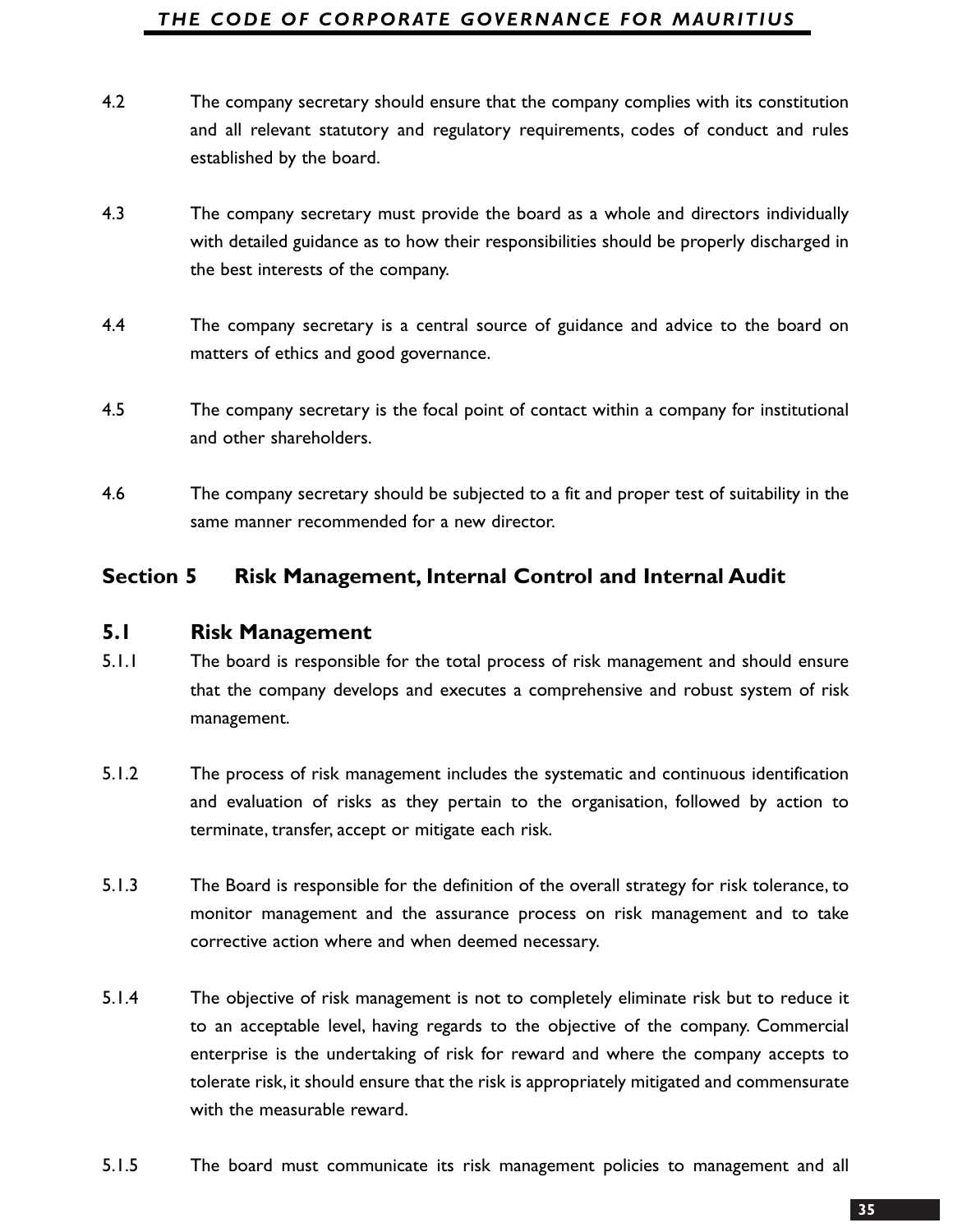#### *THE CODE OF CORPORATE GOVERNANCE FOR MAURITIUS*

other employees as appropriate to their roles within the organisation and must satisfy itself that communication has been effective and understood.

- 5.1.6 Management is accountable to the board for the design, implementation and detailed monitoring of the risk management processes.
- 5.1.7 Risk management should include the reporting,consideration and the taking of appropriate action on the risk exposure of the organisation in at least the following areas of risk:
	- physical
	- **Q** operational
	- human resources
	- □ technology
	- **D** business continuity
	- financial
	- □ compliance
	- **Q** reputational
- 5.1.8 In companies exposed to significant risks, it may be appropriate that the Board constitutes a Board Risk Committee. This committee should be constituted as described in Section 3 clause 3.9.3(b).
- 5.1.9 The role of the committee is to regularly advise the board on the total process of risk management within the organisation and to support management in the continuous and on-going management of risk.

### **5.2 Internal Control**

- 5.2.1 The board is responsible for the system of internal control and must set appropriate policies to provide reasonable assurance that the control objectives are attained.
- 5.2.2 The board must satisfy itself that the system of internal control is functioning effectively and that the system manages risk in the manner approved by the board.
- 5.2.3 Management is responsible for the design, implementation and monitoring of the internal control system.
- 5.2.4 The board should also ensure that, as part of its internal control procedure, the company has an effective mechanism in place which facilitates and encourages the reporting of any lack of, or breach of internal controls and any unethical or irregular behaviour concerning the company.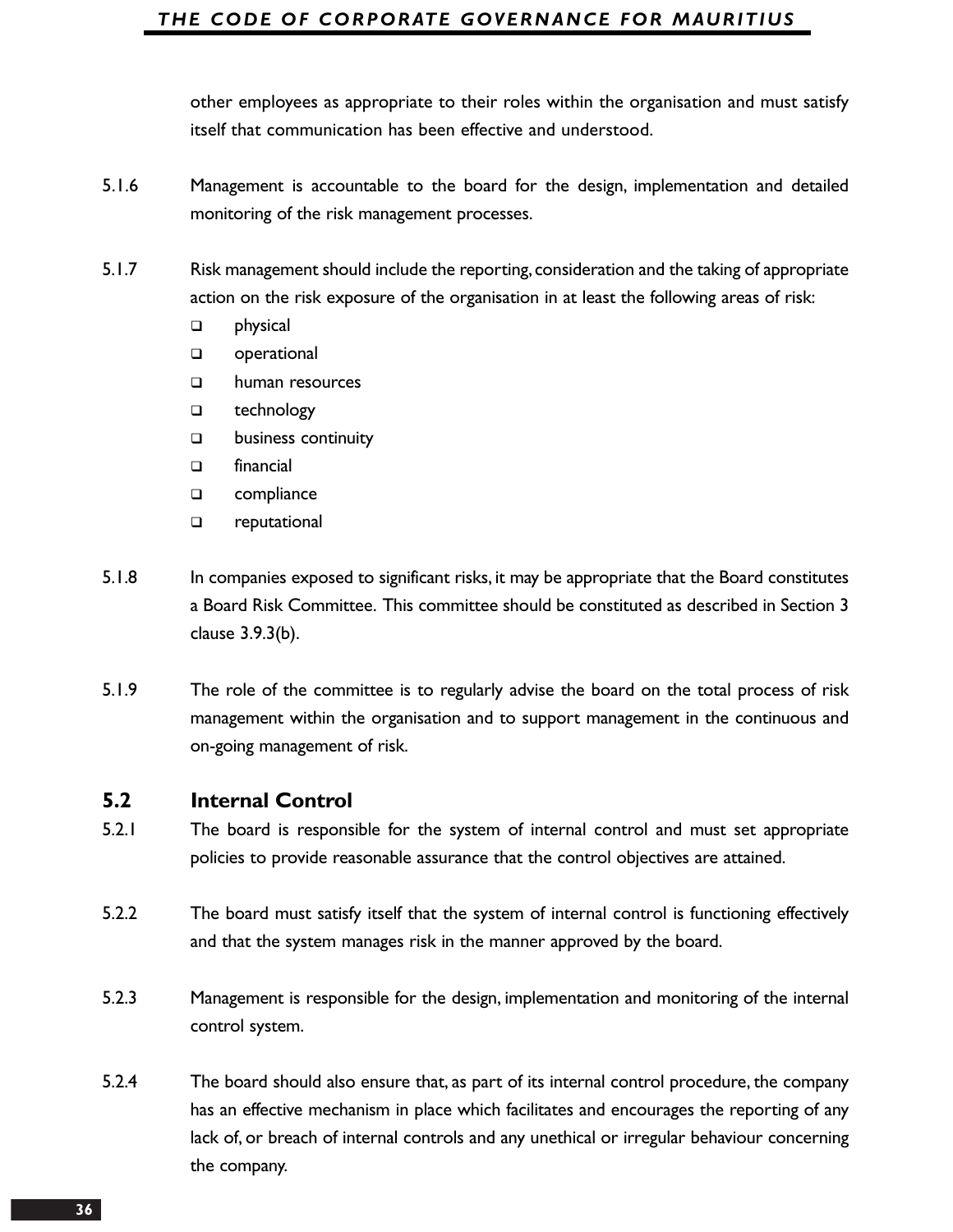### **5.3 Internal Audit**

- 5.3.1 Companies should have an effective internal audit function that has the respect, confidence and co-operation of both the board and management. Where the board, at its discretion, decides not to establish an internal audit function, full reasons must be disclosed in the company's annual report, with an explanation as to how assurance of effective internal controls, processes and systems will be obtained.
- 5.3.2 The external auditor or any of its related or associated firms should not provide internal audit services to the company.
- 5.3.3 The board of a company which does not have an internal audit function should review, at least annually, the need for one.
- 5.3.4 The board may delegate the responsibility for managing the internal audit function and for receiving internal audit reports to the audit committee.
- 5.3.5 The internal audit function is responsible for providing assurance to the board regarding the implementation, operation and effectiveness of internal control and risk management. It is not responsible for the implementation of controls or the management and mitigation of risk, responsibility for which remains with the board and operational management.
- 5.3.6 Internal audit should report at a level within the company that allows this vital function to fully accomplish its responsibilities. The head of internal audit should have ready and regular access to the chairperson of the company and the chairperson of the audit committee. Internal audit should report at all audit committee meetings.
- 5.3.7 The appointment or dismissal of the head of the internal audit should be with the agreement of the audit committee.

# **5.4 Reporting and Disclosure**

- 5.4.1 The board shall ensure that any report delivered as an annual report under the Mauritius Companies Act 2001 includes, or has appended to it, a statement which acknowledges the directors' responsibilities for internal control and describes the methods by which this responsibility is discharged.
- 5.4.2 This "Statement of Directors' Responsibilities" shall be signed by two or more directors as representatives of the board.
- 5.4.3 The disclosure of the methods used by the board to discharge its responsibility for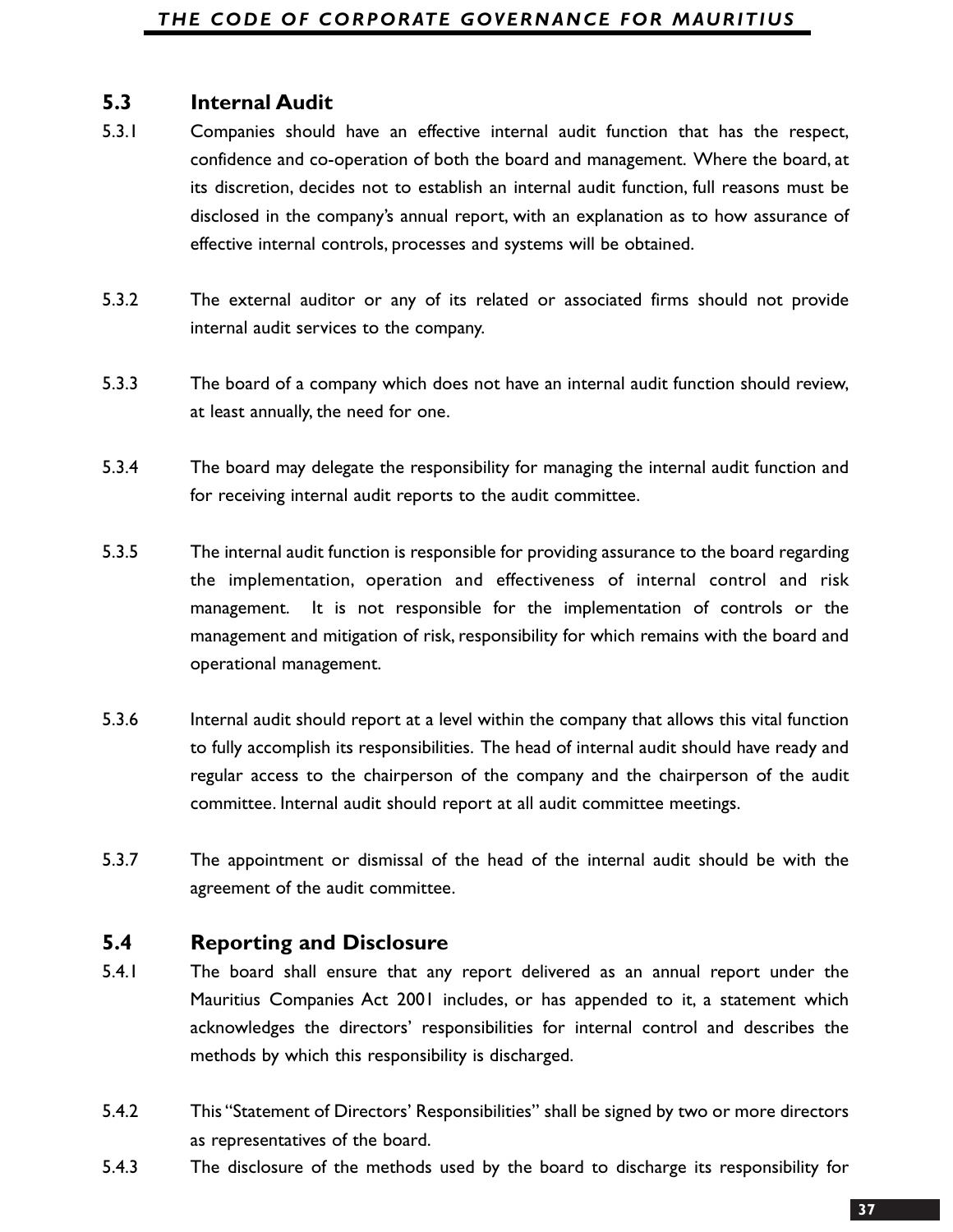internal control must, as a minimum, include a description of the following:

- (a) the systems and processes in place for implementing, maintaining and monitoring of the internal controls;
- (b) the process by which the board derives assurance that the internal control systems are effective;
- (c) the existence or otherwise of an internal audit function, and for companies where no internal audit function exists, the frequency of reviews for the need to establish one and the date of the last such review;
- (d) any significant enterprise areas not covered by the internal controls including joint ventures, subsidiaries or associates;
- (e) the process applied to any material problems disclosed in the annual report or financial statements.
- 5.4.4 It is the responsibility of the board to make disclosure as regards risk management. The statement on the risk management processes shall, as a minimum, include the following:
	- (a) the structures and process in place for the identification and management of risk;
	- (b) the methods by which internal control and risk management are integrated together;
	- (c) the methods by which the directors derive assurance that the risk management processes are in place and are effective;
	- (d) a brief description of each of the key risks identified by the company and the way in which each of these key risks is managed.
- 5.4.5 Where the board cannot make any of the disclosures required above in relation to internal control or risk management, it must state this fact and provide a suitable explanation.

# **Section 6 Auditing and Accounting**

### **6.1 Accounting**

- 6.1.1 Directors are responsible for adequate accounting records and maintenance of effective internal control systems.
- 6.1.2 Directors are responsible for the preparation of accounts which fairly present the state of affairs of the company and the results of its operations and which comply with International Financial Reporting Standards (IFRS).
- 6.1.3 The directors are responsible for selection of appropriate accounting policies supported by reasonable and prudent judgements.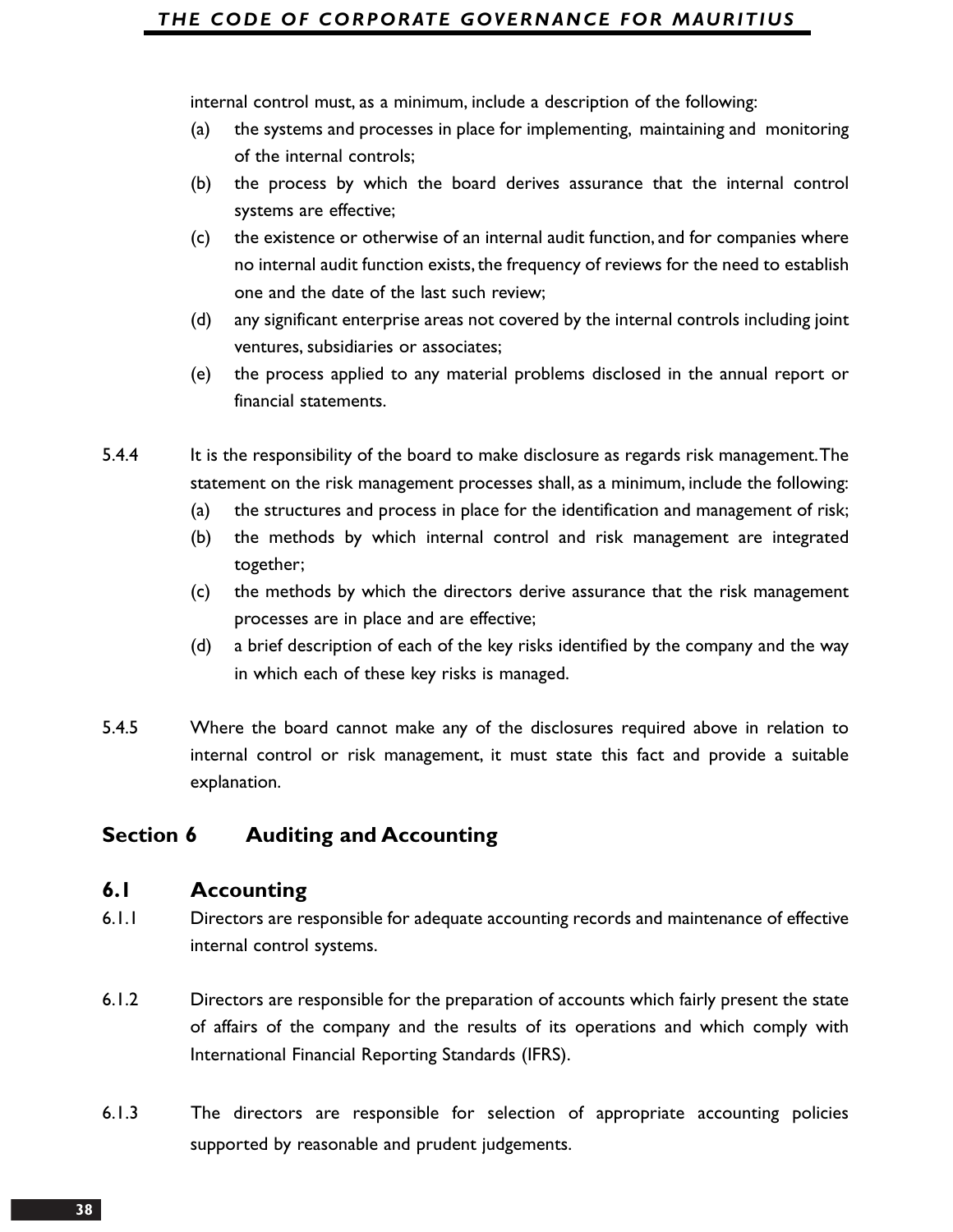### **6.2 Audit**

- 6.2.1 The audit committee should submit a recommendation to the board for consideration and acceptance by shareholders for the appointment and, if necessary, the removal of the external auditors.
- 6.2.2 Companies should aspire to efficient audit processes using external auditors in combination with the internal audit function.
- 6.2.3 Management should encourage consultation between internal and external auditors. Co-ordination of efforts involves periodic meetings to discuss matters of mutual interest, the management letters and reports, and sharing common understanding of audit techniques, methods and terminology.
- 6.2.4 Since the proper functioning of the external auditors depends on their independence, the following should be borne in mind:
	- Audit fees should be set in a manner that enables an effective external audit on behalf of shareholders. Targeting audit fees as a means of cost savings to the company should be discouraged.
	- □ Auditors compete with each other for the performance of other functions, such as management consultancy and corporate finance. This should not have the unacceptable consequence of impairing their effectiveness in the performance of their audit functions.
- 6.2.5 Auditors should observe the highest standards of business and professional ethics and in particular their independence should not be impaired in any way.

#### **6.3 Non-Audit Services**

- 6.3.1 In considering the use of the external auditors for non-audit services, the Audit Committee should consider how the accounting firm is structured to ensure independence, the ownership of the auditors' firm and whether that firm has formed alliances with entities which provide clients with services the auditors would not be allowed to offer.
- 6.3.2 The audit committee should set the principles for using the external auditors for nonaudit services to be delivered either through a department of the audit firm or through a subsidiary, associated or connected firm or company.
- 6.3.3 A detailed description of non-audit services rendered by the external auditor should be provided in the annual report of the company, stating particulars of the nature of the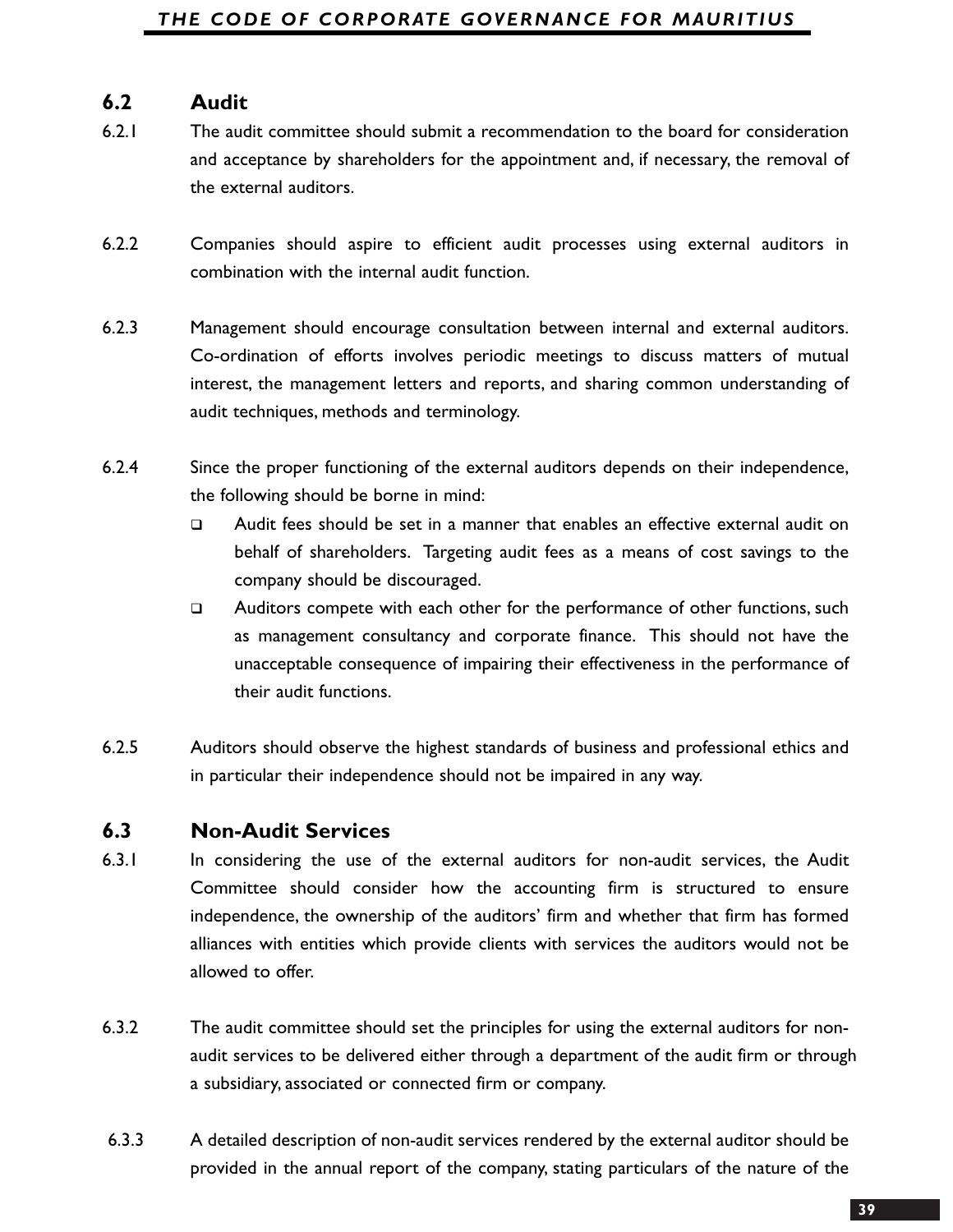#### *THE CODE OF CORPORATE GOVERNANCE FOR MAURITIUS*

services and amounts paid for each of the services described. Where appropriate, it might be useful for the annual corporate governance statement to provide additional explanation or justification for these services.

### **Section 7 Integrated Sustainability Reporting**

- 7.1. Every company should recognise that it operates within a social and economic community, and should identify the particular circumstances, whether environmental or social, relevant to the company's business. It is in the long-term economic interest of a company to conduct itself as a "responsible corporate citizen", and to act in a manner which is non-exploitative, non-discriminatory and respectful of human rights. Failure to adopt such policies may well hinder its development and participation in an international context which is increasingly sensitive to sound corporate values, good practice and respect for the environment.
- 7.2 Every company should regularly (at least annually) report to its stakeholders on its policies and practices as regards:
	- $\Box$  ethics
	- environment
	- **health and safety**
	- social issues

#### **7.3 Ethics**

- 7.3.1 Every company should adopt a code of ethics which sets out clear corporate values and standards of behaviour in its dealings.
- 7.3.2 When adopting a code of ethics the company should primarily address issues relating to ethical practices of relevance to the particular circumstances of its business environment, including the practical application of its corporate values and the concepts of honesty and integrity. The code should make clear what is acceptable and unacceptable practice and should be easily communicable to all stakeholders, especially the company's officers and employees who will rely on it to guide them in their dealings.
- 7.3.3 The code of ethics should refer to the principles, norms and standards that the company wants to promote and integrate within its corporate culture that determines the conduct of its activities, including internal relations, interaction and dealings with external stakeholders.
- 7.3.4 In the formulation of its code of ethics, a company should consider the specific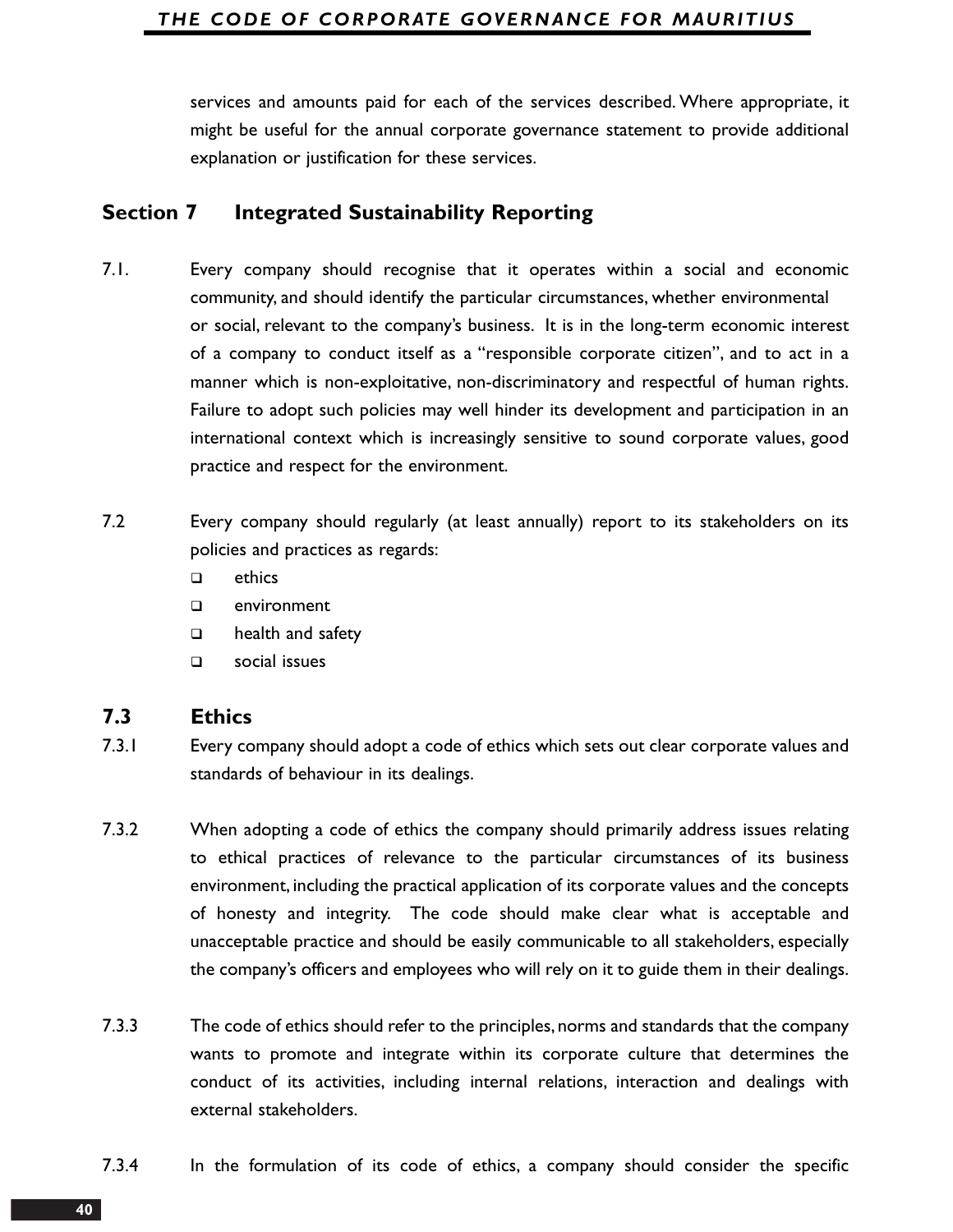#### *THE CODE OF CORPORATE GOVERNANCE FOR MAURITIUS*

circumstances and identify risk areas within the particular industry in which it operates. Where necessary, reference should be made to relevant laws and regulations that apply to the company's activities and services.

- 7.3.5 Companies should monitor and evaluate compliance with established ethical principles and standards on a regular basis. They should, when necessary, reconsider the nature of their relationship with stakeholders in terms of ethical consequences.
- 7.3.6 A company should promote awareness, both internally and externally and emphasise the importance for the reputation of the company of adherence to exemplary standards of conduct and ethical practice.

### **7.4 Environment**

Economic activities can have a profound impact on the environment, especially in Mauritius which is a small, densely populated, and geographically isolated island. Environmental issues are therefore vital to the economy in Mauritius and companies must not only be aware of the importance of these issues but should also be actively involved in managing their activities so as to minimise any negative impact on the environment.

### **7.5 Health and Safety**

- 7.5.1 Companies should develop and implement safety, health and environment policies and practices to at least comply with existing legislative and regulatory frameworks.
- 7.5.2 Companies should undertake health and safety risk identification and assessments leading to sound risk management strategies within the company's particular field of activity.

### **7.6 Social issues**

- 7.6.1 Companies in Mauritius play an important role in sustaining social harmony, especially through their employment policies and their ownership structure.
- 7.6.2 It is essential that enterprises in the private and public sectors practice and are seen to practice fair policies in recruitment and promotion. Procedures which are both transparent and based on merit should be adopted by them.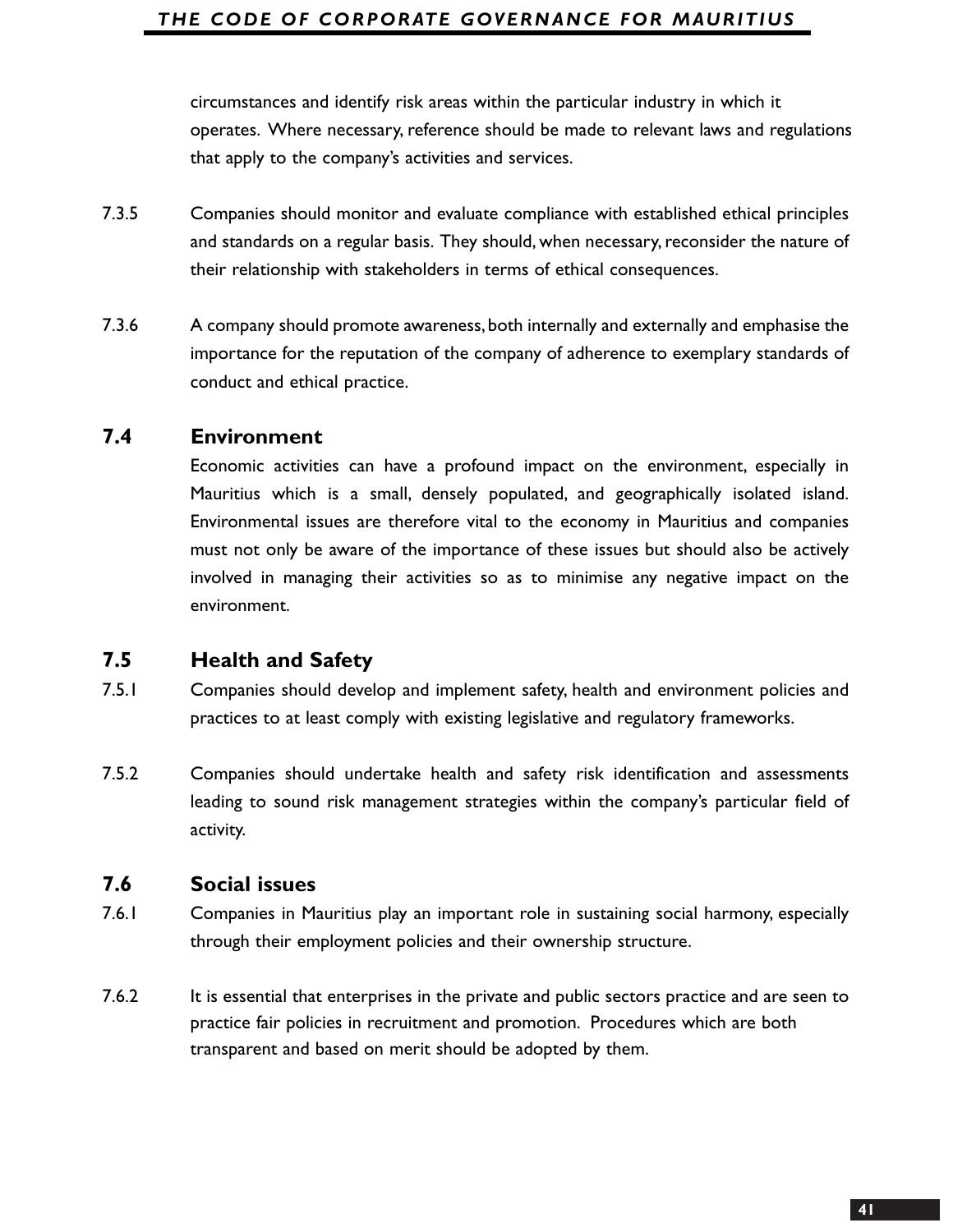# **Section 8 Communication and Disclosure**

8.1 Communicating on operational and day-to-day matters is a management task. However, boards should consistently and transparently address the shareholders and other stakeholders on matters of material interest.

### **8.2 Annual Report**

Annual reports should present a comprehensive and objective assessment of the activities of the company so that all stakeholders can obtain a full and fair view of its performance.

#### 8.3. The directors should report on the following matters in their annual report:

**That** 

- $\Box$  it is the directors' responsibility to prepare financial statements that fairly present the state of affairs of the company as at the end of the financial year and the profit or loss and cash flows for that period;
- $\Box$  the external auditors are responsible for reporting on whether the financial statements are fairly presented;
- $\Box$  adequate accounting records and an effective system of internal controls and risk management have been maintained;
- $\Box$  appropriate accounting policies supported by reasonable and prudent judgements and estimates have been used consistently;
- $\Box$  applicable accounting standards have been adhered to or, if there has been any departure in the interest of fair presentation, this must not only be disclosed and explained but quantified;
- $\Box$  the Code of Corporate Governance has been adhered to, or if not, to give reasons where there has not been compliance.

# **8.4 Corporate Governance Report**

There should be a separate corporate governance section in the annual report.Amongst other items, the company should disclose the following:

- □ Cascade holding structure up to and including the ultimate holding company. This should include the names of common directors at each level and the shareholding percentages at each intermediate level. The aspiration is for full disclosure, including societe's etc, up to the ultimate beneficial owner.
- List of shareholders holding more than 5% of the company.
- Dividend policy
- Directors' profile, and the category into which they fall. The number of other directorships (in listed companies) held should also be disclosed. Finally, the number of shares held by the director, both directly and indirectly in the company should be disclosed.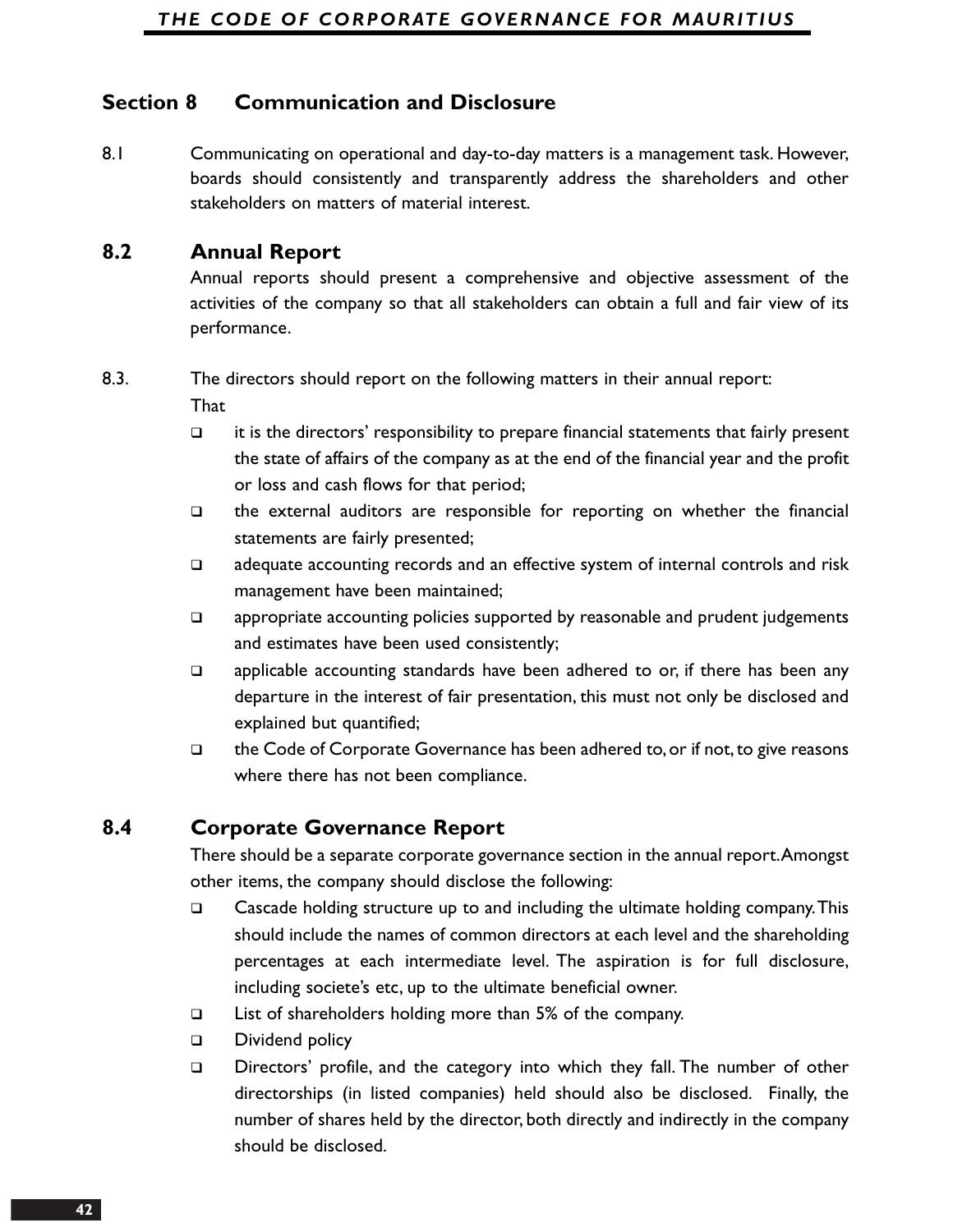- A profile of each member of the senior management team.
- □ Related party transactions between the company or any of its subsidiaries or associates and a director, chief executive, controlling shareholder or companies owned or controlled by a director, chief executive or controlling shareholder. (In the case of banks the regulator may set different disclosure provisions.)
- $\Box$  With regard to directors dealings in the shares of their own company, a statement should be made to the effect that the directors follow the principles of the model code on securities transactions by directors as detailed in Appendix 6 of the Mauritius Stock Exchange listing rules. Disclosure of shares purchased and sold over the period should be made.
- Material clauses of the company's constitution (i.e. ownership restrictions, preemption rights etc)
- $\Box$  Important aspects of any shareholders' agreement which affects the governance of the company by the board (for example if a third party is allowed to nominate some directors or if there is an agreement to rotate the chairmanship between partners.)
- Important aspects or terms of any management agreement which third parties may have with the company or its subsidiaries, particularly those where the third party is a director or a company owned or controlled by a director.
- □ From 2005, total detailed remuneration per director should be disclosed as set out in Section 2 clause 2.8 of the Code. If in the interim the company decides to report director remuneration by band, then it should be reported in accordance with clause 2.8.2. of the Code.
- □ Statement of remuneration philosophy in accordance with Section 2 clause 2.8.1 of the Code.
- Main terms of reference of board committees as well as the composition of committees. The number of times in the year the board and committees met, plus attendance details for directors, must also be disclosed.
- **IDENTIFY** Identification of key risks for the company, including a brief discussion of how they are managed.
- Details of all share option plans.
- A detailed timetable specifying important events including reporting dates, dividend declaration and payment dates, and Meetings of Shareholders etc.
- □ Share price information. Directors should demonstrate concern and interest with respect to the share price.
- $\Box$  Its policies and practices as regards social, ethical, safety, health and environmental issues as set out in clause 7.2. to 7.6 above.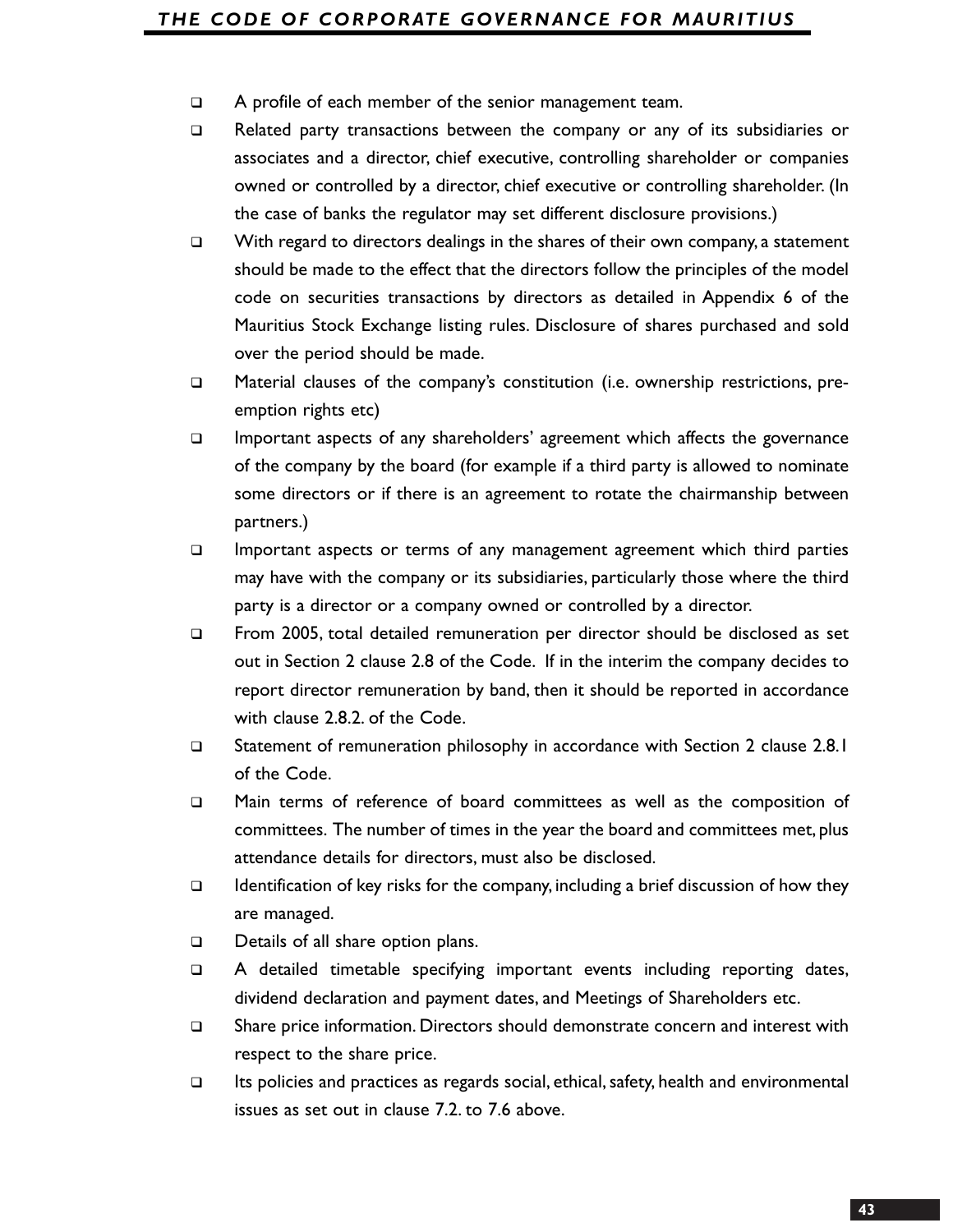### **8.5 Funding**

#### 8.5.1 *Political Contributions*

It is the responsibility of the board to decide whether the company should make donations to political parties or causes.

It goes without saying that any political funding should be within the law and in the interests of the company.

In the event that the directors decide that it is appropriate to provide funds for political parties or causes, then the aggregate sum contributed to political parties/causes should be declared in the annual report.

#### 8.5.2 *Charitable Donations*

It is the responsibility of the board to decide whether the company should make any charitable donations. In the event of the company making any such donations, the aggregate amount should be declared in the annual report.

#### 8.5.3 *Aspiration*

As an aspiration, companies are encouraged to give the funding details of the causes (political and charitable) that the company supports.

### **Section 9 Relationship with Shareholders**

- 9.1 It is the duty of the board to keep shareholders informed regarding material events affecting the company, especially if an event could have an effect on the share price.
- 9.2 The board should encourage shareholders to attend all Meeting of Shareholders, annual or special, at which the directors should be present, and more particularly the chairpersons of each of the board's committees.
- 9.3 The board should ensure that each item of special business included in the notice of Meeting of Shareholders, or any other shareholders' meeting, is accompanied by a full explanation of the effects of any proposed resolutions.
- 9.4 Each director should be elected (or re-elected as the case may be) every year at the Meeting of Shareholders and a brief CV of each director standing for election or reelection should accompany the notice contained in the annual report. Each director should be elected by a separate resolution.
- 9.5 At the Meeting of Shareholders, the chairman and the chief executive officer, assisted by chairpersons of board committees where appropriate, should be prepared to answer wide-ranging questions on the management of the company.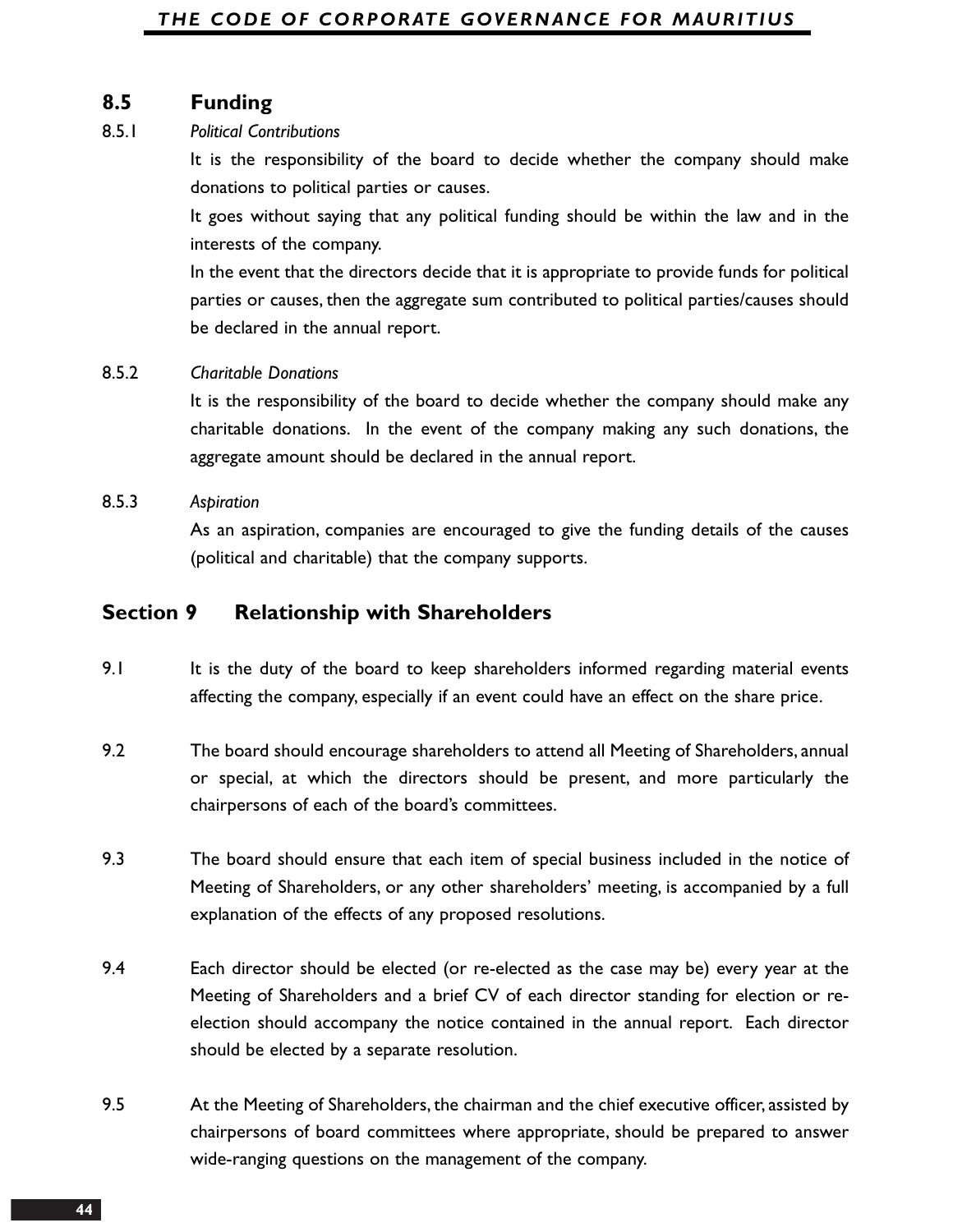#### *THE CODE OF CORPORATE GOVERNANCE FOR MAURITIUS*

- 9.6 The board should ask management to present major operational developments to the Meeting of Shareholders and should encourage shareholder questions and discussion.
- 9.7 The Code lays down the principle that the board should seek to encourage greater shareholder participation in general meetings. It stops short of making it a requirement (i.e. through proposing a greater quorum or minimum vote) because it is felt that shareholders must also take some initiative and responsibility. The aspiration, however, must be that the current all-to-prevalent atmosphere of confrontation and distrust be replaced by a more participative and inclusive approach. One suggestion would be to include a section on the proxy voting form, allowing questions to be sent to the board before the meeting.
- 9.8 The notice sent to shareholders should clearly explain the procedures regarding proxy voting and should include deadlines as to when proxies should be received.
- 9.9 It is considered imperative that institutional investors such as pension funds, insurance companies and investment managers play a front-line role in the encouragement of good corporate governance practices.This includes treating the vote that a share confers as an asset of the client or the fund. It also involves greater shareholder activism in order to encourage required changes at the companies where the institutions invest. Institutional investors must also be encouraged to ensure that good governance practices exist in their own organisations. The setting out of explicit statements of investment principles and the clear and unambiguous identification of performance benchmarks are essential if they are to play this role.

It is recommended that a professional body be set up to help define the rules and a code of good practice for these institutional investors. The body should be inspired by the Myners Report of 2001 in Britain.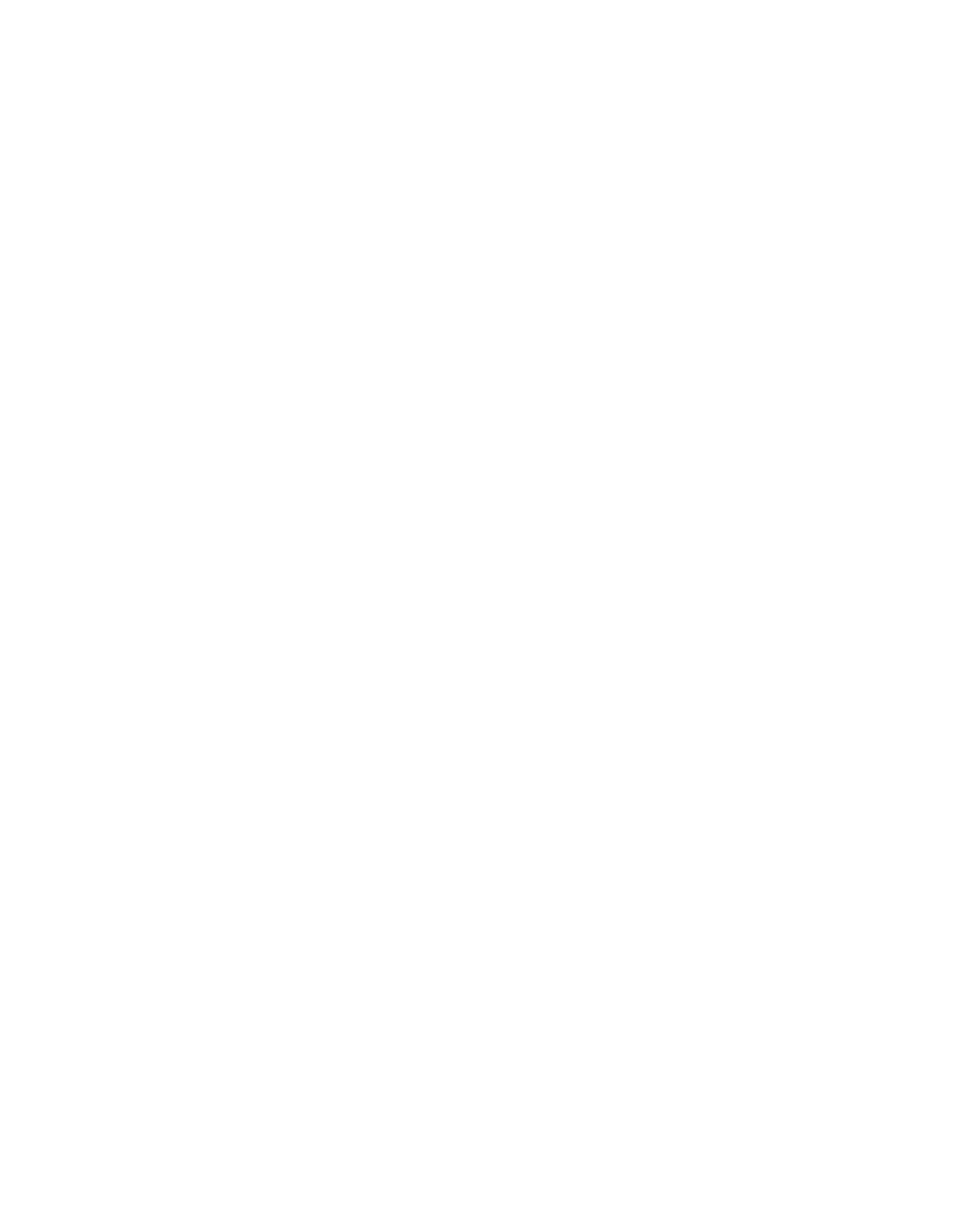# **SECTION 1 - COMPLIANCE AND ENFORCEMENT**

### **Chapter 1 - Enforcement and existing remedies**

- 1. Corporate governance is a combination of self-regulated compliance and legal enforcement. In formulating any recommendation in this regard, it is necessary to consider existing legal remedies and sanctions for non-compliance. There is already a multitude of legislation applicable in the Mauritius jurisdiction.
- 2. One should not lose sight of the fact that principles of corporate governance often coincide with existing legal principles. The provisions of the Companies Act 2001, for example, already deal with the liability of directors for the conduct of business in the best interest of the company. Other sets of legislation are the Financial Services Development Act 2001 and the Banking Act.
- 3. The Bank of Mauritius has recently issued a set of corporate governance codes for the banking institutions in the country. Whilst reliance on existing legal remedies may be the starting point for any enforcement and compliance mechanism, it is necessary to identify the reasons which render such remedies unenforceable. Also, there is no statutory requirement in place to ensure compliance with a Code of Corporate Governance except for the financial services sector where there is a requirement for the Financial Services Commission to issue guidelines and codes of practice.
- 4. To the extent that corporate governance principles co-exist with established legal provisions, it is not recommended that new sanctions and remedies be adopted.
- 5. As regards statutory corporations and parastatal bodies, appropriate amendments to existing legislation would have to be introduced so that the Code becomes applicable to these corporate bodies.
- 6. There is a widespread concern that the application of criminal sanctions to breaches would be likely to be counter-productive. It is considered that administrative measures are more suited than criminal sanctions for the enforcement of governance requirements, which may often contain an element of judgment (for example, whether financial accounts comply with the prescribed Standards; whether the reasons given for non-compliance with the Code are sound). Such an approach is also likely to be more effective in achieving the desired improvement in disclosure.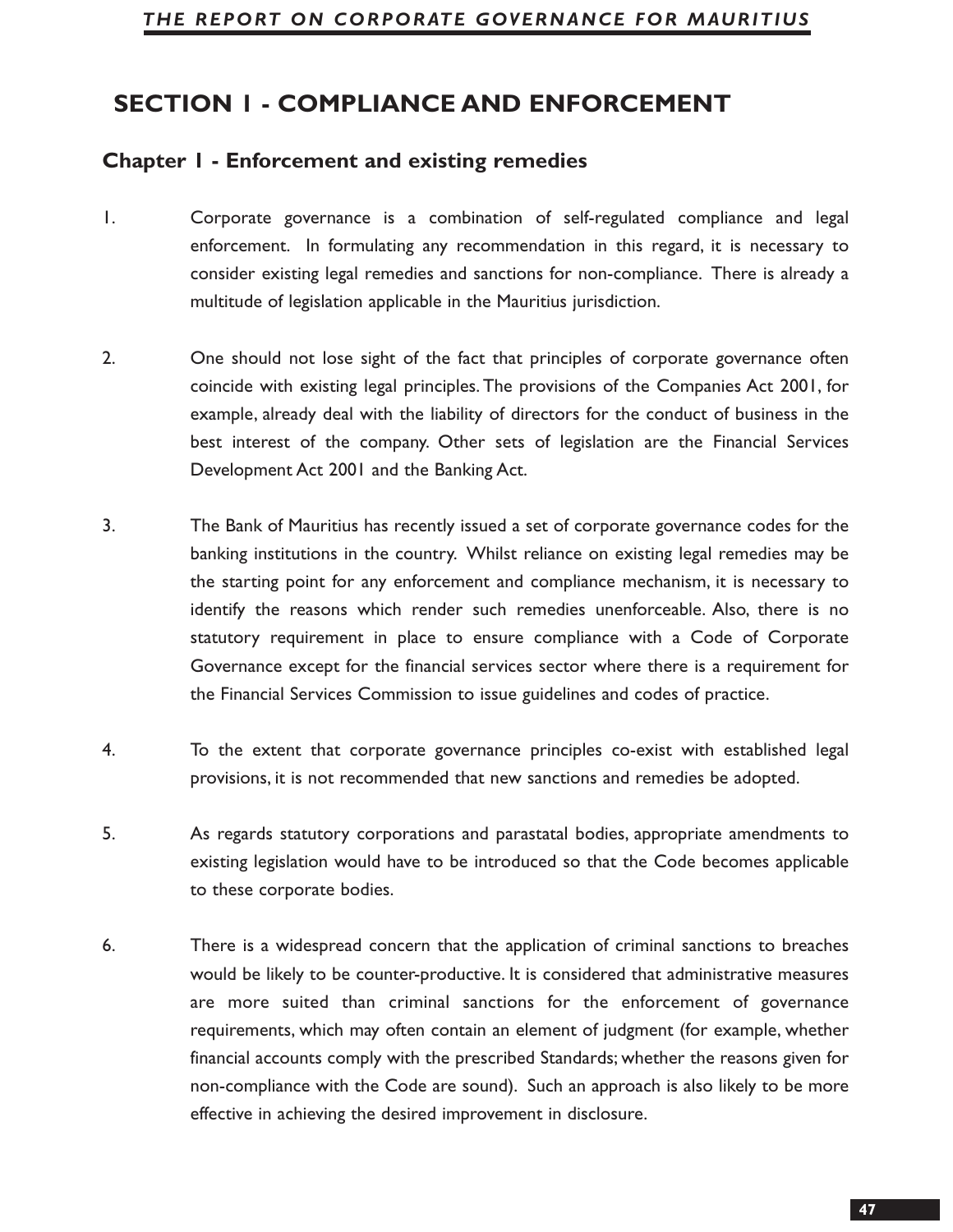- 7. The view is held that the scope of administrative enforcement to cover the entire range of reporting documents should be extended.
- 8. Legal remedies, especially civil remedies are available to shareholders for breach of legal provisions that give rise to action for personal liability. Directors and managers should be made aware of sanctions which may be enforced. However, minority shareholders rarely have recourse to legal proceedings due to the excessive cost of litigation. The apparent lack of enforcement of existing remedies is also due to the fact that the judiciary is under-resourced, resulting in delays in the court process.There is at present a set of legislation, as pointed out earlier, which deals with corporate governance issues. However, the apparent lack of enforcement of those existing remedies is cause for concern.

### **Chapter 2 - Principles of Disclosure**

- 1. Disclosure of the extent of compliance with the Code acts as a deterrent to malpractices and prevents a laissez- faire attitude on the part of companies. Increased disclosure levels should be encouraged by the companies and the regulators, even to an extent greater than required by rules and regulations.
- 2. Another benefit of disclosure is that it highlights areas of conformance as well as nonconformance, thereby allowing remedial action to be taken by the board.
- 3. When the extent of compliance to good governance principles is disclosed, there is dissemination of relevant corporate information, which allows the marketplace and investors to react well-informed.
- 4. It is essential that companies seek to create a culture of compliance with high standards of conduct.This would lead to cost-effective regulation with minimum interference from the authorities. Self-regulation and self-enforcement will only be possible if a culture of compliance is created.
- 5. Voluntary and maximum disclosure by companies should be encouraged both in cases where there is an existing legal remedy and where there are none.

### **Chapter 3 - Role of the Media**

1. The press in Mauritius is a key player in keeping the public informed about corporate events and high profile cases of corporate irregularities, thus emphasizing the need for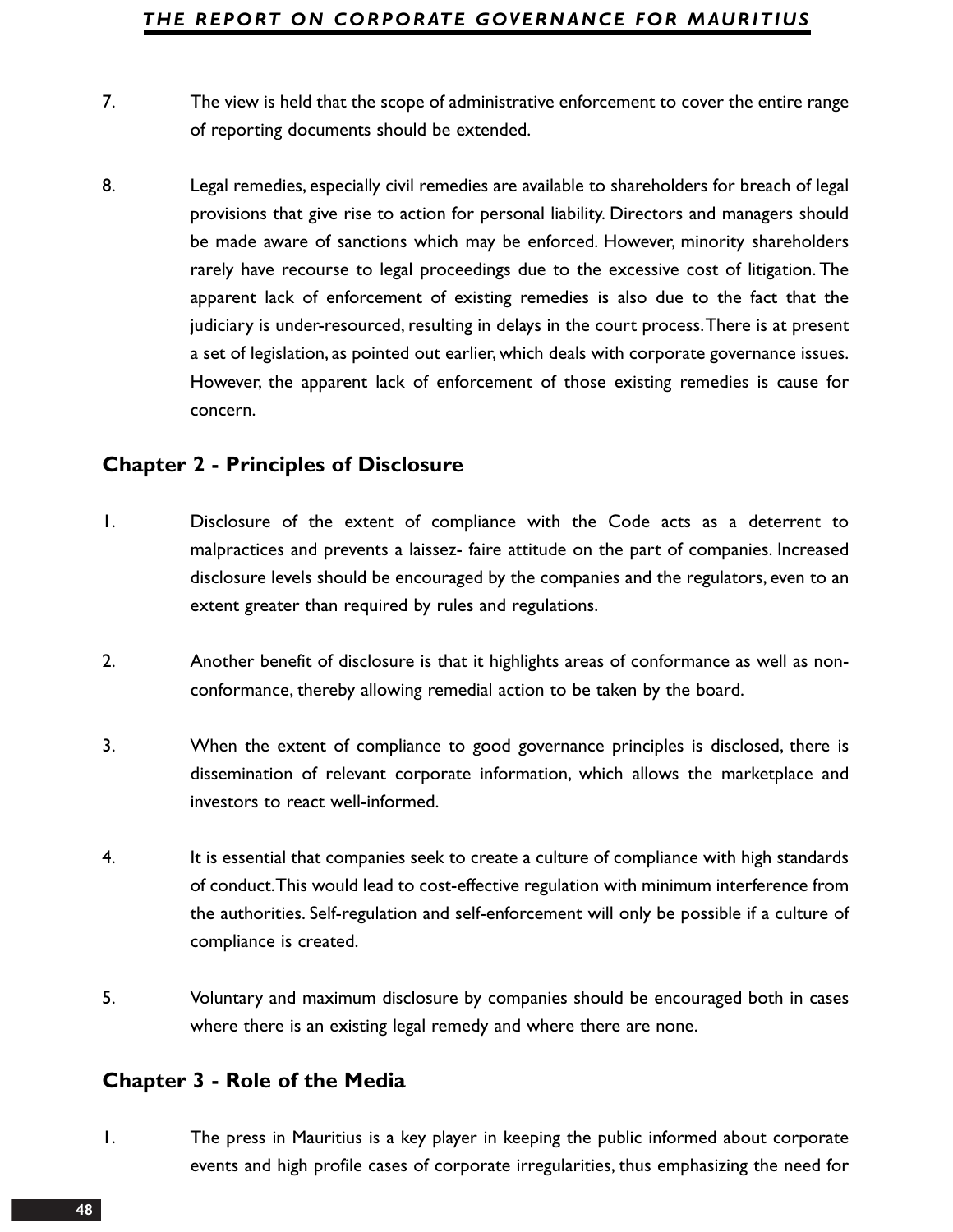high standards of conduct amongst financial journalists and corporate professionals.

- 2. The media also plays a vital role as regards the corporate image of companies. It is through the press that the extent of a company's compliance with principles of good governance will be communicated to the stakeholders and the public at large.An active press on negative issues of corporate governance would demonstrate that the company's reputation may be at risk in case of non-compliance and misconduct on the part of the directors and employees.
- 3. It is important for companies to create and maintain appropriate channels of communication with the media.The incidence of compliance and non-compliance with good corporate governance principles should, when appropriate, be disclosed to the public and stakeholders through the press. The role of an investor relations officer would contribute towards establishing a sound relationship with the media.

### **Chapter 4 - Encouraging shareholder activism**

- 1. Shareholder activism is very new in Mauritius.However,as witnessed in other jurisdictions, it can have a positive effect on corporate behaviour.
- 2. An interesting fact is that, in Mauritius, regardless of their common role as owners of their companies, shareholders' roles and involvement in these companies differ significantly. Proof of this statement lies in the fact that few minority shareholders are present at general meetings - supposedly the natural forum where all shareholders are legally entitled to take action. Moreover, it is here that accounts are approved, members of board of directors and auditors appointed, and where dividends are declared, to mention but a few basic rights.
- 3. Responsible shareholders, even as minorities, can protect the integrity and sustainability of their investment by becoming active shareholders within the company. The absence of shareholder activism,more particularly institutional shareholders,may seriously undermine good levels of compliance. As seen in other jurisdictions, institutional investors remain passive for the most part despite poor corporate governance practices.A certain level of activism, for example the setting up of shareholders' associations, has recently emerged in Mauritius and should be encouraged.
- 4. Another way to encourage shareholder activism is by education and communication about the ways through which the minority shareholders can be protected. For example, the Companies Act 2001 allows a shareholder to request from the company a statement of his rights explaining the shareholder's entitlements and relative position in the company's structure. Shareholders are also given a reasonable opportunity to raise matters at company meetings relating to the management of the company.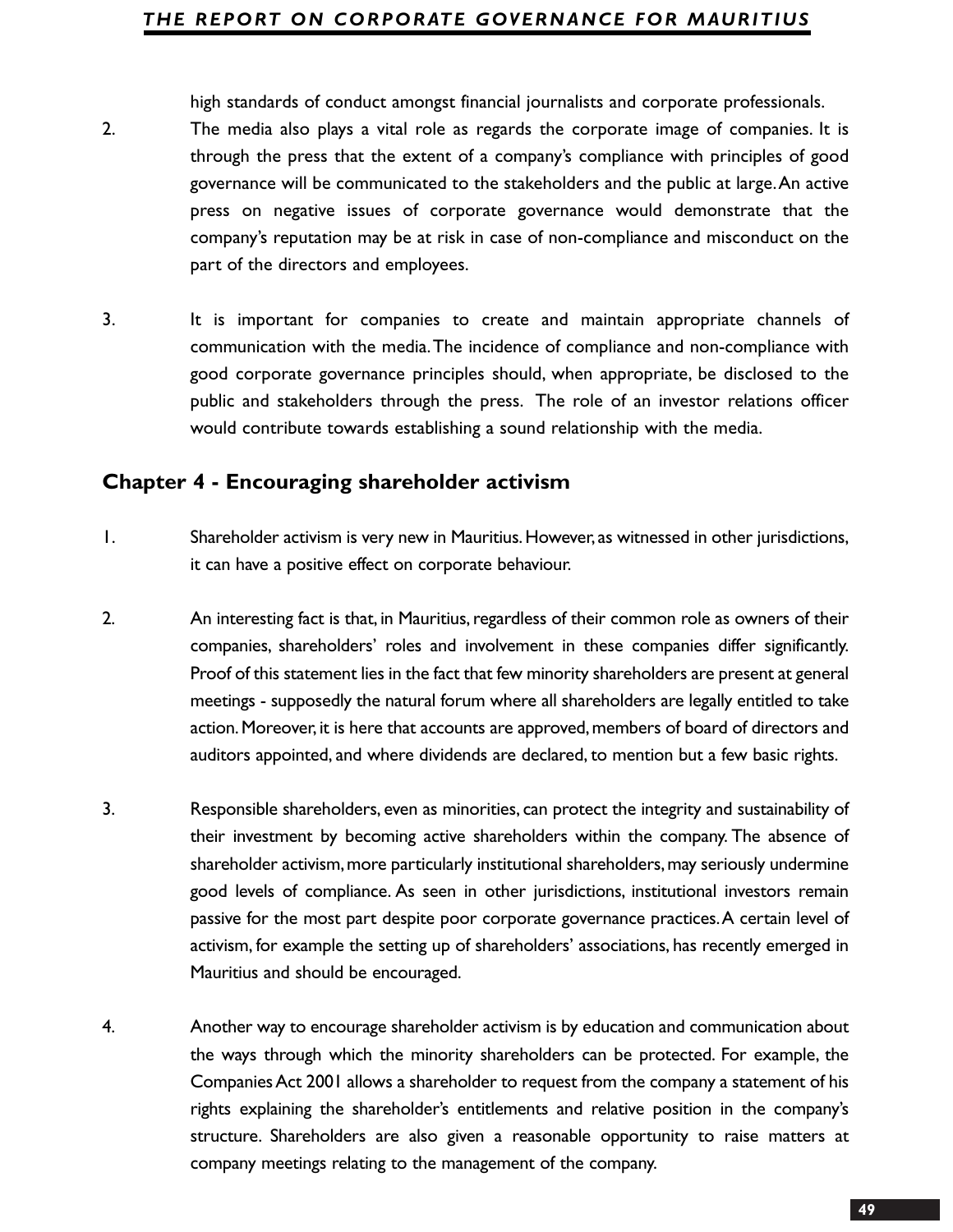### **Chapter 5 - Recommendations**

- 1. A register of delinquent directors should be created and maintained at the office of the Registrar of Companies, and could be disclosed on its website. This register would consist of persons who have been disqualified to act as director by virtue of the provisions of the Companies Act 2001.
- 2. It is recommended that the business community should give assistance, whether by means of training or rewards, in the promotion of investigative reporting through an active profession of skilled financial journalists. This however appears to be a scarcity area and must be taken up with the Media Trust, which organizes courses for journalists.
- 3. The methods of giving access to the courts to minority shareholders have been discussed extensively. In that respect, the issue of allowing class actions has been thoroughly canvassed.

A class action is one where a large number of claimants whose claims are based on a well-defined common question of fact or law, may have their cases heard in one proceeding.

Class actions are extensively used in the United States and have proved to be a common form of litigation. Such method of litigation should be introduced in our legal system subject to well-defined parameters.

4. The Code of Ethics of the legal profession embodied in General Notice in Mauritius states the following:

> *"A barrister in independent practice may accept a brief or instructions on terms that payment of fees shall be postponed or shall depend upon or be related to the outcome of the work performed provided that such contingency fees do not exceed 10% (ten percent) of the sum of the value of the result obtained by the client, whether such result is obtained through a judgment, award or negotiations."* (GN 1702/1997 under Law Practitioners Act 1984).

> Minority shareholders can have access to litigation through the mechanism of contingency fees, which is an agreement between a legal practitioner and a client that no fees will be charged if the case is conducted unsuccessfully.The Bar Council and the law society should be requested to devise a consistent approach in the legal profession as regards contingency fees.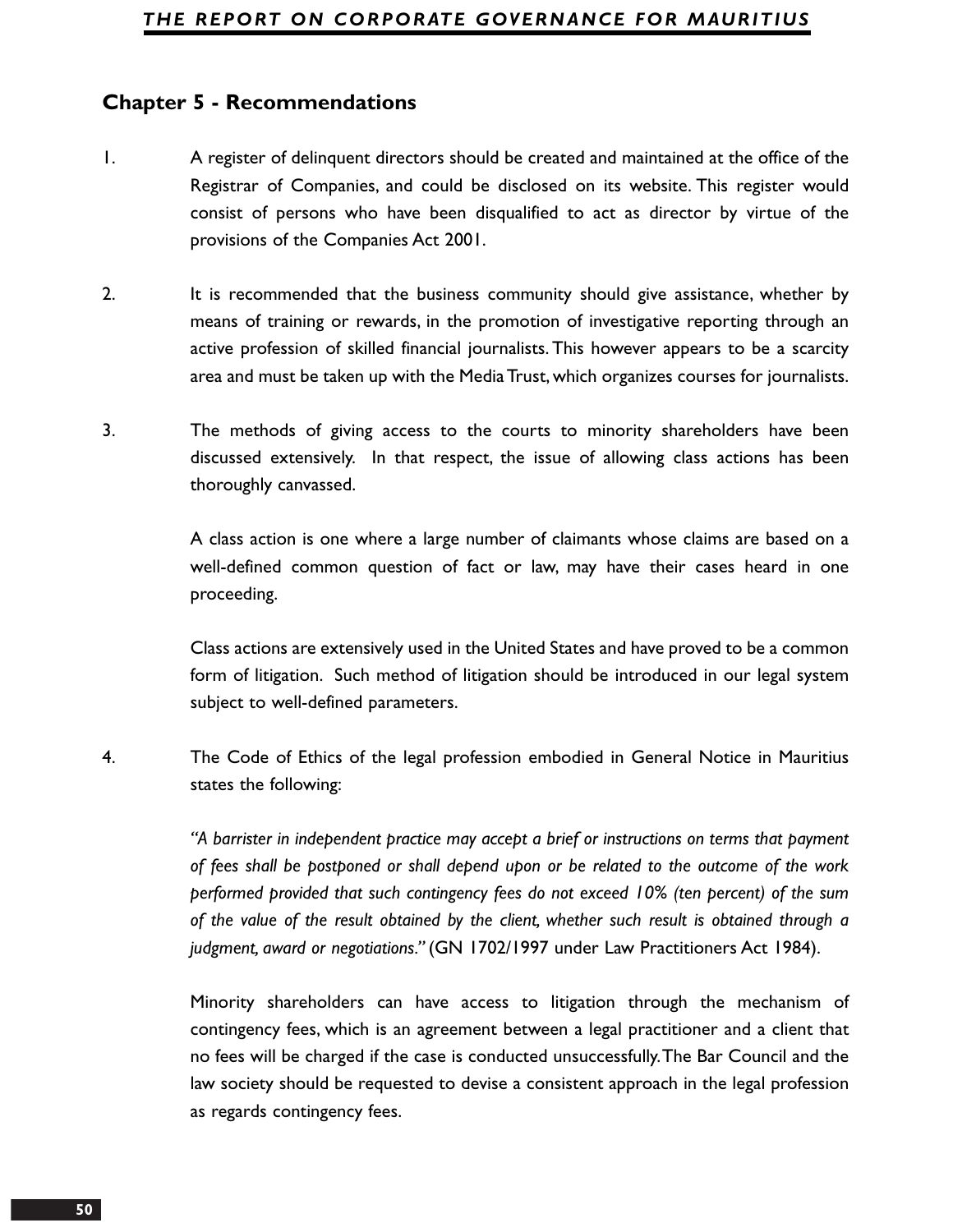towards promoting accessibility to the legal system but the risk of opening a floodgate of litigation should not be overlooked.

5. The "Code de Procedure Civile" already provides for arbitration in our jurisdiction. It is considered that arbitration procedures may be one of the solutions which will render speedier justice.

The Review on Company Law in UK noted the following:

"Disputes between shareholders can lead to legal costs that far exceed the sums in dispute, or sometimes even the value of the company itself."

It is recommended that steps should be taken to:

- $\Box$  increase awareness of and accessibility to all forms of alternative dispute resolution (ADR); and
- work with arbitration providers to establish an arbitration scheme for shareholder disputes.

In that respect, administered ADR would constitute a sound, reliable, quick and costeffective means of delivering justice to stakeholders.

- 6. It is also recommended that the regulators be provided with trained personnel and adequate resources, for example the office of the Registrar of Companies needs sufficient resources to regulate compliance with the Companies Act.
- 7. The necessary amendments to the Companies Act 2001 and other relevant legislations need to be carried out at the earliest possible opportunity.
- Encouraging the application of the contingency fee principle would help considerably<br>
Encouraging the application of the contingency fee principle would help considerably<br>
The "Code de Procedure Civile" already provides fo 8. It is suggested that the resources within the Police Department be enhanced. Investigators often do not have the requisite experience to investigate corporate cases. It is therefore recommended that the Police Department should recruit a pool of professionals including lawyers and forensic accountants to investigate complex cases.
- 9. It is recommended that at the level of the applicable entities or corporations, an investor relations officer be appointed to deal with the media and the public at large.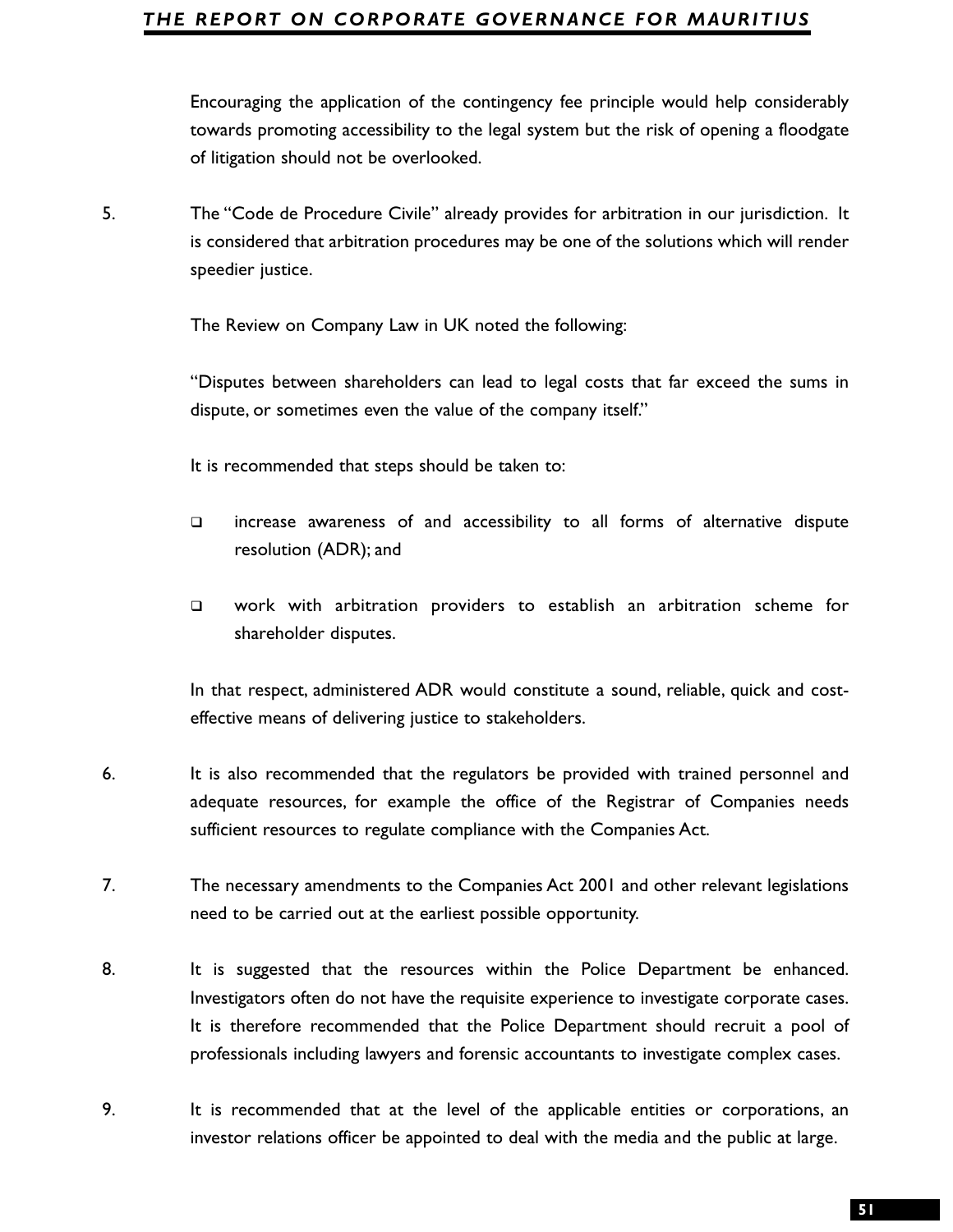# **SECTION 2 - BOARDS AND DIRECTORS**

*"The key challenge for good corporate citizenship is to seek an appropriate balance between enterprise (performance) and constraints (conformance)"*

King Committee on Corporate Governance, 2002 ("King II")

### **Chapter 1 - Role and Function of the Board**

#### **1. Structure**

- 1.1 The board is the link between shareholders and the company and as such, all companies should be headed by an effective board which can both lead and control the company.
- 1.2 The concept of a unitary board should be the favoured board structure for companies in Mauritius. It should consist of executive directors, with their intimate knowledge of the business, non-executive directors who can bring a broader view to the company's affairs, and independent non-executive directors who can bring additional experience as well as independence and clarity of thought to deliberations.

### **2. Composition**

- 2.1 The board should have an appropriate balance of executive, non-executive and independent directors under the firm and objective leadership of a chairperson to ensure both performance and good governance to serve the interests of all stakeholders of the company.
- 2.2 The actual proportion and balance of executive, non-executive and independent directors will depend on the circumstances and nature of business of each company.
- 2.3 It is essential for the protection of shareholder interests (including minority interests) that the board has as directors persons who are independent from the company and also from any dominant shareholder. All companies should have at least two independent directors, as defined in this Report, on their boards.
- 2.4 All boards should have at least two executives as members.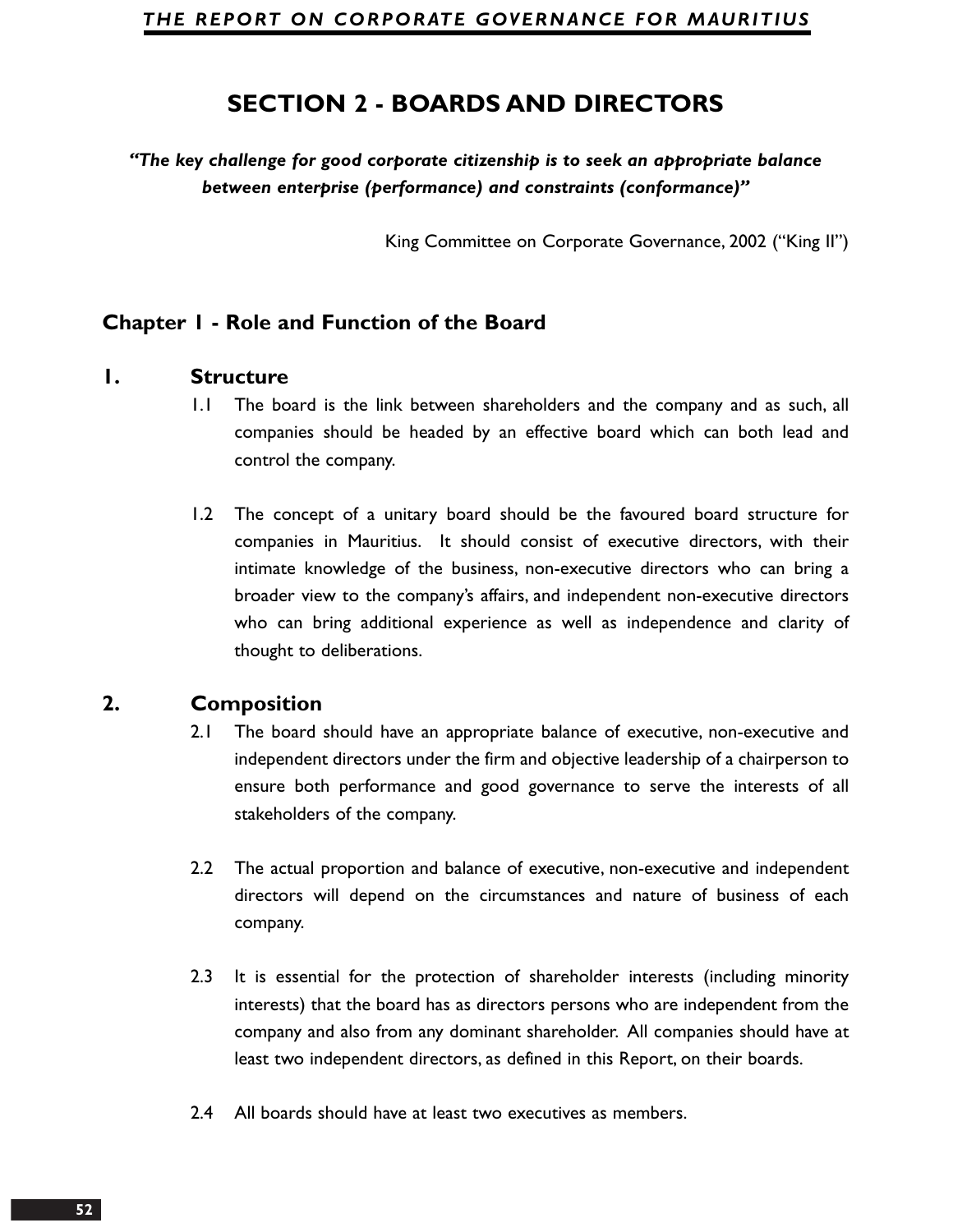- their duties and responsibilities. A person may be appointed as an alternate director to more than one director on the same board. However, he/she may only act as the alternate to two directors at any one time. In the case where the alternate director is also a director in his own right, he/she can only act as alternate to one director. The overriding principle is that no individual can exercise more than two votes at a board meeting.
- 2.6 Companies should ensure that the word 'director' is not included in the job title of a person unless he/she is a director of the company.
- 2.7 Crucially, all members of the board should be individuals of integrity who bring a blend of knowledge, skills, objectivity, experience and commitment to the board.
- 2.8 Every board should determine its size and composition for effective execution of its responsibilities.

# **3. Role of the Board**

- 3.1 The board is the focal point of the corporate governance system and is ultimately accountable and responsible for the performance and affairs of the company.
- 3.2 The work of the board is to effectively balance "conformance" and "performance".
- 3.3 As regards conformance, the board must, to the best of its ability, ensure that the company adheres to all the laws of Mauritius, complies with the listing requirements of The Stock Exchange of Mauritius (for listed companies) and follows the guidelines laid down in the Code.
- **53** The is no distinction between directors and alternate directors in terms of the payerbot and alternate director is above a homology complex and the mean to move the step and the directors and the directors and one dir 3.4 The board must also focus on "performance" in directing the commercial and economic well-being of the company. Enterprise involves the taking of risk with the expectation of earning a return commensurate with that level of risk.This is the essence of business. There are no certainties that the enterprise will succeed, but shareholders and concerned stakeholders can and should expect the board to take informed decisions using their best judgement to minimize these risks.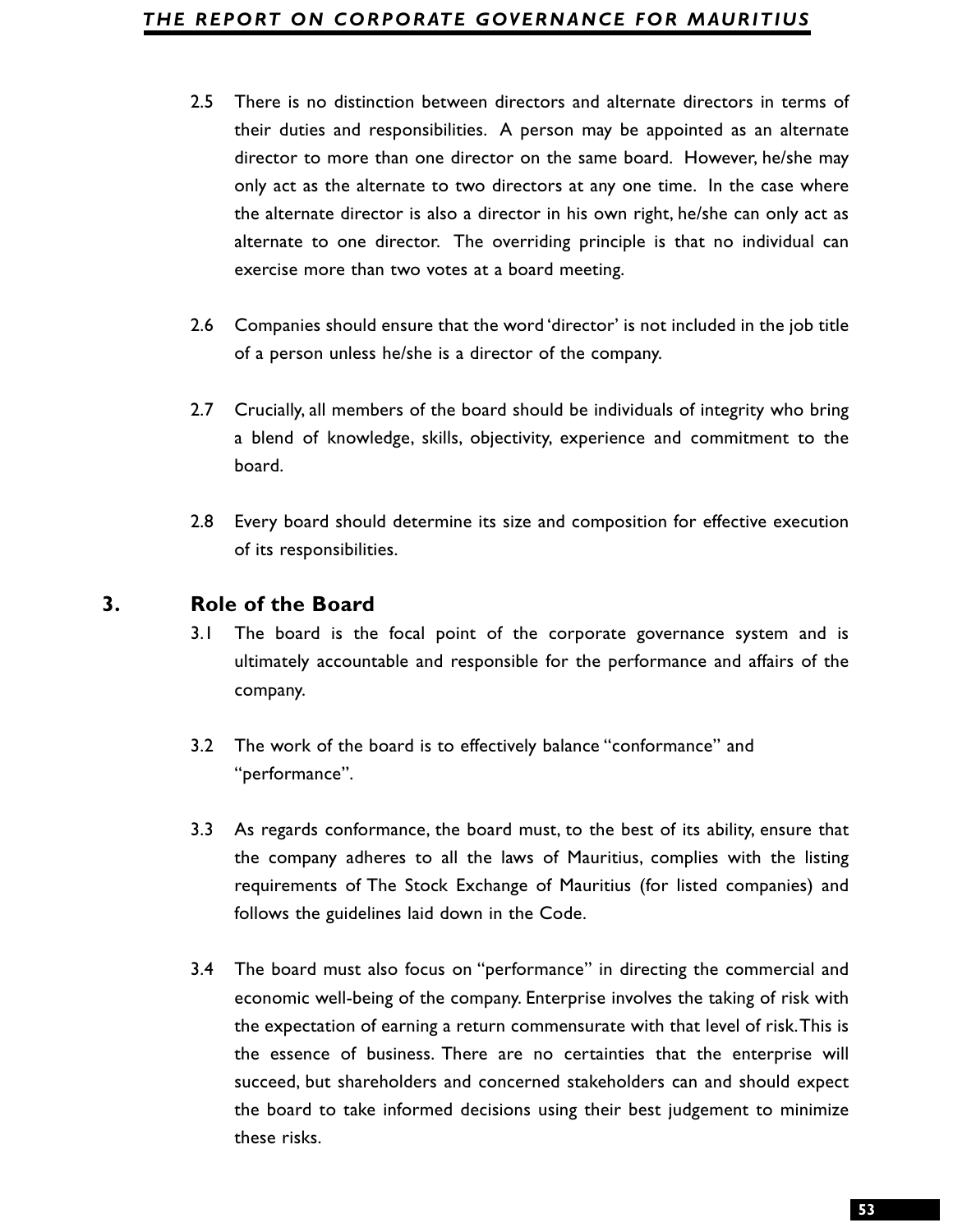- 3.5 The entire board must contribute fully in developing and sustaining that enterprise culture and thus the board should be constituted in a manner that provides a balance between enterprise and control.
- 3.6 It follows that it is the board's responsibility to provide effective corporate governance. This involves a set of relationships between the board, the management of the company, its shareholders and other relevant stakeholders, in a manner whereby the board should:
	- (a) Determine the company's purpose, strategy and values.
	- (b) Exercise leadership, enterprise, intellectual honesty, integrity and judgment in directing the company so as to achieve sustainable prosperity for the company.
	- (c) Ensure that procedures and practices are in place that protect the company's assets and reputation. Therefore the board should regularly review processes and procedures to ensure the effectiveness of the company's internal systems of control.
	- (d) Monitor and evaluate the implementation of strategies, policies, management performance criteria and business plans. In effect, the board must provide guidance and maintain effective control over the company, and monitor management in carrying out board plans and strategies.
	- (e) Ensure that the company complies with all relevant laws, regulations and codes of best business practice.
	- (f) Record the facts and assumption on which the board relies to conclude that the business will or will not continue as a going concern in the financial year ahead, and in the latter case, the steps the board is taking.
	- (g) Determine a policy for the frequency, purpose, conduct and duration of its meetings and those of its formally established committees. The board should meet at least once a quarter if not more frequently as circumstances require.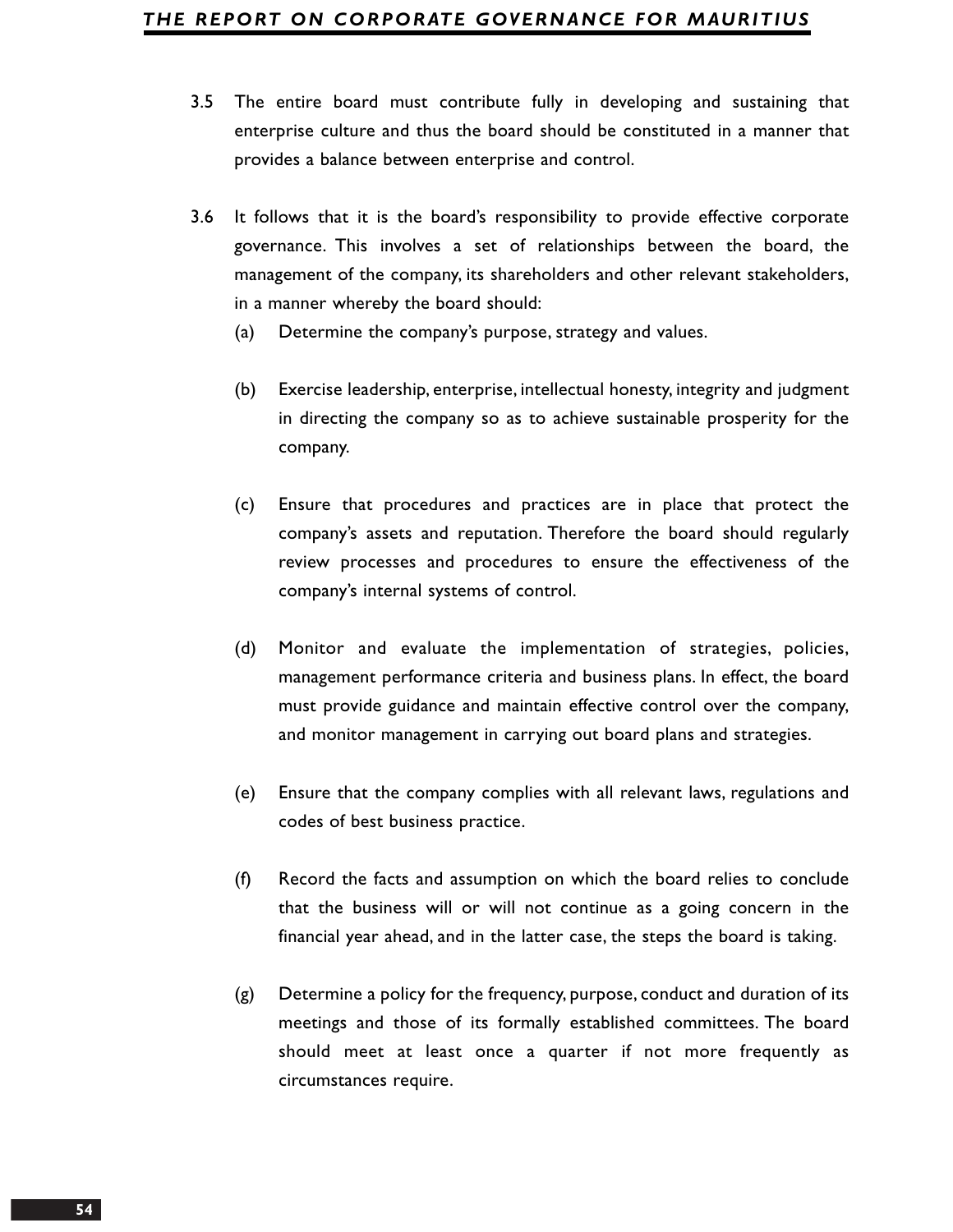- briefing board members prior to meetings. Each board member is responsible for being satisfied that he/she has been furnished with all the relevant information and facts before making a decision.
- (i) Have an agreed procedure whereby directors may, if necessary, take independent professional advice at the company's expense.
- (j) Ensure that the non-executive directors have access to management and the opportunity to meet separately with management without the attendance of executive directors. The procedure should be agreed collectively by the board and the meeting usually facilitated by the nonexecutive chairperson or an independent non-executive director if it is inappropriate to deal with the chairperson for any reason.
- (k) Collectively ensure it has unrestricted access to all company information, records, documents and property. These information needs should be well-defined and regularly monitored.
- (h) Ensure that there are efficient and timely methods for informing and<br>
briefing board members prior to meetings. Each board member is<br>
responsible for being satisfied that helshe has been furnished with all the<br>
relevan (l) Define levels of materiality, reserving specific powers in regard to itself and delegating other related matters with the necessary written authority to management. These matters should be monitored and evaluated by the board on a regular basis. Such delegation by the board must have due regard for the directors' statutory and fiduciary responsibilities to the company, while taking into account strategic and operational effectiveness and efficiencies.
- (m) Ensure that technology and systems used in the company are adequate and subject to risk management in order to run the business properly and for it to compete through the effective and efficient use of its assets, processes and human resources.
- (n) Identify key risk areas and key performance indicators of the business enterprise in order for the company to generate economic profit, so as to enhance shareholder value in the long term.The wider interests of society should at the same time be recognized).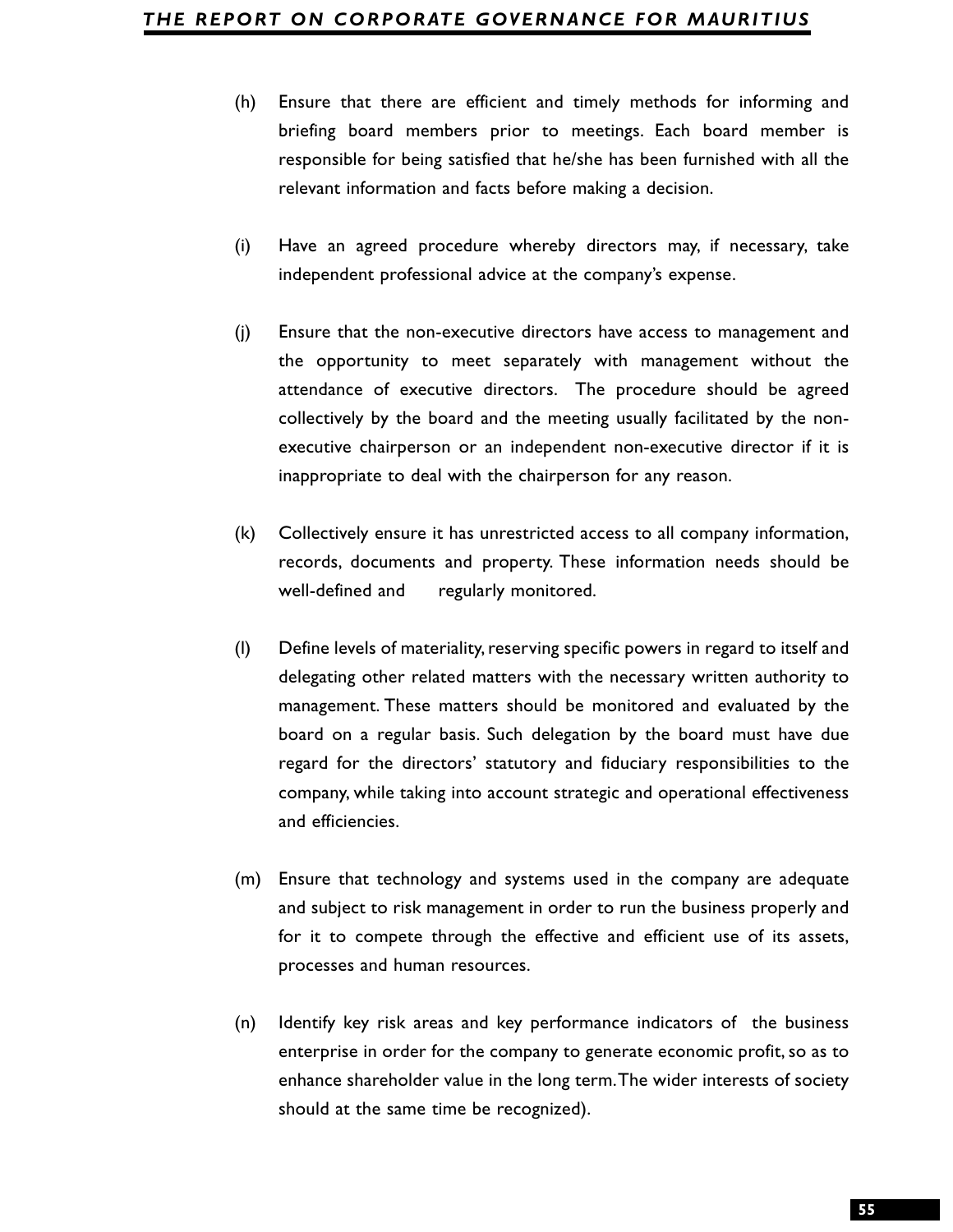- (o) Regularly (at least once a year) assess its performance and effectiveness as a whole, and that of individual directors, including the chairman and the chief executive officer. The assessment should include a review of the remuneration of each director to ensure that board members are properly remunerated for their input and effort and that the level of remuneration properly reflects the level of responsibility.
- (p) Appoint a chief executive officer and ensure that the company has developed a succession plan, both for its executive directors and senior management;
- (q) Identify, monitor and report regularly on the non-financial aspects relevant to the business of the company.
- (r) Ensure that the board communicates with shareholders and relevant stakeholders (internal and external) openly and promptly with substance prevailing over form. Communication should include disclosing in a transparent manner all material information (other than obviously sensitive commercial information) regarding, amongst others, management contracts, shareholder agreements and controlling shareholdings, so that minority shareholders and concerned stakeholders may make an informed decision in relation to their dealings with the company or in the shares of that company. Communication and relevant disclosures are covered in more detail in Section 9 of the Report.

### **4. Conflicts of Interest**

- 4.1 Transactions between the company and its managers, directors or large/dominant shareholders are sources of conflicts of interest.
- 4.2 The personal interests of a director, or persons closely associated with the director, must not take precedence over those of the company and its shareholders.
- 4.3 A director should make a best effort to avoid conflicts of interests, even where these could only be perceived to be as such.
- 4.4 Full and timely disclosure (preferably in writing) of any conflict, or potential conflict, must be made known to the board. In the case of banks, the regulator may set different disclosure provisions.The board should develop a corporate code of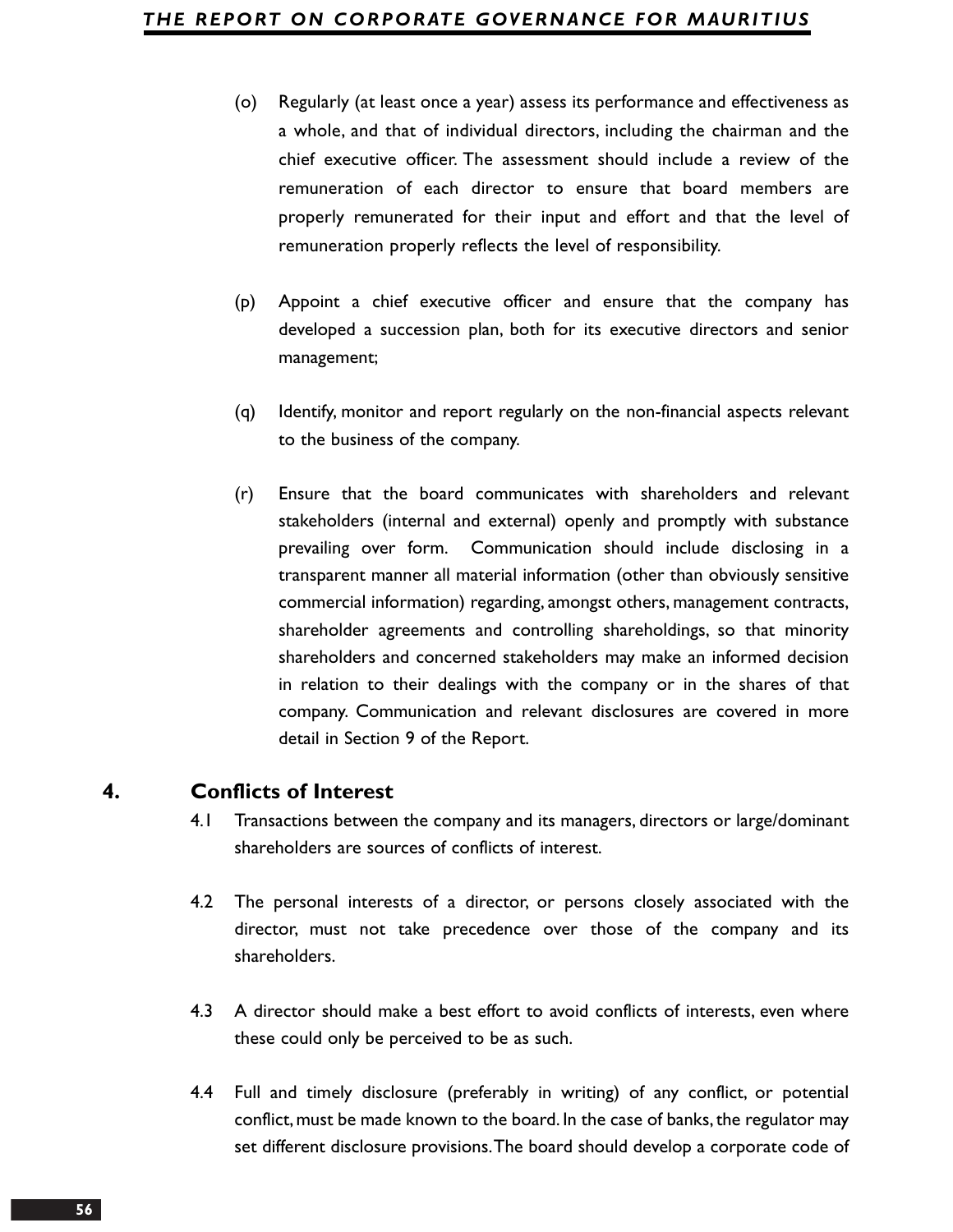directors and management, which should be regularly reviewed and updated as necessary.

- 4.5 Where an actual or potential conflict does arise, on declaring their interest and ensuring that it is entered on the Register of Interests of the company, a director can participate in the debate and/or indicate their vote on the matter but must give careful consideration to their own integrity in such circumstances and the potential consequences it may have for the board, company and him/her.
- 4.6 In the extreme case of continuing material conflict of interest, the director should consider resigning from the board.
- conduct that specifically addresses conflicts of interest, particularly relating to conduct the specifically recisioned and management, which should be regularly reviewed and updated as necessary.<br>
Where an actual or poten 4.7 Any director who is appointed to the board at the instigation of a party with a substantial interest in the company, such as a major shareholder, substantial creditor or significant supplier or advisor, should recognize that their duty and responsibility as director is to always act in the interests of the company and not the party who nominated them.
- 4.8 Furthermore, any such director must treat confidential matters relating to the company, learned in their capacity as director, as strictly confidential and must not divulge them to anyone without the authority of the board. The board must consider each such request on its merits and case by case basis.
- 4.9 Additionally, it is self-evident that such a director may not refer back to the interested party before voting on a board matter.

### **5. Enterprise Culture**

- 5.1 The board, in motivating management and employees effectively and productively, should promote a culture that supports enterprise and innovation with appropriate short-term and long-term performance-related rewards that are fair and achievable.
- 5.2 It is imperative that the board seeks to drive the business enterprise proficiently through proper and considered decision-making processes, and recognises entrepreneurial endeavour amongst its management without contravening laws and regulations.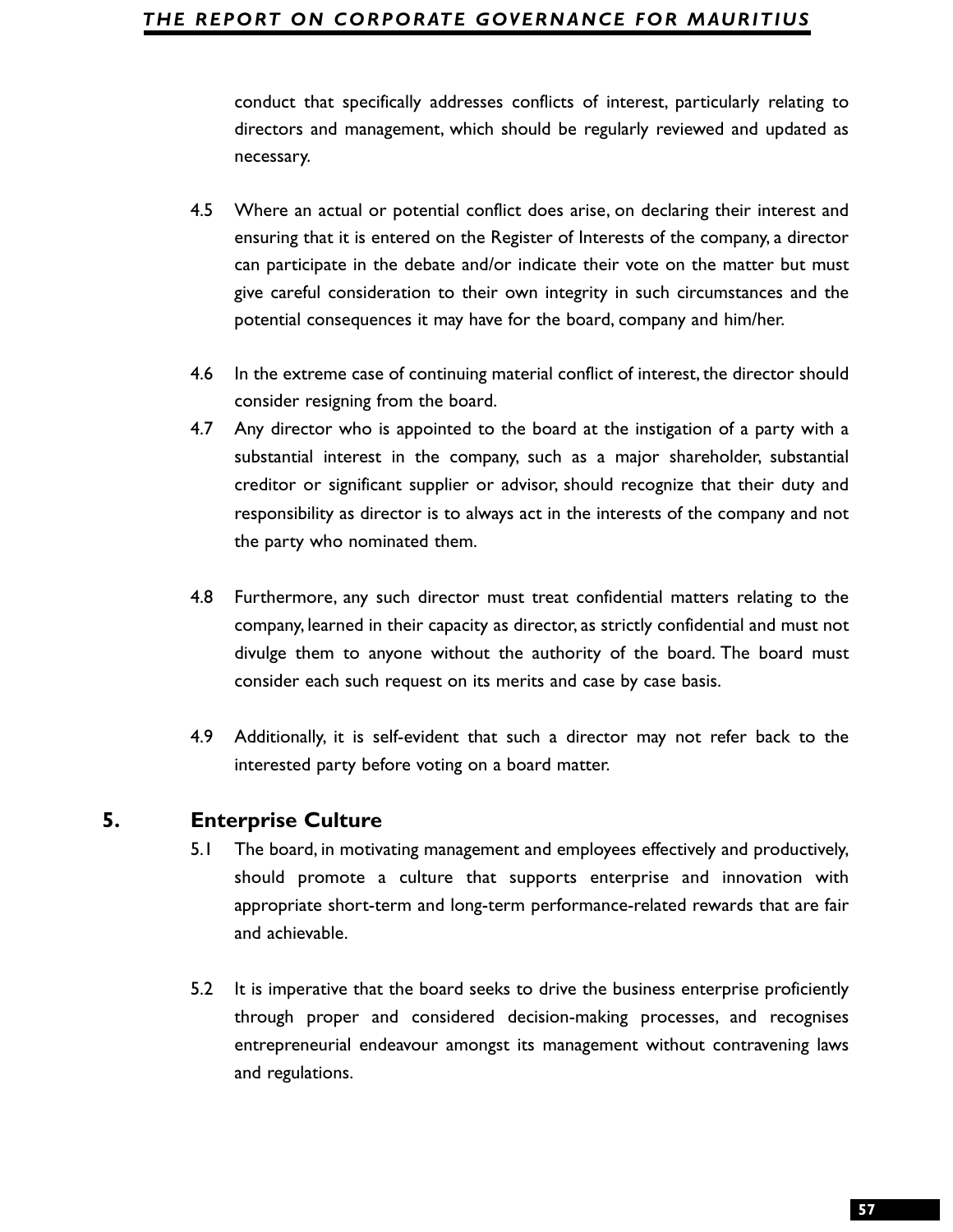### **6. Role in Society**

Boards should recognize that companies do not act independently from the societies in which they operate. Accordingly, boards should strive to ensure that corporate actions are compatible with societal objectives concerning social cohesion, individual welfare and equal opportunities for all. The latter is of particular importance in the hiring practices of affected companies. This does not change the fundamental tenet in law that the board is accountable to the company for the performance of the business. It simply serves to remind boards that a company must act responsibly towards relevant stakeholders.

# **7. Meetings of Shareholders**

- 7.1 Boards should recognise the importance of shareholder attendance and participation at Meetings of Shareholders.
- 7.2 The board should encourage shareholders to attend all Meeting of Shareholders, annual or special, at which the directors should be present, and more particularly the chairpersons of each of the board's committees.
- 7.3 The boards should ensure that each item of special business included in the notice of Meeting of Shareholders, or any other shareholders' meeting, is accompanied by a full explanation of the effects of any proposed resolutions. Each director should be elected (or re-elected as the case may be) every year at the Meeting of Shareholders and a brief CV of each director standing for election or re-election should accompany the notice contained in the annual report. Each director should be elected by a separate resolution.
- 7.4 Boards should ask management to present material operational developments to the Meeting of Shareholders and should encourage shareholder questions

# **8. Aspirations**

#### **8.1 Structure**

The Code meets the aspiration in this regard. The unitary board is considered a minimum requirement rather than an aspiration.

### **8.2 Composition**

8.2.1 The aspiration with regard to the mix of executive, non-executive and independent directors is for the board to have an equal number of each category.

8.2.2 It is recommended that companies should have at least 2 executive directors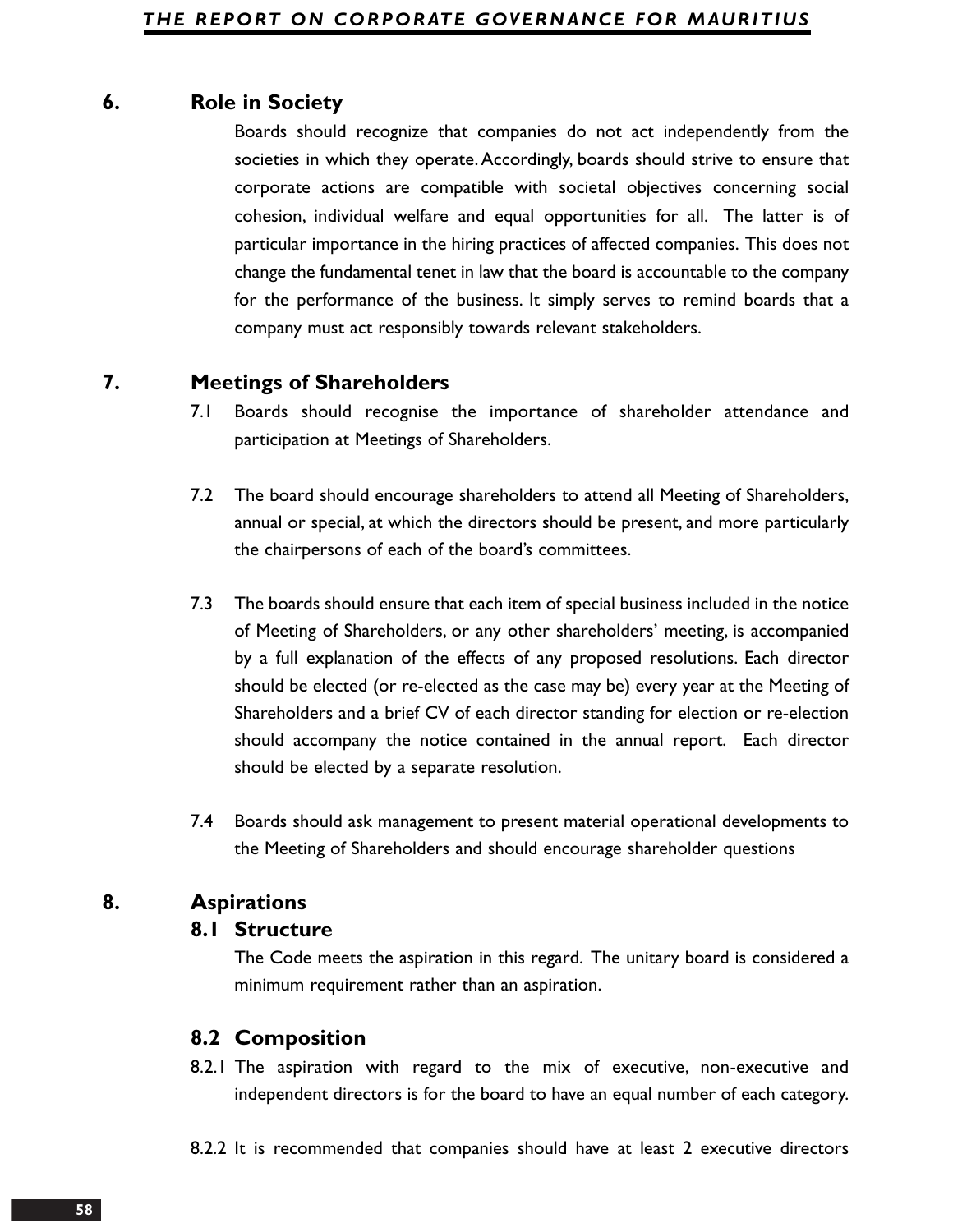- 8.2.3 While the Code requires a minimum of two independent directors, more would be preferable, but the quality of the independent directors is more important than the number.
- 8.2.4 It goes without saying that each director should bring intellectual independence and honesty to his/her role.
- 8.2.5 It is recognised that the close family, business and societal ties that exist in Mauritius make it difficult to find a significant number of truly independent directors. The larger companies may wish to look abroad in this case, although cost may make it prohibitive for smaller companies. In any case, it is recognised that these factors make it difficult to argue for a majority of the board to be independent.
- ablough the aspiration would be for more.<br> **59**While the Code requires a minimum of two independent directors, more would<br> **Show From Book, but the quality of the independent directors is more important than<br>
the number.<br>** 8.2.6 The Code does not specify an optimum size for the board but generally there should be smaller boards than exist at present. Boards of more than 12, even for the larger companies, can become unwieldy. Since it is accepted that competent and qualified independent directors will be difficult to find in the required numbers in Mauritius, one of the better ways to increase the proportion of independents on the board is to reduce the board's size. In the early stages of implementation, it may be difficult for companies to replace incumbent nonexecutive directors with the required number of executives and independents. The board size may therefore temporarily increase. The clear goal, however, should be to reduce boards to more focused and effective levels.

# **8.3 Role of the Board**

8.3.1 The Code meets the aspiration in this regard.

8.3.2 Every board should consider whether to have a charter setting out its responsibilities. There is no clear aspiration on this but boards are encouraged to consider the issue. If there is a charter, it should be disclosed in the annual report.

### **8.4 Conflicts of Interest**

8.4.1 The provisions of the Code of Conduct recently elaborated by the Joint Economic Council with regard to corrupt practices could be adopted as a model by those aspiring to meet best practice for Mauritius in this area.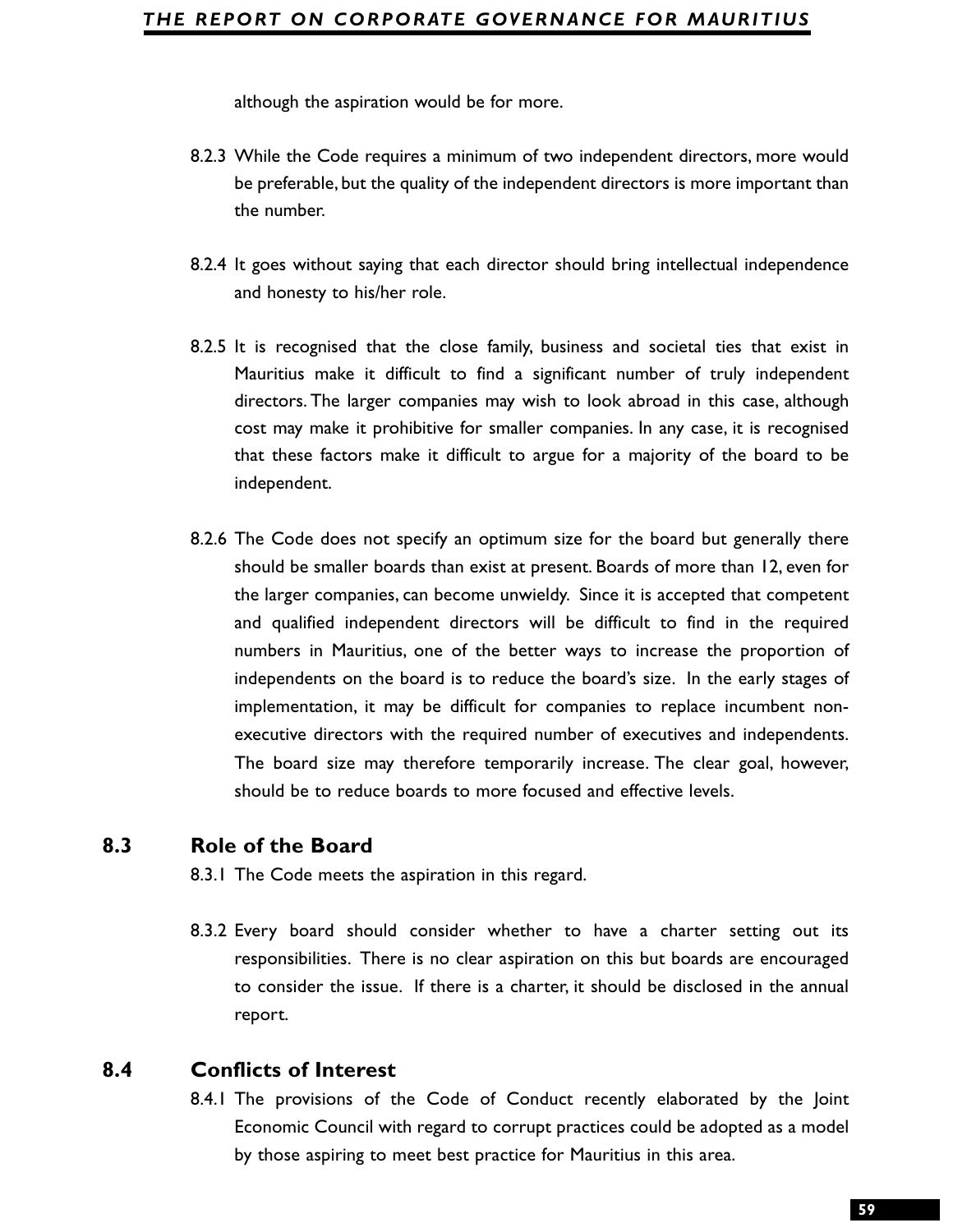8.4.2 The Code recognises that nominations of specific named directors to the board through shareholder agreements or political decision are prevalent in Mauritius. The aspiration should clearly be that the Nomination Committee of the board should be free to propose the entire list of candidates for board election, free from any constraints or impositions.The Code does not propose that cumulative voting be introduced for the election of directors. However, individual companies may choose to follow this route and allow minority shareholders to have a greater say in the election of at least one director.

### **8.5 Enterprise Culture**

The Code meets the aspiration in this regard.

### **8.6 Role in Society**

The Code does not prescribe particular courses of action with regard to the role of the company in society. The clear aspiration as regards equal opportunities is that all decisions on hiring practices should be based on merit and ability to do the job but it should be equally clear that the candidate with the best academic record should not automatically be assumed to be the best choice.With regard to charitable and political donations the board is required to act within the law. Disclosure is a first step and the aspiration must be that board takes into account the views of all shareholders when making decisions of this nature.

### **8.7. Meetings of Shareholders**

- 8.7.1 The Code lays down the principle that the board should seek to encourage greater shareholder participation in general meetings. It stops short of making it a requirement (i.e. through proposing a greater quorum or minimum vote) because it is felt that the shareholder must also take some initiative and responsibility. The aspiration, however, must be that the current all-to-prevalent atmosphere of confrontation and distrust be replaced by a more participative and inclusive approach. One suggestion would be to include a section on the proxy voting form, allowing questions to be sent to the board before the meeting. It is suggested that minor procedural issues which equally affect each shareholder could be decided on a one shareholder one vote basis (for e.g. day and venue of next Meeting of Shareholders).
- 8.7.2 It is considered imperative that institutional investors such as pension funds, insurance companies and investment managers play a front-line role in the encouragement of good corporate governance practices.This includes treating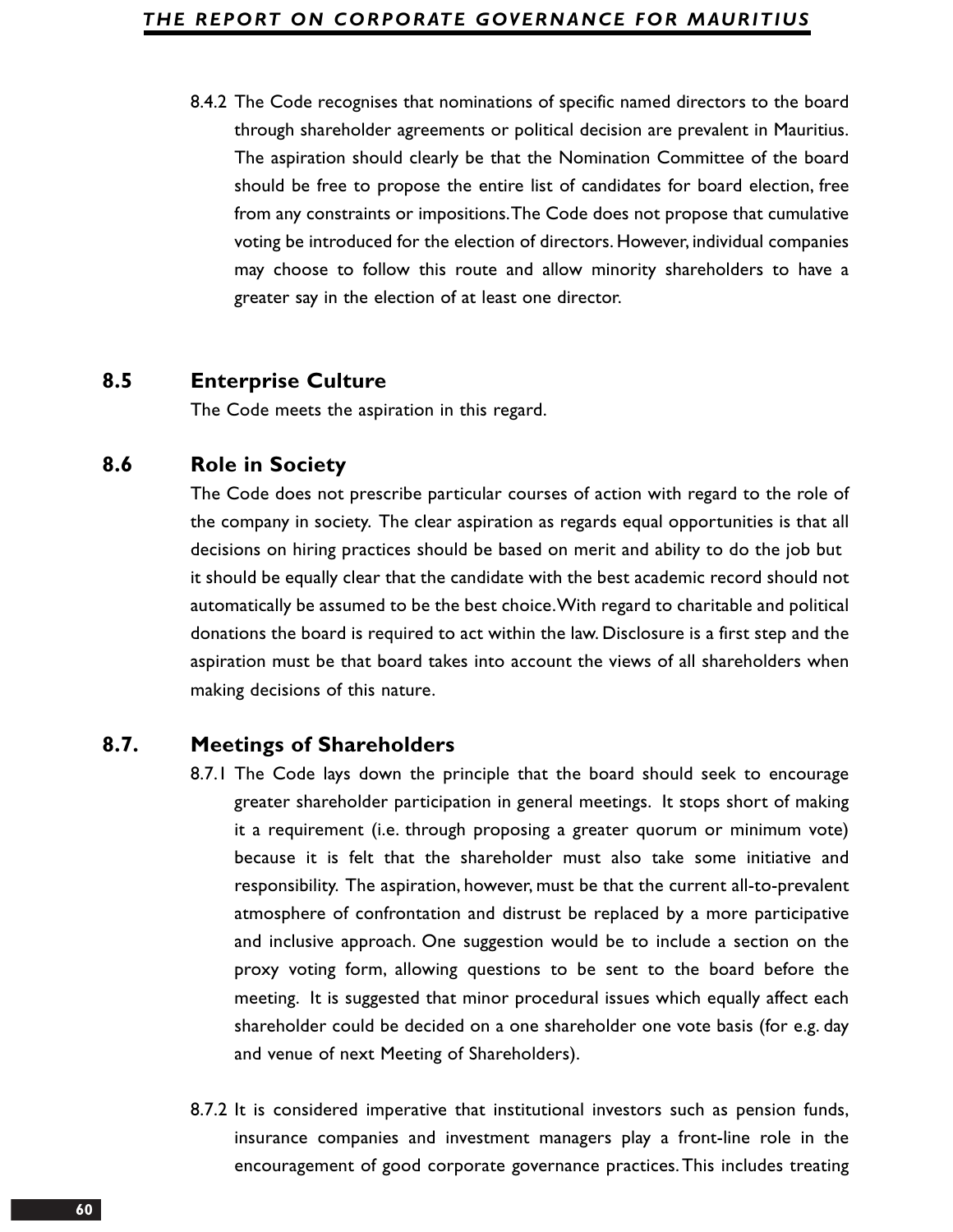the vote that a share confers as an asset of the fund. It also involves greater<br>shareholder activism in order to encourage required changes at the companies<br>in which these institutions invest. Institutional investors must shareholder activism in order to encourage required changes at the companies in which these institutions invest. Institutional investors must also be encouraged to ensure that good governance practices exist in their own organisations.The setting out of explicit statements of investment principles and the clear and unambiguous identification of performance benchmarks are essential if they are to play this role.

8.7.3 It is recommended that a professional body be set up to help define the rules and a code of good practice for these institutional investors. The body should be inspired by the Myners Report of 2001 in Britain.

### **Chapter 2 - Role and Function of the Chairperson**

- 1. All boards should be subject to the firm and objective leadership of a chairperson who brings out the best in each director. The chairperson should bring independence of mind and intellectual honesty to his/her role, irrespective of whether he/she is officially categorised as independent.
- 2. The chairperson's primary function is to preside over meetings of directors and to ensure the smooth functioning of the board in the interests of good governance.The chairperson will usually also preside over the company's Meetings of Shareholders.
- 3. The role and function of the chairperson will be influenced by such matters as the size or particular circumstances of the company, the complexity of its operations, the qualities of the chief executive officer and the management team, and the skills and experience of each board member. There are a number of common, core functions which should be performed by the chairperson:
	- 3.1 providing overall leadership to the board without limiting the principle of individual responsibility for board decisions. The chairperson should also encourage and ensure the active participation of each director in discussions and board matters;
	- 3.2 participating in the selection of board members to ensure that the board has an appropriate mix of competencies, experience skill and independence;
	- 3.3 overseeing a formal succession plan for the board, chief executive officer and senior management;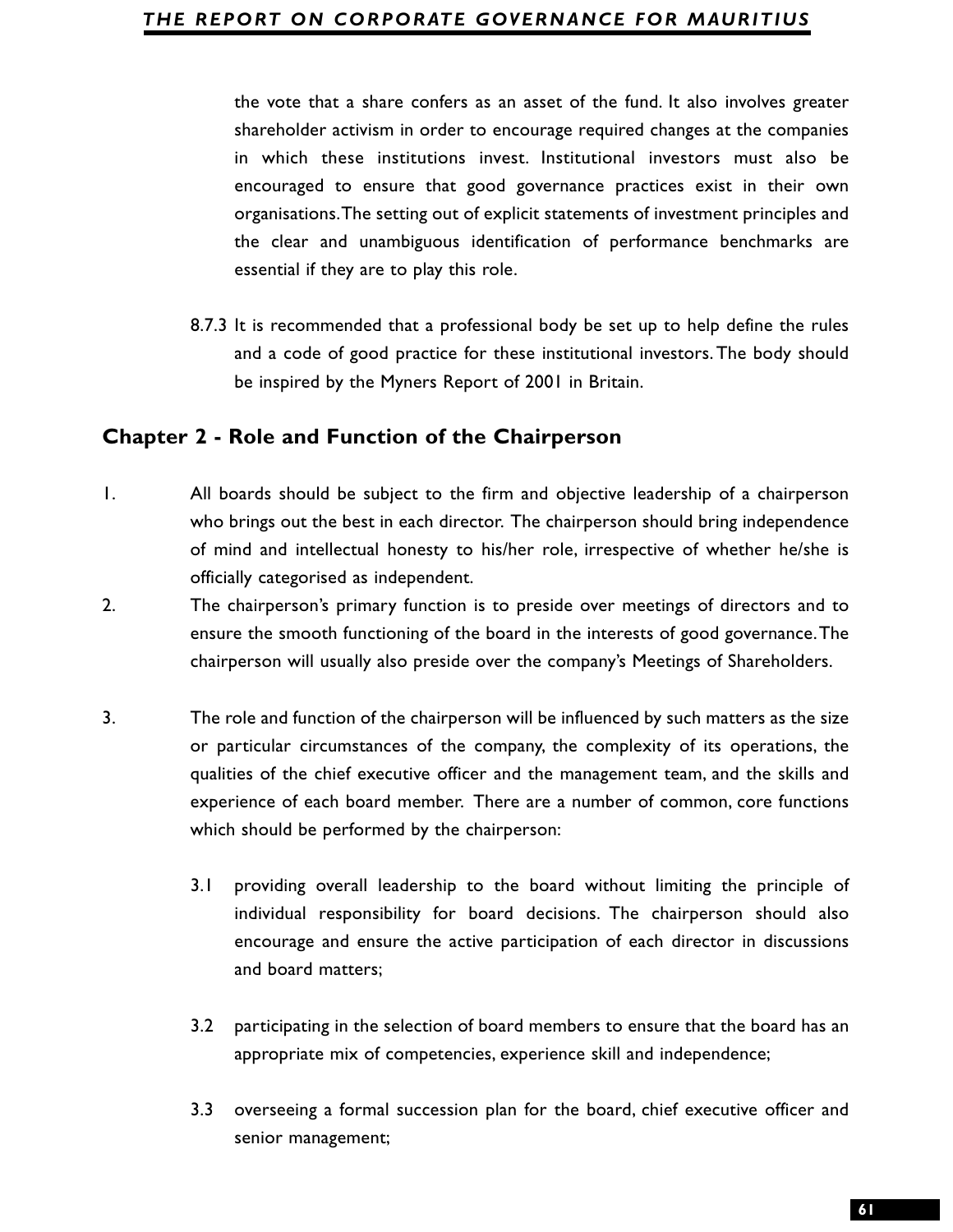- 3.4 attending meetings of the relevant board committees whose responsibilities include those listed in Section 3 of the Report.
- 3.5 arranging for new directors appointed to the board to be properly inducted and oriented. In this regard the chairperson must ensure that each new member of the board is made fully aware of his or her duties and responsibilities;
- 3.6 monitoring and evaluating board and director appraisals;
- 3.7 determining, normally in conjunction with the chief executive officer and the company secretary, the formulation of an annual work plan for the board against agreed objectives and goals, as well as playing an active part in setting the agenda for board meetings;
- 3.8 acting as the main link between the board and management, and particularly between the board and the chief executive officer;
- 3.9 maintaining sound relations with the company's shareholders and ensuring that the principles of effective communication and pertinent disclosure are followed;
- 3.10 ensuring that all directors play a full and constructive role in the functioning and decisions of the board;
- 3.11 taking a lead role in removing non-performing or unsuitable directors from the board. The corollary to this is that the board should appraise the performance of the chairperson on an annual or such other basis as the board may determine;
- 3.12 ensuring that all the relevant information and facts are placed before the board to enable the directors to reach informed decisions;
- 4. The titles, functions and roles of chairperson and chief executive officer must be kept separate as a cornerstone of good governance. The chairperson is primarily responsible for the working of the board. This position is made more onerous by the complex environment in which many modern companies now operate. The chief executive officer's task is to run the business and to implement the policies and strategies adopted by the board. It is essential that there should be a clearly accepted division of responsibilities at the head of the company to ensure a balance of power and authority, so that no one individual has unfettered powers of decision-making.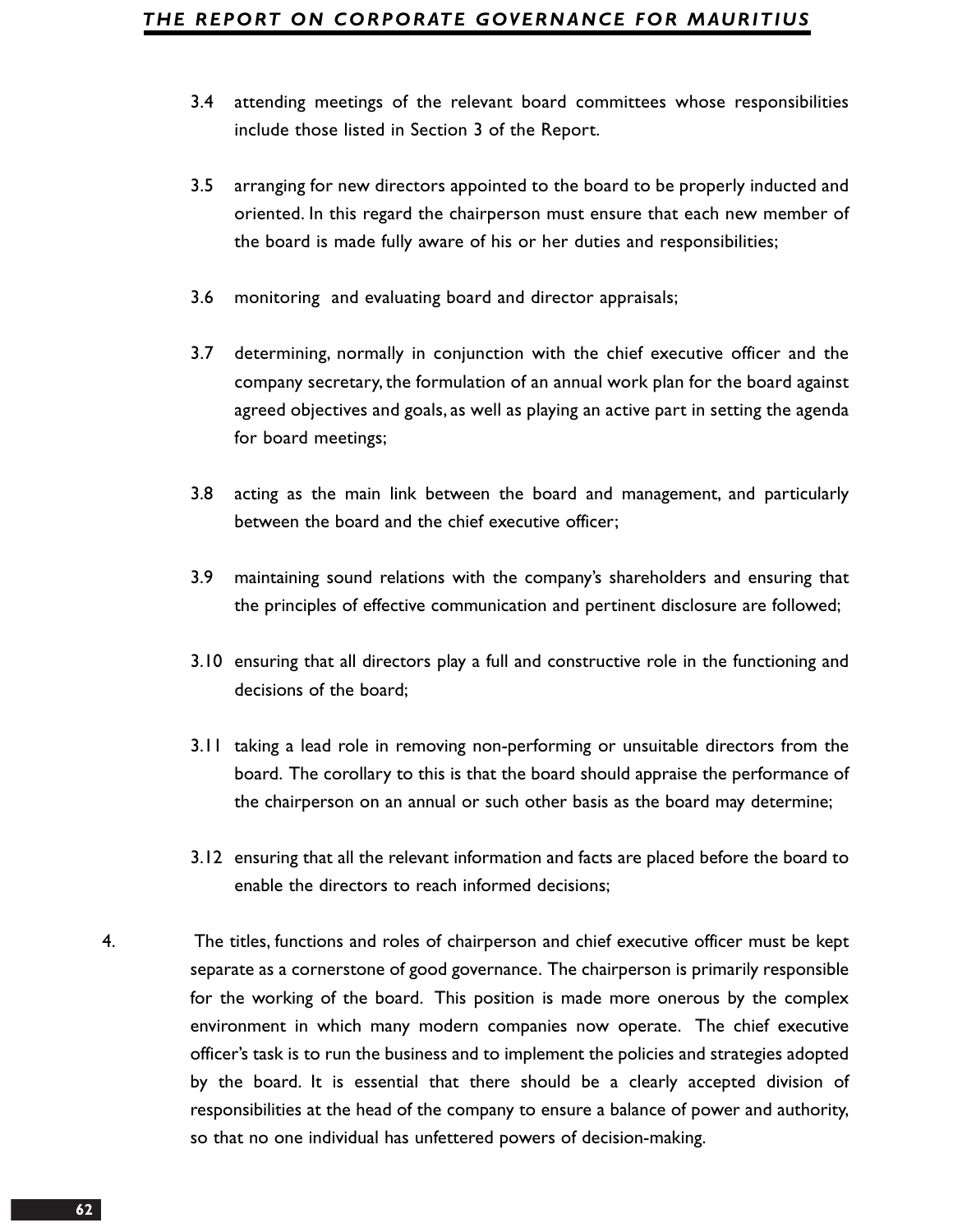- elected by his or her fellow directors to fill this function.
- 6. The chairperson should fill this role for a pre-agreed period. Once this period has expired, and if the chairperson has been re-elected to serve as a director, he/she may be re-elected by the board to serve as chairperson.

# **7. Aspirations**

- 7.1 It is essential that the chairperson encourage the full participation of all board members in discussions and decisions.To this end, the chairperson must challenge those not making an adequate contribution or those simply remaining silent. In cases where the chairperson is personally in favour of a board recommendation, he or she must seek out the views of all directors to ensure that there is no risk of potential constructive dissent going unheard. It is important that the distinction between constructive dissent (positive) and disloyalty (negative) be stressed.
- 7.2 The proper composition of the board plays a crucial role in the governance of a company. The clear aspiration must be that the chairperson always insists on competence rather than affiliation, especially in State and family controlled companies. It is also essential that the chairperson ensures that a formal succession plan exists for directors and key officers. Given the close nature of these ties, it is recognised that these can be delicate issues. Notwithstanding these relational problems, the chairperson must have the courage to tackle these issues.
- 7.3 The aspiration is that the chairperson becomes the champion for both internal and external communication. It can be convenient for a board to declare certain information to be commercially sensitive and therefore decide not to disclose it. The chairperson must robustly challenge the assumptions and facts that lead to such a declaration in order to ensure that a culture of non-disclosure does not develop.
- **53.** The chair paramon and be any non-executive or independent non-executive director<br> **64.** The chairperson should fill this role for a pre-sypeed period. Once this period has<br>
expired, and if the chairperson has been re 7.4 The Code is not explicit as to whether the chairperson should be an independent non-executive director as it is recognised that this could cause legitimate problems in companies with a controlling shareholder. It is, however, clear that an independent chairperson would have less constraints and fewer relation issues when fulfilling their role and functions. It is also clear, however, that the spirit of independence must always prevail, and that the chairperson must always be seen to be acting independently.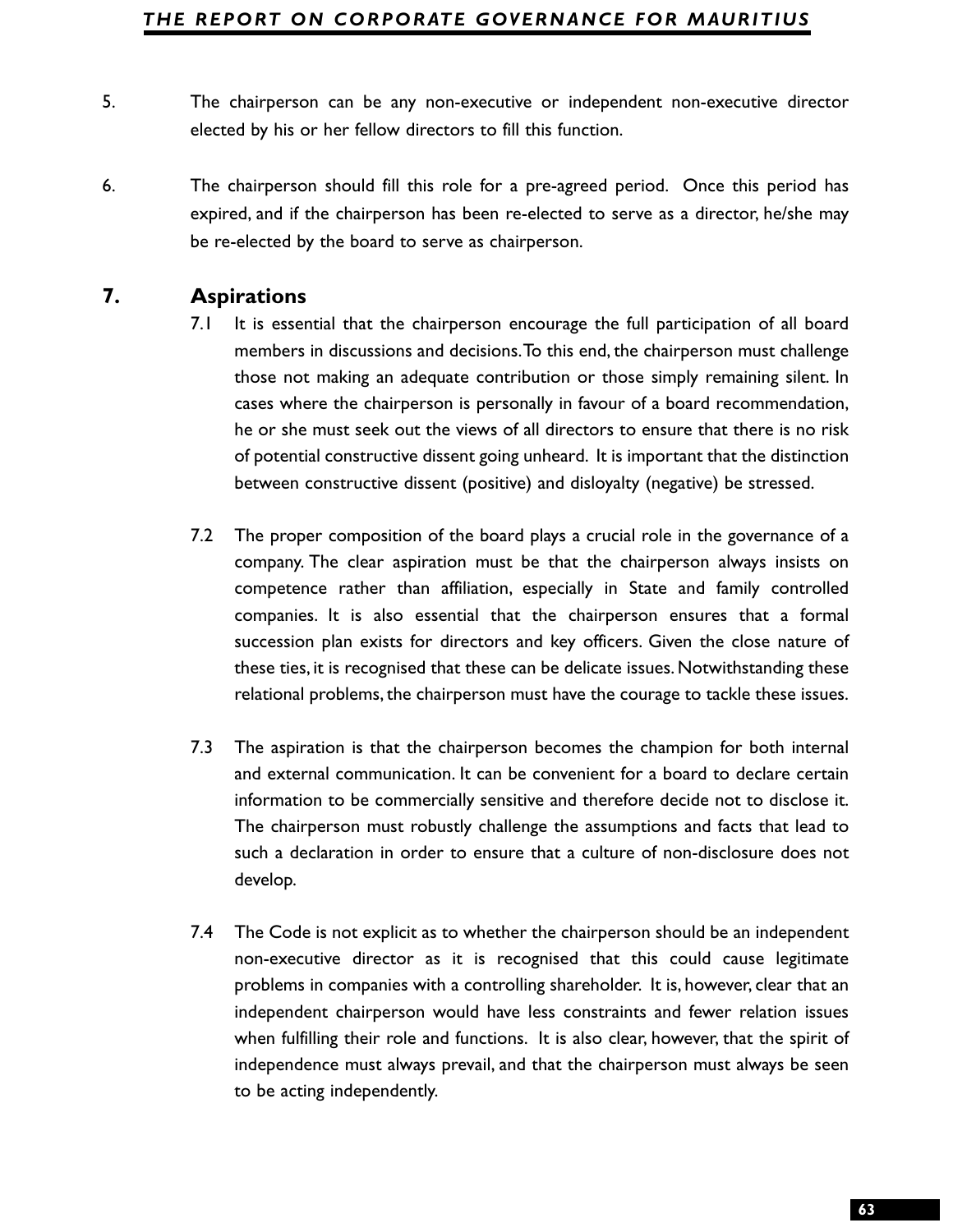7.5 Given the considerable importance and powers granted to the chairperson, the board should carefully appraise the chairperson's performance to ensure that his or her objectivity is not compromised. The aspiration must also be that the board regularly assesses the performance of the chairperson. It is essential to avoid a situation where a chairperson becomes de facto elected for life. Conversely, it is not advisable to change the chairperson too often as continuity can provide essential stability to the board.

# **Chapter 3 - Role and Function of the Chief Executive Officer**

- 1. The title, function and role of the chief executive officer should be separate from that of the chairperson.
- 2. Important functions that the chief executive officer should fulfil are to:
	- 2.1 develop and recommend to the board a long-term strategy and vision for the company that will generate satisfactory levels of shareholder value and positive, reciprocal relations with relevant stakeholders;
	- 2.2 develop and recommend to the board annual business plans and budgets that support the company's long-term strategy. In the development of these plans, it is essential that the chief executive officer ensures that a proper assessment of the risks under a variety of possible or likely scenarios is undertaken and presented to the board (whether through a separately constituted Board Risk Committee or through an Executive Risk Management Committee);
	- 2.3 strive consistently to achieve the company's financial and operating goals and objectives, and ensure that the day-to-day business affairs of the company are appropriately monitored and managed;
	- 2.4 ensure continuous improvement in the quality and value of the products and services provided by the company, and that the company achieves and maintains a satisfactory competitive position within its industry(ies);
	- 2.5 ensure that the company has an effective management team and actively participate in the development of management and succession planning (including the chief executive officer's own position);
	- 2.6 develop and recommend to the board major corporate policies and oversee their implementation;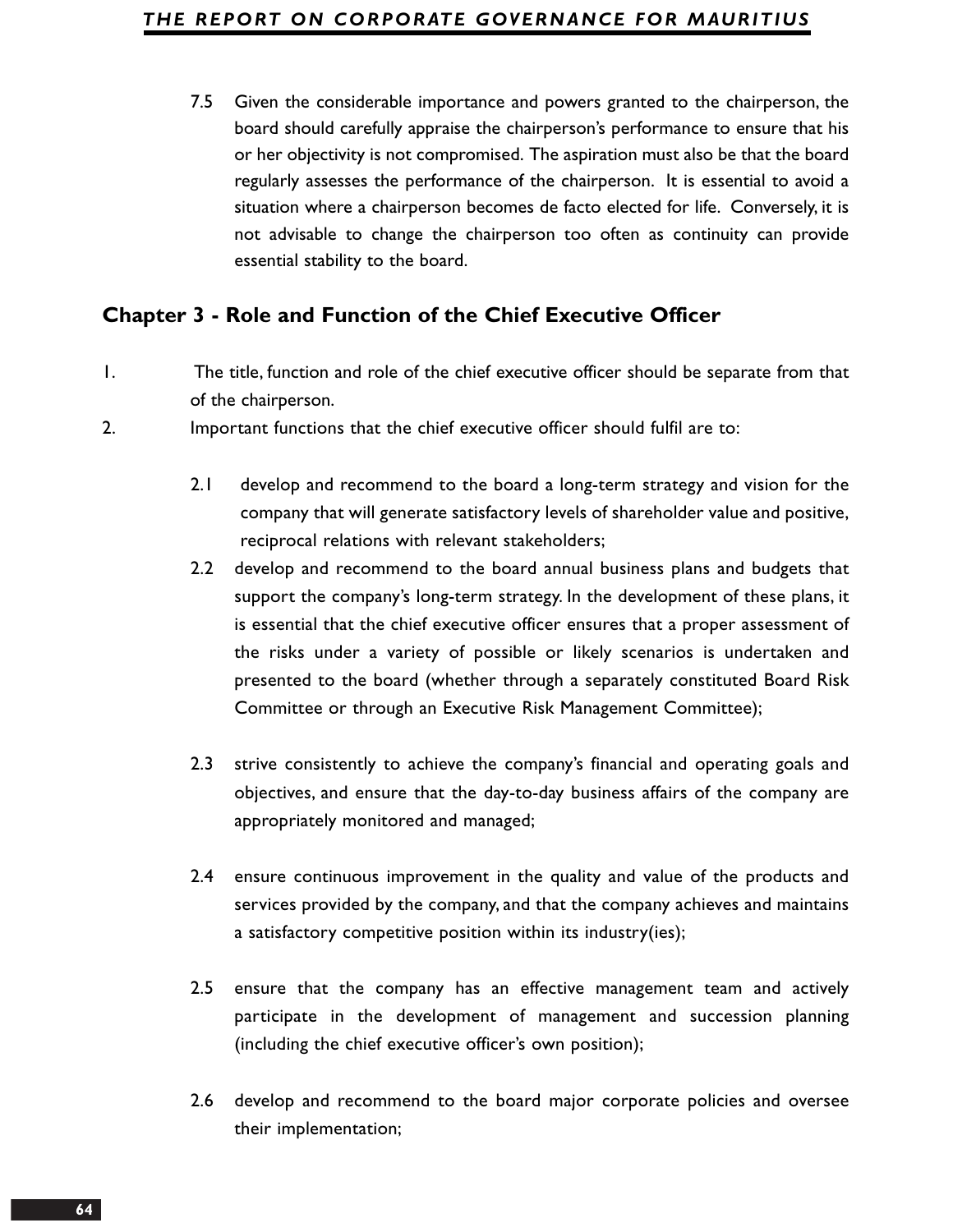- 2.7 serve as the chief spokesperson for the company on all operational and day-to-<br>day matters. The chairperson and thief spokesitive efficer should discuss and<br>agree with the based the division of responsibilities for com day matters. The chairperson and chief executive officer should discuss and agree with the board the division of responsibilities for communication to shareholders and other stakeholders.As mentioned in Chapter 1, however, it is important that the chief executive officer and other key officers attend Meetings of Shareholders and be prepared to present material operational developments to the meeting.
- 3. The chief executive officer should maintain a positive and ethical work climate conducive to attracting, retaining and motivating a diverse group of top-quality employees at all levels of the company. In addition, it is incumbent on the chief executive officer to foster a corporate culture that promotes ethical practices, offers equal opportunities, encourages individual integrity, and fulfills social responsibility objectives and imperatives.

# **Chapter 4 - Role of the Executive, Non-Executive and Independent Non-Executive Director**

- 1. The board should ensure that there is an appropriate balance of power and authority on the board, such that no one individual or block of individuals can dominate the board's decision-making.
- 2. All directors, whether executive, non-executive or independent non-executive ('independent') are bound by fiduciary duties and duties of care and skill. Non-executive and independent directors perform such duties intermittently and have less regular access to the books and records of the company than do executive directors.
- 3. Executive directors on the other hand, must always manage the conflict between their management responsibilities and their fiduciary duties as a director in the best interests of the company.
- 4. Non-executive and independent directors play a particularly vital role in providing independent judgement in all circumstances.
- 5. Although the law does not recognise the distinction between executive and nonexecutive director, every director has both a legal and moral duty to act independently, in good faith, with due care and skill, and without fetter or instruction.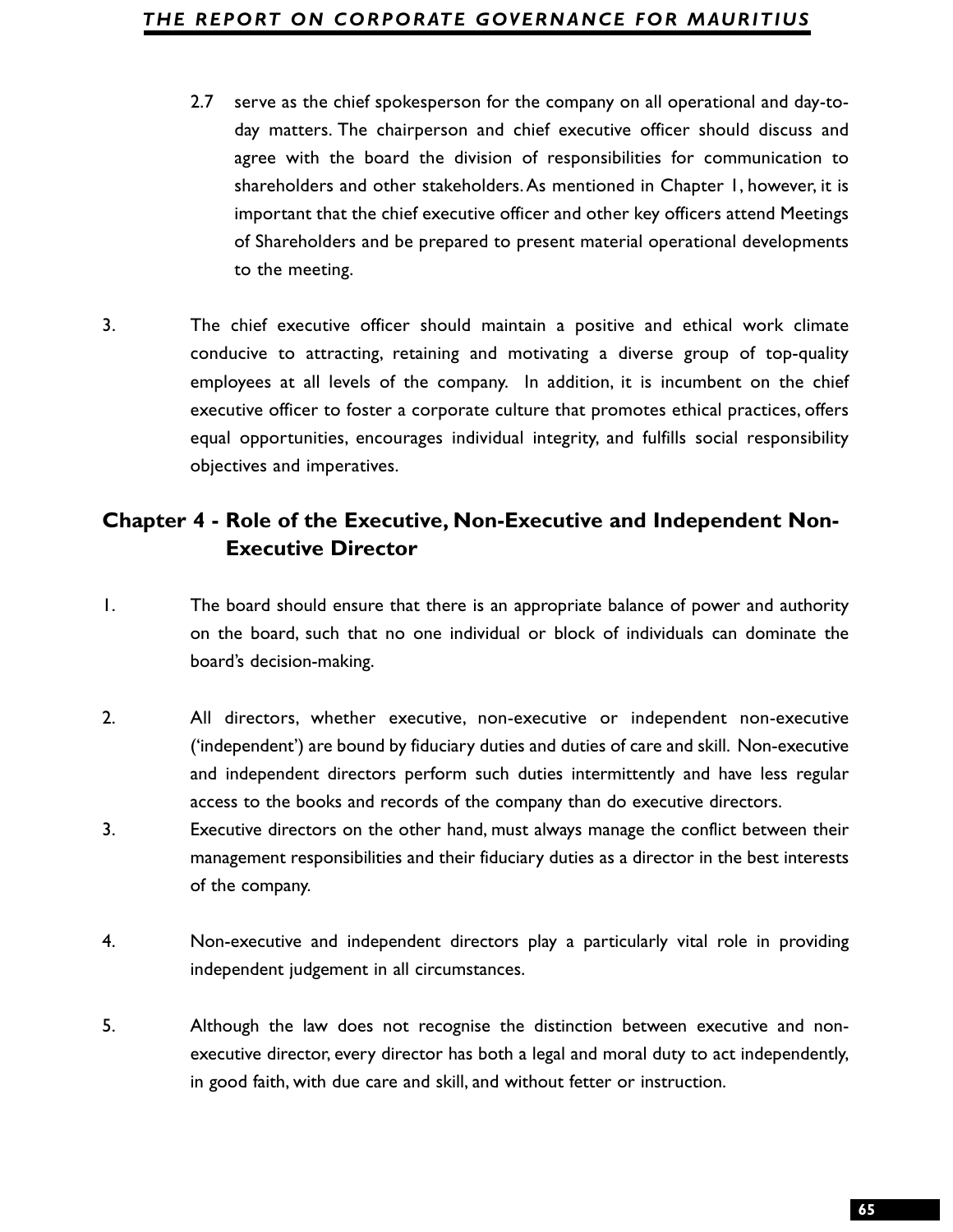6. Non-executive and independent directors should be individuals of calibre and credibility, and have the necessary skill and experience to bring judgement to bear, independent of management, on issues of strategy, performance, resources, transformation, equal opportunities, standards of conduct, and evaluation of performance.

### **7. Categories of Directors**

The designations of executive, non-executive and independent non-executive have evolved in practice. For the purposes of the Code (and for disclosure purposes in the annual report) the capacity of the director should be categorised as follows:

- 7.1 Executive director a director who is involved in the day-to-day management and/or is in full-time salaried employment of the company and/or any of its subsidiaries.
- 7.2 Non-executive director a director not involved in the day-to-day management and not a full-time salaried employee of the company or its subsidiaries and not meeting the criteria for independence in 7.3. below.
- 7.3 Independent director a director who is non-executive and who:
	- $\Box$  is not a representative or member of the immediate family (spouse, child, parent, grandparent or grandchild) of a shareholder who has the ability to control or significantly influence the board or management. This would include any director who is appointed to the board (by virtue of a shareholders' agreement or other such agreement) at the instigation of a party with a substantial direct or indirect shareholding in the company;
	- $\Box$  has not been employed by the company or the group of which the company currently forms part, in any executive capacity for the preceding three financial years;
	- $\Box$  is not a professional advisor to the company or the group other than in a director capacity;
	- $\Box$  is not a significant supplier to, debtor or creditor of, or customer of the company or group, or does not have a significant influence in a group related company in any one of the above roles;
	- $\Box$  has no significant contractual relationship with the company or group;
	- $\Box$  is free from any business or other relationship which could be seen to materially impede the individual's capacity to act in an independent manner;
	- $\Box$  in the case of banks, the Bank of Mauritius' definition of independent applies.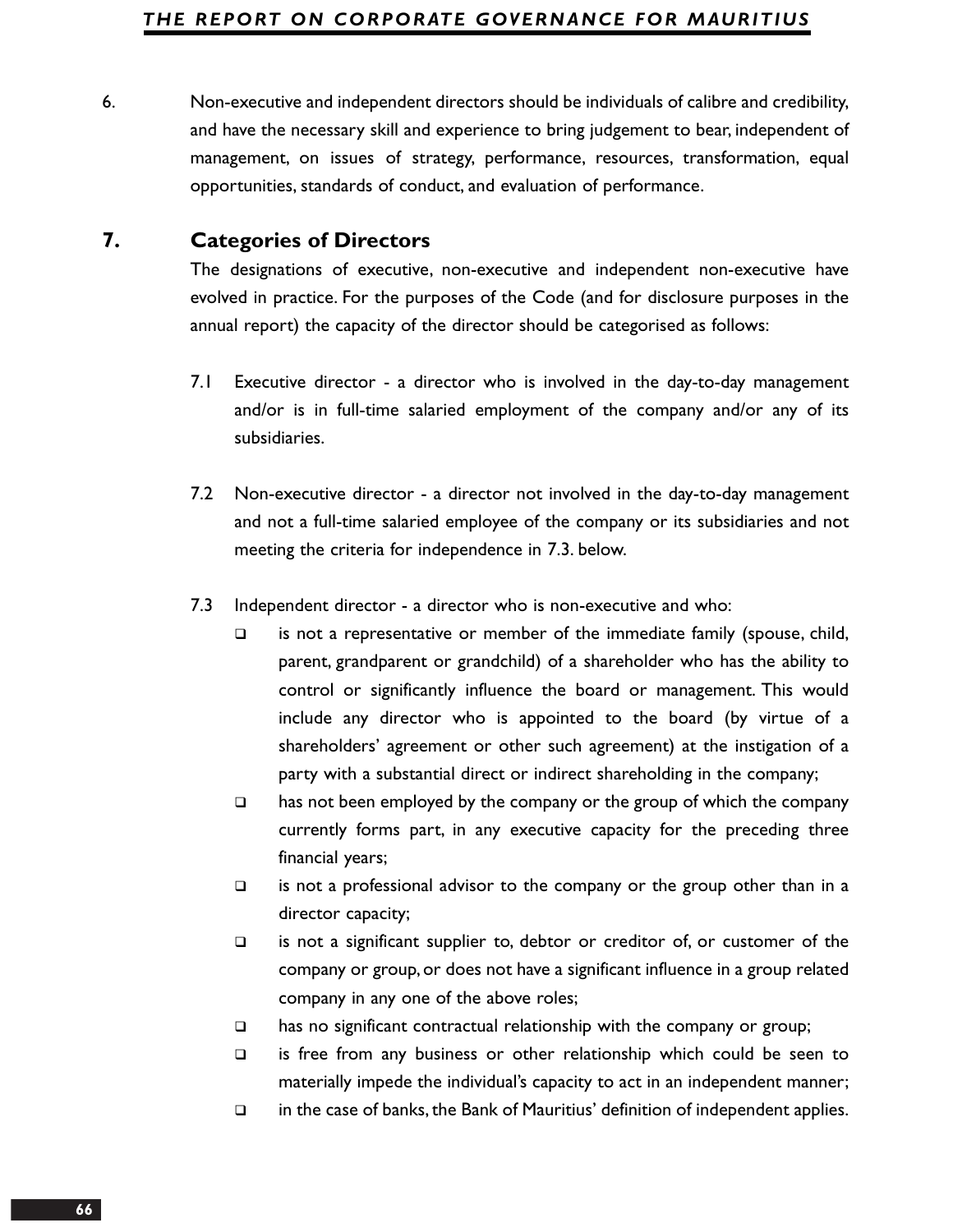- changes in their categorisation.
- 8. An individual in the full-time employment of the holding company or of its subsidiaries, other than the company concerned, would be considered to be a non-executive director unless such individual by his/her conduct or executive authority could be construed to be directing the day-to-day management of the company and its subsidiaries.
- 74 The onus is on the director to inform the board of any changes or potential<br>
changes in their categorisation.<br>
An individual in the full-time employment of the holding company or of its subsidiaries,<br>
other than the com 9. Shadow directors should be strongly discouraged. A "shadow director" is considered to be a person in accordance with whose directions or instructions (whether they extend over the whole or part of the activities of the company), a director or group of directors of the company are accustomed to act. In this case the concerned directors should remind themselves of their obligation to serve the best interests of the company according to the provisions of Chapter 1, clause 4 of this Section.
- 10. Directors whom the board considers may be acting on the directives of a third party should not be recommended by the Nomination Committee or the Corporate Governance Committee for re-election at the next Meeting of Shareholders.

#### **11. Obligations**

In order to competently fulfil their obligations under the Code, directors, irrespective of the category under which they fall, must;

- 11.1 ensure that they have the time to devote to diligently carry out their responsibilities and duties to the company;
- 11.2 exercise the utmost good faith, honesty and integrity in all their dealings with or on behalf of the company and must act independently of any outside fetter or instruction;
- 11.3 in line with global best practice, not only exhibit the degree of skill and care as may be reasonably expected from persons of their competence and experience (which is the traditional legal formulation), but must also:
	- $\Box$  exercise both the care and skill any reasonable persons would be expected to show in looking after their own affairs as well as having regard to their actual knowledge and experience when performing their duties as a director of the company;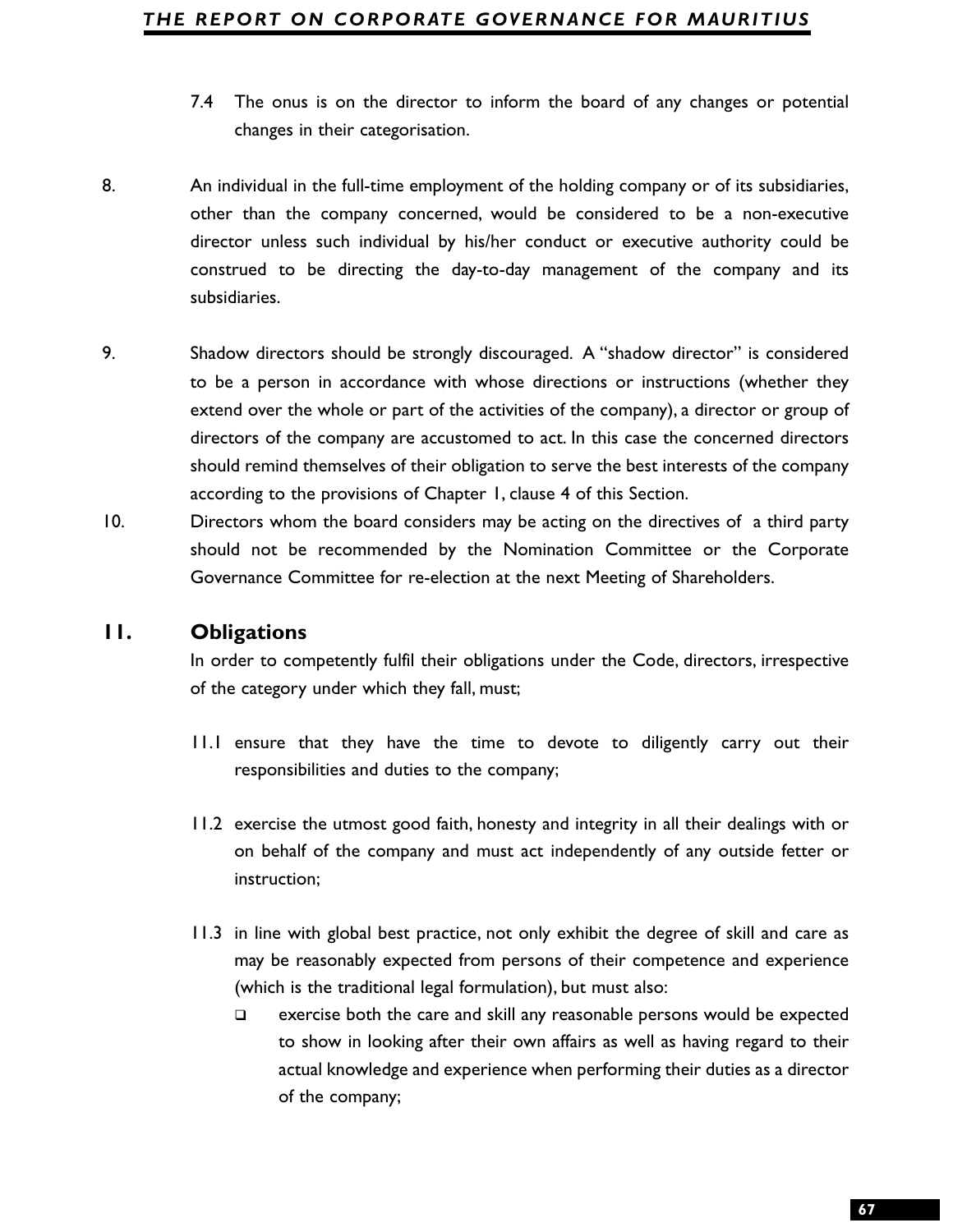- qualify themselves on a continuous basis with a sufficient (at least a general) understanding of the company's business and the effect of the economy so as to discharge their duties properly, including where necessary relying on expert advice;
- 11.4 always act in the best interests of the company and never for any sectoral or other outside interest or party;
- 11.5 never permit a conflict of duties and interests and must disclose potential conflicts of interest to the board at the earliest possible opportunity;
- 11.6 be informed about the financial, industrial, environmental and social milieu in which the company operates;
- 11.7 be satisfied that they are in a position to take informed decisions;
- 11.8 treat any confidential matters relating to the company, learned in their capacity as a director, as strictly confidential and not divulge them to anyone without the authority (on a case by case basis) of the board;
- 11.9 insist that board papers and other material information regarding the company are provided in time for them to make informed decisions;
- 11.10 ensure that procedures and systems are in place to act as checks and balances on the information being received by the board and ensure that the company prepares annual budgets and regularly updated forecasts against which the company's performance can be monitored by the board;
- 11.11 ensure that a proper risk assessment of the company's current operations and proposed projects under a variety of relevant scenarios is undertaken on a regular basis;
- 11.12 be diligent in discharging their duties and obligations to the company, regularly attend meetings and must acquire a broad knowledge of the business of the company so that they can meaningfully contribute to its direction;
- 11.13 be prepared and able, where necessary, to express disagreement (constructive dissent, not disloyalty) with colleagues on the board including the chairperson and chief executive officer;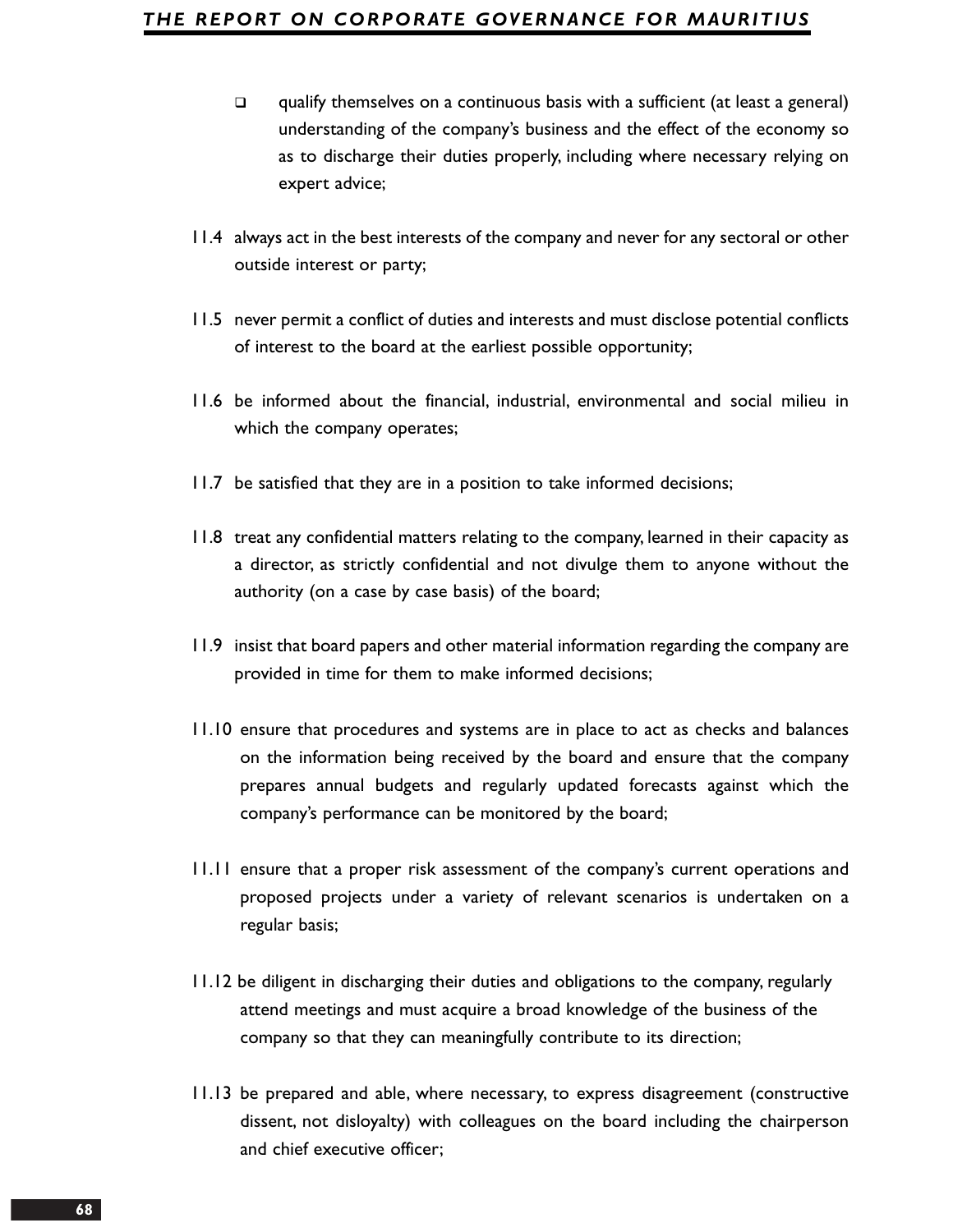- increase shareholders' value, while having regard for the interests of all stakeholders relevant to the company; and
- 11.15 if in doubt about any aspect of their duties, obtain independent professional advice at the earliest opportunity in accordance with Chapter 1, clause 3.6(i) of this Section.
- 12. It is incumbent on every director to ensure that that he/she has the time to properly carry out his/her duties. In addition the board must ensure that any new or potential director has been made clearly aware of the time requirements and responsibilities before he/she seek election.
- 13. Executive directors may be encouraged to take one or two other non-executive directorships, provided these are sanctioned by the board. These should not be detrimental to their immediate responsibilities as an executive director of the company, nor represent an actual or potential conflict of interest.
- 14. Non-executive and independent directors should be judicious in the number of directorships they accept, in order to ensure that they do full justice to their onerous and demanding responsibilities as board members.
- 15. The level of directors' fees and other forms of remuneration should be sufficient to attract, retain and motivate individuals of the quality required by the board.
- 16. The non-executive and independent directors are encouraged to acquire shares from their own resources in order to positively align their interests with those of the shareholders.

### **17. Remuneration of directors**

- **F1.14** act with emergrise for and on behalf of the company and always strive to increase shareholders' value, while having regard for the increases of all stateholders releant to the company and<br>always strive to increase 17.1 Companies should include a transparent "Statement of Remuneration Philosophy" in their annual report and financial statements so that shareholders and stakeholders can comprehend the board's policy and motivation in determining remuneration for directors in accordance with specified benchmarks. The statement should also incorporate the criteria used for remunerating executive directors approaching retirement.
- 17.2 Companies should disclose in their annual report the aggregate earnings, fees, bonuses, severance payments, share options and any other benefits, for each category of director as defined in clause 7 of this chapter. In addition, companies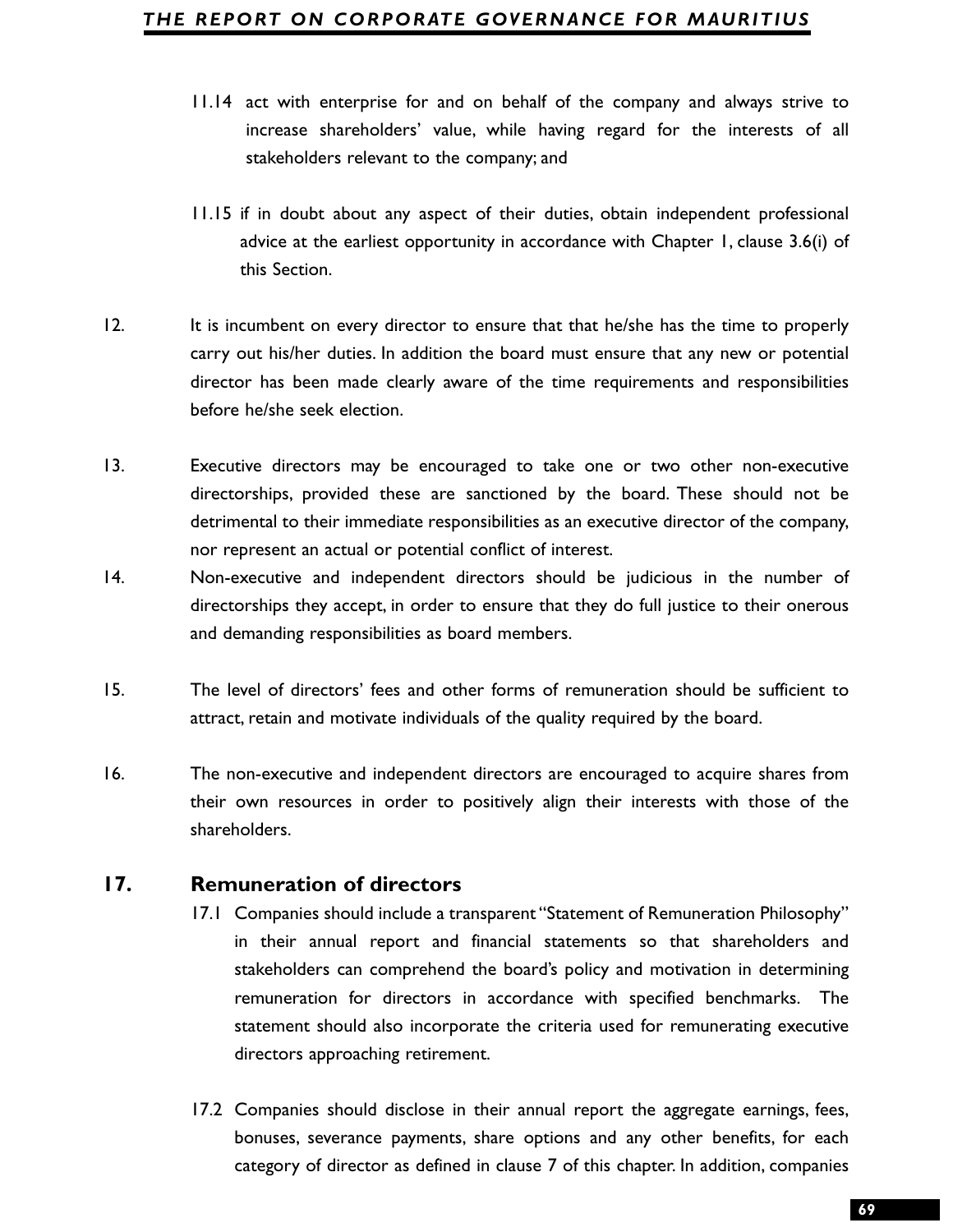should disclose total director remuneration bands, indicating how many directors fall into each band.The overriding principle in regard to directors remuneration, must be full disclosure on a category aggregate basis of all payments, benefits and incentives received from or in respect of the company, any subsidiary of the company and any company on which the director serves as a representative of the company. Furthermore, the disclosure should indicate the extent to which the individuals retain remuneration from a subsidiary or as a representative of the company and how much is paid over to the company of which the persons are directors.

- 17.3 By reporting year 2005, full disclosure of earnings, fees, bonuses, severance payments, share options and any other benefits on an individual basis will form part of the Code and companies are very strongly encouraged to adopt this policy at the earliest opportunity.
- 18. An executive director's fixed-term service contract, if any, should in principle not exceed three years. If it does, full disclosure of this fact with reasons should be given.This does not mean that the contract may not be renewed. It simply serves to ensure that an incumbent does not become too difficult to remove if the board feels that his/her removal is required for the good of the company.
- 19. The board should constitute a Remuneration Committee, or a wider Corporate Governance Committee, to consider issues in relation to the remuneration of executive directors and other senior management, as well as that of the chairperson and other non-executive and independent directors. The composition and terms of reference of this committee are discussed in section 4.
- 20. Such a committee should be composed of non-executive and independent directors, although the chief executive officer could also sit as a member of such a committee, or at least be invited to provide input on issues surrounding executive pay and performance. Directors should be absent from any discussions relating to their own packages. Generally, while levels of remuneration should be sufficient to attract and retain the directors needed to run the company successfully, companies are urged to consider structuring a proportion of the executive directors' remuneration in a manner that more directly rewards corporate and individual performance of the executive director.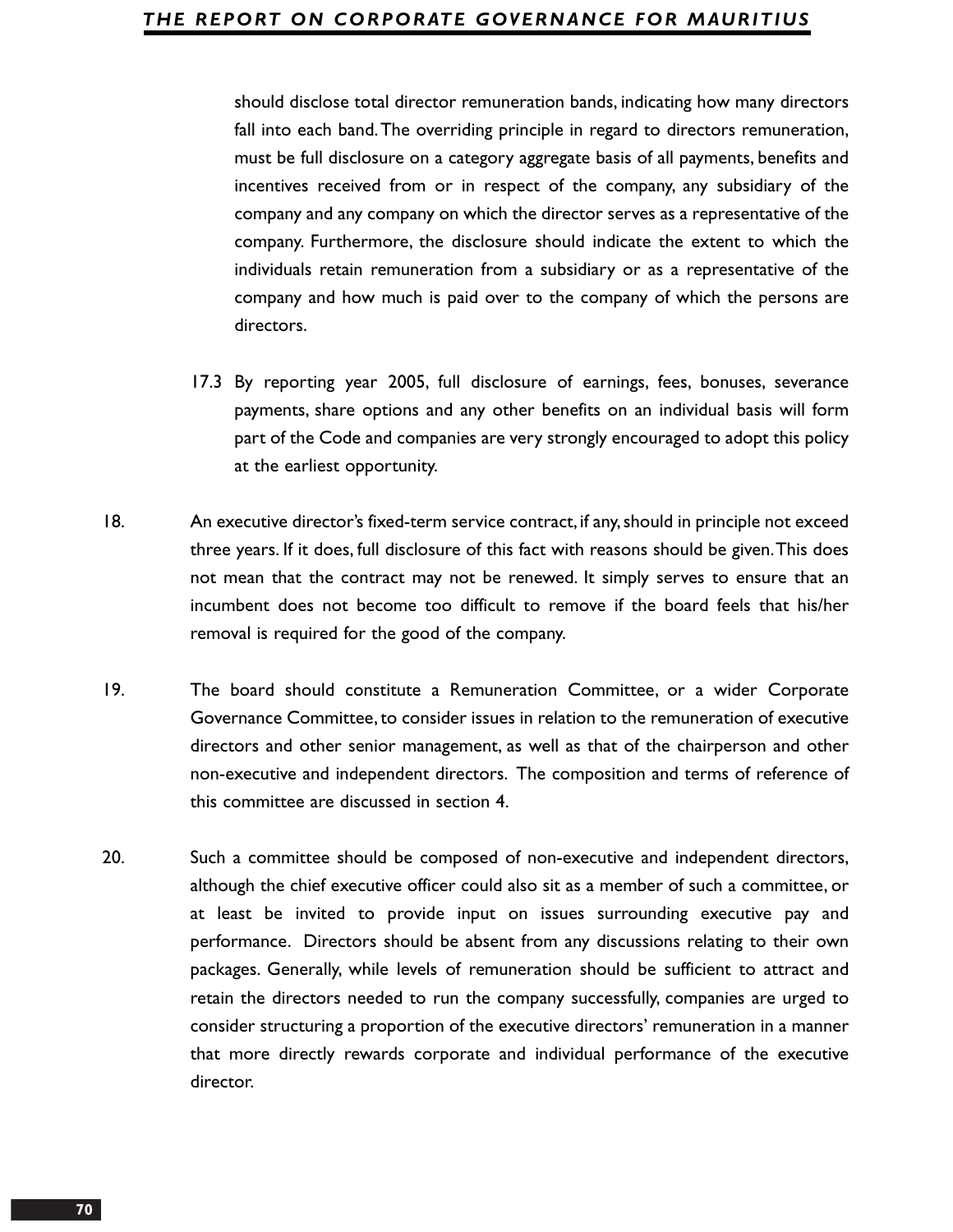- **21.** Aspirations<br>
21. It is self-evident that a controlling shareholder will seek to ensure that his<br>
21.1 It is self-evident that a controlling shareholder will seek to ensure that the directors'<br>
fluctuary responsibilit 21.1 It is self-evident that a controlling shareholder will seek to ensure that his/her views are properly represented on the board. Equally, it is clear that the directors' fiduciary responsibility lies in ensuring that decisions are taken in the interests of the company and not those of the controlling shareholder.When these interests are in alignment, there is clearly no area of disagreement.Where there is pressure on directors to take decisions which are not obviously in the interests of the company, the directors must have the moral integrity and courage to voice and register their dissent and to act in the best interests of the company
	- 21.2 The Code defines the three categories of director. Although clause 7.3 in Chapter 4 lists the criteria for an independent categorisation, the obligation is that each and every director, regardless of category, exercises independence of mind. The Code must not develop into a 'box-ticking' exercise. On the contrary, directors must always strive to practice quality governance.
	- 21.3 The family connection is deliberately limited in the Code to the immediate family as defined in clause 7.3 of Chapter 4. This is in recognition that there are very large extended families in Mauritius and, therefore, no list could ever be complete and still remain relevant.The clear aspiration is that the spirit of the definition of independence be respected and that directors who are distant relatives of controlling shareholders or senior executives disclose this fact.
	- 21.4 The clear aspiration is that there should not be any shadow directors. Those persons should either seek to become a director themselves or allow the director(s) that they have successfully nominated onto the board to act entirely as they deem fit without refering back.
	- 21.5 The aspiration is that non-executive and independent directors not only purchase shares in the company, but also that the company buys shares on their behalf, out of a part of the proceeds of the fees due to them.
	- 21.6 In regard to the allocation of share options, the Code does not go into detail as these are not yet prevalent in Mauritius. In general, the aspiration with regard to options is that boards should be mindful of the following:
		- A vesting period in relation to the allocation of share options to nonexecutive directors should be applied to dissuade short-term decision taking, but should also have regard to the possibility or consequences of the removal or resignation of such directors prior to the vesting period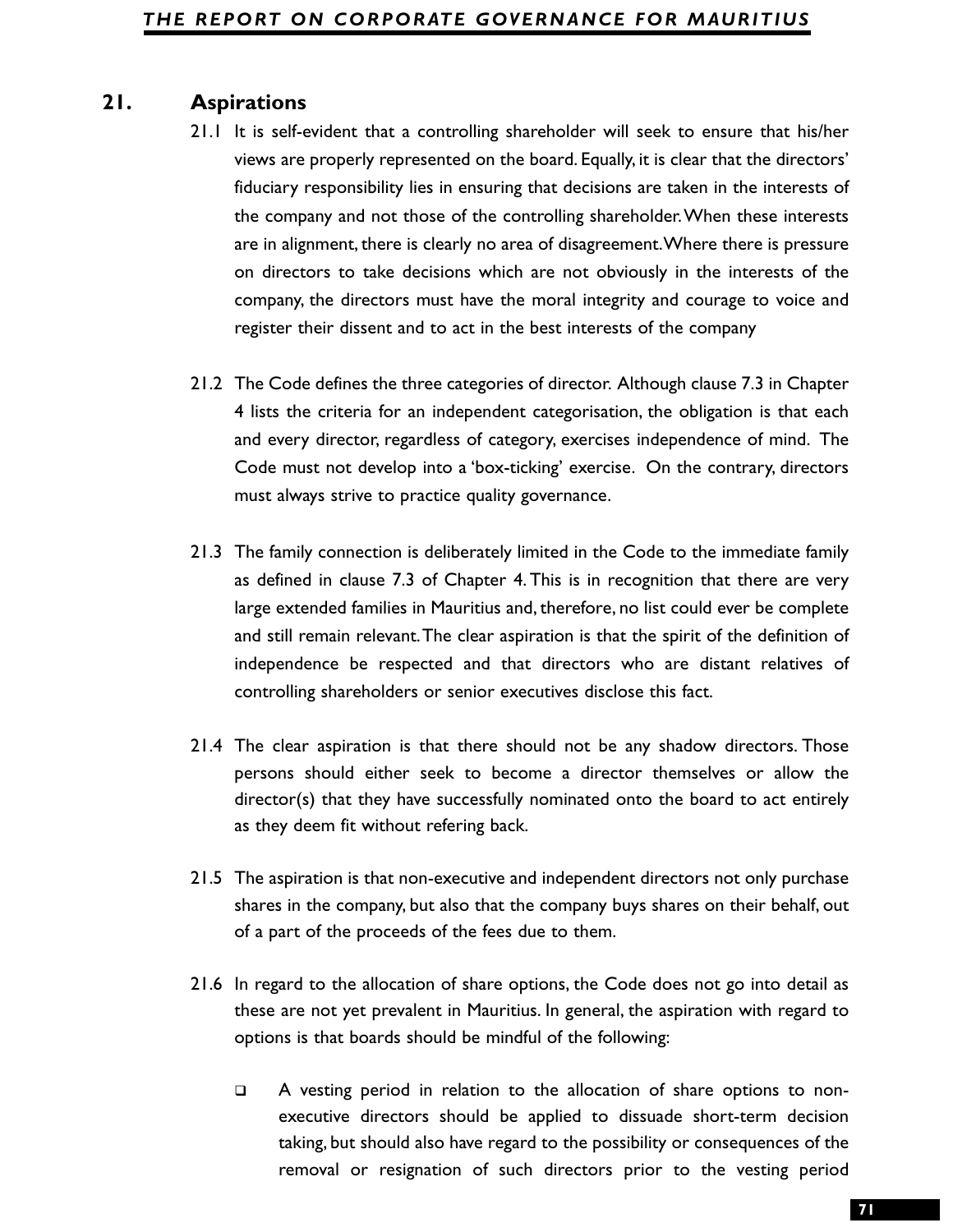maturing and any perceived impact on their independence.

- $\Box$  Where it is proposed to re-price share options, this should be the subject of prior shareholder approval. Details of the share options of each executive and non-executive director who stands to benefit from any such proposal should be provided and should be subject to shareholder approval individually in respect of each director.
- $\Box$  If share options are to be issued at a discount to the ruling price, shareholders should vote separately on this clause in the trust deed at its inception. Any subsequent amendments proposed to an existing trust deed that would permit allocations of these options at a discount must be subject to the specific approval of shareholders.

# **Chapter 5 - Director Selection,Training and Development**

- 1. Shareholders are ultimately responsible for electing or removing board members, and it is in their interests that the board is properly constituted. Procedures for appointments to the board should be formal and transparent. The Nomination Committee (if separate) or the Corporate Governance Committee has a vital role to play in proposing candidates for election (as described in Section 3 of the Report) but the board as a whole has a major role in planning for its own continuity and succession.This should be managed by assessing the skills needed on the board to add value to the processes of the board, in the context of the business of the company.
- 2. In looking at the skills mix for a board, there are three dimensions of board effectiveness requiring consideration. These are: the knowledge or information required to fill a significant gap on the board, the capacity of an individual to influence preferred outcomes (internally and externally) through his/her involvement on the board, and the extent to which an individual has the opportunity or availability to meaningfully contribute time and ability to the affairs of the board.
- 3. New directors appointed to the board should be familiarised with the company's operations, senior management and its business environment. They must also be made aware of their fiduciary duties and responsibilities and of the board's and chairperson's expectations. Since their responsibility carries with it significant personal liability, new directors with no board experience should receive the relevant education and development.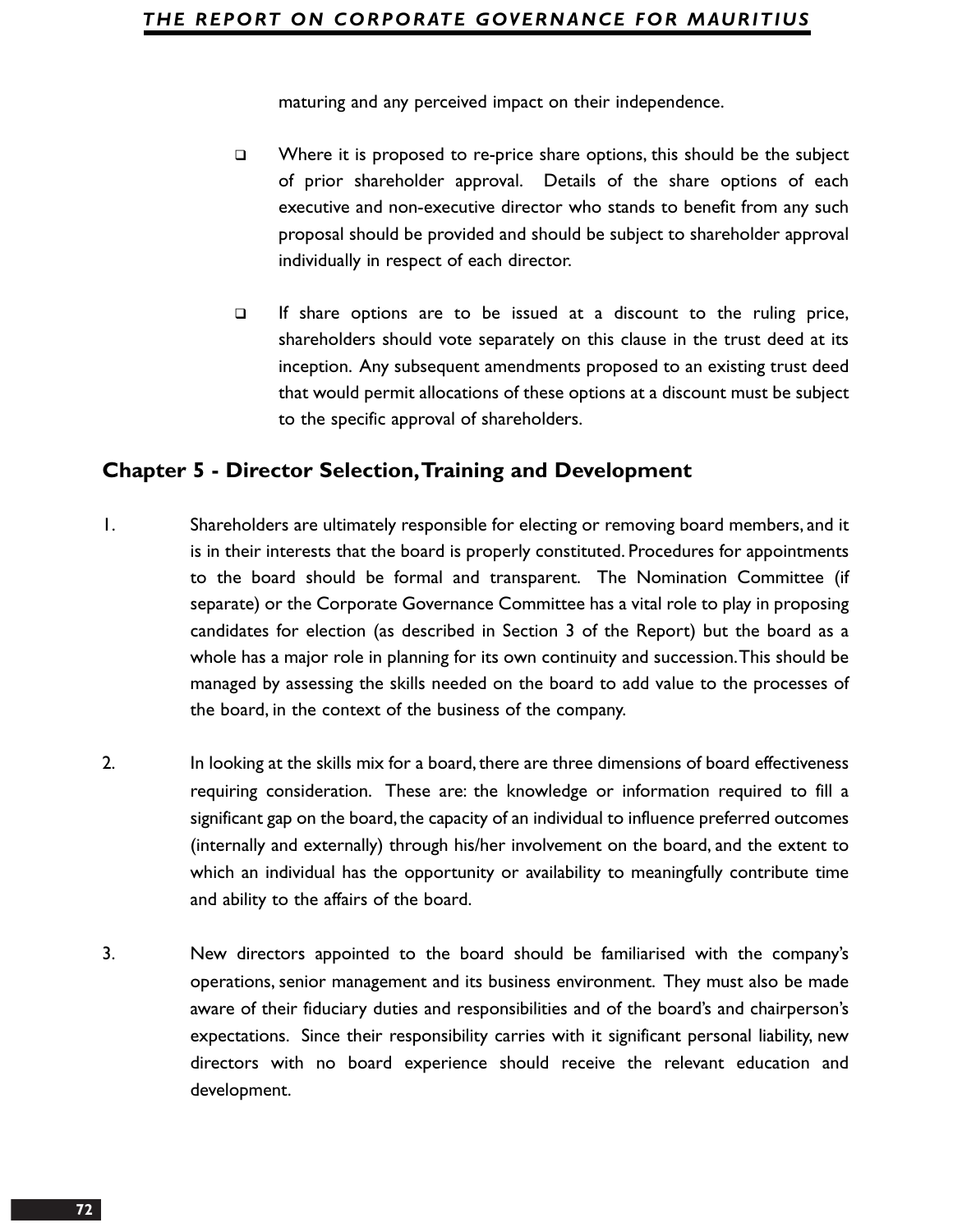- **734.** The appropriate induction of directors controllusts to entailing that a company maintains program is put in pluce which meets the specific needs of both the company and the pluction individual, and enables any new d a well-informed and competent board. It is therefore vital that a suitable induction program is put in place which meets the specific needs of both the company and the individual, and enables any new director to make the maximum contribution as quickly as possible.Although it is the responsibility of the chairperson to ensure the relevance and quality of the program, the induction training itself should be delegated to the company secretary.
- 5. An essential element of the induction process must be to help and advise the director to recognise situations of potential conflict of interest before they arise. The director must be consciously aware of the situations that can lead to conflicts of interest, in order to be in a position to point them out to the chairperson and board at an early stage.
- 6. When a senior manager becomes a director, he or she needs to take a longer and broader view of the company's activities and relationships with external stakeholders. Experienced, independent non-executive directors should guide new executive directors on the importance of independence from their employment, as well as the need for intellectual honesty and unfettered discretion in their function as a director.
- 7. It is important that areas where there is a lack of knowledge be discussed prior to any training or mentoring. All directors should be provided with details of any key roles or functions that are expected of them. Their contribution and reporting to the board will be measured against fiduciary obligations.
- 8. Mentorship under an experienced director can clarify the dynamics and subtle nuances of the workings of a board.
- 9. Annual performance appraisals should be performed as they can provide the basis for identifying future training needs and, where necessary, explain why re-appointment may not be appropriate.
- 10. All directors have a duty to keep up to date with industry and legal and regulatory developments. The company secretary should regularly circulate updates on legal, corporate governance and regulatory issues to directors - including these updates in the board pack - so that there is an appropriate forum for discussion. Any ongoing or ad hoc obligations of directors under listing requirements should also be addressed in this way.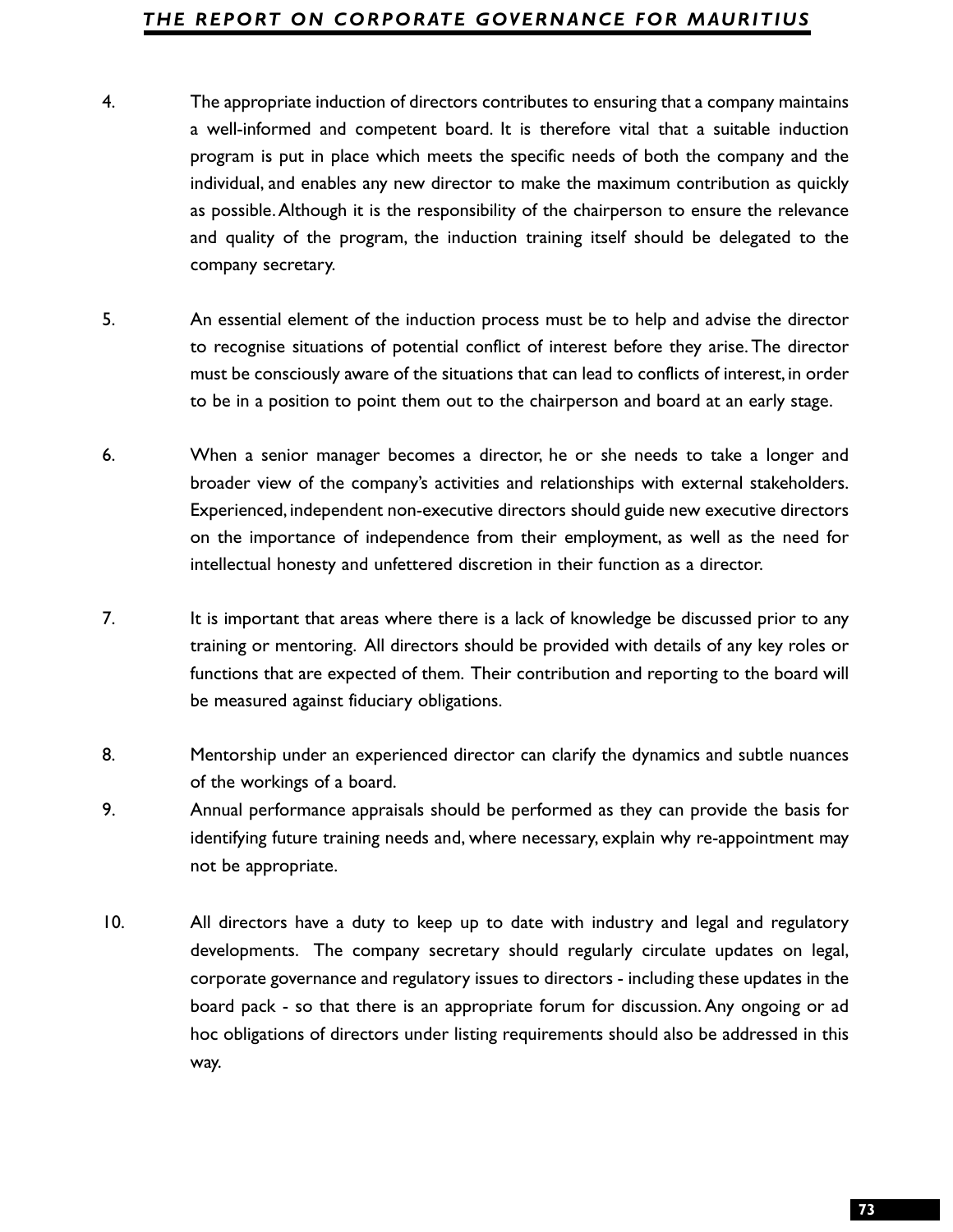## **11. Recommendation**

It is highly recommended that an Institute of Directors be set up in Mauritius, or alternatively that an affiliation with the Institute of Directors (IOD) in South Africa or the UK or other such internationally recognised IOD be established, to enable continuing training and development.

# **Chapter 6 - Board and Director Appraisal**

- 1. Companies must have controls in place to promote their continued survival and profitability. As this is a function of the board, it makes sense for the performance of the board and directors to be included in the monitoring and evaluation process.
- 2. While it is difficult to prove a direct link between a board's effectiveness and the company's profits, a board that knows it will be regularly monitored is more likely to focus its attention on good corporate governance issues. Once this is entrenched in the company's culture, it is difficult for a chief executive officer or any director to dominate a board or avoid being held accountable for poor performance.
- 3. Effective and meaningful evaluation is only possible once the board has determined its own functions and identified the key roles and performance standards for directors. Key roles for executive, non-executive and independent non-executive directors would be different.
- 4. The non-executive and independent non-executive directors would be expected to contribute to establishing strategic direction, to bring experience and/or specific knowledge to discussions and to influence key decisions. The measurement would be the effectiveness in each role against the importance of that role within the board. The key roles for executive directors are easier to measure.
- 5. Directors should be assessed both individually, and collectively as a board.
- 6. Formal evaluations should be conducted by the chairperson and, if peer reviews are in place for executive management, these should be extended to director level. The chairperson should ensure that the directors know that they will be the subject of a review, the criteria used for assessment and the procedure that will be followed. A series of assessment questions should be distributed in time for directors to complete prior to any meeting with the chairperson.
- 7. Performance evaluations should take place towards the end of the financial year. The Chairperson should discuss and review the findings with the nomination committee (if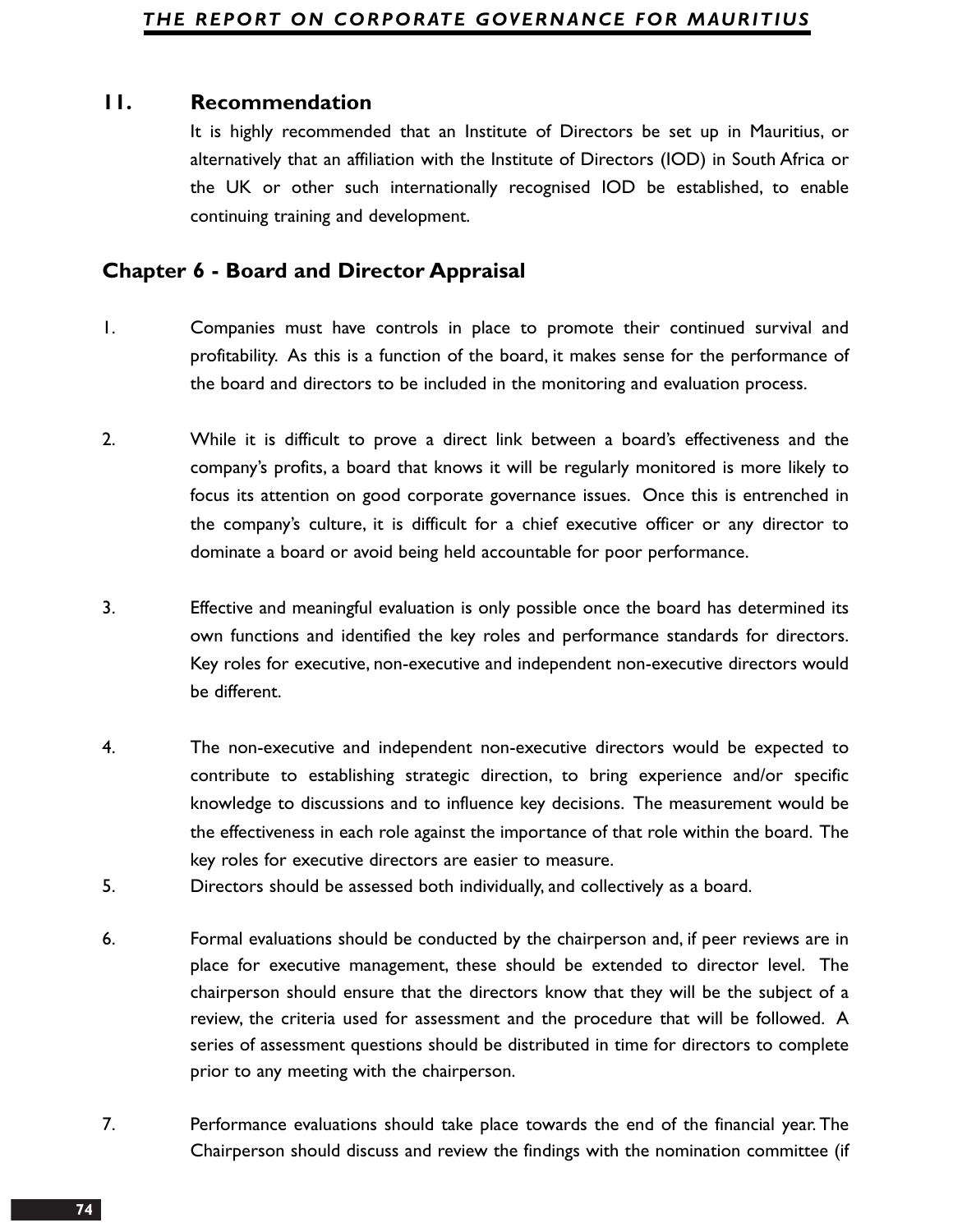appropriate place as it forms part of the process of succession planning referred to earlier, but it is also important for the remuneration committee to be briefed on any issues that may be pertinent to the performance of an executive director.

- 8. If a deficiency has been identified, a plan should be developed and implemented for the director to acquire the necessary skills or behaviour patterns. It is important that director evaluation be approached in an open, constructive and non-confrontational manner and that this should be a two-way process.
- **55**spared or the corporate governance committee of the board. This is the most<br>spaceproperate space as it forms part of the process of succession planning referred to<br>earlier, but it is a kso important for the remuneratio 9. The assessment questions should also include evaluation of the chairperson and chief executive officer. The action plan arising out of the assessment should be reported and discussed with the nomination committee (is separate) or the corporate governance committee. Thereafter, a consolidated summary of the whole process should be reported to the full board. This will also form the basis for the board to identify key objectives for the effective functioning of the board for the subsequent year.
- 10. While individual evaluations should be conducted annually, an assessment of the functioning of the board could be undertaken less frequently, particularly if the composition of the board is stable. An appropriate time to conduct a further board assessment would be when there are no major changes to strategy or structure.
- 11. Directors who fail to discharge their duties and responsibilities to the satisfaction of the board (including those who fail to attend meetings without acceptable explanation) should be removed, (taking relevant legal and other matters into consideration) with the chairperson usually leading the process.

## **12. Recommendation**

A draft self-evaluation questionnaire for the board is included in appendix 4 of King II and this should be made available on the Ministry website.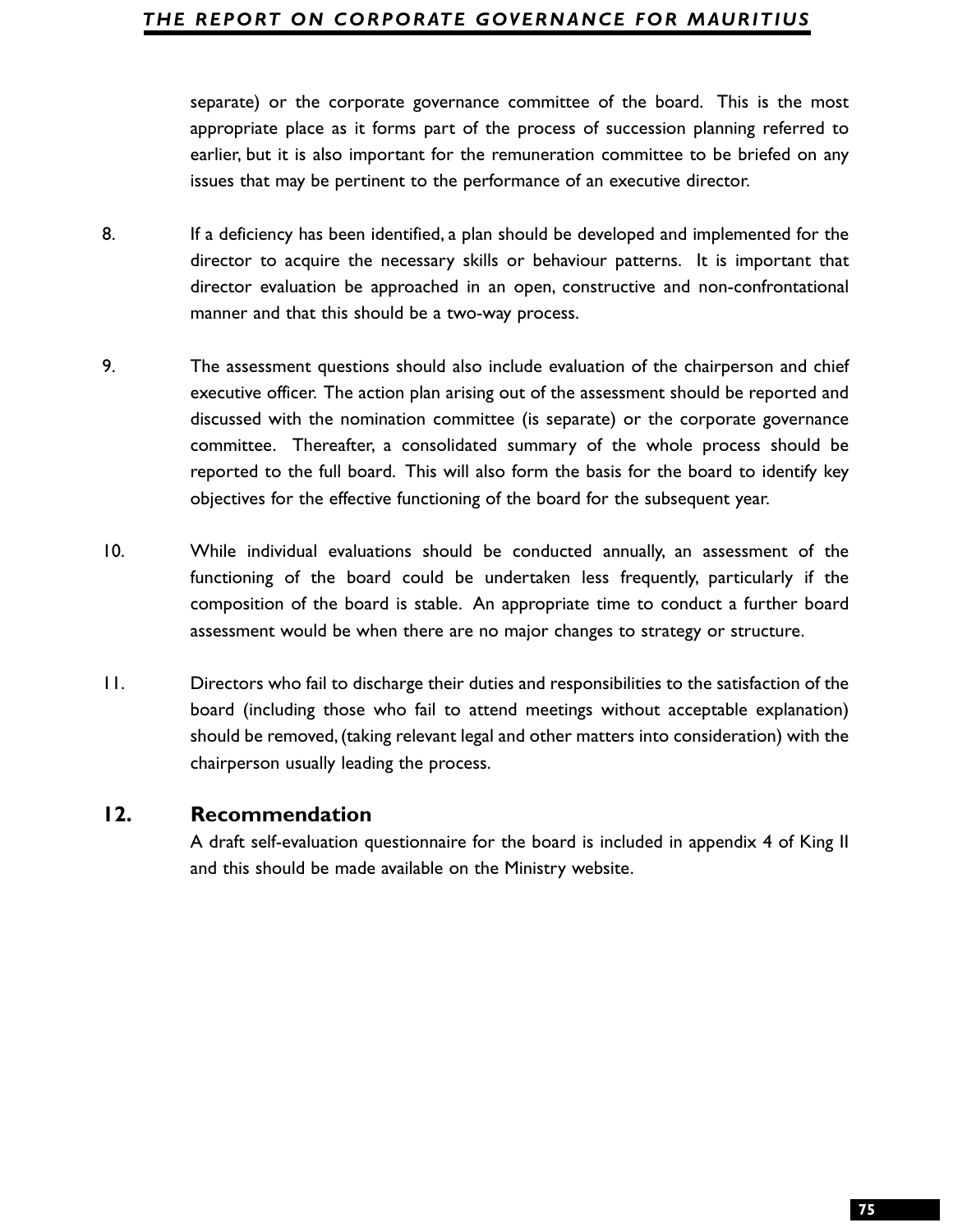# **SECTION 3 - BOARD COMMITTEES**

- 1. Committees of the board can help to efficiently advance the business of the board.At the same time, committees can demonstrate that directors' responsibilities are being adequately and properly discharged. However, the board is the focal point of the corporate governance system and is ultimately accountable and responsible for the performance and affairs of the company. Delegating authority to board committees or management does not in any way mitigate or dissipate the discharge by the board and its directors of their duties and responsibilities. Board committees are merely a mechanism to assist the board and its directors in giving detailed attention to specific areas of their duties and responsibilities in a more comprehensive evaluation of specified issues. Being smaller, committees can go into greater detail and deal with complex issues where the full board might not have sufficient time.
- 2. In establishing board committees, the board must determine their terms of reference, life span, role and function. It must create reporting procedures and proper written mandates or charters for its committees and ways of evaluating their performance. There should be a formal procedure for certain functions of the board to be delegated (describing the extent of such delegation) to enable the board to properly discharge its duties and responsibilities and to effectively fulfil its decision-making process. As a general principle, there should be transparency and full disclosure from the board committee to the board, except where the committee has been mandated otherwise by the board. However, time should not be wasted on repeating a committee's deliberations at board level.
- 3. Board committees should, as far as possible, only comprise members of the board. It may be necessary, where certain board committees fulfil a specialised role, to co-opt specialists as permanent members of such committees but this should be the exception rather than the rule and they should comprise a minority on the committee. Of course, in order to ensure its effective functioning, a committee will of necessity from time to time have to call on specialised skills to assist it with its deliberations and decisions. Such co-opted persons should contract not to disclose confidential information.
- 4. All companies should have, at a minimum, an audit committee and a corporate governance committee. The Corporate Governance Committee should include in its terms of reference the key areas normally covered by a Nomination Committee and a Remuneration Committee (unless these have been separately constituted).
- 5. Industry and company specific issues will dictate the necessity and requirements for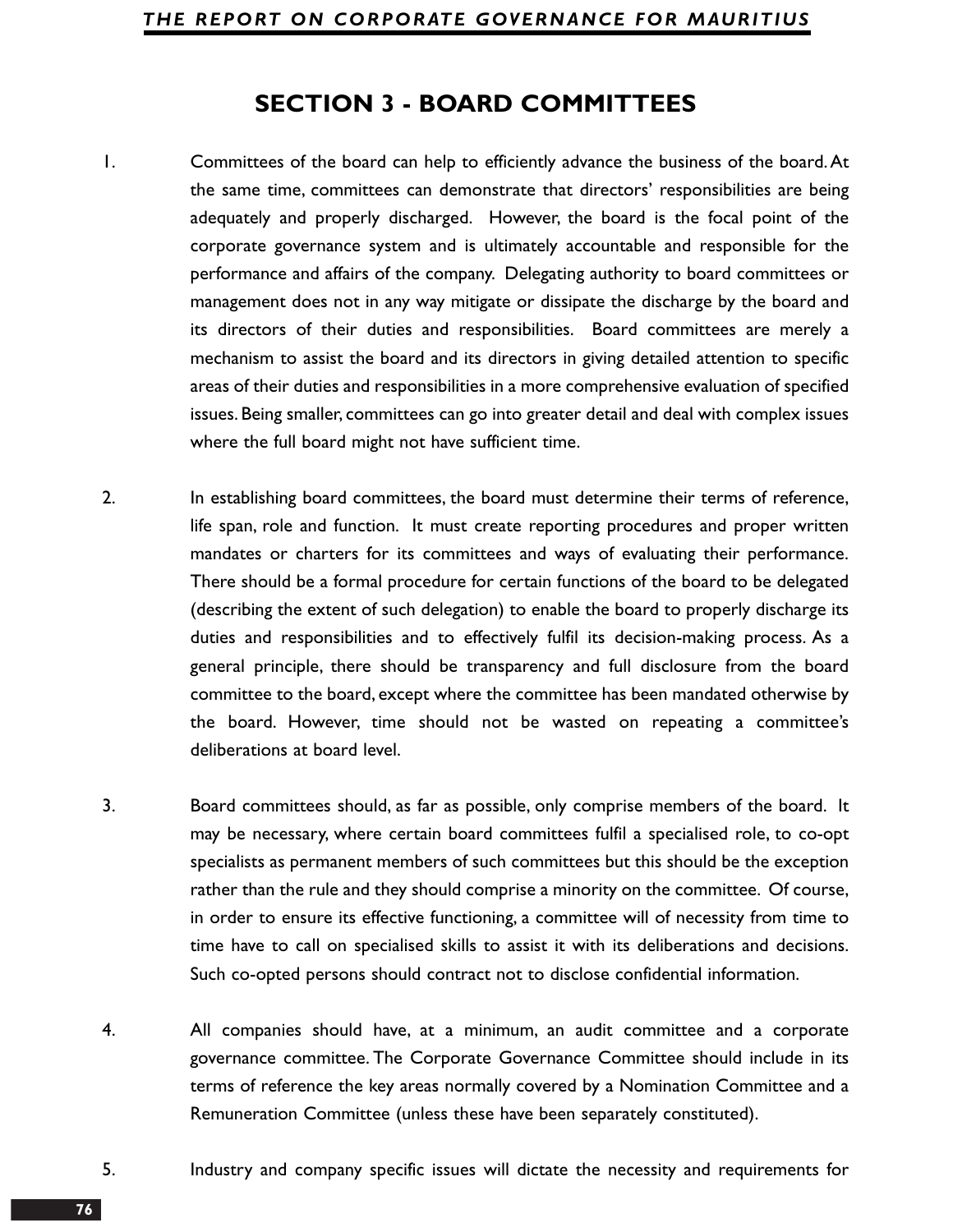that are responsive and relevant to the nature of the company's business and where direct involvement of directors, particularly non-executives, is necessary. It is the responsibility of the board to consider the committees appropriate for its purposes.

- 6. In companies where a large client, substantial creditor or significant supplier of the company also has a significant shareholding in the company by virtue of which it is represented at board level, decisions with regard to the commercial relationship with that client should be delegated to a specific board committee.This committee should be composed entirely of directors unconnected with the client, creditor or supplier.
- 7. The terms of reference for each committee should cover the:
	- $\Box$  objectives, purpose and activities
	- **Q** composition
	- delegated authorities including extent of power to make decisions and/or recommendations (if any)
	- □ tenure
	- **Q** reporting mechanism to the board
	- **a** agreed procedure for seeking independent outside professional advice when necessary.
- 8. Wherever practicable, committee members should be provided with a schedule of meeting dates and venues for the ensuing year. Members should also receive a proper agenda for each meeting.
- 9. A secretary should be appointed for each committee and minutes of each meeting recorded.
- **70ther committees. The overriding principle is that boards must establish committees<br>that are responsive and relevant to the nature of the company's business and where<br>direct involvement of directors, particularly non-exe** 10. The committee chairperson should give, as a minimum, a verbal summary of the committee's deliberations at the next board meeting.The committee chairman must be prepared to answer appropriate and legitimate questions pertaining to the committee's work to the board. It is important that the committee does not become the de facto place were decisions that should properly be taken by the full board are made The board should not, however, be the venue for a duplication of the committee's work.
- 11. The composition and membership of the committees should comply with the following principles: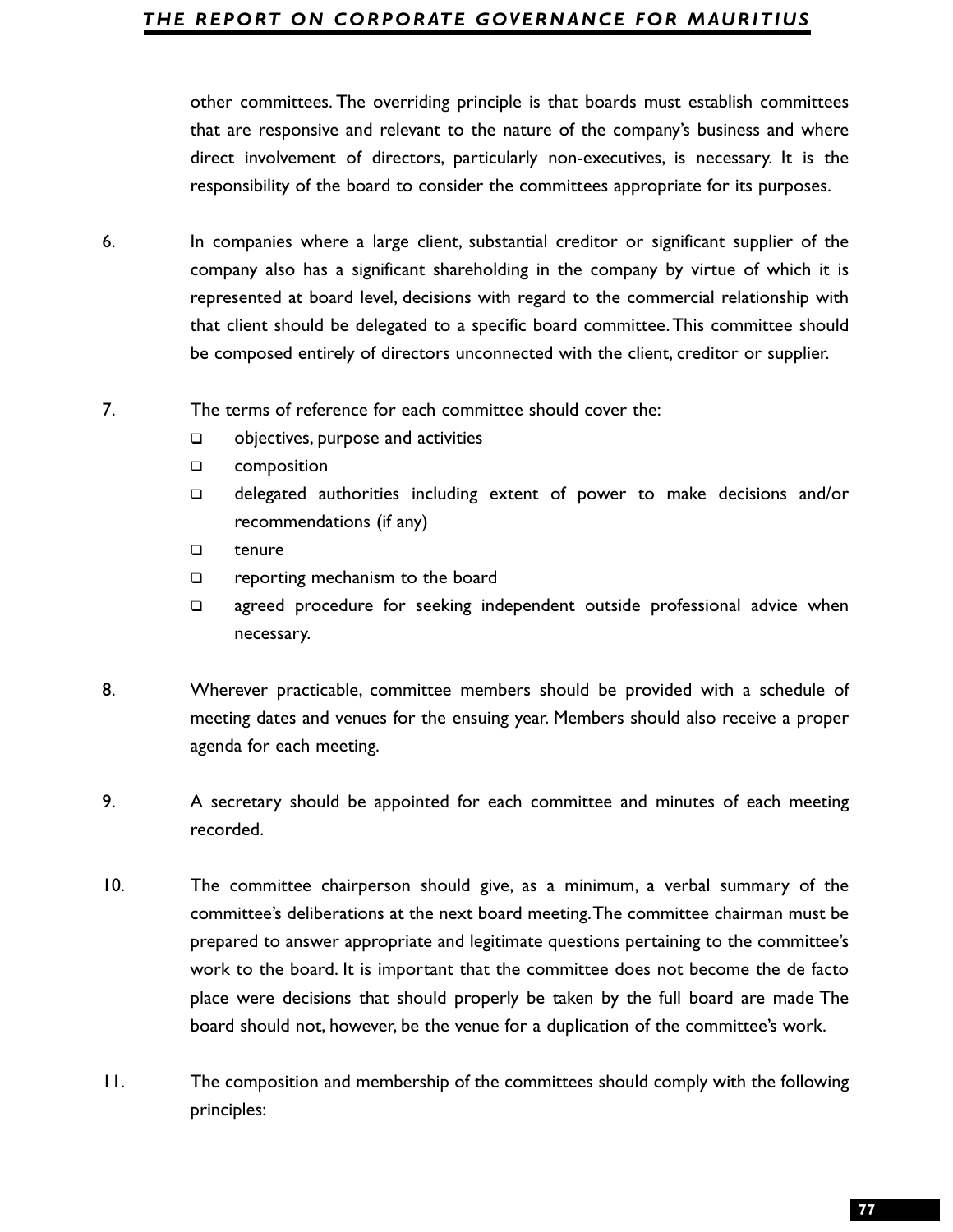## **11.1. The Audit Committee**

#### *Terms of Reference*

The Audit Committee should focus on:

- $\Box$  the functioning of the internal control system;
- $\Box$  the functioning of the internal audit department;
- $\Box$  the risk areas of the company's operations to be covered in the scope of the internal and external audits;
- $\Box$  the reliability and accuracy of the financial information provided to management and other users of financial information, and whether the company should continue to use the services of the current external and internal auditors;
- any accounting for auditing concerns identified as a result of the internal or external audits;
- $\Box$  the company's compliance with legal and regulatory provisions, its articles of association, code of conduct, by-laws and the rules established by the board;
- $\Box$  the scope and results of the external audit and its cost effectiveness, as well as the independence and objectivity of the external auditors; and
- $\Box$  the nature and extent of non-audit services provided by the external auditors, where applicable;
- Shareholders, on request, should be able to obtain a copy of the current terms of reference of the Audit Committee at the registered office of the company.

### *Composition*

- □ The chairperson of the board should not be a member of the Audit Committee.
- The chairman of the Audit Committee should be an independent non-executive director.
- The chief executive officer should not be a member of the Audit Committee.
- The Audit Committee should be composed entirely of non-executive directors.
- $\Box$  It is not a requirement that the majority of the Audit Committee be independent nonexecutive directors although this would be strongly recommended (Aspiration: majority independent).
- All members of the Audit Committee should have financial awareness. The chairman should be skilled and experienced in financial matters.

# **11.2 The Corporate Governance Committee**

## *Terms of reference*

The Corporate Governance Committee should include in its terms of reference the key areas normally covered by a nomination committee and a remuneration committee (unless these have been separately constituted). Its role is also to ensure that the reporting requirements on corporate governance, whether in the annual report or on an ongoing basis are in accordance with the principles of the Code.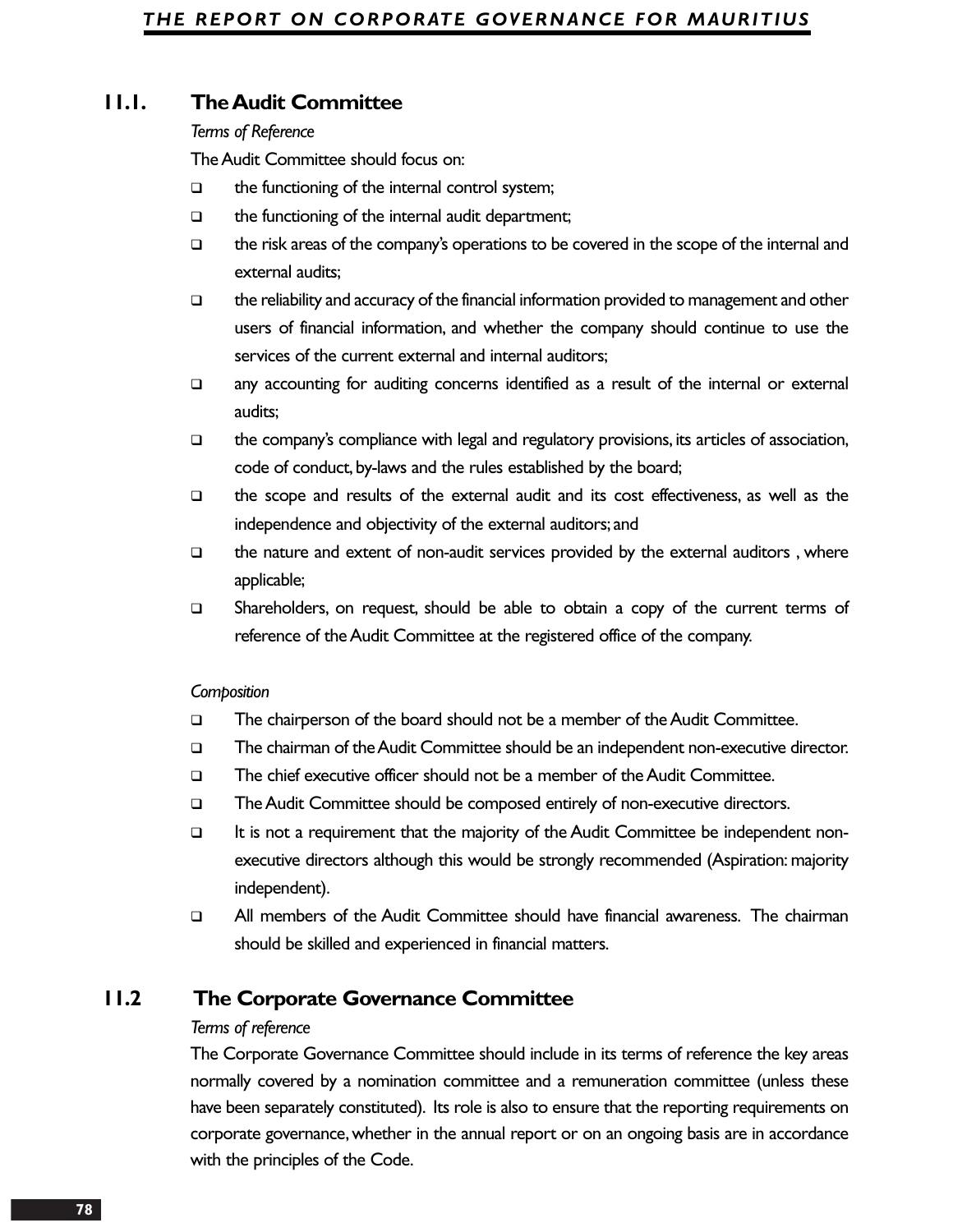- Composition<br>
2. A non-independent chairperson of the board can only be the chairperson of the<br>
Composite Governance Committee and condition that the majority of the<br>
committees are independent thairman of the based can be A non-independent chairperson of the board can only be the chairperson of the Corporate Governance Committee on condition that the majority of the committee are independent non-executive directors. If this is not the case then the non-independent chairman of the board can be a member of the Corporate Governance committee, but not its chairperson. The chairperson of the Committee would then have to be an independent non-executive director (Aspiration: the chairman of the Corporate Governance Committee should be an independent non-executive director).
- The chief executive officer may be a member of the Corporate Governance Committee.
- □ The Corporate Governance Committee should be composed of a majority of non-executive directors.
- $\Box$  Other than in the case where the non-independent chairperson of the board is also chairperson of the Corporate Governance Committee, it is not a requirement that the majority of the Corporate Governance Committee be independent non-executive directors, although this would be strongly recommended (Aspiration: always majority independent).

## **11.3 The Remuneration Committee**

### *Terms of Reference*

The role of the Committee (if separately constituted )will be to work on behalf of the board and be responsible for recommendations with regard to:

- determining, agreeing and developing the company's general policy on executive and senior management remuneration;
- determining specific remuneration packages for executive directors of the company, including but not limited to basic salary, benefits in kind, any annual bonuses, performance-based incentives, share incentives, pensions and other benefits;
- determining any criteria necessary to measure the performance of executive directors in discharging their functions and responsibilities;
- $\Box$  determining the level of non-executive and independent non-executive fees to be recommended to the shareholders at the Meeting of Shareholders.

### *Composition*

- A non-independent chairperson of the board can be the chairperson of the Remuneration Committee (Aspiration: committee chaired by an independent non-executive director)
- The chief executive officer may be a member of the Remuneration Committee.
- The Remuneration Committee should be composed of a majority of nonexecutive directors.
- Other than in the case where the non-independent chairperson of the board is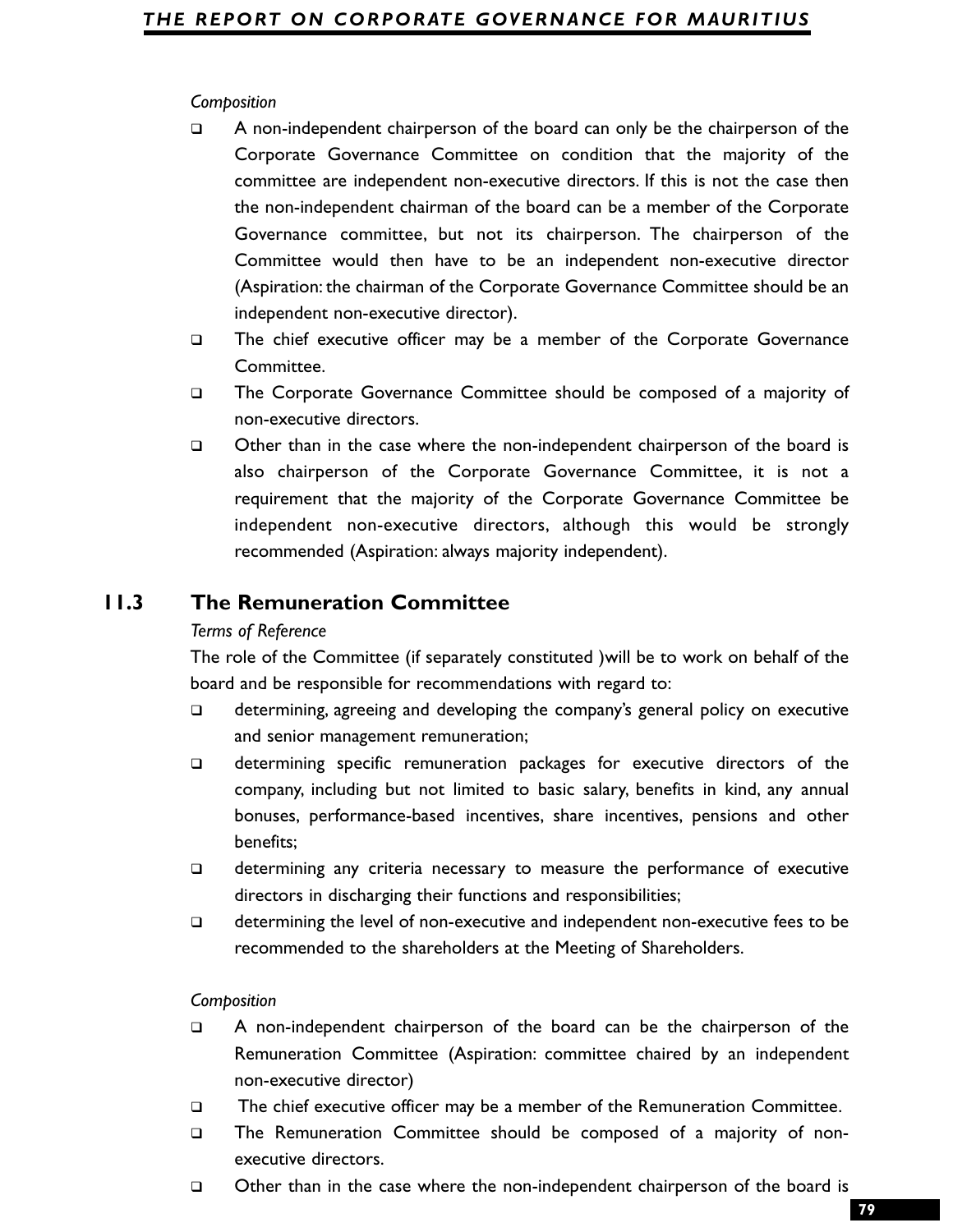also chairperson of the Remuneration Committee, it is not a requirement that the majority of the Corporate Governance Committee be independent nonexecutive directors, although this would be strongly recommended (Aspiration: always majority independent).

 No member of the Remuneration Committee can be involved or vote on committee decisions in regard to his/her own remuneration.

# **11.4 The Nomination Committee**

### *Terms of Reference*

The Nomination Committee (if separately constituted) or the Corporate Governance Committee that has responsibility for board and senior executive nominations should:

- ascertain whether potential new directors are fit and proper and are not disqualified from being directors. Prior to their appointment, their backgrounds should be investigated thoroughly;
- $\Box$  ensure that the potential new director is fully cognisant of what is expected from a director, in general, and from him or her in particular;
- $\Box$  ensure that the right balance of skills, expertise and independence is maintained;
- $\square$  ensure that there is a clearly defined and transparent procedure for shareholders to recommend potential candidates;
- $\Box$  ensure that potential candidates are free from material conflicts of interest and are not likely to simply act in the interests of a major shareholder, substantial creditor or significant supplier of the company. This is of particular importance when a candidate has been nominated by virtue of a shareholders' agreement, or other such agreement. In any case, candidates so nominated can not be considered independent (see Section 2, chapter 4, clause 7).
- $\Box$  ensure that those directors who, in the opinion of the board, have either acted in accordance with the instructions of a third party or have not discharged their duties as directors to the satisfaction of the board, not be nominated for reelection.

### *Composition*

- A non-independent chairperson of the board can be the chairperson of the Nomination Committee (Aspiration: Committee chaired by an independent nonexecutive director)
- □ The chief executive officer may be a member of the Nomination Committee.
- □ The Nomination Committee should be composed of a majority of non-executive directors.
- □ Other than in the case where the non-independent chairperson of the board is also chairperson of the Nomination Committee,it is not a requirement that the majority of the Nomination Committee be independent non-executive directors, although this would be strongly recommended (Aspiration: always majority independent).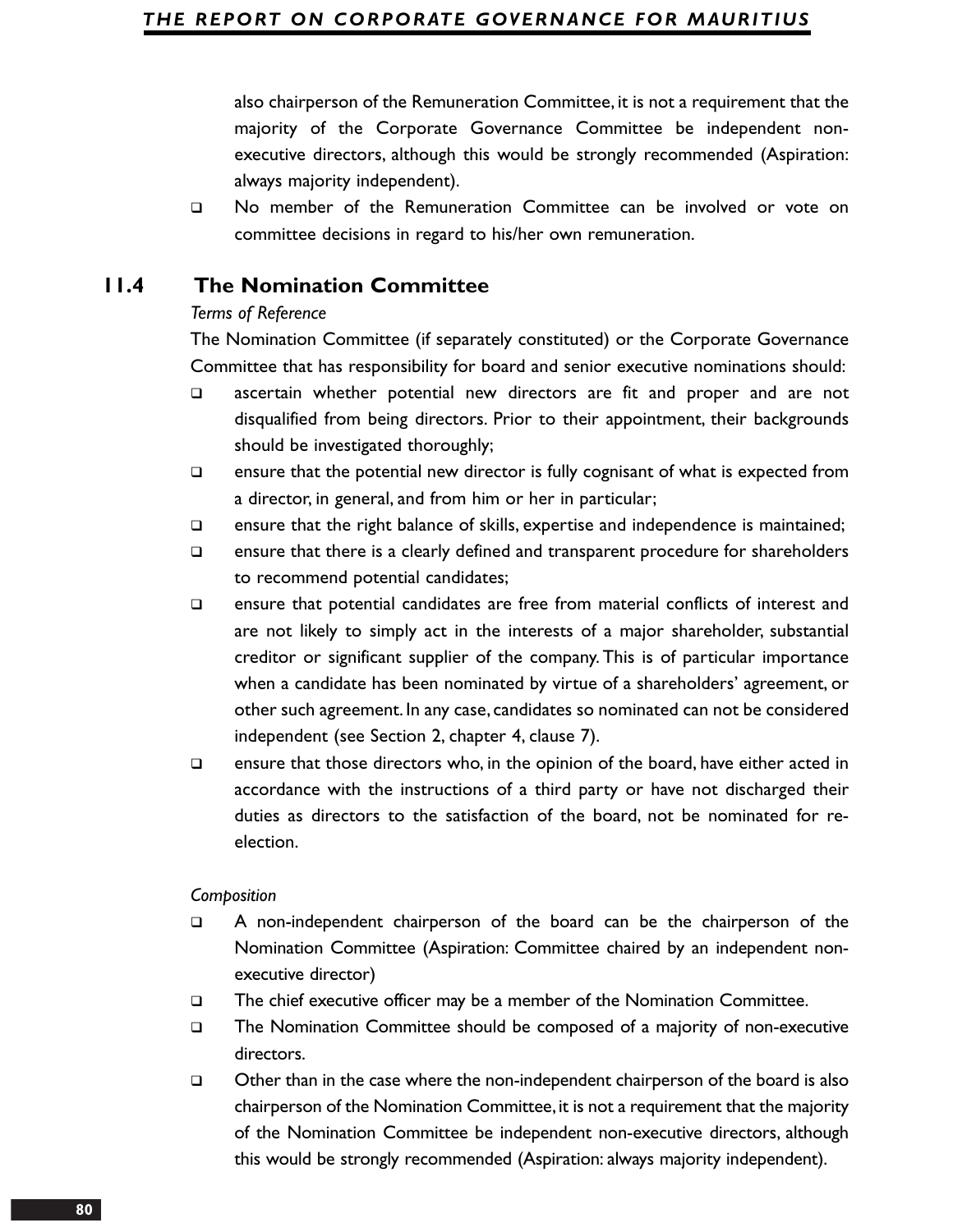## *Terms of Reference*

**FI.S Risk Committee**<br>
The necessity for stand composition of a Risk Committee will depend on the nature and<br>
The necessity for and composition of a Risk Committee will depend on the nature and<br>
complexity of the bisiness, The necessity for and composition of a Risk Committee will depend on the nature and complexity of the business. In relatively simple businesses, it will be quite acceptable for risk management to be the responsibility of the board rather than a board committee. Responsibility for setting risk strategy will remain with the board but the responsibility for assessing and assuring the quality of the risk management process may be delegated to the Audit Committee if a Risk Committee has not been constituted.

## *Composition*

In more complex businesses, the board may decide that a separate Board Risk Committee is required to set risk strategy, advise the board on risk issues and monitor the risk management process. In this case, the composition of the committee should be determined using the following principles:

- $\Box$  the chairman of the Committee should be a non-executive director;
- $\Box$  the chief executive officer should be a member of the Committee:
- $\Box$  the Committee should be composed of suitably qualified members which should include at least one independent director;
- $\Box$  the company may also set up committees composed of management or appoint a chief risk officer, as appropriate, who would then report to the Board Risk Committee. The Audit Committee would retain an assessment and assurance role in this case.
- 11.6 Board committees should be subject to regular evaluation by the board to ascertain their performance and effectiveness.
- 11.7 Disclosure of material information on the board committees including their composition, terms of reference, number of meetings held etc should be dealt with in the annual report and the chairpersons of such committees should be in attendance at the company's shareholder meetings.

## **11.8 Recommendation**

Model terms of reference for board committees are included in the Appendix of the Report.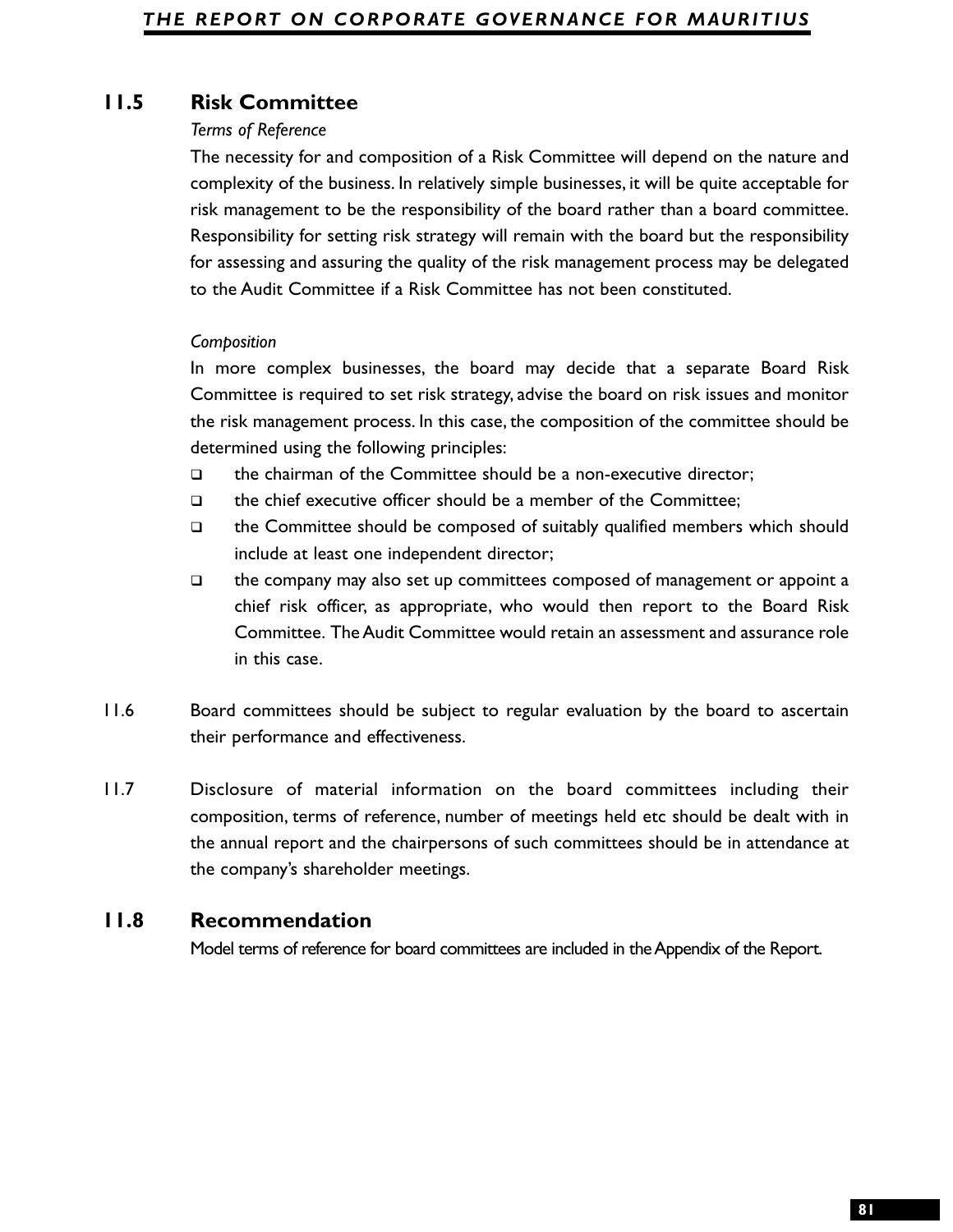# **SECTION 4 - ROLE AND FUNCTION OF THE COMPANY SECRETARY**

- 1. The Companies Act 2001 makes various provisions regarding the appointment, removal and duties of the company secretary.The company secretary is required to be appointed by the board as a whole and in doing so, the board must satisfy itself that the appointee has the requisite attributes, experience and qualification to properly discharge his/her duties.The company secretary should therefore be subjected to a fit and proper test in the same manner as recommended for new director appointments.
- 2. The chairperson and board will look to the company secretary for guidance on their responsibilities and duties to which they are subject, and how such responsibilities and duties should be properly discharged in the interests of the company.
- 3. While the role and function of the company secretary will vary from company to company and can be very diverse, the core role concerns three primary areas:

## **3.1 The board**

- $\Box$  The company secretary must guide the board collectively, and each director individually, as to their duties and responsibilities and make them aware of all relevant legislation, regulations, listing rule obligations and corporate governance requirements.
- $\Box$  The company secretary must ensure that the procedure for the appointment (as opposed to selection) of directors is carried out according to the legal provisions and he/she should assist the board in the proper induction and orientation of directors. He/she should also assist the Corporate Governance Committee (or Nomination Committee if separate) in assessing the specific training needs of directors and executive management in regard to their fiduciary and other responsibilities.
- $\square$  The company secretary needs to be available to provide comprehensive practical support and guidance to directors, with particular emphasis on supporting the non-executive directors and chairperson.
- The company secretary should ensure unhindered access to information by all board and committee members so that they can contribute to board meetings and other discussions.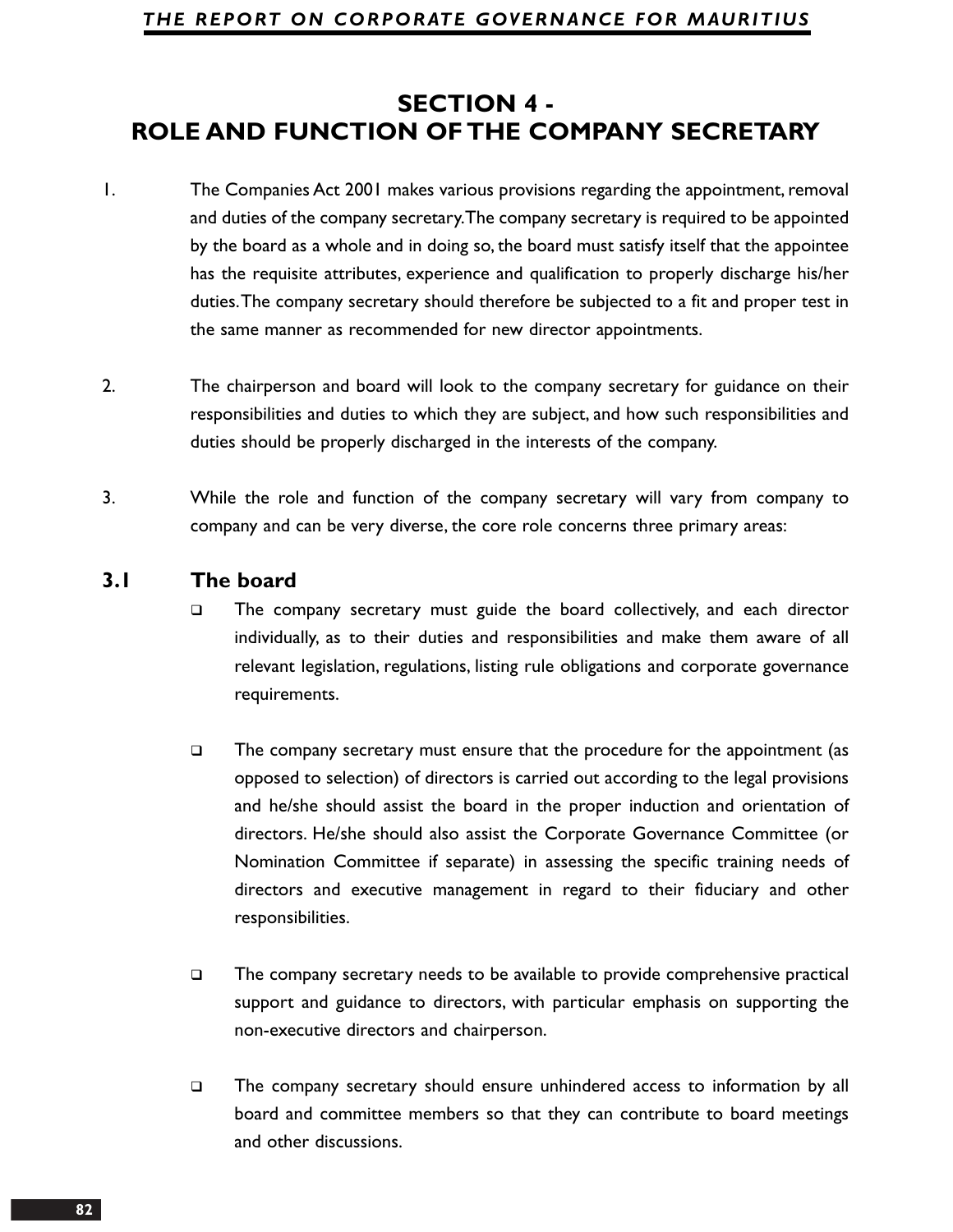- for filtering them to ensure compliance with the required standards of good governance.
- $\Box$  The company secretary's role should also be to raise matters that may warrant the attention of the board.

# **3.2. The company**

- $\Box$  The company secretary should ensure that the company complies with all relevant statutory and regulatory requirements, having due regard for the specific business interests of the company. In particular, the company secretary must be aware of the duties set out in the Companies Act.
- $\Box$  The company secretary should help to carry out corporate strategies by ensuring that the board's decisions and instructions are clearly communicated to the relevant persons.
- $\Box$  The company secretary should be available to provide a central source of guidance and advice within the company on matters of ethics and good governance.

# **3.3. The shareholders**

- The company secretary needs to communicate with the shareholders as appropriate, and to ensure that due regard is paid to their interests.The procedure must be agreed and harmonised with the respective roles of the chairperson and chief executive with regard to communication.
- **33** The company secretary is responsible for the compilation of board papers and<br>to relinently them to ensure compliance with the required sandards of good<br>governance.<br> **1** The company secretary's role should also be to  $\Box$  The company secretary needs to act as the primary point of contact for institutional and other shareholders (unless a specific committee has been set up for that purpose in which case the company secretary should be a member of that committee, or a separate appointment has been made in which case the company secretary should liaise with that individual), especially with regard to matters of corporate governance. It is of particular importance to ensure that all shareholders are treated in a fair and equal manner.

# **4. Recommendations**

- $\Box$  The company secretary should be required to sign off on the corporate governance section of the annual report (see Section 8 clause 7).
- Every board meeting agenda should include a standing item entitled 'Report of the Company Secretary'.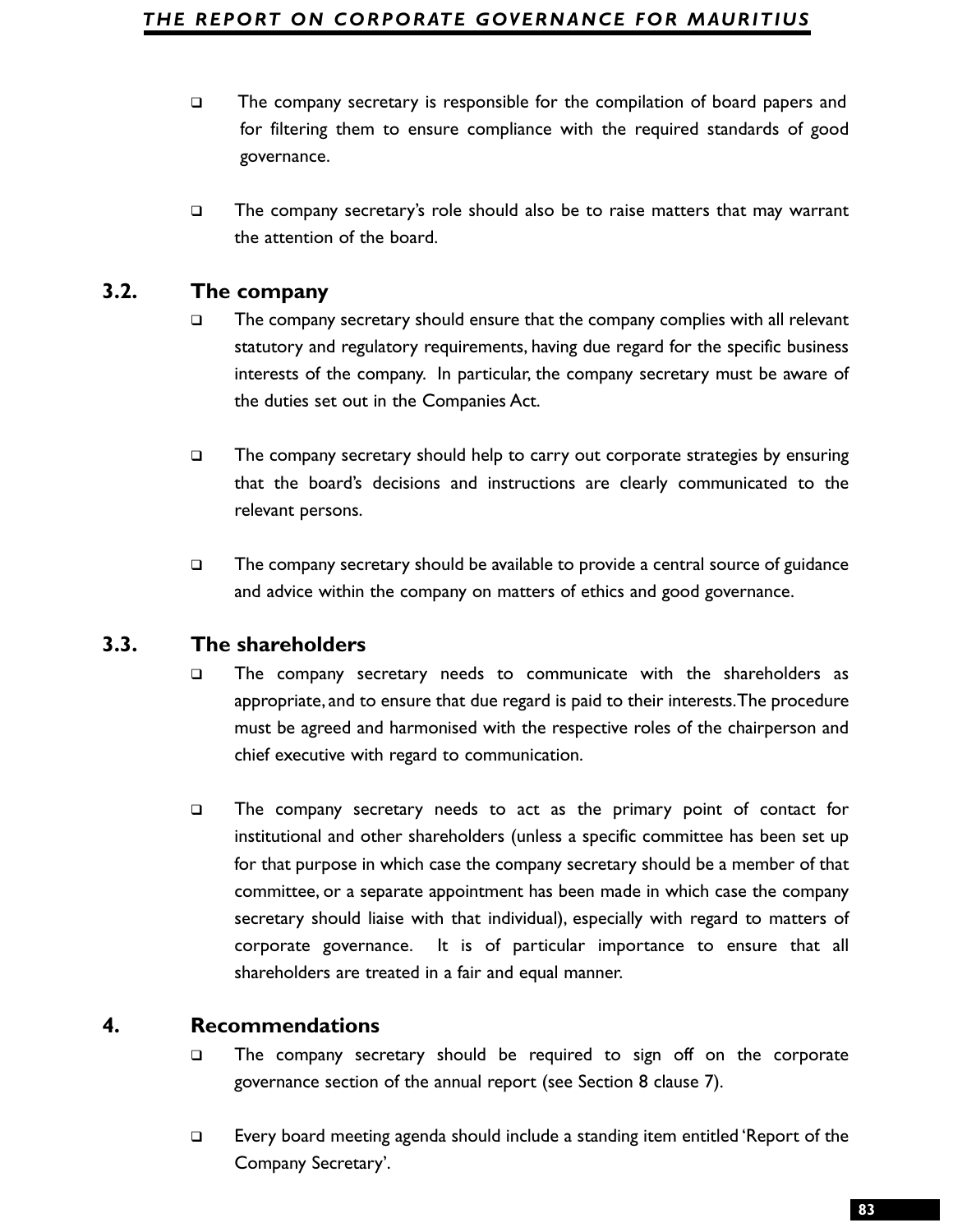# **SECTION 5 - RISK MANAGEMENT, INTERNAL CONTROL AND INTERNAL AUDIT**

## **Chapter 1 - Risk Management**

## *Definition*

- 1. Risk management refers to the process used by an organisation to monitor and mitigate its exposure to risk.
- 2. Risks are uncertain events that could influence the achievement of an organisation's objectives.
- 3. The process of risk management includes the systematic and continuous identification and evaluation of risks as they pertain to the organisation followed by action to terminate, transfer, accept or mitigate each risk.
- 4. The objective of risk management is not to completely eliminate risk but to reduce it to an acceptable level, having regards to the objective of the company. Commercial enterprise is the undertaking of risk for reward and where the company accepts to tolerate risk, it should ensure that the risk is appropriately mitigated and commensurate with the measurable reward.
- 5. Risk management is effected by the board of directors, management and all employees in accordance with their defined roles within the organisation.
- 6. Risk management reduces the probability that the attainment of an organisation's objectives are jeopardised by unforeseen events but does not provide absolute assurance of their attainment.
- 7. Risk management should include the reporting, consideration and the taking of appropriate action on the risk exposure of the organisation in at least the following areas of risk:
	- **physical**
	- **Q** operational
	- human resources
	- □ technology
	- **D** business continuity
	- □ financial
	- □ compliance
	- □ reputational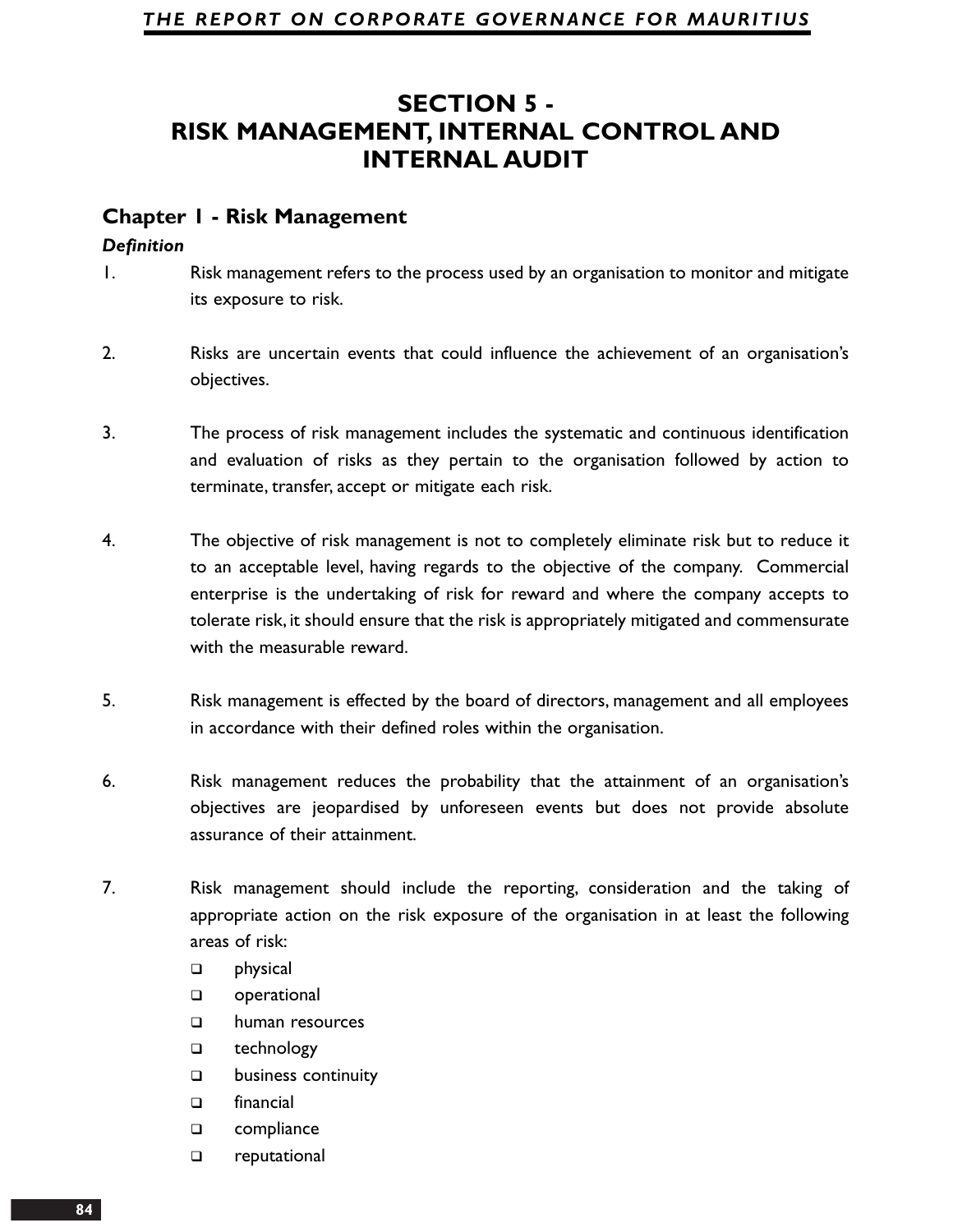### *Responsibility*

9. The board is responsible for the total process of risk management.

- **8.** Internal controls are one of the mechanisms for the management and mitigation of risk.<br>**Responsibility**<br>**7.** The board is responsible for the cical process of risk management<br>**10.** The board is responsible for the def 10. The board is responsible for the definition of the overall strategy for risk tolerance, to monitor management and the assurance process on risk management and to take corrective action where management or the assurance process is found to be inadequate.
- 11. The board must communicate its risk management policies to management and all other employees as appropriate to their roles within the organisation and must satisfy itself that communication has been effective and understood.
- 12. Management is accountable to the board for the design implementation and detailed monitoring of the risk management processes.

### *Application*

- 13. An organisation must develop a comprehensive and robust system of risk management.
- 14. Risks must be identified and evaluated on a continuous and on-going basis.
- 15. Control activities should be designed to respond in a manner that is appropriate and proportional to the risks identified and these controls should be embedded in the internal control activities throughout the organisation.
- 16. However, risk should not only be viewed from a negative perspective and the risk management process should be capable of identifying circumstances which represent an opportunity or can be turned to competitive advantage.
- 17. The operation of controls that form part of the risk management and mitigation process should be monitored and a process of assurance established to enable the board to satisfy itself on their operation and effectiveness.
- 18. The risk management mechanisms of the organisation should include the following:
	- $\Box$  a system for the ongoing identification and assessment of risk;
	- $\Box$  the development of strategies in respect of risk and the definition of acceptable and non-acceptable levels of risk;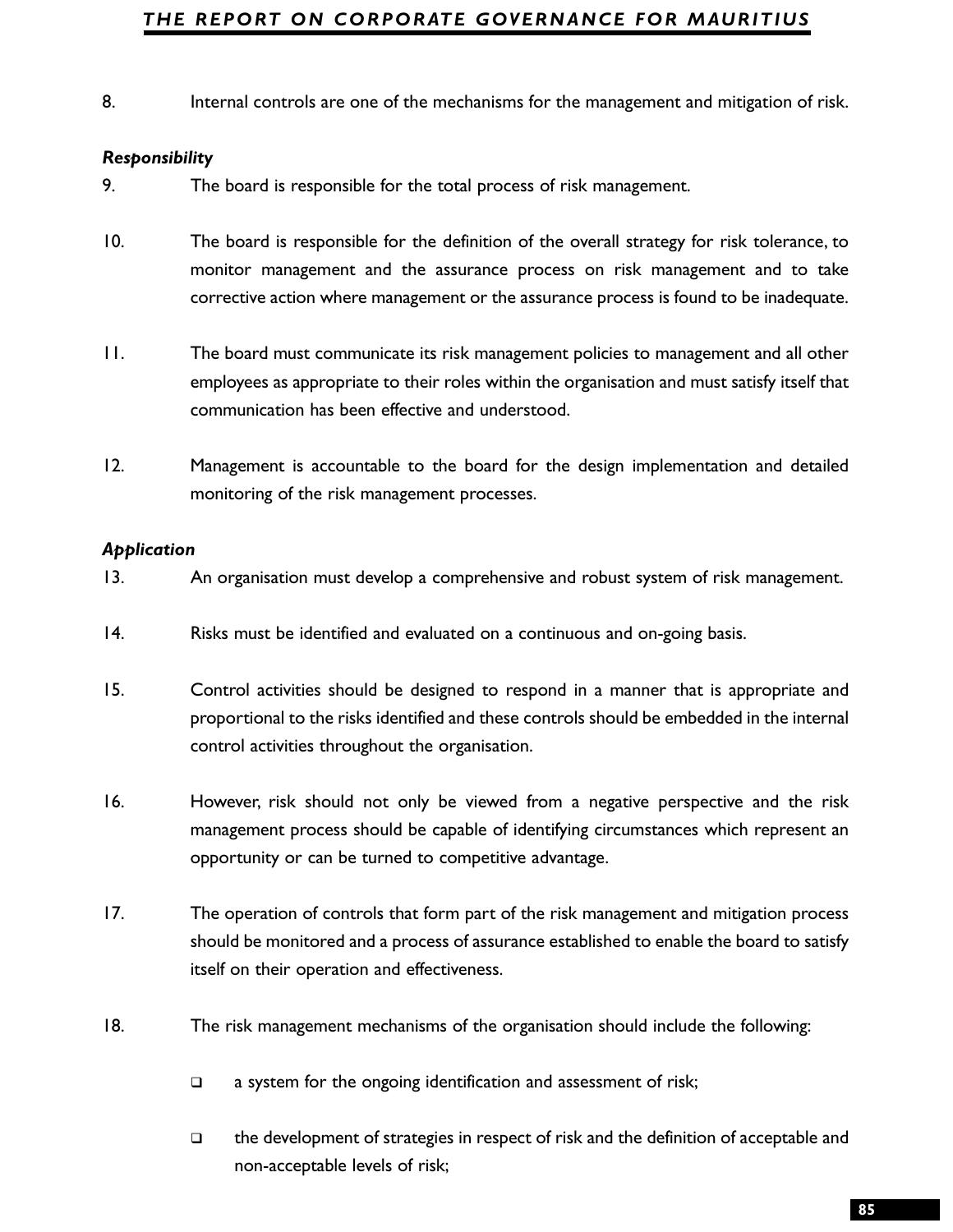- $\Box$  the communication of risk management policies to all levels of the organisation as appropriate, and methods to ensure commitment, both by managers and by other employees, to the process;
- $\Box$  the implementation of a documented system of internal control that closely aligns the control effort to the nature and importance of the risk; and
- $\Box$  processes to reduce or mitigate identified risks and contain them within the levels of tolerance defined by the board and management of the organisation.
- 19. Risks are by nature dynamic, subject to change and often very specific to the business of each organisation. Accordingly, the day to day management of risk is best performed by operational management.
- 20. However, in complex organisations it is recommended that the board constitutes a Board Risk Committee.
- 21. The Board Risk Committee should be composed of the chief executive and other suitably qualified directors.
- 22. The involvement of independent directors in the work of this Committee is encouraged in order to stimulate thinking and bring an external, independent and fresh perspective to the identification of risks and the develop of strategies to manage these risks.
- 23. Internal audit or other providers of assurance should not assume the function of risk management but should assist the board and management with the monitoring of the risk management process.
- 24. The Board Risk Committee may be assisted by operational management or appropriate internal or external advisors and may establish sub-committees to actively monitor and manage specific types of risk.
- 25. The board should consider the need a confidential process to receive reports of fraud or other irregularities.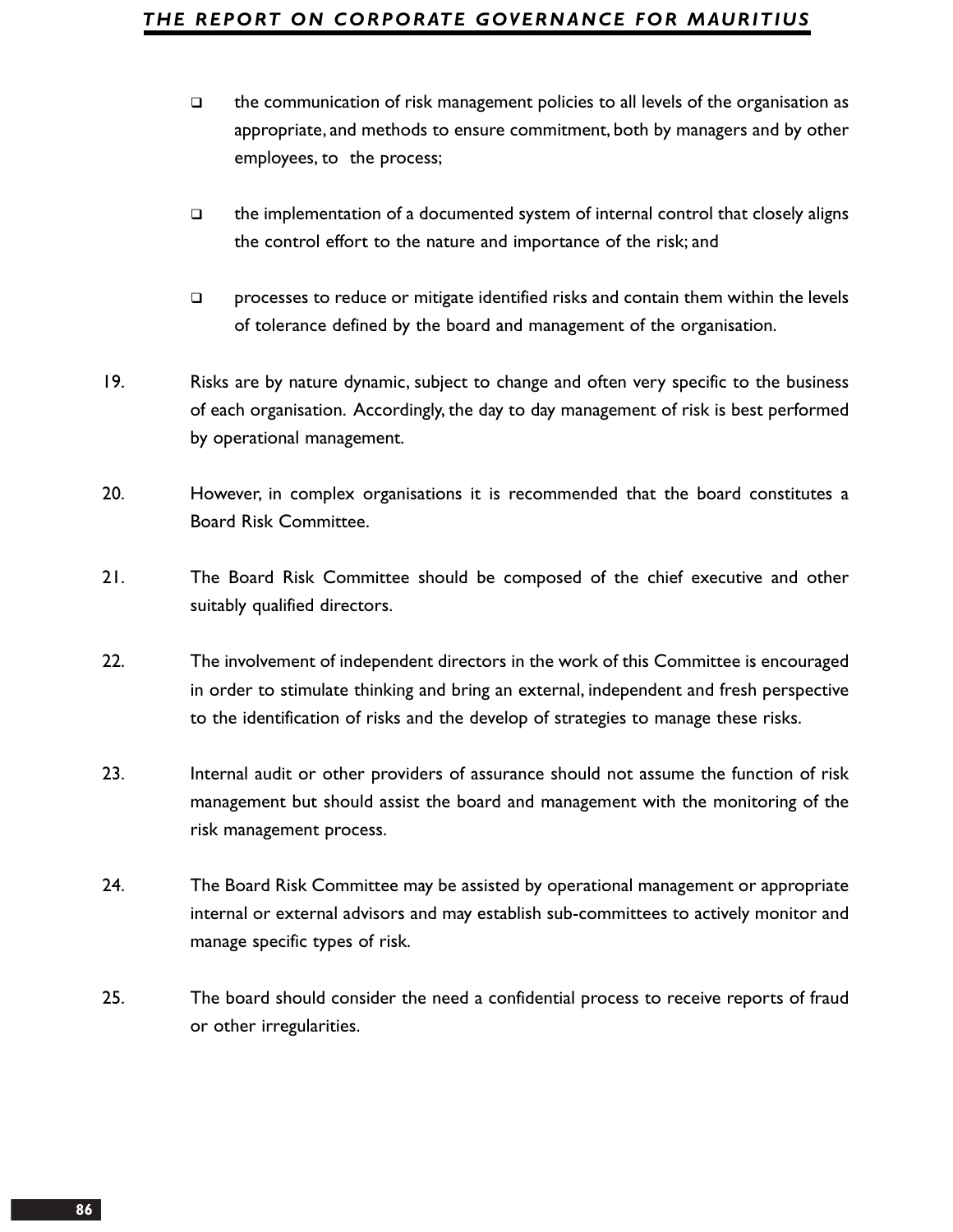- **Reporting and Disclosure**<br> **87Reporting and Disclosure**<br> **87Configure and Disclosure**<br> **87Example 1018 Confect 2** paragregine 9 below, the directory changement and the<br>
statement acknowledging the responsibility of 26. In any report containing a Statement of Directors' Responsibilities for Internal Control required under Chapter 2 paragraph 9 below, the directors shall also include a statement acknowledging the responsibility of the board for risk management and the processes in place within the organisation for risk management.
- 27. The statement on the risk management processes shall, as a minimum, disclose the following:
	- $\Box$  the structures and process in place for the identification and management of risk;
	- $\Box$  the methods by which internal control and risk management are integrated together;
	- $\Box$  the methods by which the directors derive assurance that the risk management process are in place and effective;
	- $\Box$  a brief description of each of the key risks identified by the organisation and the way in which each of these key risks is managed.

# **Chapter 2 - Internal Control**

### *Definition*

1. Internal control is a process designed to provide reasonable assurance regarding the achievement of organisational objectives with respect to:

- $\Box$  effectiveness and efficiency of operations;
- $\square$  safeguarding of the assets and data of the organisation;
- $\Box$  reliability of financial and other reporting;
- **prevention of fraud and irregularities;**
- □ acceptance and management of risk;
- $\Box$  conformity with the codes of practice and ethics adopted by the organisation;
- $\Box$  compliance with applicable laws and regulations;
- $\square$  supporting business sustainability under normal as well as adverse operating conditions.
- 2. Internal control is one of the mechanisms which is used to reduce risk to an acceptable level. Internal control should be operated by the organisation's board, its management and staff and should be embedded in the daily activities of the company.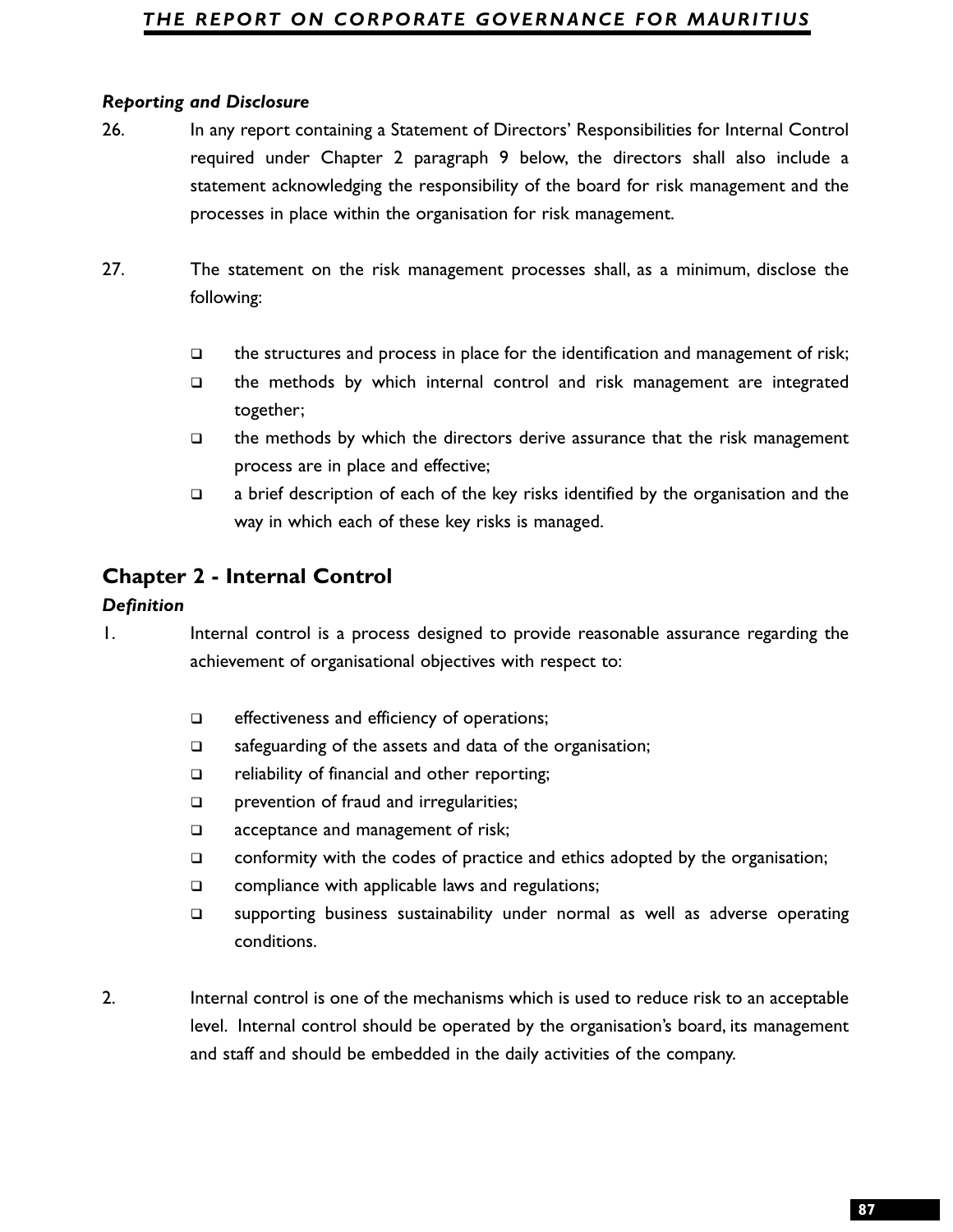### *Responsibility*

- 3. The board is responsible for the system of internal control.
- 4. The board must set appropriate policies to provide reasonable assurance that the control objectives are attained.
- 5. The board must satisfy itself that the system of internal controls is functioning effectively and manages risk in the manner approved by the board.
- 6. The board must communicate its policies to management and all other employees as appropriate to their roles within the organisation and must satisfy itself that communication has been effective and understood.
- 7. The board may delegate the implementation and monitoring of internal control systems to management or to sub-committees of the board as its sees fit but the board remains ultimately responsible for the operation of internal controls.

#### *Reporting and Disclosure*

- 8. The board shall ensure that any report delivered as an annual report under the Mauritius Companies Act 2001 includes, or has appended to it, a statement which acknowledges the directors' responsibilities for internal control and describes the methods by which this responsibility is discharged.
- 9. The Statement of Directors' Responsibilities for Internal Control shall be signed by two or more directors as representatives of the board.
- 10. The Statement of Directors' Responsibilities for Internal Control may be included in a general statement of directors' responsibilities for corporate governance or combined with a statement of directors' responsibilities for preparation of accounts.
- 11. The description of the methods used by the board to discharge its responsibility for internal control must, as a minimum, include a description of the following:
	- $\Box$  the systems and processes in place for implementing, maintaining and monitoring of the internal controls;
	- $\Box$  the process by which the board derives assurance that the internal control systems are effective;
	- $\Box$  the frequency of reviews;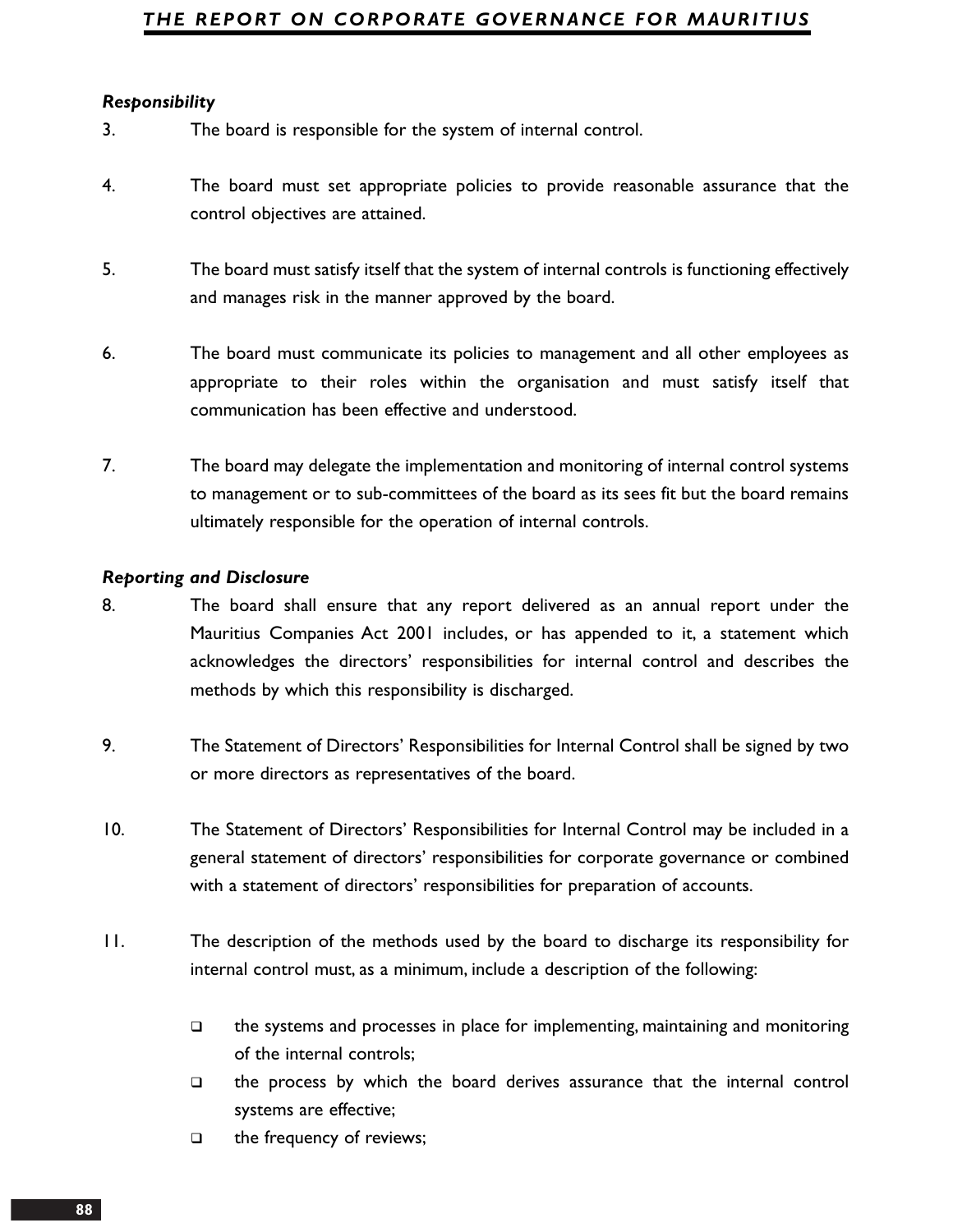- of internal audit;
- $\square$  any significant areas not covered by the reviews including joint ventures, subsidiaries or associates;
- $\Box$  the process applied to any significant problems disclosed in the annual report or financial statements.

# **Chapter 3 - Internal Audit**

## *Definition*

- 1. Internal audit is an objective assurance function reporting to the board of directors and management.
- **1** the information required under Chapter 3, paragraphs 16 and 17 below in respect<br>
29 any significanc areas not covered by the reviews including joint ventures,<br> **39** subsidiantes or associates;<br> **49** the process spelied 2. Internal audit provides assurance as to the adequacy and effectiveness of the risk management and internal control framework of an organisation. Internal audit assists the board and management to maintain and improve the process by which risks are identified and managed and helps the board discharge its responsibilities to maintain and strengthen the internal control framework.

## *Responsibility*

- 3. The board of directors is responsible for determining the need for an internal audit function and, where one is established, the structure, scope, work plan and reporting lines of this function.
- 4. The board may delegate the responsibility for managing the internal audit function and for receiving internal audit reports to an Audit Committee.
- 5. The internal audit function is responsible for providing assurance to the board regarding the implementation, operation and effectiveness of internal control and risk management. It is not responsible for the implementation of controls or the management and mitigation of risk, responsibility for which remains with the board and operational management.

## *Application*

6. Organisations should have an effective internal audit function. However, the board of directors may, at its discretion, decide not to establish an internal audit function where it is satisfied that adequate alternate means exist to provide assurance on the operation and effectiveness of internal controls and risk management.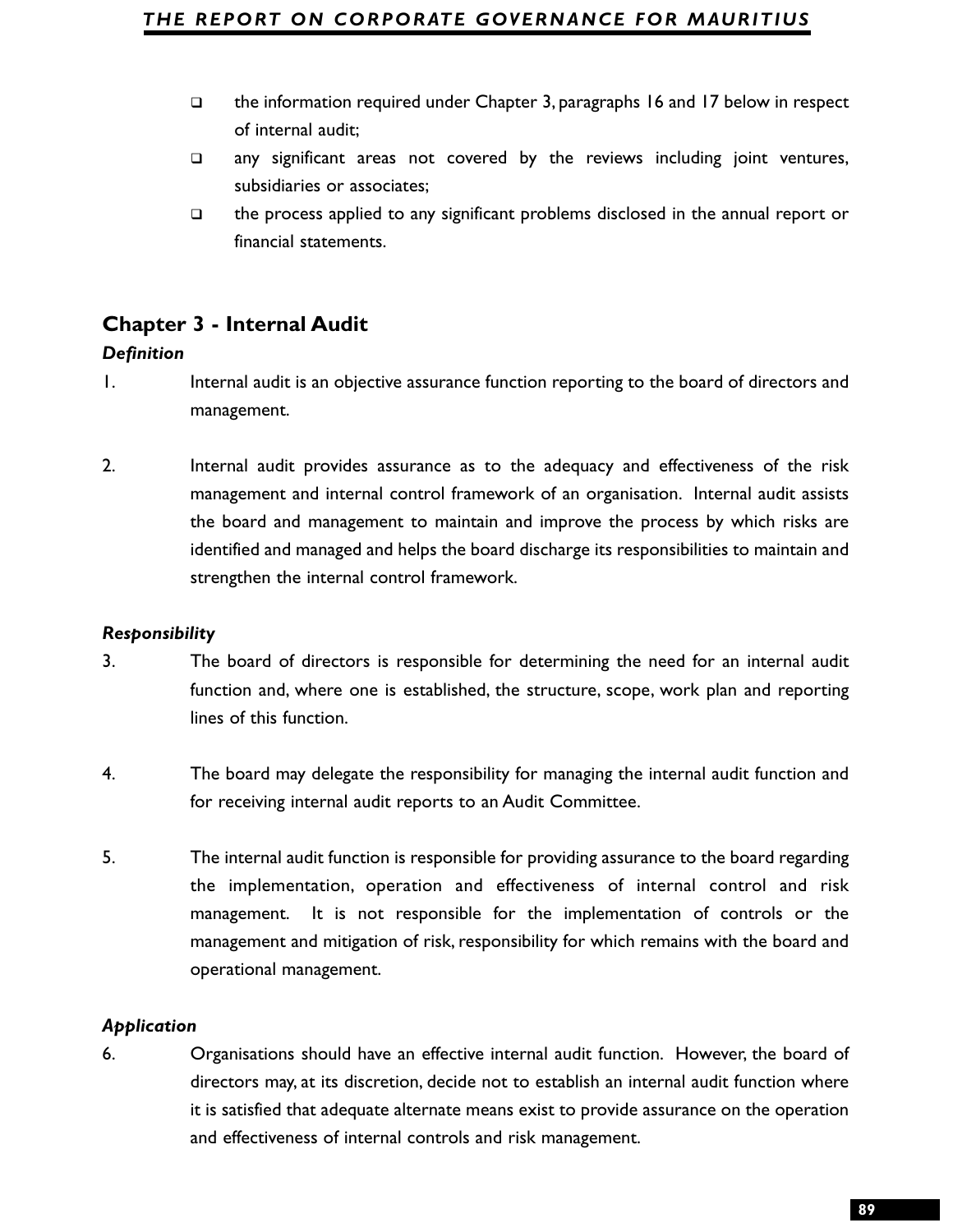- 7. The board of companies which do not possess an internal audit function should review, at least annually, the need for one.
- 8. The internal audit function must remain independent of the activities audited and must be objective in their work.
- 9. The internal audit function must possess appropriate skills and sufficient resources for the discharge of its duties.
- 10. Internal audit must report at a level within the organisation that allows it to fully accomplish its responsibility. Normally the internal auditor will report to the Audit Committee of the board. Administratively the internal audit may fall under the responsibility of an executive director who should not also be the finance director.
- 11. The Audit Committee shall have the following duties in respect of the internal audit function:
	- $\Box$  advise and approve decisions on the appointment or removal of the head of internal audit;
	- $\Box$  approve the scope and work plan of the internal audit function;
	- $\Box$  receive and consider reports from the internal audit function;
	- $\Box$  advise the board on significant matters arising from the internal auditors' work and ensure that appropriate action has been taken following detection of inadequacies within the internal controls and risk management processes;
	- Coordinate the activities of internal and external auditors to maximise the efficiency of audit effort and avoid omissions in coverage;
	- $\Box$  where the internal audit function is carried out by the professional firm providing external audit, the Committee shall satisfy itself that there is adequate segregation between the two functions to ensure that independence and objectivity are not impaired;
- 12. The internal audit plan shall be based on the principles of risk management to align coverage and effort with the degree of risk attributable to the areas audited.
- 13. Where internal audit carries out specific work at the request of the board or management, care must be taken to ensure that the overall level of coverage is consistent with the audit plan approved by the Audit Committee.
- 14. An effective internal audit function will provide:
	- $\Box$  assurance that risk management and internal control processes operate effectively;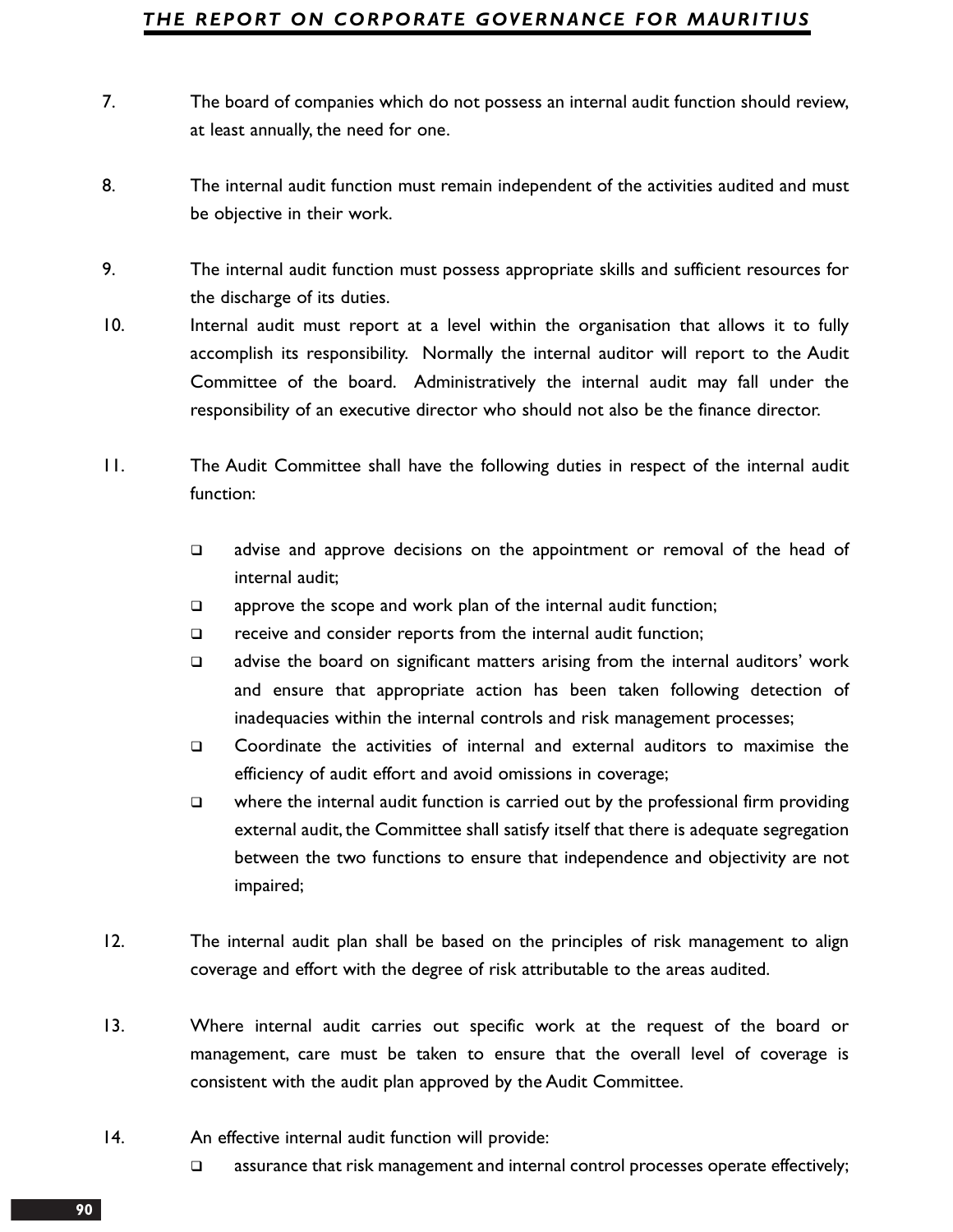- 
- an objective view on the operation of the risk management and governance processes;
- □ synergy with external auditors and other internal compliance functions.
- 15. The principles of internal audit are equally applicable to the non-financial processes of the organisation and the internal audit function should possess an adequate range of skills to cover these processes.

### *Reporting and Disclosure*

- 16. The Statement of Directors' Responsibilities for Internal Control shall state whether or not the board has established an internal audit function.
- 17. Where no internal audit function exists, the board must describe:
	- $\square$  the methods it uses to provide assurance on the operation and effectiveness of internal controls and risk management;
	- $\Box$  the frequency of review for the need to establish an internal audit function and the date of the last review.
- 18. Where an internal audit function exists, the following information shall be disclosed:
	- an outline of the structure and organisation of the internal audit function;
	- $\Box$  the reporting lines within the organisation both administratively and for delivery of internal audit reports.
	- a description of the areas, systems and processes covered by internal audit including assurance on risk management and non-financial matters;
	- any significant enterprise areas of the organisation not covered by internal audit including joint ventures, subsidiaries and associates;
	- any restrictions placed over the right of access to the records, management or employees of the organisation.
- **91** assurance on the reliability of financial and other reporting;<br> **91** assurance on the operation of the risk management and governance<br>
processes:<br> **91** an objective view on the operation and other internal compliance 19. The information provided under paragraph 18 above may be included within the Statement of Directors' Responsibilities for Internal Controlor as part of a general statement of disclosure in respect of risk management or corporate governance.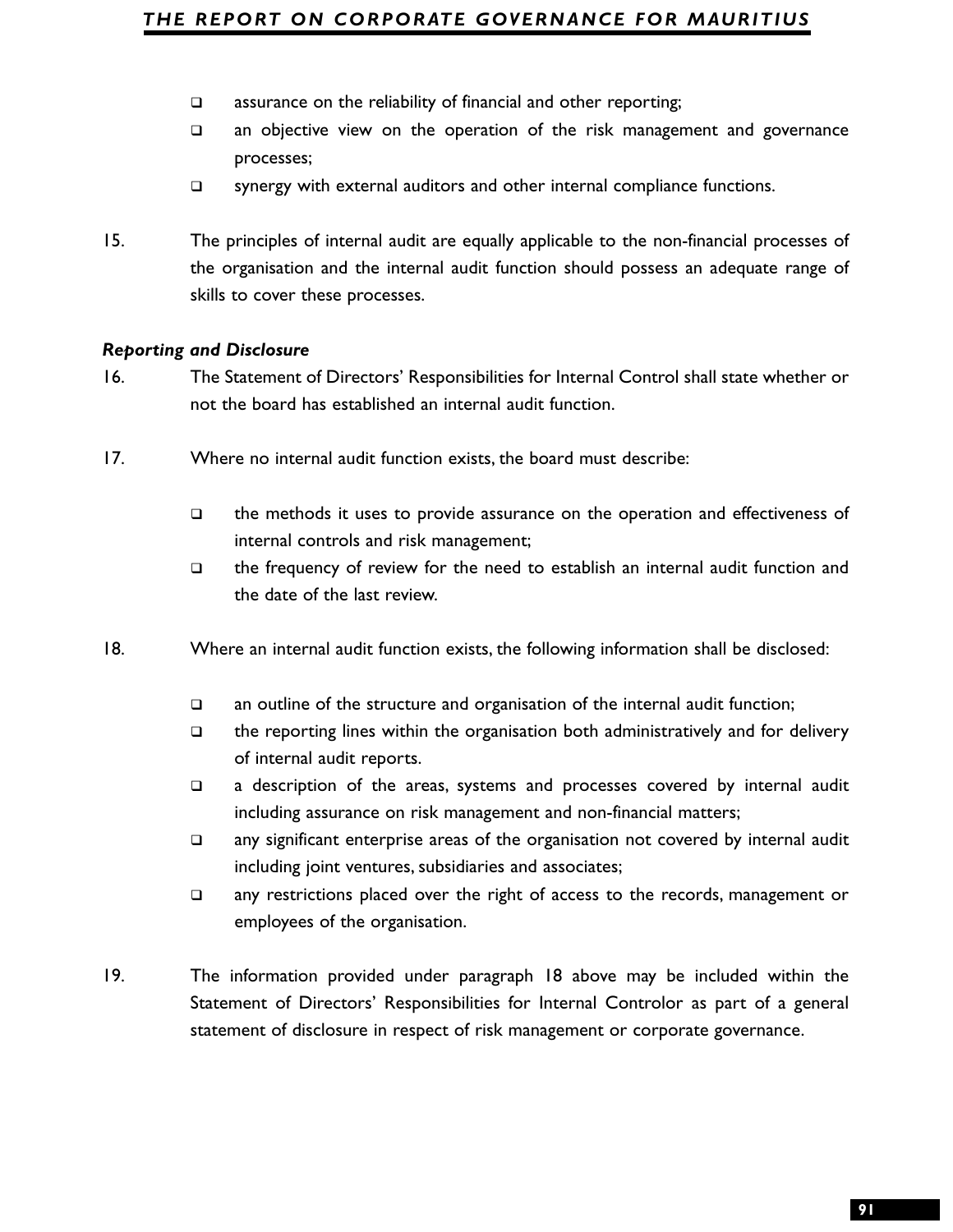## **Chapter 4 - Guidance on Implementation**

- 1. This guidance is given to assist organisations in their implementation of the risk management, internal control and internal audit sections of the Code.
- 2. It is important that disclosures given in respect of this section of the Code reflect the underlying facts. Organisations that emphasise form over substance may suffer from greater damage to their reputation in the event of governance or control failures than those that have provided accurate disclosure of their risk management and internal control capabilities.
- 3. Risk management as a systematic activity is a recent development in Mauritius and organisations should initially target their effort at identifying, evaluating and managing risks that may have a significant impact on performance or reputation.
- 4. Disclosure of risk management activities should cover only the most significant risks. Descriptions should be concise, factual and, where possible, quantify the risk and the outcome of the management or mitigation activities.
- 5. Where disclosure of risk management and internal control is already required under other regulatory provisions, these disclosures may be referred to and shall be accepted as forming part of the disclosure under this code, provided that the minimum requirements of the Code are satisfied.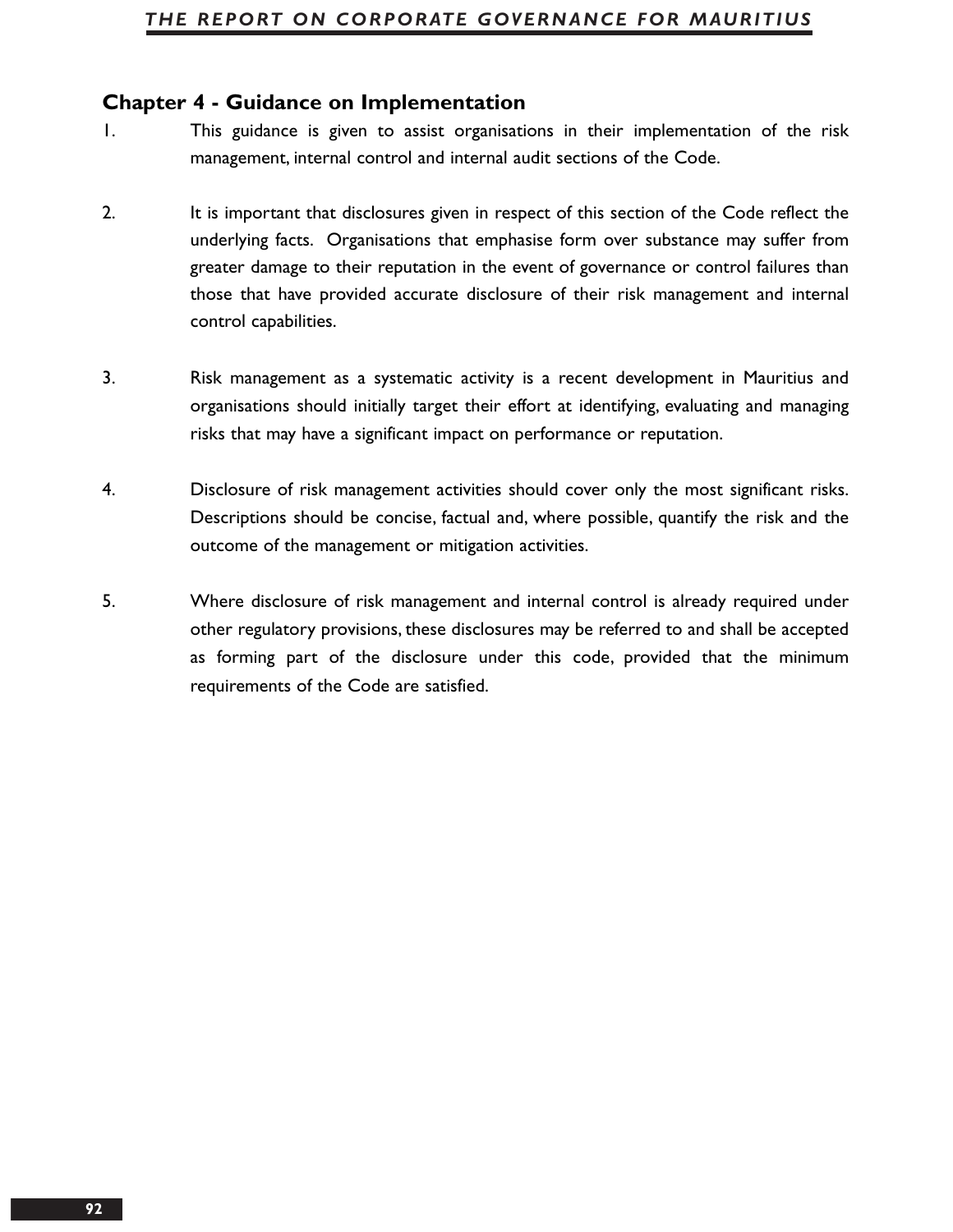*"If you are looking for signs that governance is working, look for clear purpose, inspiring vision, shared values, robust relationships, reciprocal accountability and balanced measurement."*

> The Corporate Reporting Jigsaw Centre for Tomorrow's Company

# **Chapter 1 - Auditing**

## **1. External Audit**

- 1.1 The external audit provides an independent and objective check on the way in which the financial statements have been prepared and presented by the directors when exercising their stewardship in the interest of the stakeholders. An annual audit is an essential part of the checks and balances required, and is one of the cornerstones of corporate governance.
- **SECTION 6 ACCOUNTING AND AUDITING**<br> **Section** for signs that governance is working, look for clear purpose, inspiring<br> **For the state of the state of the state of the state purpose, inspiring<br>
The Corporate Report at th** 1.2 While external auditors have to work with management, they must be objective and consciously aware of their accountability to the shareholders. An audit committee, comprising a majority of non-executive directors with an independent non-executive director chairperson, can maintain the objectivity between the auditors and management. Differences of opinion between the two can be aired, discussed and overcome in that committee. The auditors should also be able to turn to the non-executive directors in regard to any concerns they may have about the company or its business.
- 1.3 Auditors, through their audit activities, have an important impact on the quality of the internal control system, including holding discussions with management, the board of directors, the internal auditors and the audit committee. They may recommend improving internal controls.
- 1.4 Since the proper functioning of the external auditors depends on their independence, the following procedure should be borne in mind:
	- $\Box$  Audit fees should be set in a manner that enables an effective external audit on behalf of shareholders. Targeting audit fees as a means of cost savings to the company should be discouraged.
	- $\Box$  Auditors compete with each other for the performance of other functions, such as management consultancy and corporate finance. This should not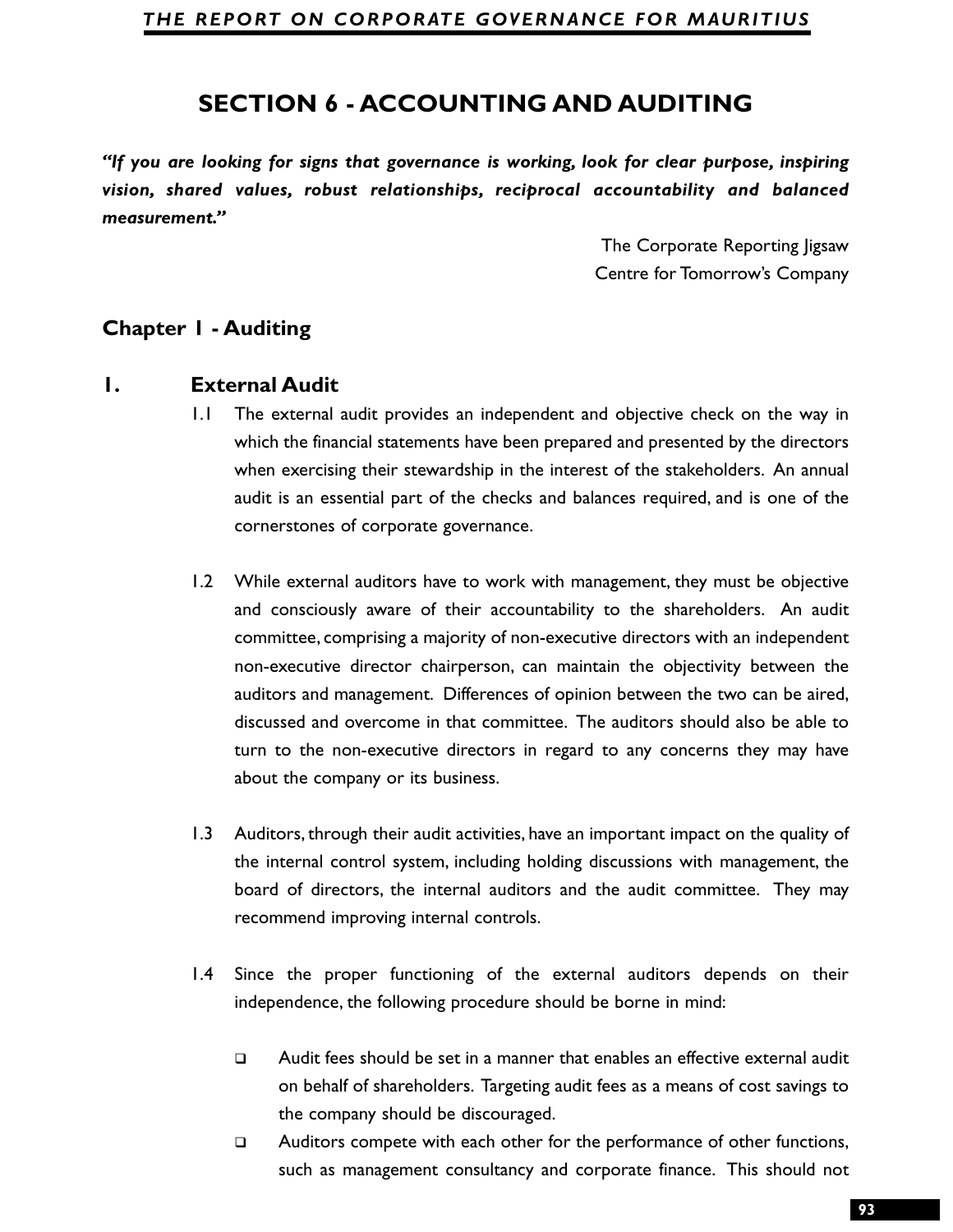have the unacceptable consequence of impairing their effectiveness in the performance of their audit functions.

- 1.5 Auditors should observe the highest standards of business and professional ethics.
- 1.6 Directors or officers may have by their acts of commission or omission, contributed to a company's failure and should be held liable for any such conduct. Damages against auditors for company failures are becoming a matter of concern. Directors and auditors should be held liable for damages in proportion to their contribution to the failure.

# **1.7 RECOMMENDATION**

Directors or officers may have by their acts of commission or omission, contributed to a company's failure and should be held liable for any such conduct. Damages against auditors for company failures are becoming a matter of concern. Directors and auditors should be held liable for damages in proportion to their contribution to the failure.

## **2. Review of Interim Results**

- 2.1 The Audit Committee should consider whether or not interim reports should be subject to an independent review by the auditors.
- 2.2 The Audit Committee's report commenting on the interim report, together with the auditor's review report, should be tabled at the board meeting to adopt the interim report.

## **2.3 RECOMMENDATIONS**

- The Audit Committee should consider whether or not interim reports should be subject to an independent review by the external auditor.
- The Audit Committee's report commenting on the interim report and the external auditor's review report should be tabled at the board meeting to adopt the interim report.

# **3. Going Concern**

3.1 International Financial Reporting Standards ("IFRS") state that when preparing financial statements, management should make an assessment of the company's ability to continue as a going concern. Financial statements should be prepared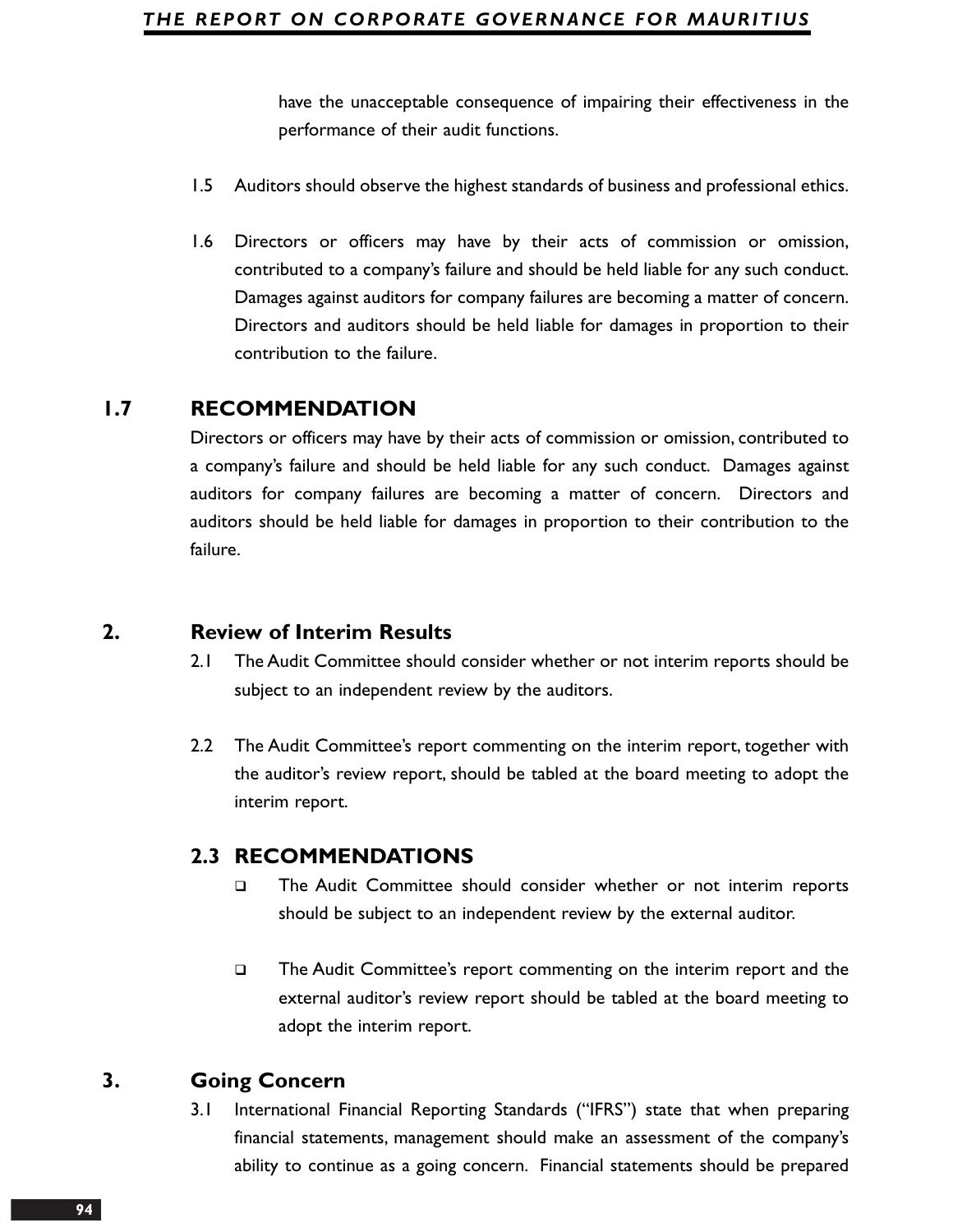on a going concern basis, unless management either intends to liquidate the<br>orompany or to cease trading, or has no realistic alternative but to do so. When<br>management is aware, in making is assessment, of material uncerta company or to cease trading, or has no realistic alternative but to do so. When management is aware, in making its assessment, of material uncertainties related to events or conditions that may cast doubt upon the company's ability to continue as a going concern, those uncertainties should be disclosed. When the financial statements are not prepared on a going concern basis, that fact should be disclosed, together with the basis on which the financial statements are prepared and the reason why the company is not considered to be a going concern.

- 3.2 In addition, IFRS require that, in assessing going concern, management should take into consideration all available information for the foreseeable future. This should be at least, but is not limited to, 12 months from the balance sheet date.
- 3.3 Directors should state in the annual report that there is no reason to believe that the business will not be a going concern in the year ahead, or to explain any reasons otherwise.
- 3.4 Although directors cannot be expected to consider going concern as fully for interim reporting as they would for final reporting purposes, they should nevertheless review the previous work in this regard. Directors should consider the position at the previous year end and determine whether any of the significant factors identified at that time have changed in a way that affects the going concern assumption at the interim reporting stage.

# **3.5 RECOMMENDATIONS**

- $\square$  The board should minute the facts and assumptions used in the assessment of the going concern status of the company at the year end.
- At the interim reporting stage, the directors should consider their assessment at the previous year end of the company's ability to continue as a going concern, and whether there have been changes that affect that conclusion.
- $\Box$  The board should minute the conclusion reached by the directors at the interim reporting stage.

## **4. Relationship between External and Internal Auditors**

4.1 The roles and responsibilities of external and internal auditors are different. External auditors have a statutory duty to report their independent opinion to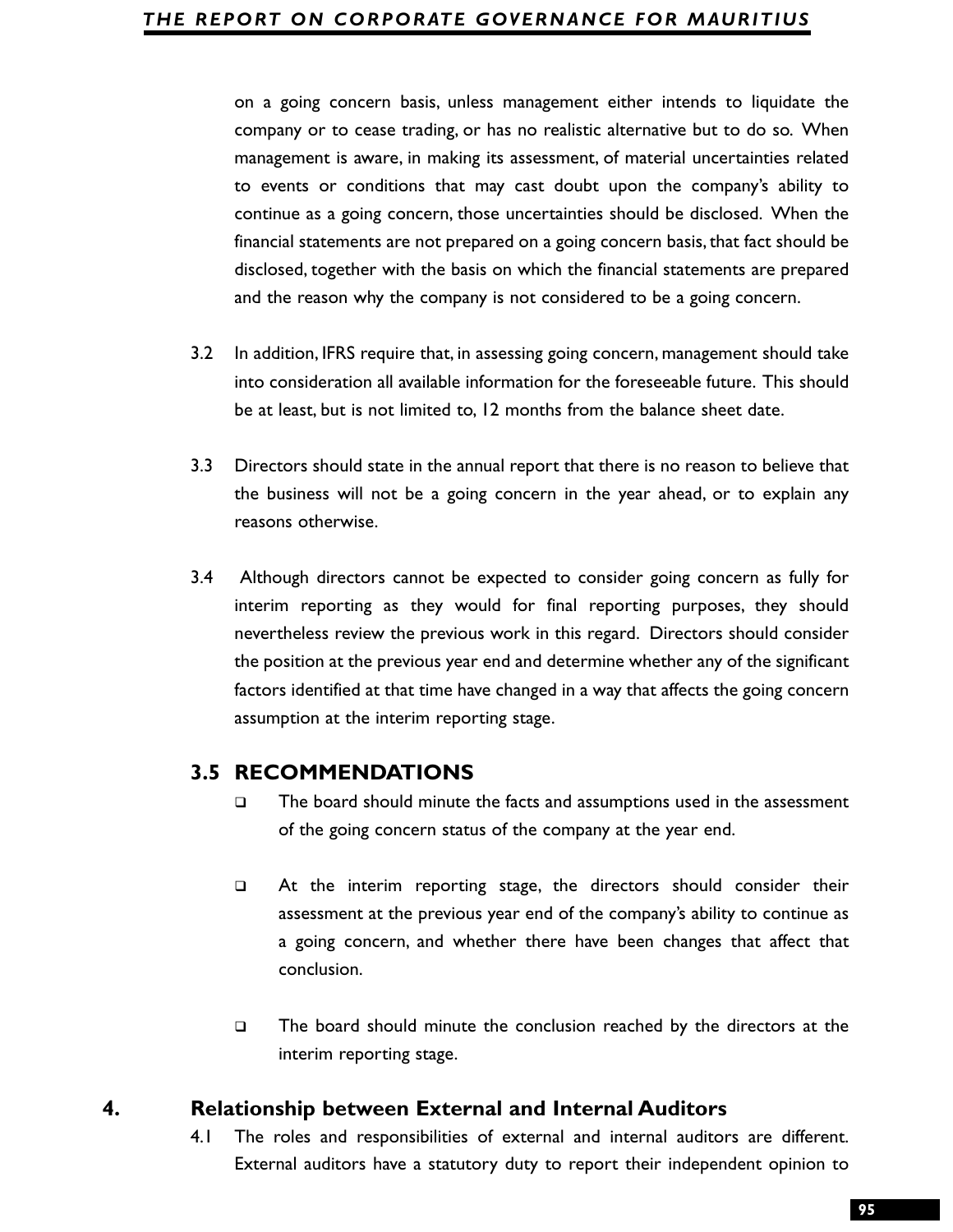the shareholders on the company's financial statements and to consider statutory requirements and standards for financial reporting,as well as auditing. This contrasts with the internal audit which is a service to the company focusing on the system of internal control and which reports to the executive management and the Audit Committee. These are the individuals that determine the scope of internal audit, which varies depending on the size and structure of the company. Internal auditors also have to adhere to professional standards relevant to the conduct of their work.

- 4.2 Since some of the means of achieving the respective objectives of external and internal audit are often similar, some of the work of internal audit may be useful for determining the nature, timing and extent of external audit procedures.
- 4.3 The degree of reliance that the external auditors may wish to place upon an internal audit function should be maximised by dialogue and co-ordination. These matters could be formalised by an audit "partnership". If an audit "partnership" is in place, the matters that should be considered within this "partnership" could include the following:
	- the provisions of International Standard on Auditing ISA 610:"Considering the Work of Internal Auditors";
	- a good understanding of the audit approach by each party, and a co-ordinated approach (including assistance to either party where appropriate) to ensure consistent risk assessment and to avoid unnecessary duplication of work. Special emphasis should be placed on this understanding at the planning stages, when information could be shared on risk assessments and materiality levels;
	- a continuing dialogue on problems and issues found by the internal and external auditors that they may, or may not, include in their management letters. In addition to the normal control weaknesses and audit adjustments, issues may include illegal acts, problems in conducting their audit work, disagreements with management, matters that need follow-up by internal audit, and suspicions related to potential fraud; and
	- a formal annual review of the working arrangements in the audit "partnership".
- 4.4 It is important that the external auditors are able to express their views on the quality of the internal auditors' work.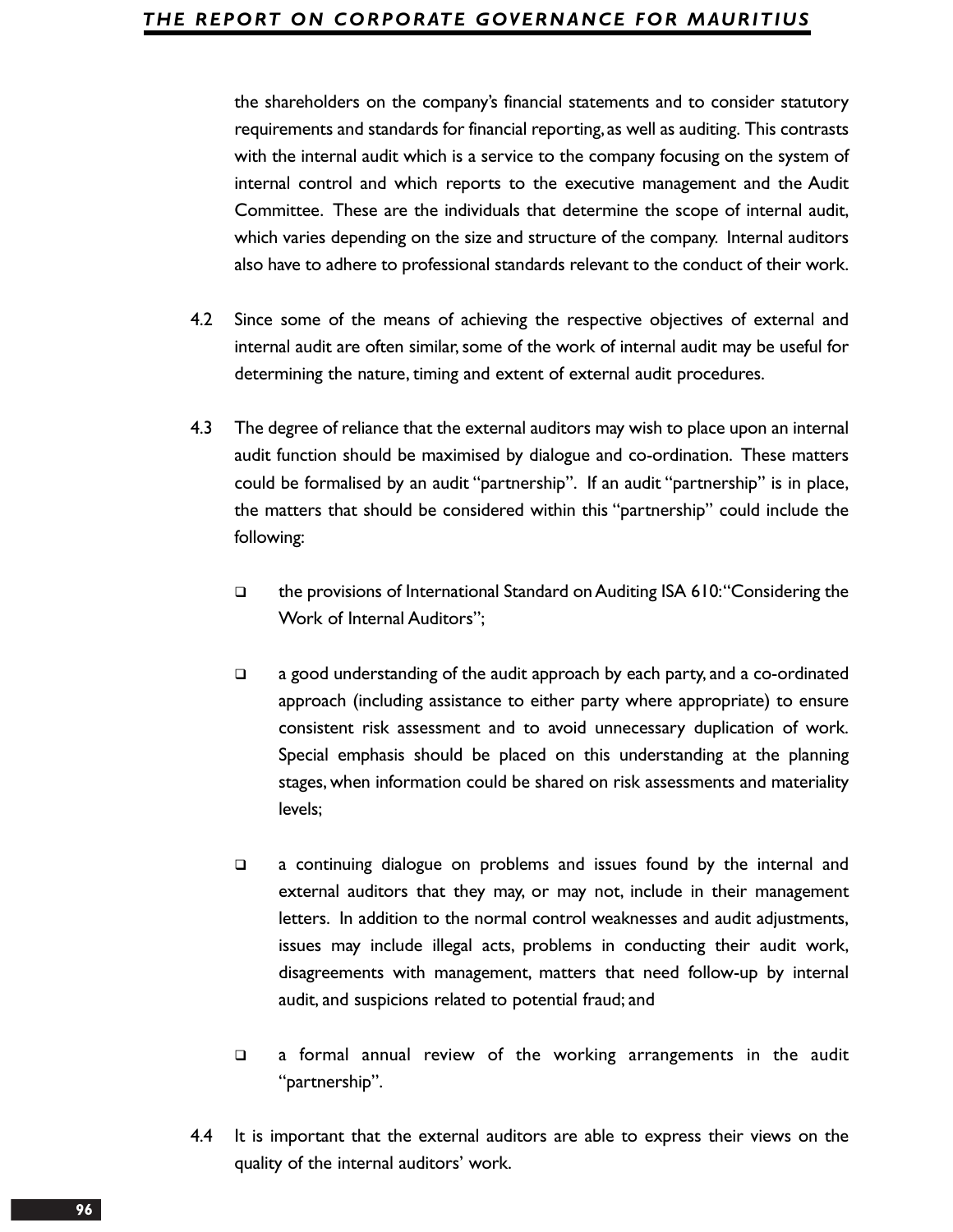- Companies should aim for efficient audit processes using external auditors in combination with the internal audit function.
- Management should encourage consultation between internal and external auditors. Co-ordination of efforts involves periodic meetings to discuss matters of mutual interest, management letters and reports, and a common understanding of audit techniques, methods and terminology.

# **5. Audit Committees**

- 5.1 The formation of audit committees and their inter-action with the external auditors is an essential plank in corporate governance. The role, objective and responsibility of the audit committee include:
	- $\Box$  to monitor the integrity of the financial statements of the company;
	- $\Box$  to review financial statements with both management and external auditors prior to their approval;
	- $\Box$  to review the company's internal financial control system and, unless addressed by a separate risk committee or by the board itself, risk management systems;
	- $\Box$  to monitor and review the effectiveness of the company's internal audit function;
	- $\Box$  to make recommendations to the board in relation to the appointment of the external auditor and to approve the remuneration and terms of engagement of the external auditor;
	- $\Box$  to monitor and review the external auditor's independence, objectivity and effectiveness;
	- $\Box$  to develop and implement policy on the engagement of the external auditor to supply non-audit services.
- 5.2 The appointment of an Audit Committee gives the board a means to monitor an effective internal control system. In addition, the Audit Committee reinforces both the internal control system and the internal audit function.
- 4.5 RECOMMENDATIONS<br> **974.6 COMMENT CONSECT COMMENT CONSECT COMMENT CONSECT COMMENT CONSECT CONSECT CONSECT CONSECT CONSECT CONSECT CONSECT CONSECT CONSECT CONSECT CONSECT CONSECT CONSECT CONSECT CONSECT CONSECT CONSECT CO** 5.3 The Audit Committee is a committee of the board, comprising of entirely of nonexecutive directors. It is not a requirement that the majority of the Audit Committee be independent non-executive directors although this would be strongly recommended. The majority of the members of the Audit Committee should be financially literate.
	- 5.4 The chairperson of the Committee should be knowledgeable about the status of the position, have the requisite business, financial and leadership skills and be a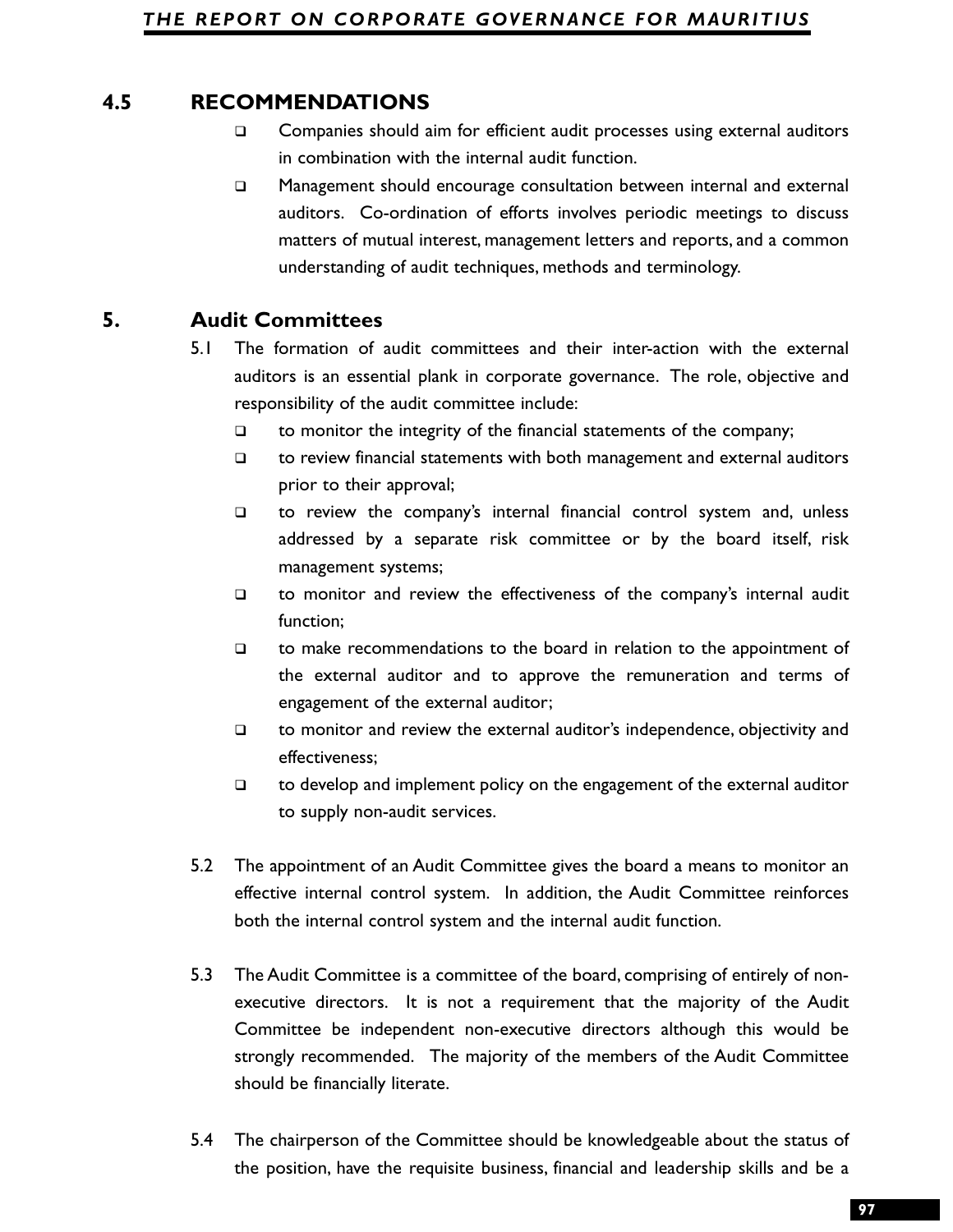good communicator. The chairperson should be an independent non-executive director and should not be the chairperson of the board.

- 5.5 The board chairperson should not be a member of the Audit Committee. The attendance of the board chairperson at meetings of the Audit Committee may at times be necessary or appropriate, in which case he or she could be invited at the discretion of the chairperson of the audit committee.
- 5.6 The chief executive officer should not be a member of the Audit Committee. He should attend only by invitation
- 5.7 The Audit Committee should have written terms of reference dealing adequately with its membership, authority and duties. The terms of reference of the Audit Committee should be confirmed by the board and reviewed every year.
- 5.8 Shareholders, on request, should be able to obtain a copy of the current terms of reference of the Audit Committee at the registered office of the company.
- 5.9 The Audit Committee should review:
	- $\Box$  the functioning of the internal control system;
	- $\Box$  the functioning of the internal audit department;
	- $\Box$  the risk areas of the company's operations to be covered in the scope of the internal and external audits;
	- the reliability and accuracy of the financial information provided to management and other users of financial information, and whether the company should continue to use the services of the current external and internal auditors;
	- any accounting for auditing concerns identified as a result of the internal or external audits;
	- $\Box$  the company's compliance with legal and regulatory provisions, its articles of association or constitution, code of conduct, by-laws and the rules established by the board; and
	- $\Box$  any other item delegated to it by the board.
- 5.10 The Audit Committee should encourage communication between members of the board, senior executive management, the internal audit department and the external auditors.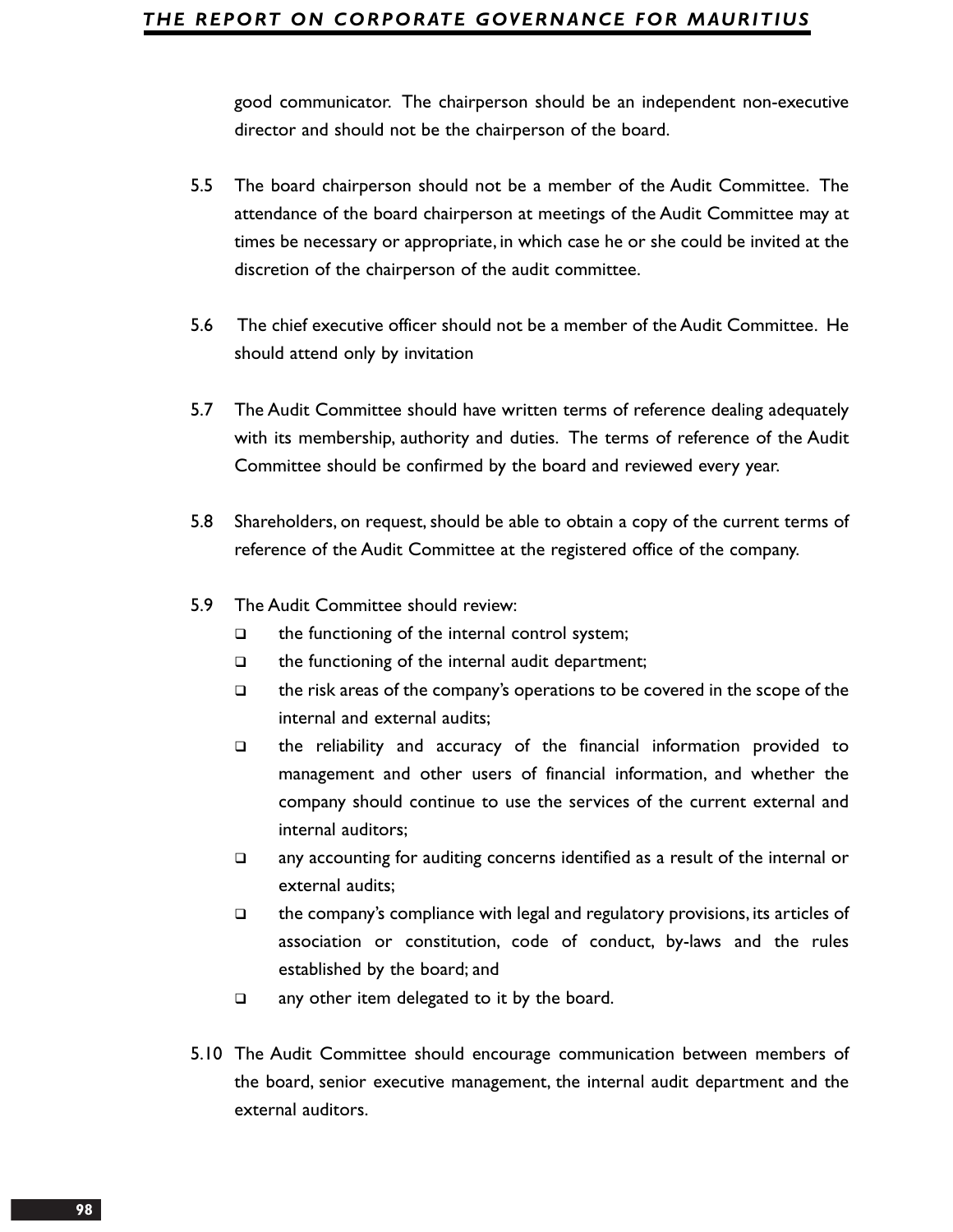- the internal audit plan, as well as the resource required. It should receive the activity reports and a summary of the department's main recommendations and management's plans for their implementation.
- 5.12 The Audit Committee should expect the external auditors, as experts in accounting and financial reporting, to express an independent judgement on the appropriateness, not just acceptability of the accounting policies and practices and on the clarity of the financial disclosure practices used or proposed by the company.
- 5.13 The Audit Committee and the external auditors should develop a direct strong and candid relationship. Lines of communication and reporting should facilitate independence from management and encourage the external auditors to speak freely, regularly and confidentially with the audit committee.
- 5.14 The Audit Committee should, without the presence of executive directors, have a discussion with the external auditors at least once a year to ensure that there are no unresolved issues of concern.
- 5.15 The duties of the Audit Committee include reviewing the scope and results of the external audit and its cost effectiveness, as well as the independence and objectivity of the external auditors. Where the auditors supply non-audit services to the company, the Audit Committee should review the nature and extent of such services, seeking to balance the maintenance of objectivity and value for money.
- **5.11 The Audic Committee should online three internal audit department's charter and the streets and the streets and the streets and the streets and the streets and analysing reports and a summary of the department's main** 5.16 The minutes of the meeting of the Audit Committee must be placed before the board at its next meeting which follows that of the Audit Committee. This will ensure that the board will not only receive the verbal report of the audit committee chairperson, but they shall also have the opportunity to consider any other issues that may be contained in the minutes which may warrant consideration, in addition to matters highlighted by the Audit Committee chairperson.
- 5.17 The Audit Committee should consider the rotation adopted by the external auditors, and whether there is any need to recommend that the audit partner or senior staff be changed because of the extent of time served on the audit engagement.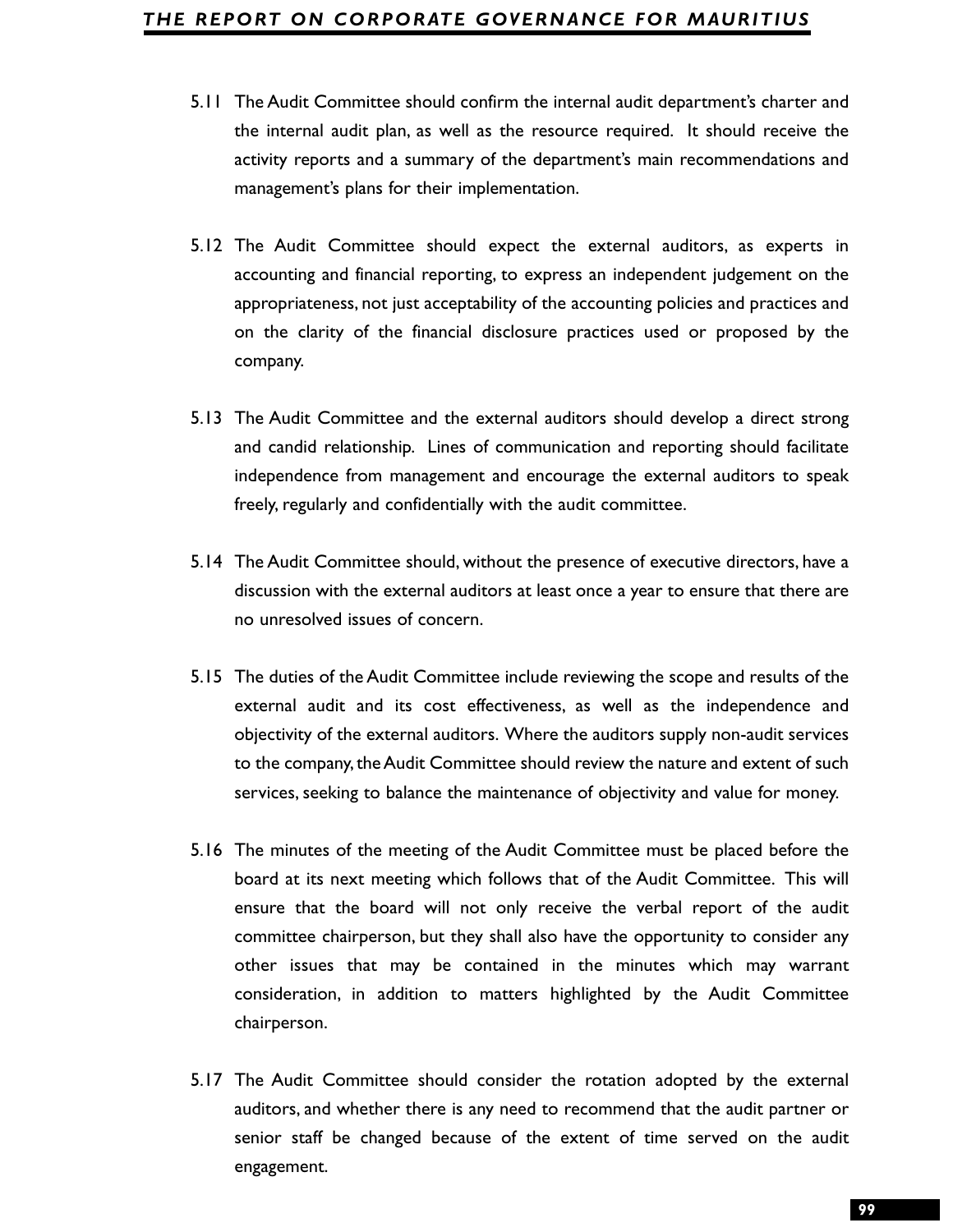- 5.18 Companies should avoid opinion shopping in regard to audit and accounting matters. The Audit Committee can prevent this by acting as arbiter between management and the external auditors when there is a disagreement over accounting policies or disclosure in the financial statements. The Audit Committee should enquire whether or not opinion shopping has occurred on issues within the scope of their activities. Where this has occurred, the reasoning for the opinion adopted should be obtained.
- 5.19 The Audit Committee should draw up a recommendation to the board for the appointment and removal of the external auditors.
- 5.20 The Audit Committee should have explicit authority to investigate any matters within its terms of reference. It must be provided with the required resources that have full access to information. The Audit Committee should be able to obtain outside professional advice and, if necessary, to invite outsiders with relevant experience to attend meetings. The Audit Committee must safeguard all the information supplied to it as specified by law.
- 5.21 The Audit Committee's activities and effectiveness should be assessed periodically and reviewed by the board.
- 5.22 Companies should, in their annual report, disclose whether or not the Audit Committee has adopted formal terms of reference and, if so, whether or not the committee satisfied its responsibilities for the year, in compliance with its terms of reference.
- 5.23 Membership of the Audit Committee should be disclosed in the annual report and the chairperson of the Committee should be available to answer questions about its work at the annual meeting.

## **5.24RECOMMENDATIONS**

- The board should appoint an Audit Committee consisting of non-executive directors.
- The Audit Committee should select a chairperson who is an independent non-executive director. The chairperson of the Audit Committee should be selected without cronyism or tokenism, be knowledgeable of the status of the position, have the requisite business, financial and leadership skills, and be a good communicator.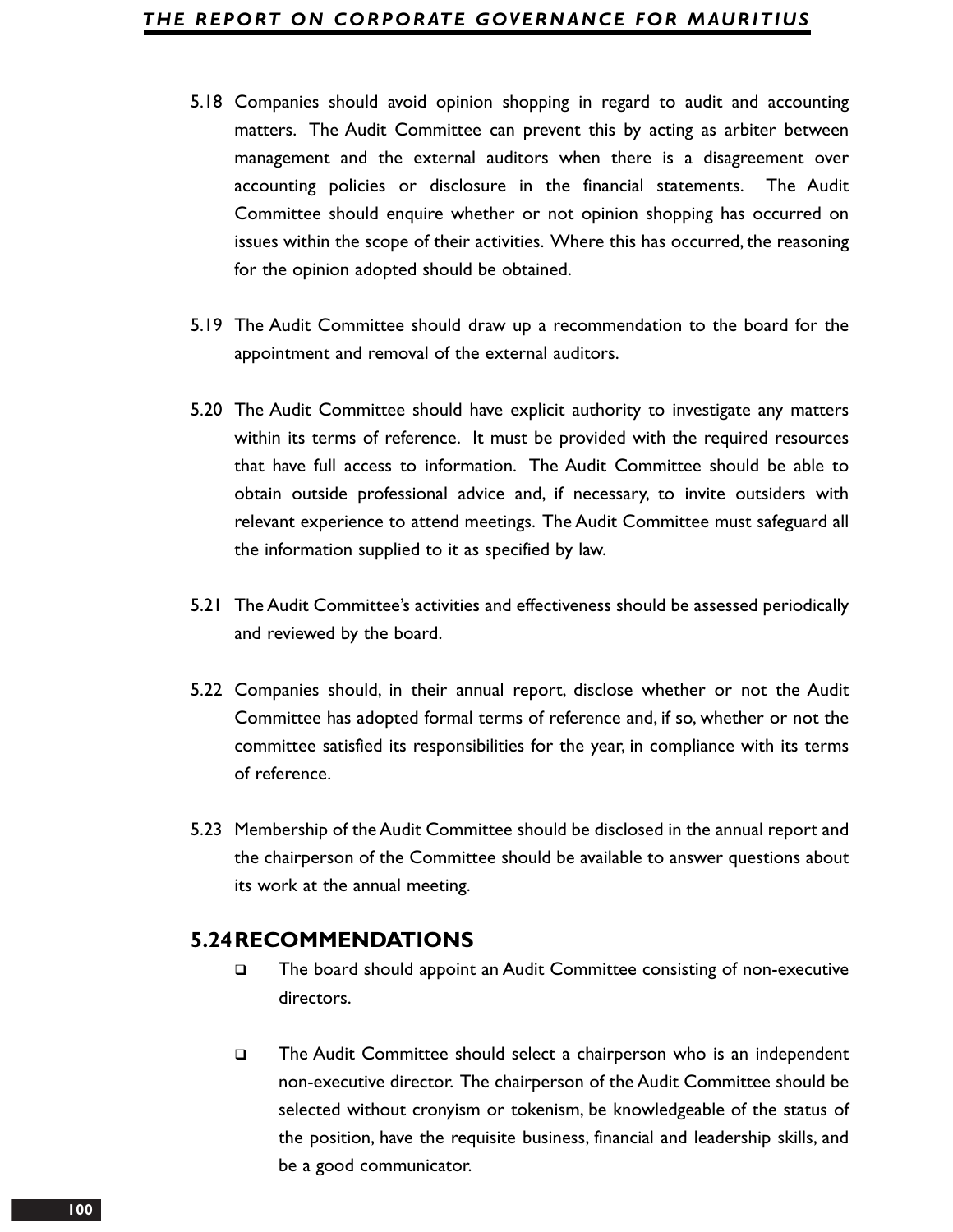- The board chairperson should not be a member of the Audit Committee, but could be invited to attend meetings as necessary by the chairperson of that committee.
- The chief executive officer should not be a member of the Audit Committee. He should attend only by invitation.
- The Audit Committee should have written terms of reference, dealing adequately with its membership, authority and duties. The terms should be confirmed by the board and shareholders should, on request, be able to obtain a copy of the current terms of reference of the Audit Committee at the company's registered office.
- □ The Audit Committee should review:
	- **the functioning of the internal control system;**
	- o the functioning of the internal audit department;
	- the risk areas of the company's operations to be covered in the scope of the internal and external audits;
	- the reliability and accuracy of the financial information provided to management and other users of financial information and whether the company should continue to use the services of the current external and internal auditors;
	- any accounting or auditing concerns identified as a result of the internal or external audits;
	- the company's compliance with legal and regulatory provisions, its articles of association or constitution, code of conduct, by-laws and the rules established by the board; and
	- a any other item delegated to it by the board.
- The duties of the Audit Committee include reviewing the scope and results of the external audit and its cost effectiveness, as well as the independence and objectivity of the external auditors. Where the auditors supply nonaudit services to the company, the Audit Committee should review the nature and extent of such services, seeking to balance the maintenance of objectivity and value for money.
- □ Companies should avoid opinion shopping in regard to the audit process. The Audit Committee can prevent opinion shopping by acting as arbiter between management and the external auditors when there is a disagreement over accounting policies or disclosure in the financial statements. The Audit Committee should enquire whether or not opinion shopping has occurred on issues within the scope of its activities. Where opinion shopping has occurred, the reasoning for the opinion adopted should be obtained.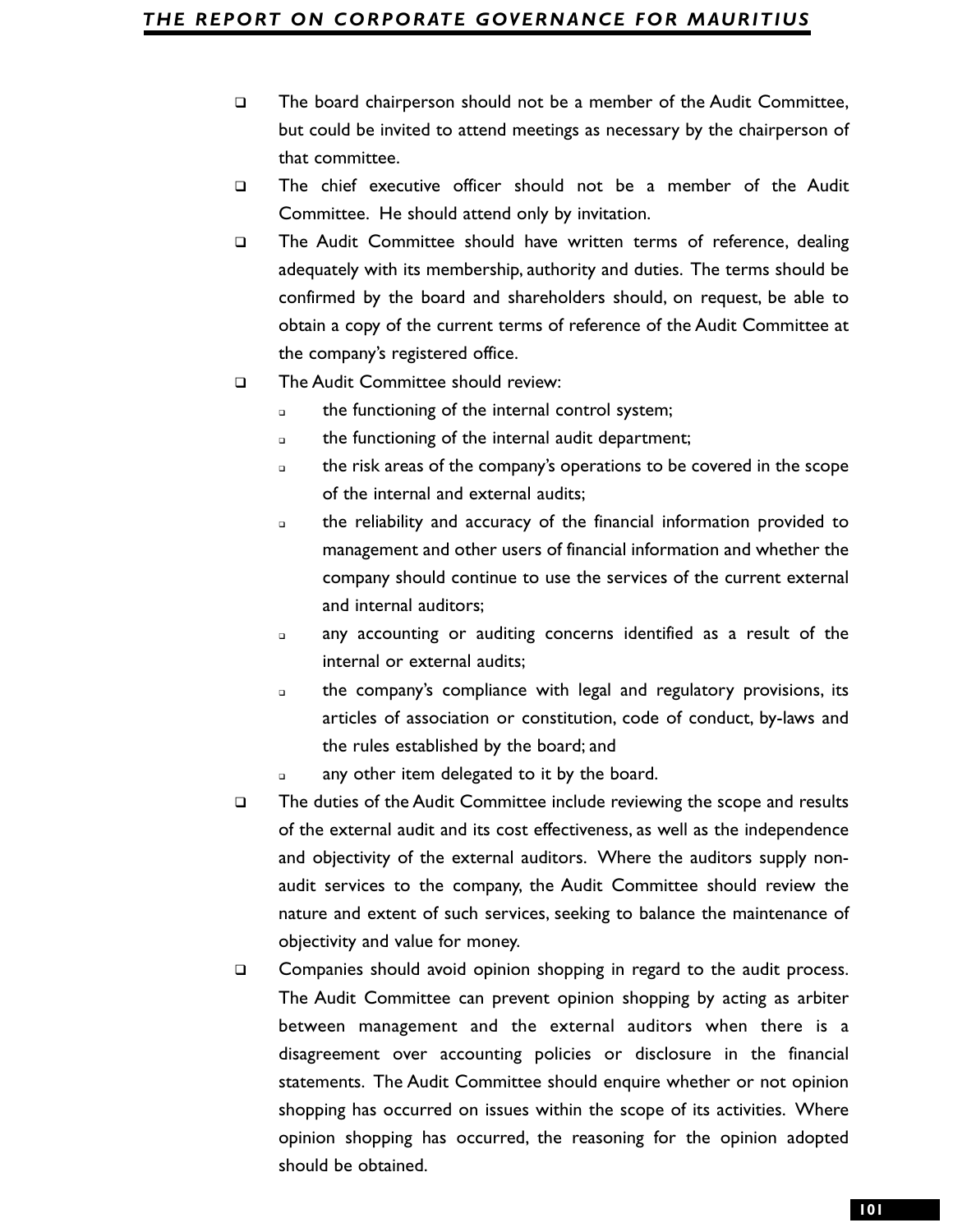- The Audit Committee should draw up a recommendation to the board for consideration and acceptance by the shareholders for the appointment of the external auditors.
- Companies should, in their annual report, disclose whether or not the Audit Committee has adopted formal terms of reference and, if so, whether or not the committee satisfied its responsibilities for the year in compliance with those terms.
- Membership of the Audit Committee should be disclosed in the annual report. The chairperson of the committee should be available at the annual meeting to answer questions about its work.
- The Audit Committee's activities and effectiveness should be assessed periodically and reviewed with the board.

# **5.25ASPIRATION**

- The Audit Committee should comprise a majority of independent nonexecutive directors.
- The members of the Audit Committee should be financially literate.

# **Chapter 2 - Non-audit Services**

- 1. The importance of external auditor independence is a vital pre-condition for the workings of efficient capital markets. Accounting firms and the public benefit when firms have effective quality controls that ensure the independence of external auditors. These controls protect the public and the accounting firms on whose audit the public relies. Public companies benefit as well, since they are able to access capital at a lower cost through the capital markets.
- 2. A critical unbiased eye gives investors and other users of financial information comfort and faith in the numbers and disclosures presented. In recent years, economies around the world have faltered because of lax standards of financial reporting.
- 3. More than anyone else, it is the external auditors who guard the public interest. It is their duty and unique franchise to protect and honour that interest.
- 4. Accounting firms have provided non-audit services throughout the history of the profession. These services, by and large, have grown as logical extensions to the performance of audits.
- 5. Audit and consultancy services can be constructed as contradictory as one demands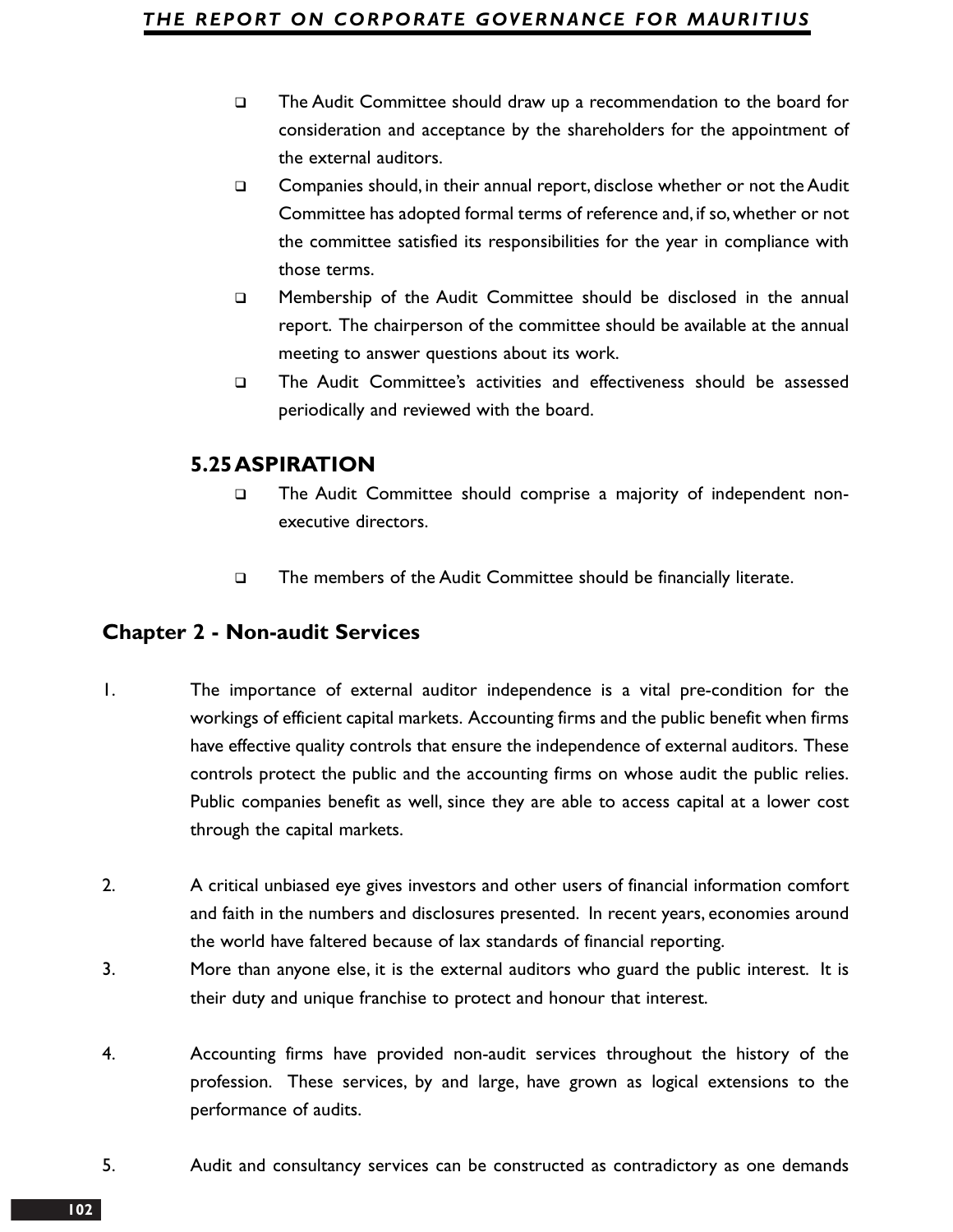- 6. An option considered internationally is to prohibit accounting firms from providing certain identified non-audit services to their audit clients. However, firms could provide those services to non-audit clients.
- 7. In considering the use of the external auditors for non-audit services, the Audit Committee should consider how the accounting firm is structured to ensure independence, the ownership of the auditors' firm and whether that firm has formed alliances with entities which provide clients with services the auditors would not be allowed to offer.
- 8. Audit committees should have the business acumen to address external auditors' independence issues on a case-by-case basis, thereby preserving a company's ability to select its external auditor for non-audit services if, in the circumstances, that is the best option for the company and the investors.
- 9. The Audit Committee should set the principles for using the external auditors, either through a department of the audit firm or through a subsidiary, associated or connected firm or company, for non-audit services.
- 10. In accordance with legal requirements there should be separate disclosure of the amount paid for non-audit services as opposed to audit services.
- **Coloctivity and independence and the other a direct interest in a client's success.**<br>An option considered internationally is to prohibit accounting firms from providing<br>exeral identified non-audit services to their audit 11. Information relating to the use of non-audit services from the external auditors of the company should comprise detailed disclosure in the notes to the annual financial statements, providing a comprehensive description of the nature of those services together with an indication of the amounts paid in respect of each of those services rendered. It might be useful where appropriate, for the annual corporate governance statement contained in a company's annual report to provide additional explanation or justification for the approach taken by the company in this regard and would probably be best dealt with in the section dealing with the Audit Committee, Internal Controls and/or Risk Management. This should provide a basis for the Audit Committee's recommendation supporting such an approach and confirmation of the board's reasons for implementing such recommendation.

# **12. RECOMMENDATIONS**

 The Audit Committee should set the principles for using the external auditors, either through a department of the firm or through a subsidiary, associated or connected firm or company, for non-audit services.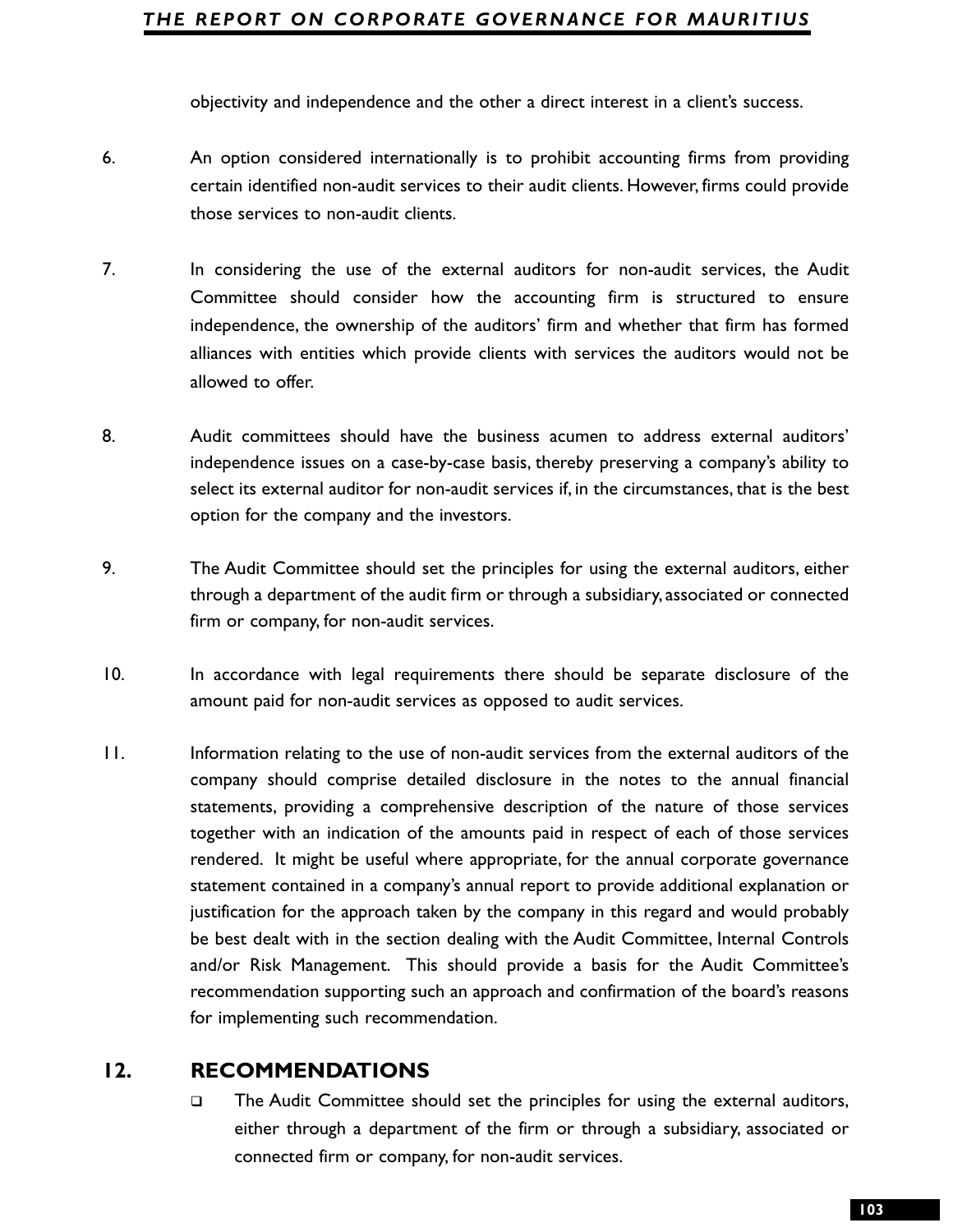- $\Box$  In accordance with legal requirements there should be separate disclosure of the amount paid for non-audit services as opposed to audit services.
- A detailed description of non-audit services rendered by the external auditor should be provided in the annual financial statements of the company stating particulars of the nature of the services and amounts paid for each of the services described. Where appropriate, it might be useful for the annual corporate governance statement to provide additional explanation or justification for these services.

# **Chapter 3 - Legal Backing for, and the Monitoring of Compliance with Accounting Standards**

- 1. The law requires that financial statements of companies, in conformity with International Financial Reporting Standards (IFRS), give a true and fair view of the matters to which they relate, and present fairly their financial position, financial performance and cash flows.
- 2. It is acknowledged that it is neither reasonable nor practical to require small enterprises to comply with IFRS. Therefore, it is proposed that the law should provide for small private companies, under specified circumstances, to prepare their annual financial statements in conformity with limited purpose financial reporting standards approved by the Financial Reporting Council (FRC).
- 3. As financial reporting is not limited to companies, it is proposed that a new Act, the Financial Reporting Act, provides for:
	- $\Box$  the laying down of limited purpose financial reporting standards for small private companies;
	- the establishment and functions of a Financial Reporting Council (FRC); and
	- $\square$  supervision of compliance and penalties for non-compliance with the financial reporting standards.
- 4. It is proposed that the proposed Financial Reporting Act is administered by an independent body. The proposed processes are new and complex with new ground to be broken.The provisions on accounting, auditing, and financial reporting in the other relevant laws should be amended to include cross-reference to the relevant provisions of the new Financial Reporting Law.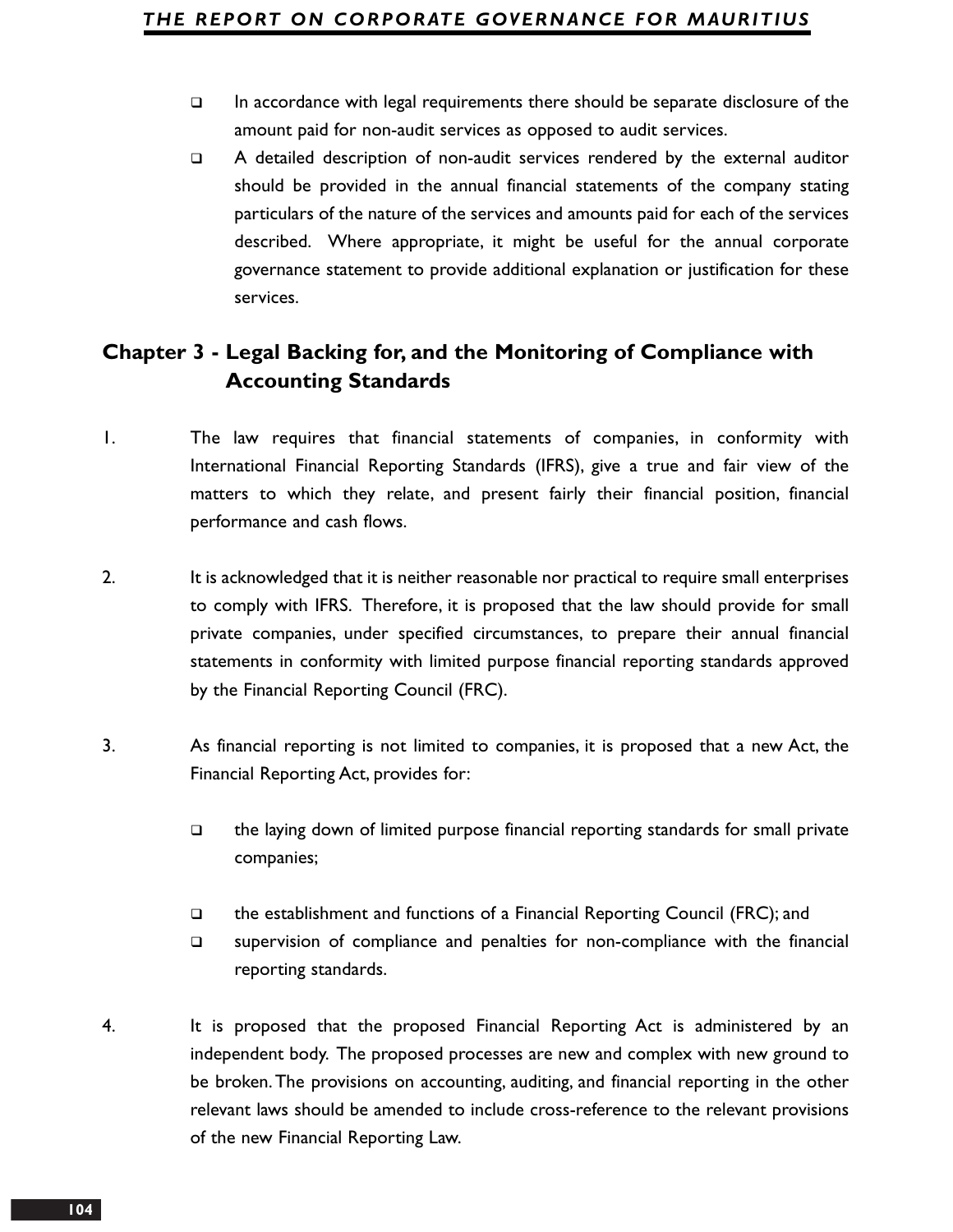- companies and their many and varied stakeholders, it is proposed that the processes should be funded, in part, by a levy to be charged to and collected from companies by the Registrar of Companies on behalf of the proposed FRC.
- 6. Annual financial statements should be meaningful, relevant and reliable for investors. As the law requires public interest entities to prepare their financial statements in accordance with International Financial Reporting Standards (IFRS), both local and foreign investors will be able to rely on the information contained in a company's financial statements.

# **7. RECOMMENDATIONS**

- $\square$  There should be legal backing for public interest entities to prepare their financial statements in accordance with IFRS.
- $\Box$  In addition to the above, provision should be made for:
	- the laying down limited purpose financial reporting standards for small private companies and non-public interest entities;
	- the establishment and functions of a Financial Reporting Council (FRC); and
	- supervision of compliance, and penalties for non-compliance, with IFRS and other requirements of law and regulations.
- $\Box$  The FRC should, in part, be funded by a levy to be charged to and collected from companies.

# **Chapter 4 - Information Technology**

- 1. There have been significant changes in the role of information technology ("IT") and IT is now seen as being an integral part of enterprise strategy rather than a mere enabler within organisations. Technology trends can help companies achieve greater transparency and accountability. While technology developments can help improve governance, they have also brought increased risks and challenges that need to be addressed so that management can discharge its governance responsibilities.
- **5.** As the monitoring and enforcement processes would be of direct benefit to the monitoring and enforcement constrained be function in part, by a lot of the monitoring the monitoring in the monitoring in the monitoring 2. IT has had a major impact on the way business is conducted and how businesses are assessed. IT enables companies to manage information more effectively and react more quickly to changing business conditions. Organisational boundaries have become blurred with e-businesses increasing the degree of integration along the supply chain. This has resulted in governance challenges since responsibility is no longer confined to a single organisation. The rate of technological advancement and limited understanding of it among stakeholders has provided further challenges.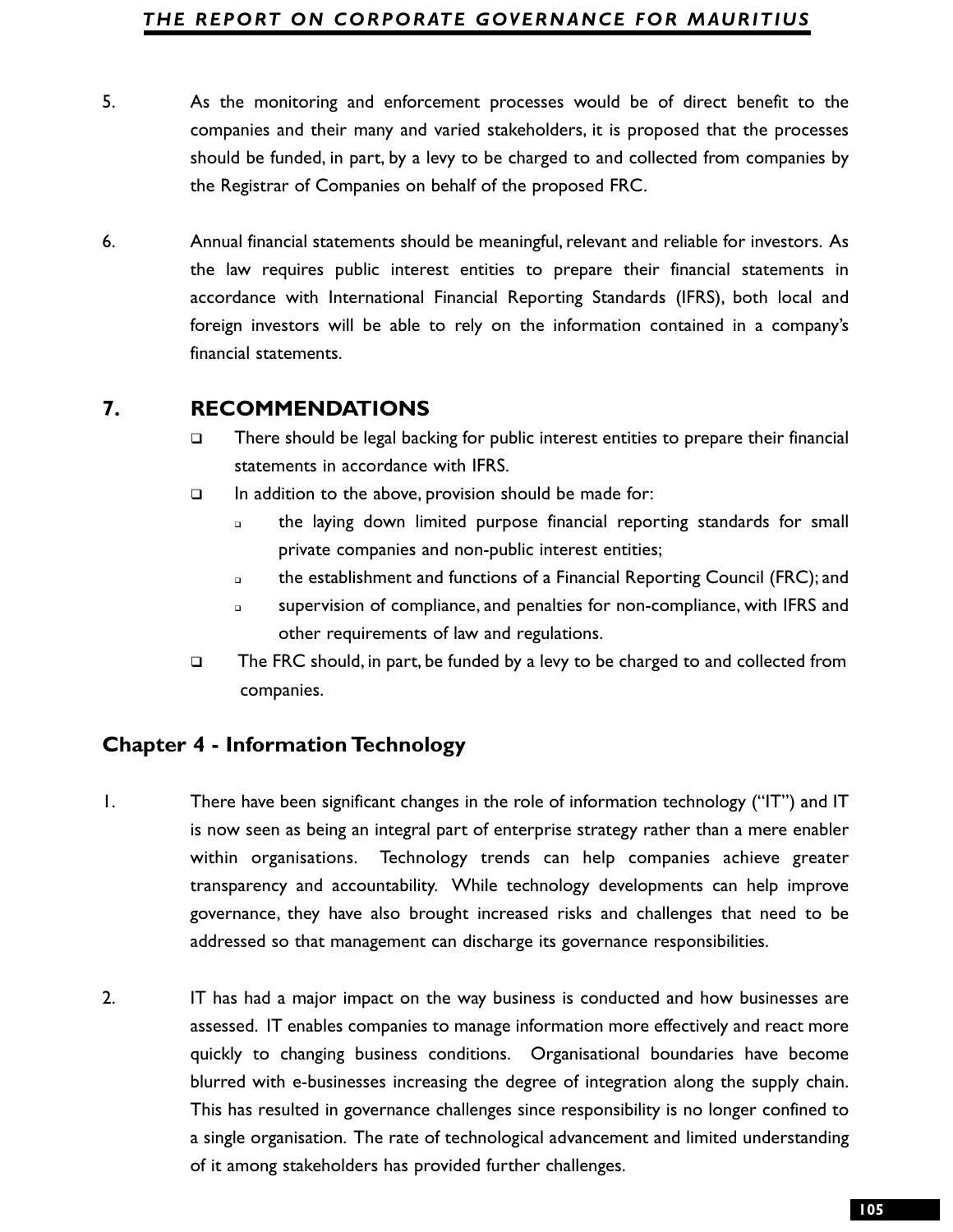- 3. Legislation is not able fully to accommodate all the regulatory issues that are required in an e-commerce environment. Where regulations and guidance are not available, selfregulation is even more important.
- 4. Areas in which IT has a significant impact on corporate governance include:

## **4.1. Internal Control system**

- $\square$  The directors have a responsibility to ensure that an effective internal control system is being maintained.
- Modern enterprise resource planning systems are an integral part of many organisations. The introduction of these systems has had far-reaching implications for management and auditors alike. Pre and post implementation reviews have become a key part of successful implementation strategies.
- $\Box$  Auditing around the computer is no longer an option for the auditors. The controls and processes incorporated in modern systems have to be evaluated and tested. In many instances internal control systems are altered to bring them in line with best practices included with the basic functionality of many of these systems.
- $\Box$  Employees across the organisation have been empowered with a greater degree of responsibility. Some important controls occur at transaction level rather than in a central accounting area.
- All of these changes have had fundamental implications for management in discharging its responsibility for maintaining a sound control environment. Responsible management needs to demonstrate adequate knowledge of modern IT-enabled systems as well as an appreciation of the related changes in the organisation's internal control system.

# **4.2 Reporting**

- $\Box$  IT is a potentially powerful enabler for making information available to stakeholders. Many organisations publish financial and other relevant information on web sites, while e-mail is a highly effective means of sharing information.
- There have been recommendations and debate around IT issues such as interim reporting, preliminary announcements, press releases and the scope and content of annual reports. Issues that have to be considered in this regard include:
	- the possibility of these forms of communication replacing the current dissemination of information;
	- implications for audit and information integrity;
	- access of all stakeholders to electronic information; and
	- IT systems providing the potential for more frequent reporting.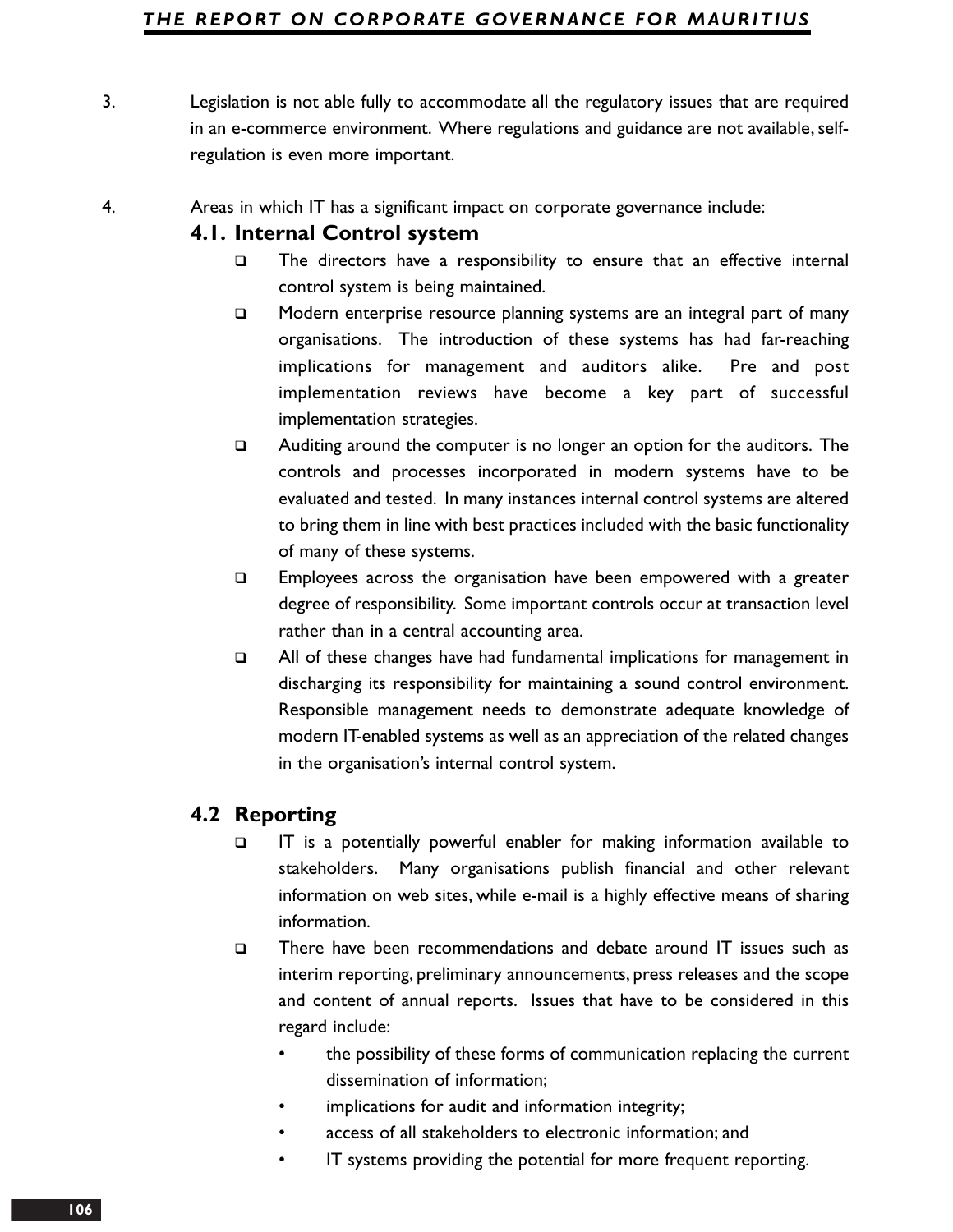- The laws and regulations affecting IT are broader in scope than those associated with other business operations and typically include a greater emphasis on intellectual property rights. Accordingly, the organisation needs to be sensitive to its exposure in these areas.
- Blurred organisational boundaries that arise as a result of e-business initiatives also have an effect on statutory compliance.
- Legislators are acutely aware of the shortcomings of existing statutes in addressing many of the challenges created in e-business. These include:
- $\Box$  the application to electronic communications of statutory provisions that mandate paper or paper-based concepts such as original writing and signature;
	- **a** electronic formation of contracts
	- taxation direct and indirect
	- admissibility of electronic evidence
	- a authenticity and integrity of electronic communications
	- **p** verification of dispatch
	- acknowledgement of receipt
	- **n** management and retention of records; and
	- **protection of the consumer.**

## **4.4 Business**

The introduction of e-business initiatives has resulted in a fundamental change in the way that business is conducted, with a greater degree of integration of processes in the supply chain than traditional systems ever allowed. This change has implications for internal control systems, as well as statutory compliance with legislation.

## **4.5 Technology**

- $\Box$  Technology has had a fundamental impact on the way in which business is conducted and businesses are measured. All of the responsibilities to stakeholders that are part of good governance have a pronounced role in IT companies.
- 4.3 **Fiduciary implications**<br> **1078 The laws and regulations affecting TT** are broader in scope than choose<br>
associated with other business operations and opplically include a greater<br>
emphasion intellectual property rig Typically these organisations have traded at a significant earnings multiple because of their perceived growth potential. Employees are often attracted to these businesses with comparatively low fixed income because of the same growth expectations. Many stakeholders in these organisations do not have a full understanding of the true opportunities and threats facing the organisation. Consequently, the importance of the basic tenets of good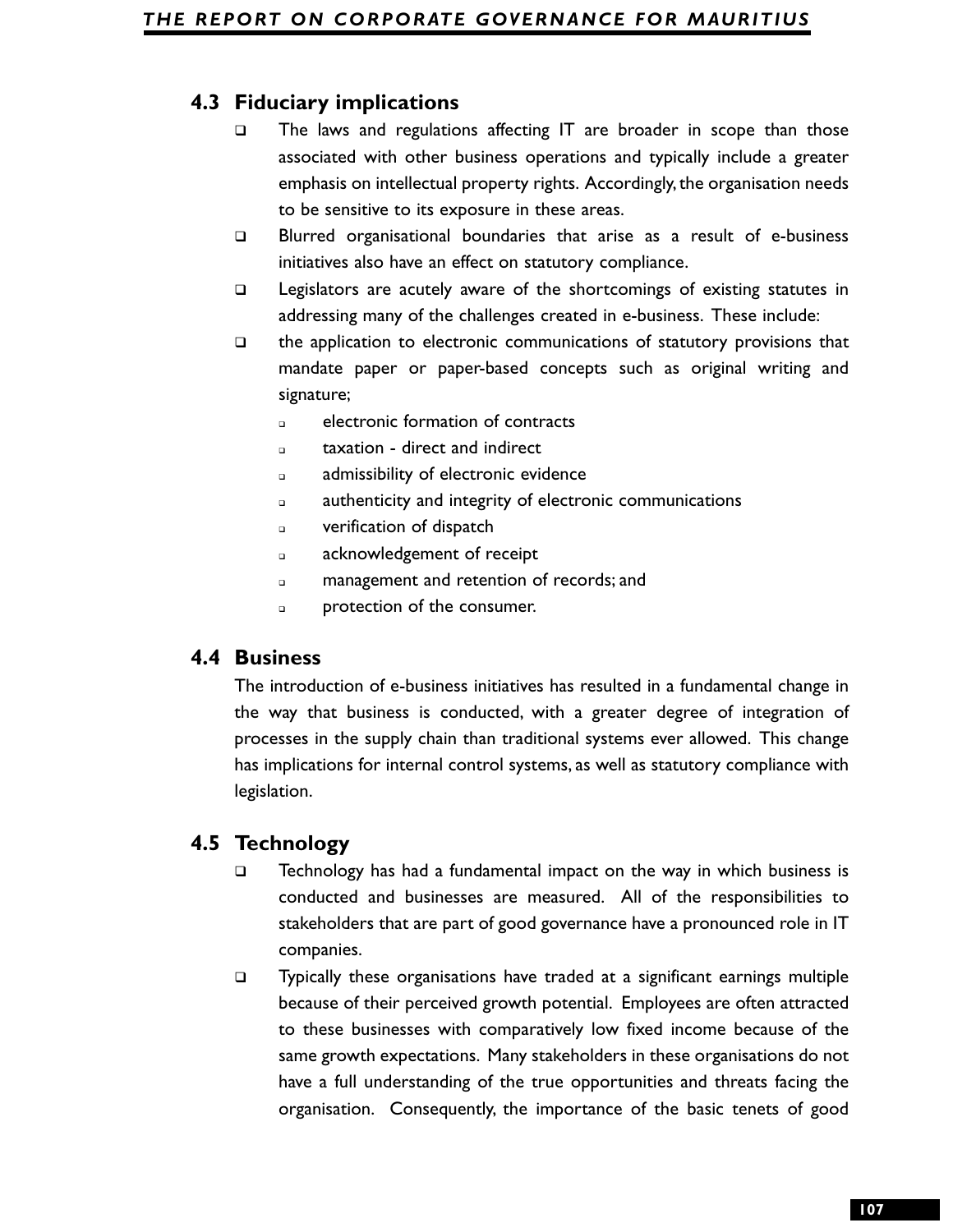governance is particularly significant.

 $\Box$  Management needs to be completely honest and transparent in reporting on organisational results and prospects.

## **4.6 Cost / value relationship**

- $\square$  With shareholders widely viewed as the most important stakeholder group, management has to give due consideration to the cost/value relationship in considering IT strategy. While this is true for all business expenditure, the high rate of development and obsolescence in IT makes decisions on IT expenditure particularly important.
- $\Box$  IT is also an area where management is not traditionally able to apply cost/value principles as easily as in other areas of business. There is often a perception that IT expenditure is motivated by strategic instinct more than sound commercial principles. The challenge of rigorously applying basic economic evaluation criteria has to be embraced if the company is to discharge its performance obligation to stakeholders.

## **4.7 RECOMMENDATIONS**

- Information technology has had a profound effect on processes within organisations. Accordingly, boards need to ensure that the necessary skills are in place to ensure that their responsibilities in respect of internal control systems are adequately discharged.
- $\Box$  Potential benefits that result from using technology to improve reporting and transparency should be embraced.
- Directors need to be mindful of the implications of blurred organisation barriers that arise as a consequence of e-business, to the extent that these result in their governance responsibilities extending beyond the traditional corporate boundaries. They need to ensure that the same levels of governance are applied in the companies with which they integrate along the supply chain.

## **Chapter 5 - Accessibility of Financial Information**

## **1. Accessibility**

- 1.1 Traditionally, the major channel of communication with the broad stakeholder and investor community has been the annual report, incorporating the financial statements. This is supported by other channels of communication.
- 1.2 Given the impact of technology on communication, there will be increased pressure to make information available electronically. While this represents an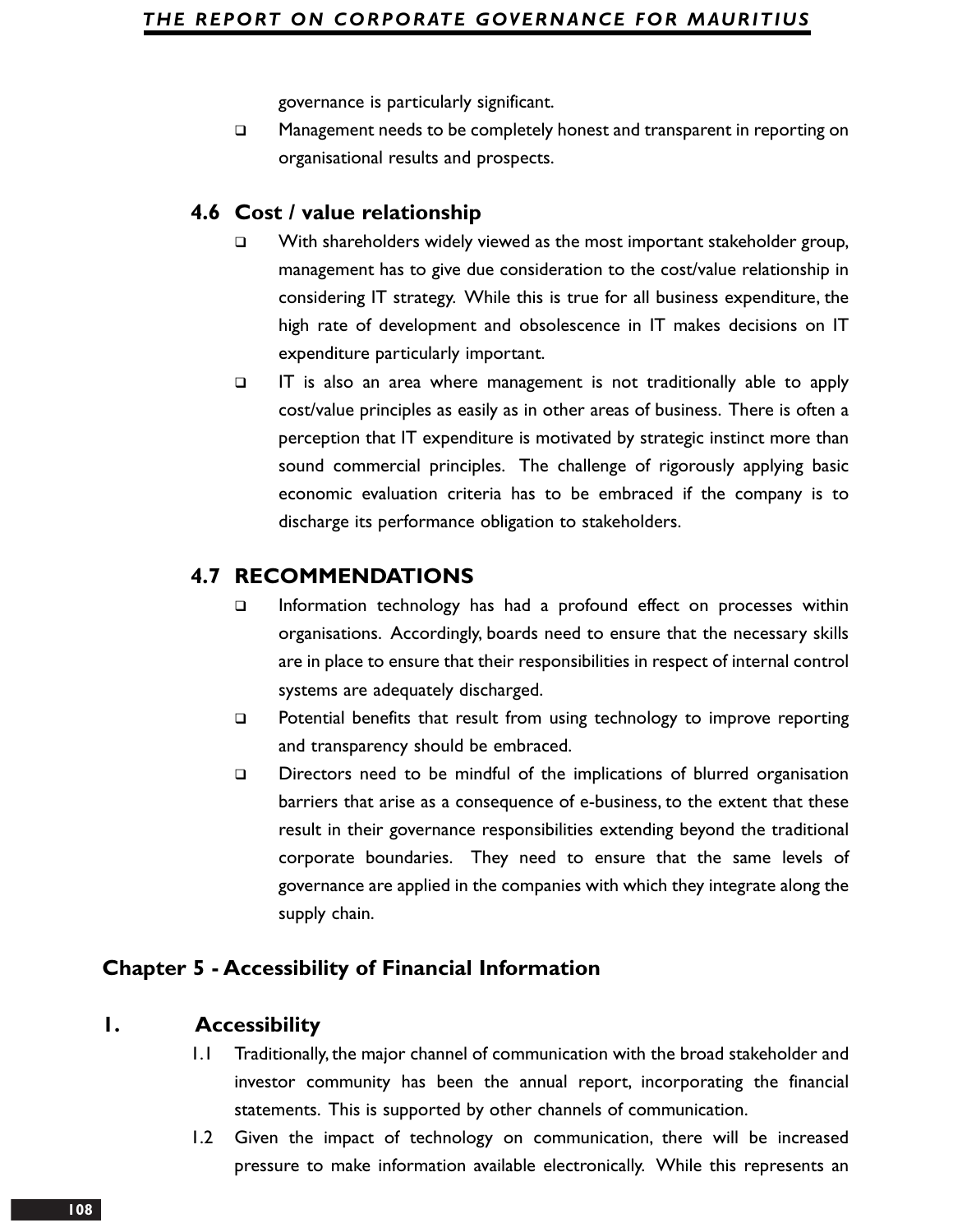investor community, an important aspect will be to ensure the security of the data and/or information communicated by electronic means so that its integrity is not compromised through unauthorised means.

1.3 A clear distinction should be made between audited and unaudited financial information, as well as other non-financial information that has been externally validated. This would apply particularly to information that is released via websites.

## **1.4 RECOMMENDATION**

Companies should make every effort to ensure that information is distributed via a broad range of communication channels, including the Internet; having regard for its security and integrity while bearing in mind the need that critical financial information reaches all shareholders simultaneously.

## **2. Summarised Financial Statements**

- **109** communicate in good time with stakeholders and the broader properting to communicate in good time with the broader information communicated by electronic means so that its integrity is not compromised through unautho 2.1 Due to the cost involved in printing and distributing the annual financial statements to all shareholders, consideration should be given to amending the law to provide for the "electronic" distribution of summarised or abbreviated annual financial statements to all shareholders. The full set of financial statements would be retained and distributed on request.
- 2.2 IAS 34:"Interim Financial Reporting", prescribes the minimum content of an interim financial report and prescribes the principles for recognition and measurement in complete or condensed financial statements for an interim period.

## **2.3 RECOMMENDATION**

Subject to requisite changes to the law, companies may distribute summarised or abbreviated annual financial statements to all shareholders. This may be either in printed or electronic form. These statements should include a clear indication as to how and where the full set of annual financial statements can be obtained.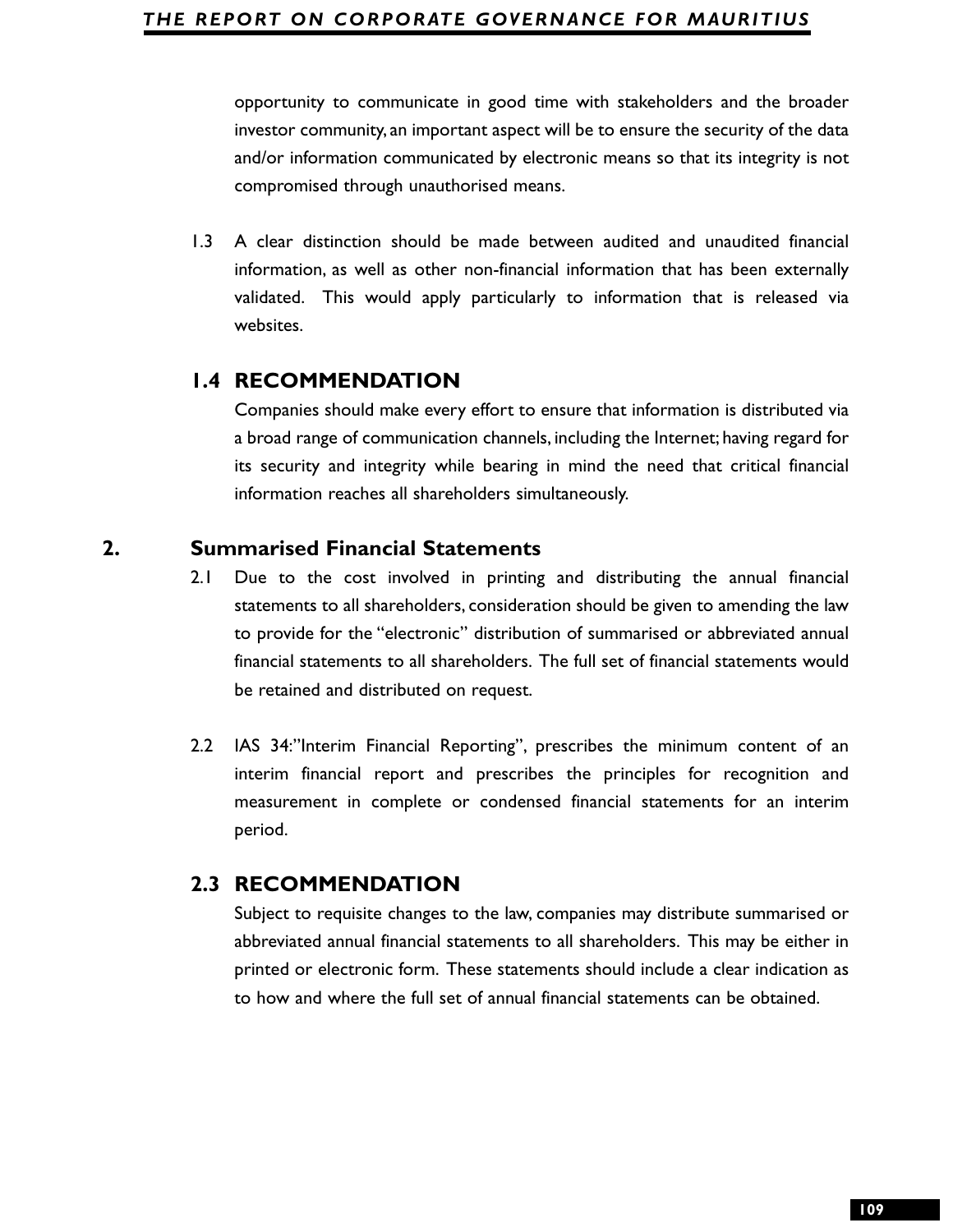# **SECTION 7 - INTEGRATED SUSTAINABILITY REPORTING**

## **Aspirational**

## **1. Integrated sustainability and long term development**

- 1.1 Internationally, the focus of a company and its societal role is widening.The trend is for companies to formulate objectives of a non-financial nature towards the achievement of balanced economic, social and environmental performance now generally referred to as the "triple-bottom-line".
- 1.2 In order to set non-financial objectives and policies a company identifies its nonfinancial or "off balance sheet" assets,for example its reputation,and determines the extent to which these assets will contribute towards the "sustainable development" of the company, and protect the company's ability to create future wealth.
- 1.3 It is in the long term economic interest of a company to conduct itself as a "responsible corporate citizen", and, to act in a manner which is non-exploitative, non-discriminatory and respectful of human rights. Failure to adopt such policies will hinder its development and participation in an international context which is increasingly sensitive to sound corporate values, good practice and respect for the environment.
- 1.4 Integrated sustainability reporting primarily looks at policies that focus on the social context, physical environment and community within which the company operates with the aim of achieving long term objectives and social aspirations as defined, recognised and formulated by the company.
- 1.5 Integrated sustainability reporting differs from the more traditional financial reporting. Whereas financial reporting provides a record of the past performance of the company has been, integrated sustainability reporting provides an indication of past achievements of a non-financial nature as well as the aims of the enterprise in the long run and its plans on how to get there.

# **2. Code of ethics**

2.1 When adopting a code of ethics the company should primarily address issues relating to ethical practices of relevance to the particular circumstances of its business environment, including the practical application of its corporate values and the concepts of honesty and integrity. The code should make clear what is acceptable and unacceptable practice and should be easy to communicate to all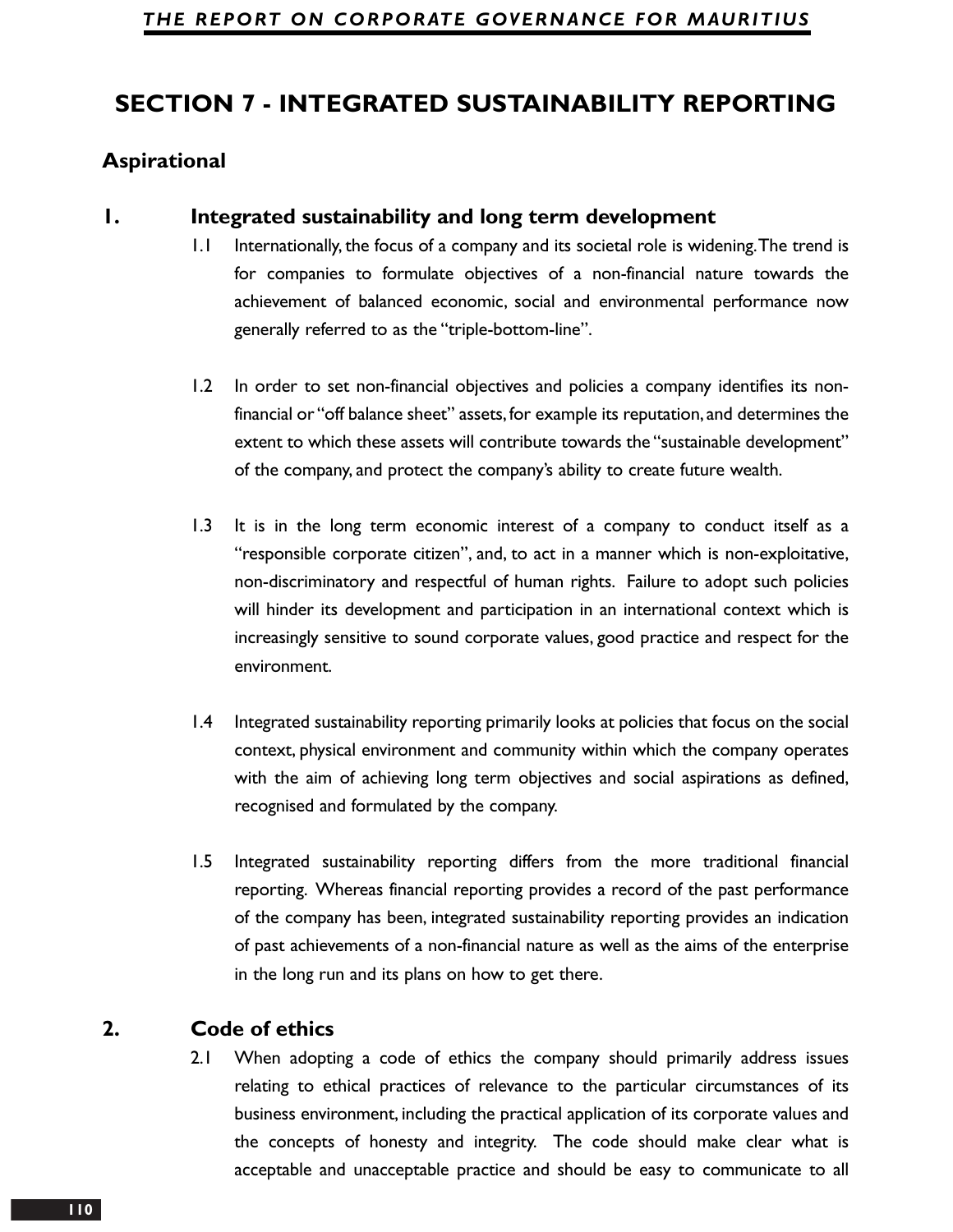guide them in their dealings.

- 2.2 The code of ethics should refer to the principles, norms and standards that the company wants to promote and integrate within its corporate culture in the conduct of its activities, including internal relations, interaction and dealings with external stakeholders.
- 2.3 In the formulation of its code of ethics, a company should consider the specific circumstances and identify risk areas within the particular industry in which it operates. Where necessary, reference should be made to relevant laws and regulations that apply to the company's activities and services.
- 2.4 Companies should monitor and evaluate compliance with established ethical principles and standards on a regular basis. They should, when necessary, reconsider the nature of their relationship with stakeholders in terms of ethical implications.
- 2.5 A company should promote awareness, both internally and externally, and emphasise the importance for the reputation of the company of adherence to exemplary standards of conduct and ethical practice.

## **3. Stakeholder Relations**

- 3.1 The stakeholder in modern Mauritius can be defined as follows:
	- $\Box$  shareholders as providers of capital;
	- $\Box$  employees and officers of the enterprise;
	- $\Box$  parties that contract with the enterprise;
	- non-contractual parties, including civil society, local communities, nongovernmental organisations, trade unions and other special interest groups whose concerns may be issues such as customer protection, market stability and the environment;
	- $\Box$  the State as a policy maker, legislator and regulator.
- **113**stakeholders, especially the company's officers and employees who will rely on it to<br>
115 relief them in their dealings.<br>
117 company wants to promote and integrate within its corporate culture in the<br>
110 company wan 3.2 A company should take into consideration the interest of all stakeholders such as its customers, employees and suppliers when implementing the company's strategies. The company's policies and values should, as far as possible, be communicated to all stakeholders so as to build a mutually beneficial relationship. International experience suggests that this inclusive approach favours sustained business success and steady, long-term growth in shareholder value.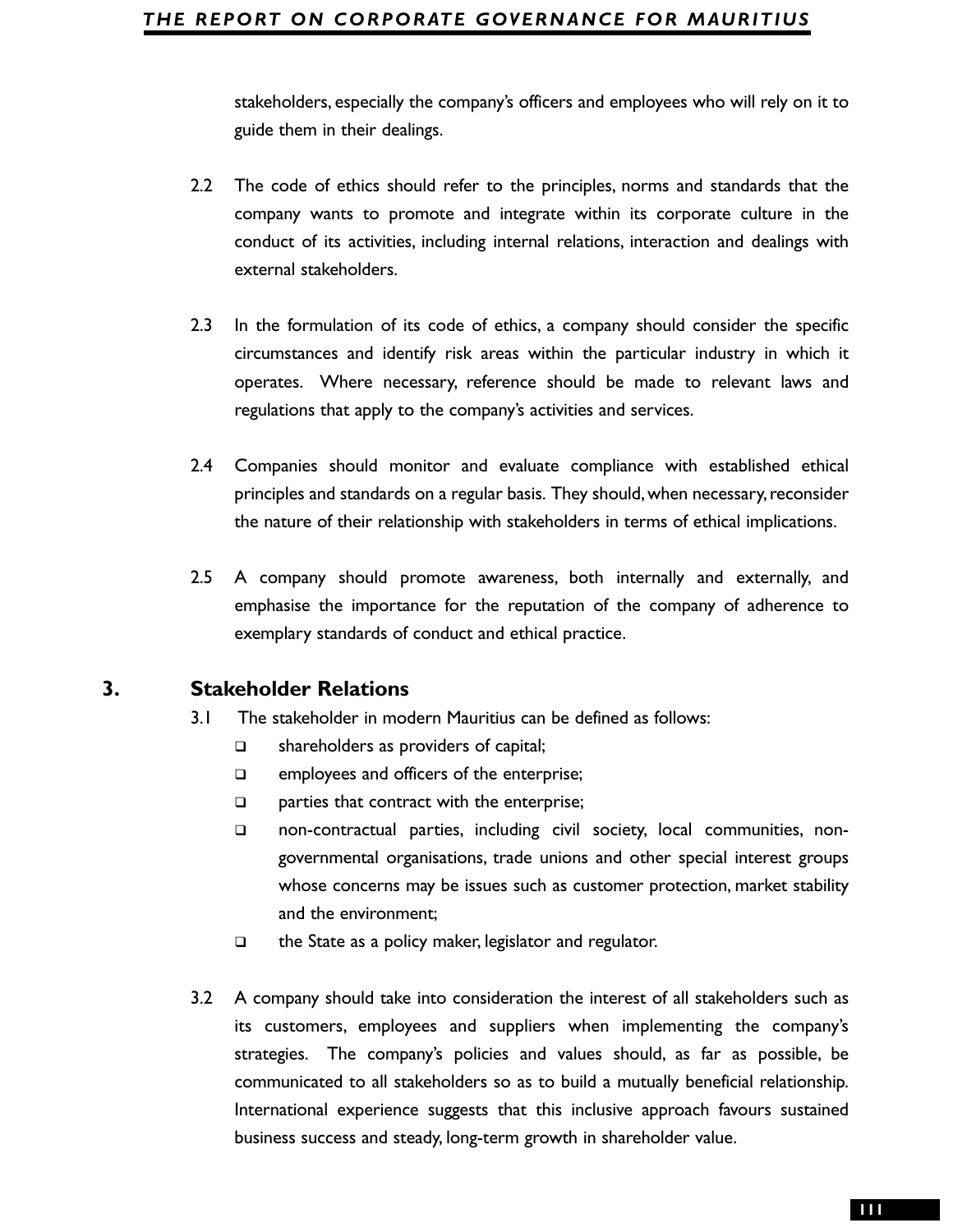- 3.3 The company must ensure that an appropriate balance is maintained between the interests of stakeholders and the interests of the company. It is now agreed that there is a need to weigh the shareholders' expectations of maximum returns against other priorities which are the interests of those with whom the company is contractually engaged as well as the concerns of its immediate community and society at large.
- 3.4 Companies should consider that although responsibilities of certain stakeholders such as its officers might be confined to the interests of the corporation, companies are responsible to society as regards their social role and functions. Accountability to the company does not preclude responsibility to society.

## **4. Safety, Health and Environment**

- 4.1 Companies should develop and implement safety, health and environment policies and practices to at least comply with existing legislative and regulatory frameworks.
- 4.2 Companies should be familiar with relevant provisions of the labour laws, the Occupational Safety, Health and Welfare Act, the Environment Protection Act and any other legislation applicable to the relevant industry. This does not imply that companies should only seek to abide by minimum legal requirements. They should instead aim for best practice in line with the company's corporate values and long term objectives.
- 4.3 Companies should undertake health and safety risk identification and assessments leading to sound risk management strategies within the company's particular field of activity.

## **5. Special circumstances in Mauritius 5.1 Environment**

- 5.1.1 Mauritius is an island which is small, densely populated, geographically isolated and is widely held to be extremely beautiful. Economic activities can thus have a profound impact on the environment. Environmental issues are therefore particularly important in Mauritius and companies need not only be aware of the importance of these issues but should also be actively involved in managing their activities so as to minimise any negative impact on the environment.
- 5.1.2 Tourism, one of the country's main industries, is the example of dependence on the natural environment. Its sustained development depends on the country's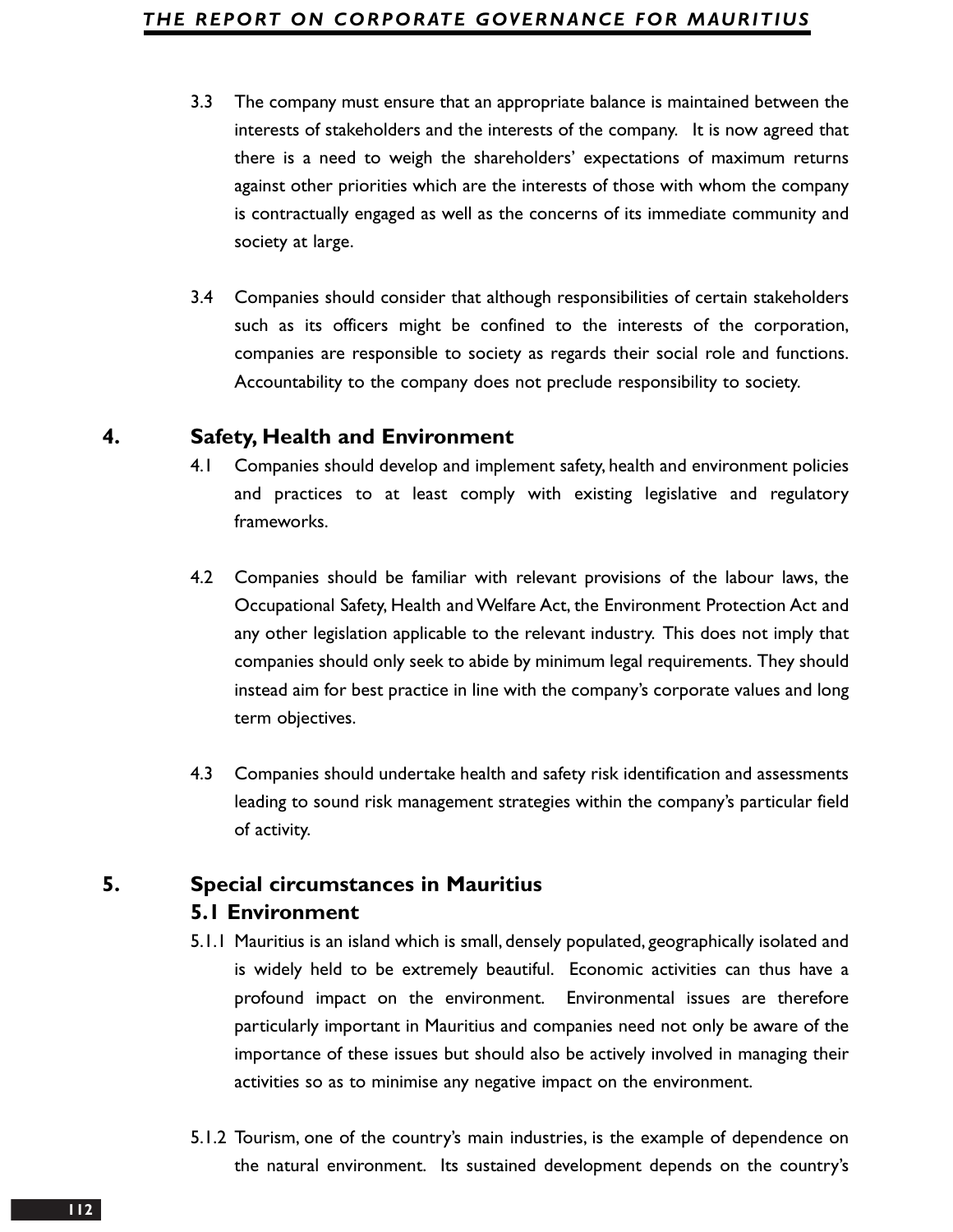#### *THE REPORT ON CORPORATE GOVERNANCE FOR MAURITIUS*

communication between economic operators, whose activities may also have adverse impact on the ecosystem. Such consultation should be done with a view to adopt best practices in order to protect environmental assets.

5.1.3 Companies should liaise with the authorities and enforcement agencies, with the participation of stakeholders, to ensure that all is done to protect the environment. Where possible, they should lead and promote environmental awareness in the regions where they operate.

## **6. Social issues**

6.1 While the people of Mauritius are of diverse ethnic origins and religions, they are unanimous in wishing to create and sustain a unified nation which also respects the specificities of different groups. Companies play an important role in sustaining social harmony, especially through their employment policies and their ownership structure.

#### 6.2 Employment

A common public perception is that employment and promotion within the private and public sectors are linked to the "community" of the employee and that of the company's shareholders. This perception could be redressed by the application of a code of ethics in the Code of Corporate Governance, which commits the company to merit in recruitment and promotion.

#### 6.3 Ownership

**12**Bility to preserve the environment. This may involve consultation and<br>communication between economic operators, whose activities may also have<br>adverse impact on the ecosystem. Such consultation should be done with a vi The shareholding of the corporate sector in Mauritius is concentrated in a small percentage of the population. Such concentration exists in many other economies and may not be negative for economic growth, but a wider ownership is desirable in Mauritius. Such a change would provide the corporate sector with greater support from the Mauritian society as a whole, and allow more people from all communities to be shareholders in the economy. Pension funds should be encouraged to invest in the stock market as this is one of the ways to obtain wider ownership.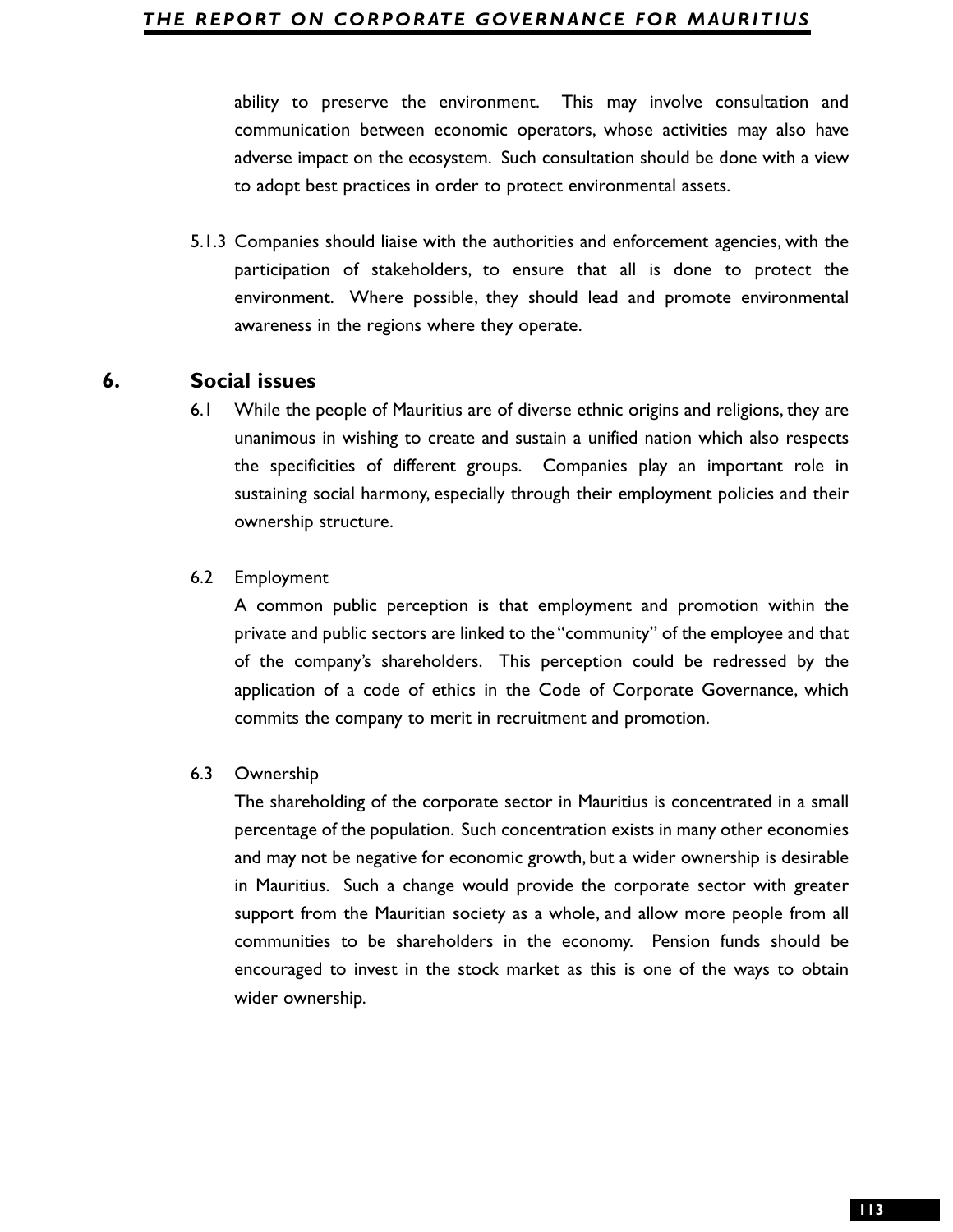## **SECTION 8 - COMMUNICATION AND DISCLOSURE**

1. Communicating on operational and day-to-day matters is a management task.

- 2. Communicating with shareholders, the authorities, the regulators and the media is the duty of both the board and the management, depending on the circumstances and the issues.The board must agree and clearly lay out the division of responsibilities. Boards should also consider creating an investor relations and complaints position or committee. The company secretary should perform this task, unless a specific committee or appointment has been made, in which case the company secretary should be a member of that committee.Analyst meetings with market participants should also be encouraged.
- 3. The items laid out below are over and above what may already be required in International Accounting Standards (IAS) and Listing Rules or any relevant legislation. The quality of a company's communication and disclosure can be seen as a measure of the importance that the company gives to good corporate governance in general.
- 4. Commercially sensitive information is the obvious exception to the spirit of openness and transparency that should prevail. It is not expected that the company disclose commercially sensitive information. However, the board must weigh up the commercial benefits of non-disclosure against the communication needs. Potentially embarrassing information should not be kept secret if it is relevant to an informed assessment of the company.
- 5. It must be remembered that disclosure is important to all stakeholders, be they shareholders, bankers, suppliers or personnel.
- 6. Communication is vital to ensure that the company is seen as valuing its role in society. It is not disclosure for disclosure's sake that is important. The board must judge the relevance of the information appropriate for disclosure. It must also act in accordance with any relevant laws or legislation preventing such disclosure. In this case, however, it would be desirable for the board to explain the reasons for non-disclosure clearly and unambiguously.
- 7. There should be a separate corporate governance section in the annual report.Amongst other items, the company should disclose the following:
	- 7.1 Cascade holding structure up to and including the ultimate holding company.This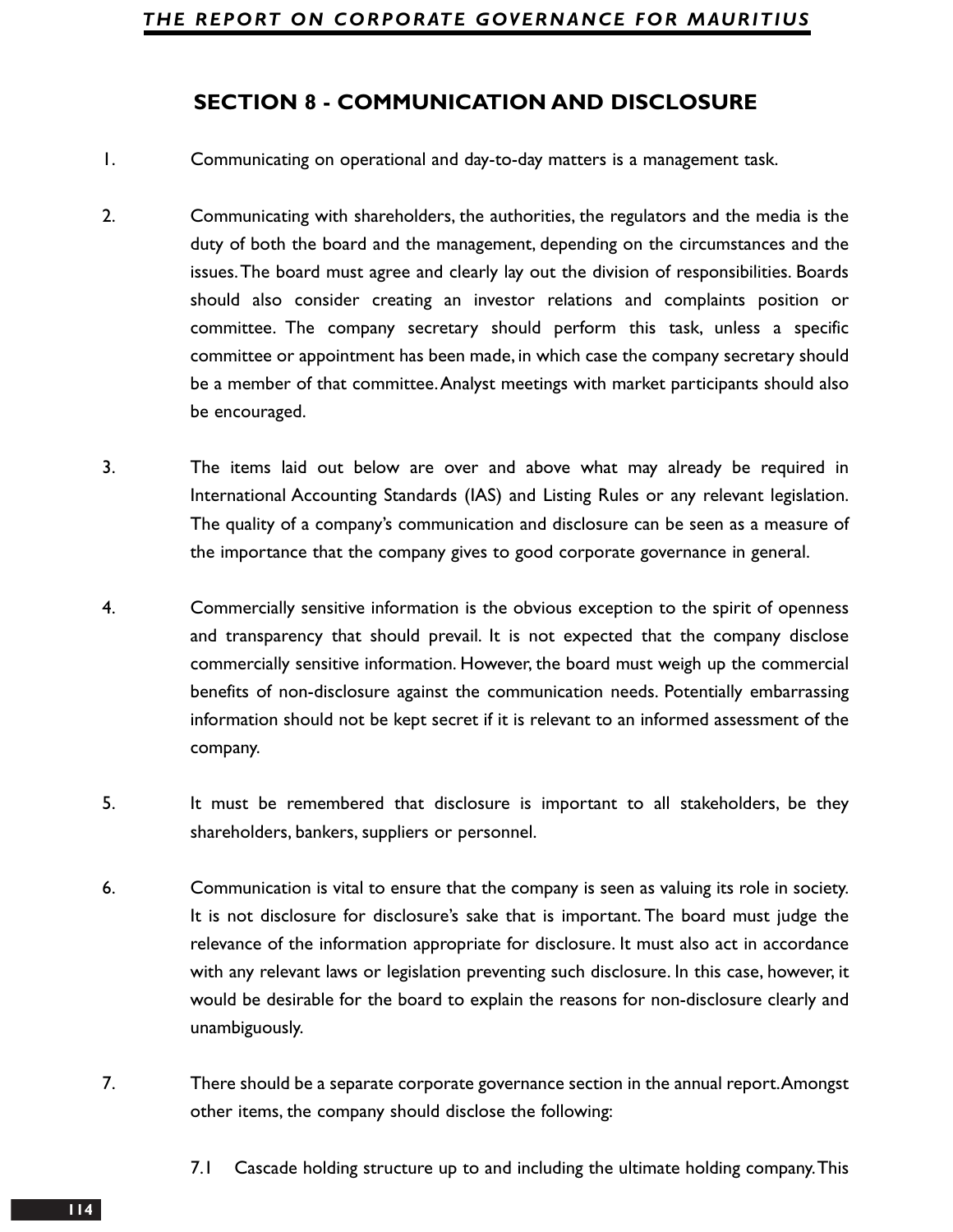percentages at each intermediate level.(The aspiration is for full disclosure, including societe's etc, up to the ultimate beneficial owner)

- 7.2 List of shareholders holding more than 5% of the company.
- 7.3 Dividend policy
- 7.4 Directors resume, and the category (i.e. independent etc.) into which they fall.The number of other directorships (in listed companies) held should also be disclosed. Finally, the number of shares held by the director, both directly and indirectly in the company, should be disclosed.
- 7.5 Related party transactions between the company or any of its subsidiaries or associates and a director, chief executive, controlling shareholder or companies owned or controlled by a director, chief executive or controlling shareholder.
- 31500ld include the names of common directors at each loved and the shareholding<br>the order and the names of common directors at a hord loved and the shareholding<br>neluding societe's etc., up to the ultimate Beneficial owne 7.6 With regard to directors dealings in the shares of their own company, a statement should be made to the effect that the directors follow the principles of the model code on securities transactions by directors as detailed in Appendix 6 of the Mauritius Stock Exchange listing rules. Disclosure of shares purchased and sold over the period should be made.
- 7.7 Material clauses of the company's constitution (i.e. ownership restrictions, preemption rights etc)
- 7.8 Important aspects of any shareholders agreement which affects the governance of the company by the board (i.e. if a third party is allowed to nominate some directors or if there is an agreement to rotate the chairmanship between partners etc.)
- 7.9 Important aspects or terms of any management agreement which third parties may have with the company or its subsidiaries, particularly those where the third party is a director, or a company owned or controlled by a director.
- 7.10 Aggregate remuneration figures plus bands (as per Section 2 chapter 4, clause 17). These figures should include amounts earned from subsidiaries.(Aspiration:That total detailed remuneration per director is disclosed)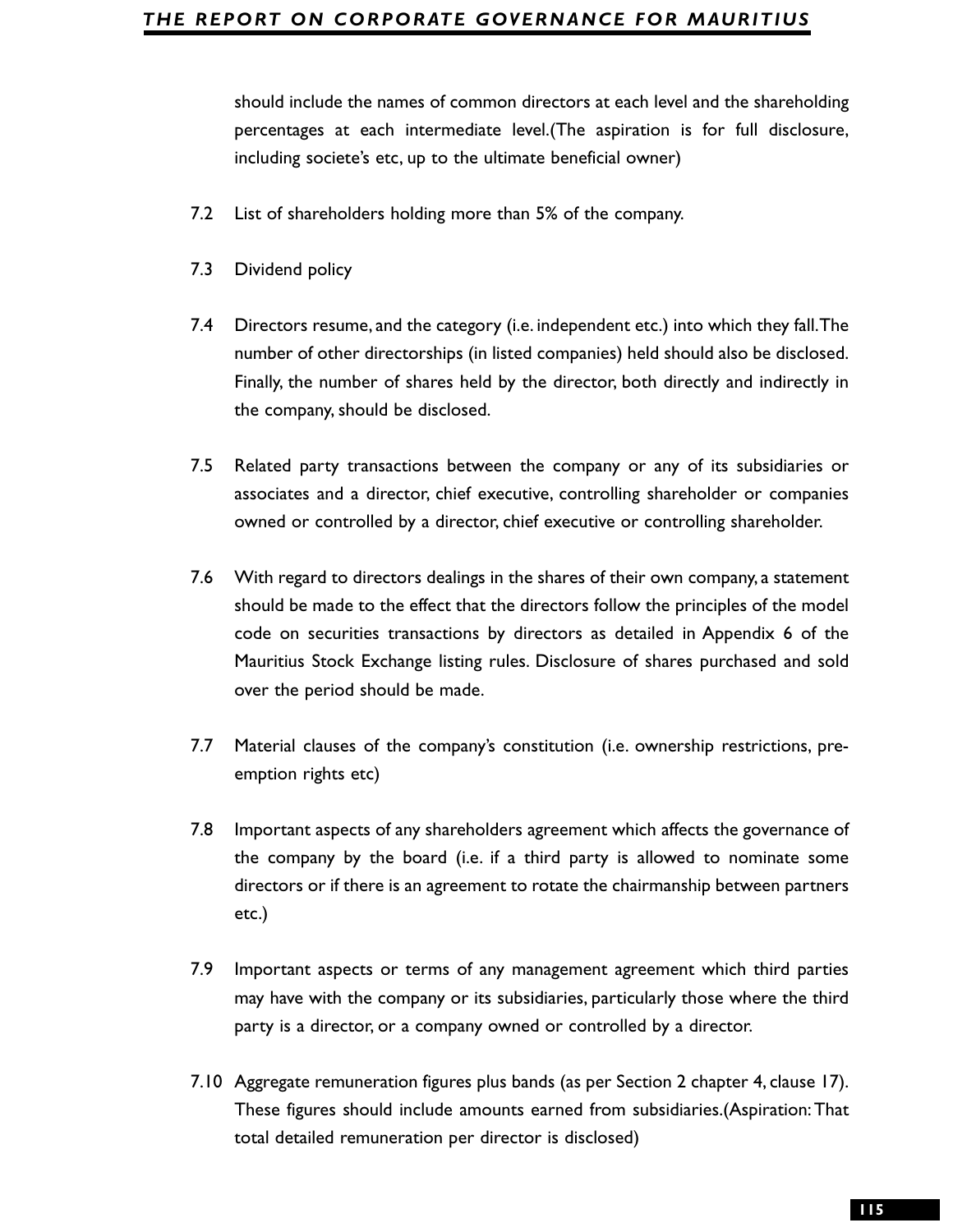#### *THE REPORT ON CORPORATE GOVERNANCE FOR MAURITIUS*

- 7.11 Statement of remuneration philosophy (as per Section 2 chapter 4, clause 17.1)
- 7.12 Main terms of reference of board committees as well as the composition of committees. The number of times in the year the board and committees met, including attendance details for directors, must also be disclosed.
- 7.13 Identification of key risks for the company, including a brief discussion of how they are managed.
- 7.14 Details of any Employee Share Option Plan.
- 7.15 A detailed timetable regarding important events including reporting dates, dividend declaration and payment dates, and Meetings of Shareholders etc.
- 7.16 Share price information. Directors should demonstrate concern and interest with respect to the share price.
- 7.17 Charitable donations, including the number of different recipients.
- 7.18 Political donations, the aggregate amount.
- 7.19 Its policies and practices as regards social, ethical, safety, health and environmental issues.

## **8. Recommendations**

- The scope of the Mauritius Stock Exchange listing rules with regard to related party transaction requirements should be widened, with more emphasis placed on disclosure.
- The model code for securities dealings by directors of listed companies as detailed in appendix 6 of the Stock Exchange listing rules should be reviewed to include a provision for such dealings reported to the Stock Exchange to be published in the 'Bulletin Officiel' within two weeks of dealing.
- The Registrar of Companies must take much sterner action against late filing of returns by all companies.Although provisions for fining and striking off exist, these must be used much more frequently.There is a serious concern that the level of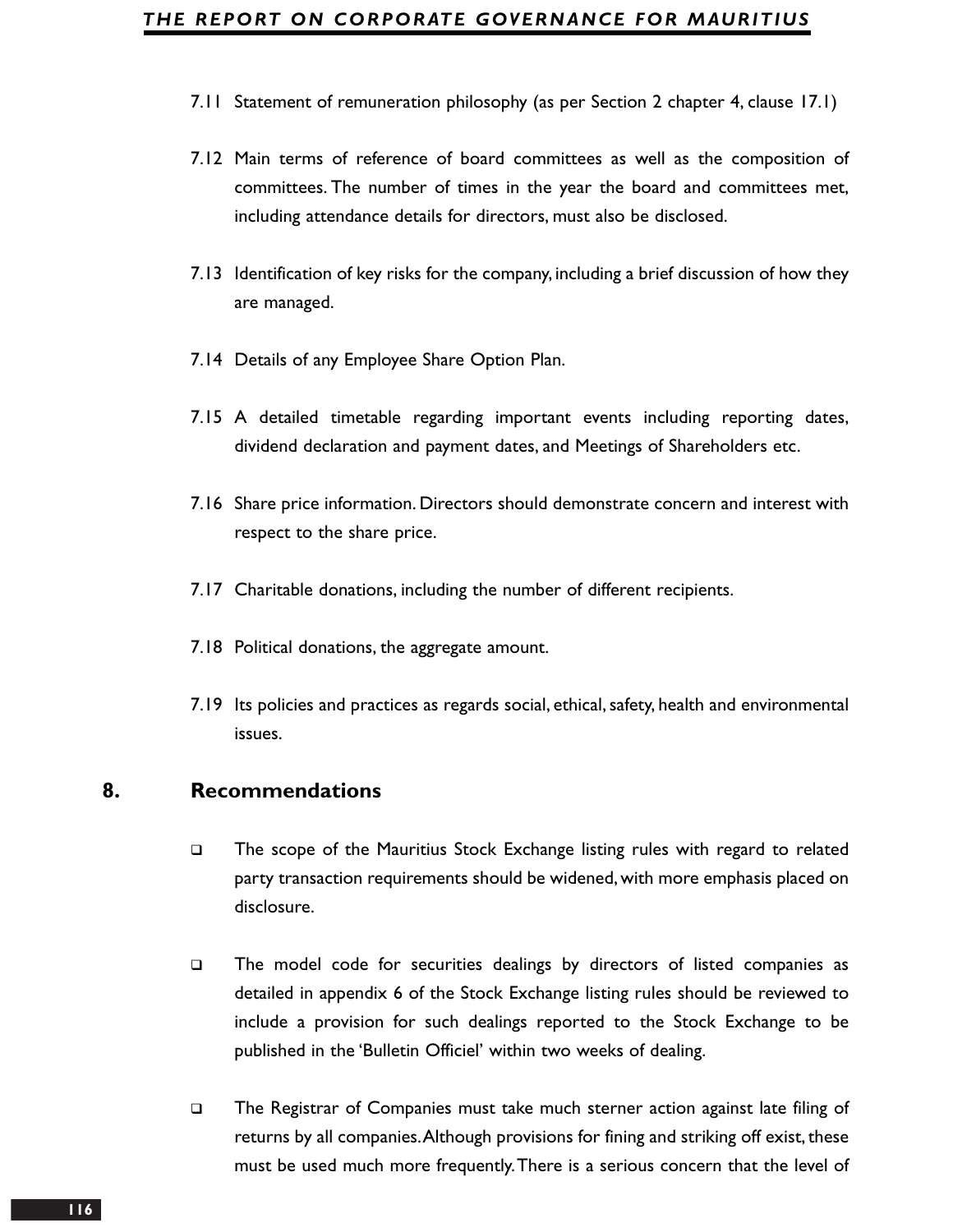## *THE REPORT ON CORPORATE GOVERNANCE FOR MAURITIUS*

disclosure required of companies as outlined in this section can in some instances<br>that a commercial advantage to smaller compettors. This can be limited if there<br>is stricter enforcement of the filing requirement as some s hand a commercial advantage to smaller competitors.This can be limited if there is stricter enforcement of the filing requirement as some smaller companies have been known to file up to three years late.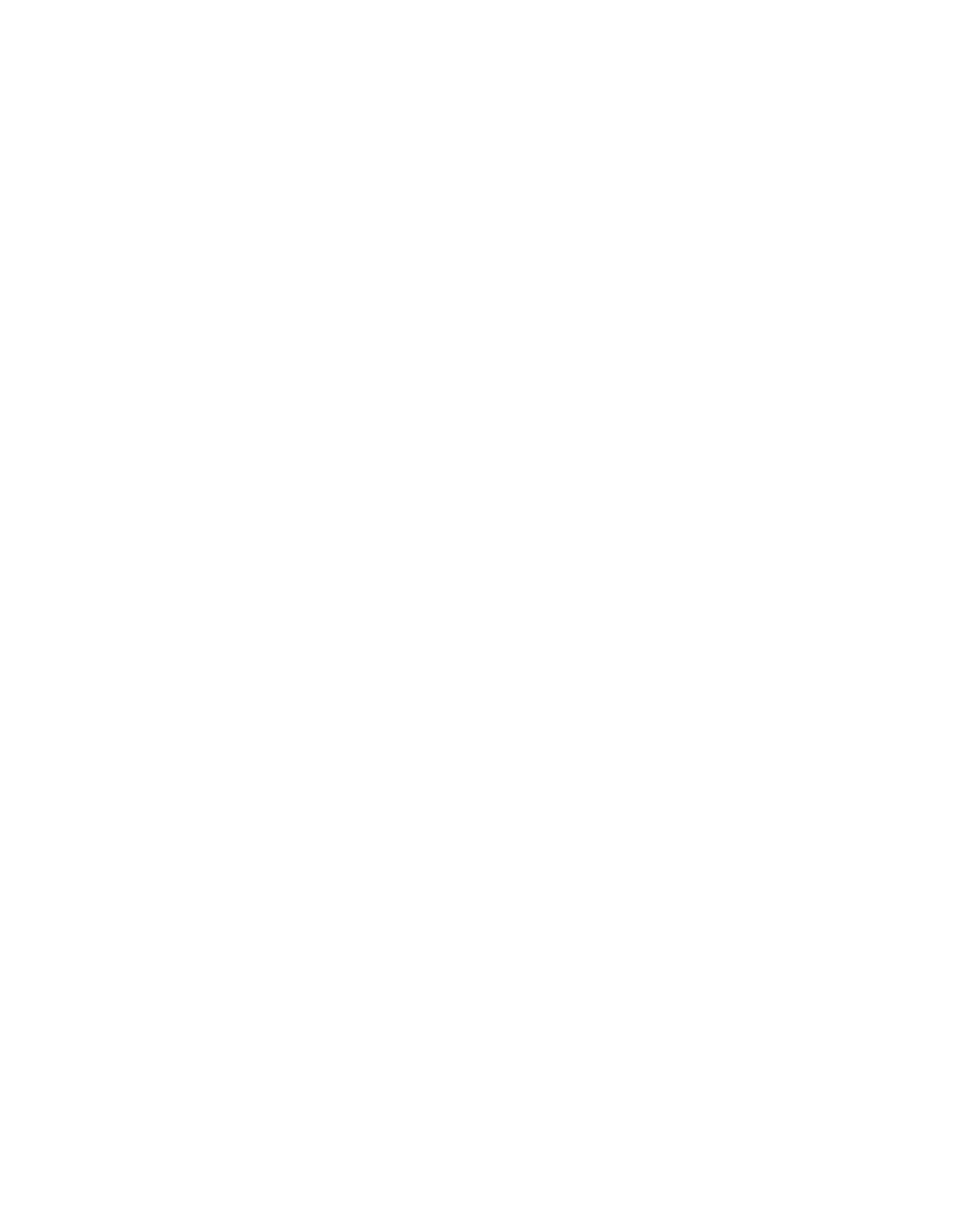## **MODEL TERMS OF REFERENCE FOR BOARD COMMITTEES**

**Note:** The following specimen terms of reference for typical board committees are not intended to be definitive nor to specifically represent any particular position of the Mauritius Committee on Corporate Governance, but are provided as guidance on precisely the terms necessary to meet its particular requirements.

## **1. Audit Committee**

## **1.1 Constitution**

Every company should establish a Committee to be known as the Audit Committee ("Committee") to assist the board in discharging its duties relating to the safeguarding of assets, the operation of adequate systems, control processes and the preparation of accurate financial reporting and statements in compliance with all applicable legal requirements and accounting standards. The Committee should not perform any management functions or assume any management responsibilities. It provides a forum for discussing business risk and control issues for developing relevant recommendations for consideration by the board. The Committee should mainly make recommendations to the board for its approval or final decision. The membership, resources, responsibilities and authorities (composition, functions and operation) of the Committee to perform its role effectively, is stipulated in these terms of reference which may be amended by the board as and when required. The Committee is constituted in terms of the requirements of sound corporate governance practices and operates within that framework.

## **1.2 Membership**

- $\Box$  The members shall consist of not less than three directors appointed by the board, the majority of whom shall be non-executive directors and (where possible) shall be independent non-executive directors.
- The board shall appoint a chairperson from the non-executive members of the Committee and determine the period for which he or she shall hold office. The chairperson of the board shall not be eligible to be appointed as chairperson of the Committee.
- $\Box$  The board shall have the power at any time to remove any members from the Committee and to fill any vacancies created by such removal.
- $\Box$  The company secretary shall be the secretary of the Committee.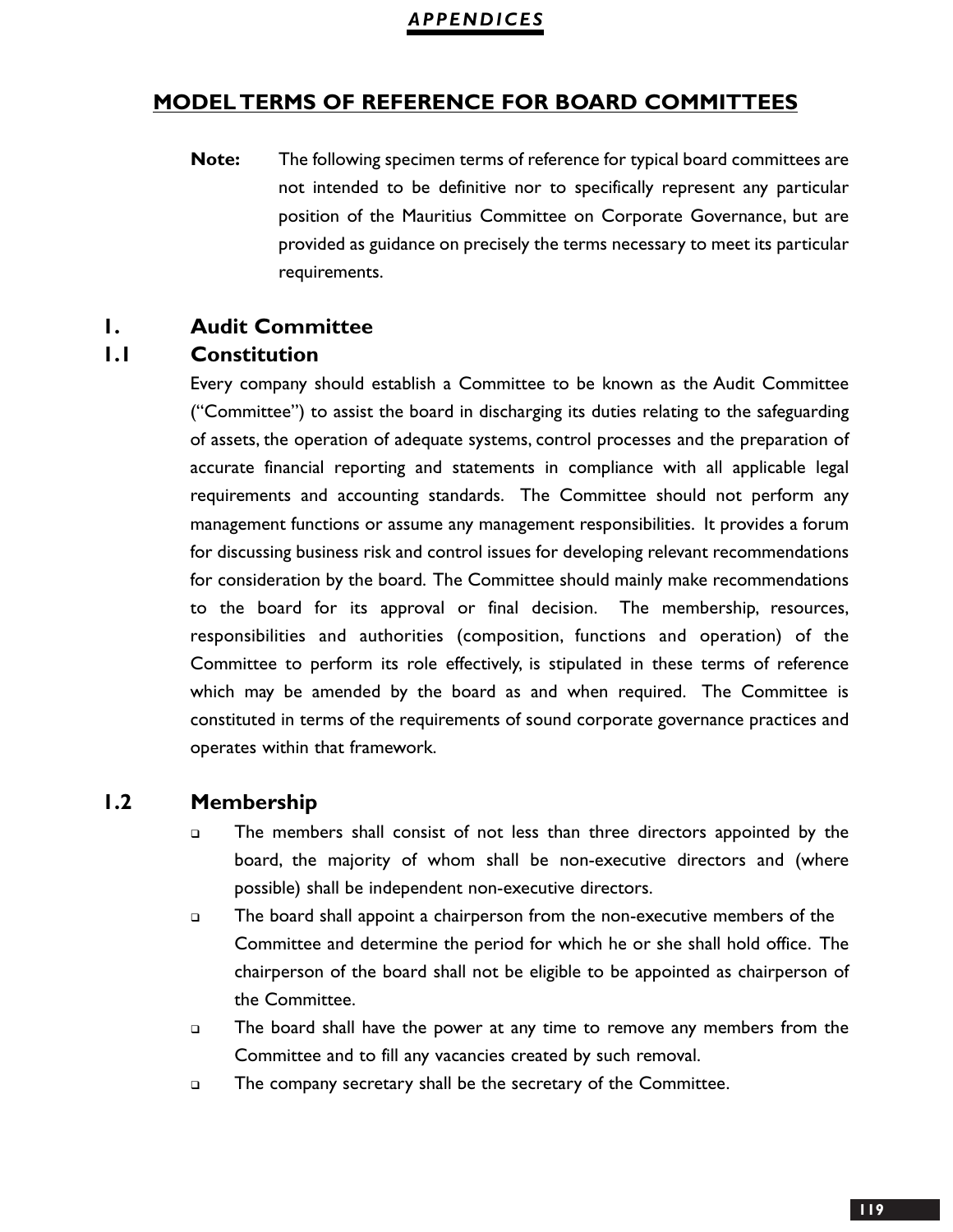## **1.3 Responsibilities of the committee**

- □ Auditors and external audit
	- The Committee may be requested to recommend to the board which firm(s) should be appointed as external auditor(s). Several firms should be screened and the Committee should obtain written or verbal proposals to enable it to arrive at its recommendation.
	- The Committee will:
		- i. Evaluate the independence and effectiveness of the external auditor(s) and consider any non-audit services rendered by such auditors as to whether this substantively impairs their independence;
		- ii. Evaluate the performance of the external auditor(s);
		- iii. Consider and make recommendations on the appointment and retention of the external auditor(s), and any questions of resignation or dismissal of the auditor(s);
		- iv. Discuss and review, with the external auditor(s) before the audit commences, the auditor(s) engagement letter, the terms, nature and scope of the audit function, procedure and engagement, the audit fee, and ensure co-ordination (where more than one audit firm is involved) and maintenance of a professional relationship between them;
		- v. Negotiable procedures, subject to agreement, beyond minimum statutory and professional duties - there are certain minimum nonnegotiable procedures required from the external auditors;
		- vi. Agree to the timing and nature of reports from the external auditor(s);
		- vii. Consider any problems identified in going concern or statement of internal control;
		- viii. Make suggestions as to problem areas that the audit can address;
		- ix. Consider any accounting treatments, significant unusual transactions, or accounting judgements, that could be contentious;
		- x. Identify key matters arising in the current year's management letter and satisfy itself that these are being properly followed up;
		- xi. Consider whether any significant ventures, investments or operations are not subject to external audit;
		- xii. Review overall audit role, explore objectives, minimise duplication, discuss implications of new auditing standards and ensure that the external audit fee will sustain a proper audit and provide value for money;
		- xiii. Agree to the timing and nature of reports from the external auditor(s); and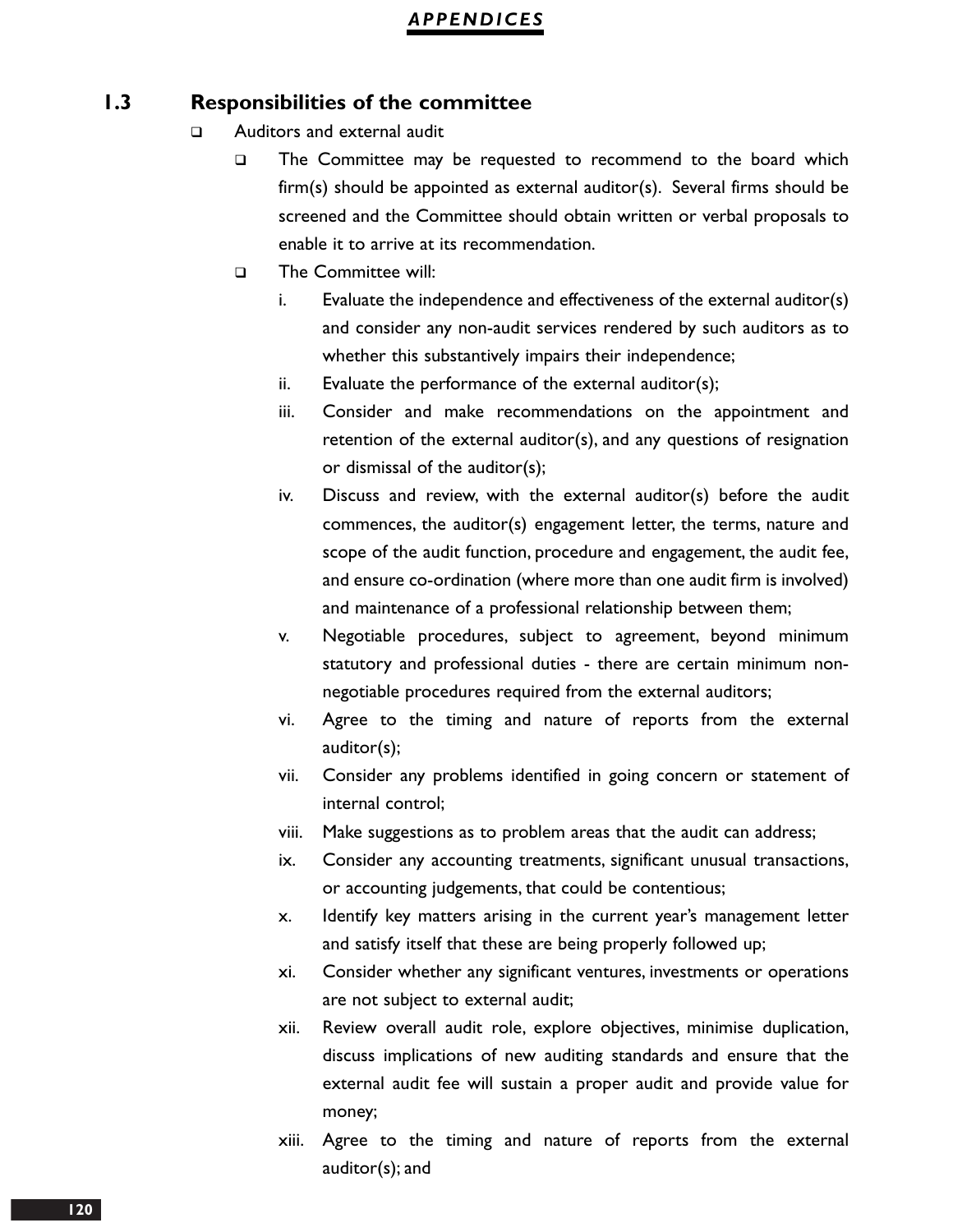- xiv. Obtain assurance from the external auditor(s) that adequate accounting records are being maintained.
- D Financial statements

The Committee will examine and review the annual financial statements, the interim reports, the accompanying reports to shareowners, the preliminary announcement of results and any other announcement regarding the company's results or other financial information to be made public, prior to submission and approval by the board, focussing particularly on:

- $\Box$  The implementation of new systems;
- $\square$  Tax and litigation matters involving uncertainty;
- Any changes in accounting policies and practices;
- **D** Major judgmental areas;
- $\square$  Significant adjustments resulting from the audit;
- $\Box$  The basis on which the company has been determined a going concern;
- **Q** Capital adequacy;
- Internal control:
- Compliance with accounting standards, local and international, compliance with stock exchange and legal requirements;
- □ The efficiency of major adjustments processed at year end;
- □ Compliance with the financial conditions of loan covenants; and
- Reviewing special documents such as prospectuses as and when prepared.
- $\Box$  Internal control and internal audit

An important role of the Committee will be to monitor and supervise the effective function of the internal audit, ensuring that the roles and functions of the external audit with internal audit are sufficiently clarified and co-ordinated to provide an objective overview of the operational effectiveness of the company's systems of internal control and reporting. This will include:

- **Evaluating the performance of internal audit;**
- Reviewing the internal audit function's compliance with its mandate as approved by the Committee;
- Reviewing the effectiveness of the company's systems of internal control, including internal financial control and business risk management and maintaining effective internal control systems;
- **Considering the appointment, dismissal or re-assignment of the head of the** internal audit function;
- Reviewing and approving the internal audit charter, internal audit plans and internal audit's conclusions with regard to internal control;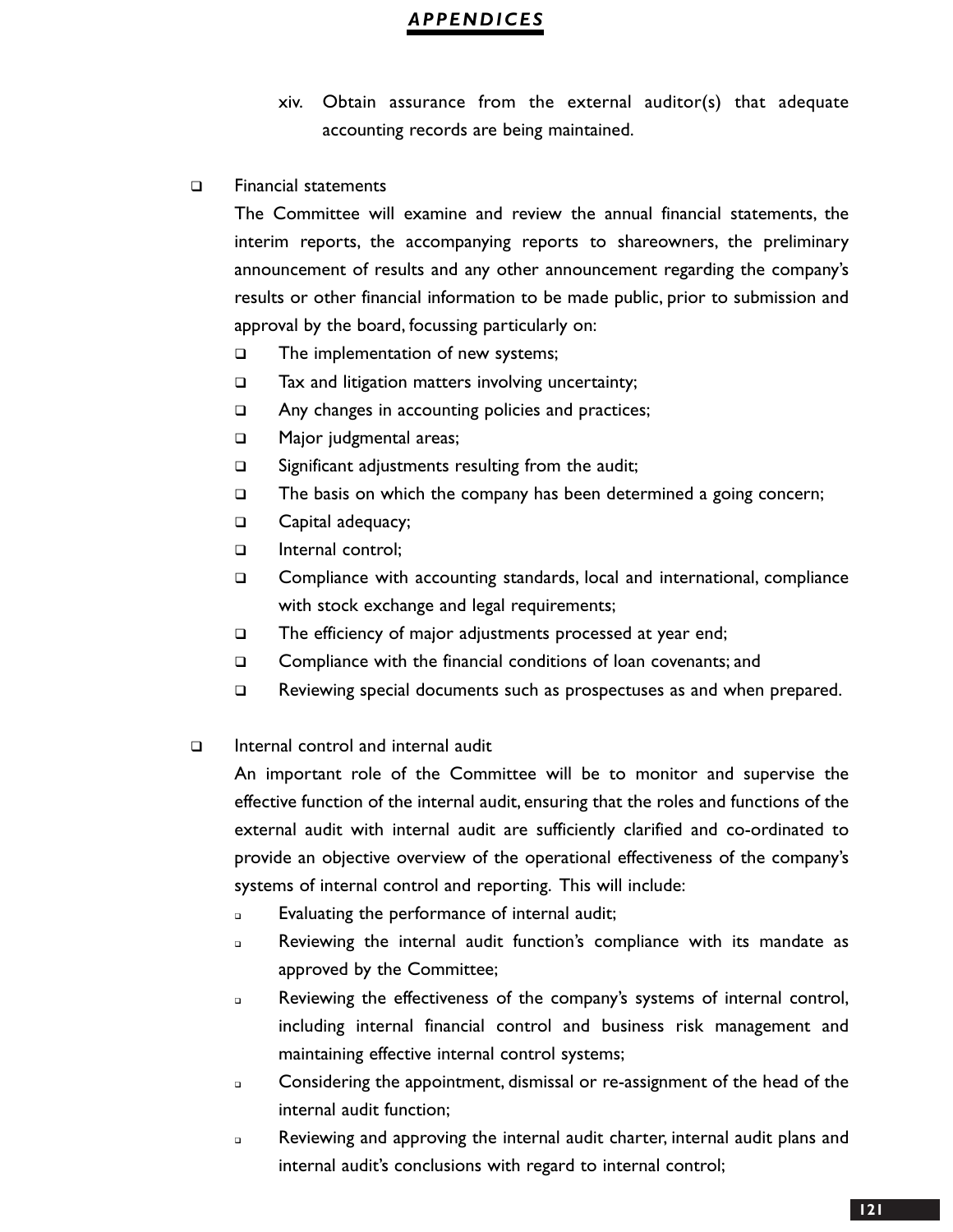- Reviewing the adequacy of corrective action taken in response to significant internal audit findings;
- Reviewing significant matters reported by the internal audit function;
- Reviewing the objectives and the operations of the internal audit function;
- Assessing the adequacy of performance of the internal audit function, and the adequacy of available internal audit resources;
- Reviewing the co-operation and co-ordination between the internal and external audit functions and co-ordinating the formal internal audit work plan with external auditors to avoid duplication of work;
- Reviewing significant differences of opinion between management and the internal audit function;
- **Example 20 Maintaining proper and adequate accounting records;**
- Evaluating the independence and effectiveness of the internal auditors;
- Controlling the overall operational and financial reporting environment;
- Safeguarding company's assets against unauthorised use or disposal;
- Directing and supervising investigations into matters within its scope, for example, evaluations of the effectiveness of the company's internal control, cases of employee fraud, misconduct or conflict of interest.
- $\Box$  Ethics

There are a number of statutory, common law and other requirements that cover the ethical behaviour of directors,managers and officers of companies. In addition, the company can establish a clearly defined and documented code of ethics. The directors must declare the nature and extent of their interest in contracts.

- □ The Committee will be responsible for:
	- i. Monitoring the ethical conduct of the company, its executives and senior officials;
	- ii. Reviewing any statements on ethical standards or requirements for the company and assisting in developing such standards and requirements;
	- iii. Compliance with the requirements of the articles of association;
	- iv. Compliance with the law and regulations of any other applicable statute and of controlling bodies;
	- v. Identification of any violations of ethical conduct; and
	- vi. Environmental and social issues.
- The Committee will also give recommendations on any potential conflict of interest or questionable situations of a material nature.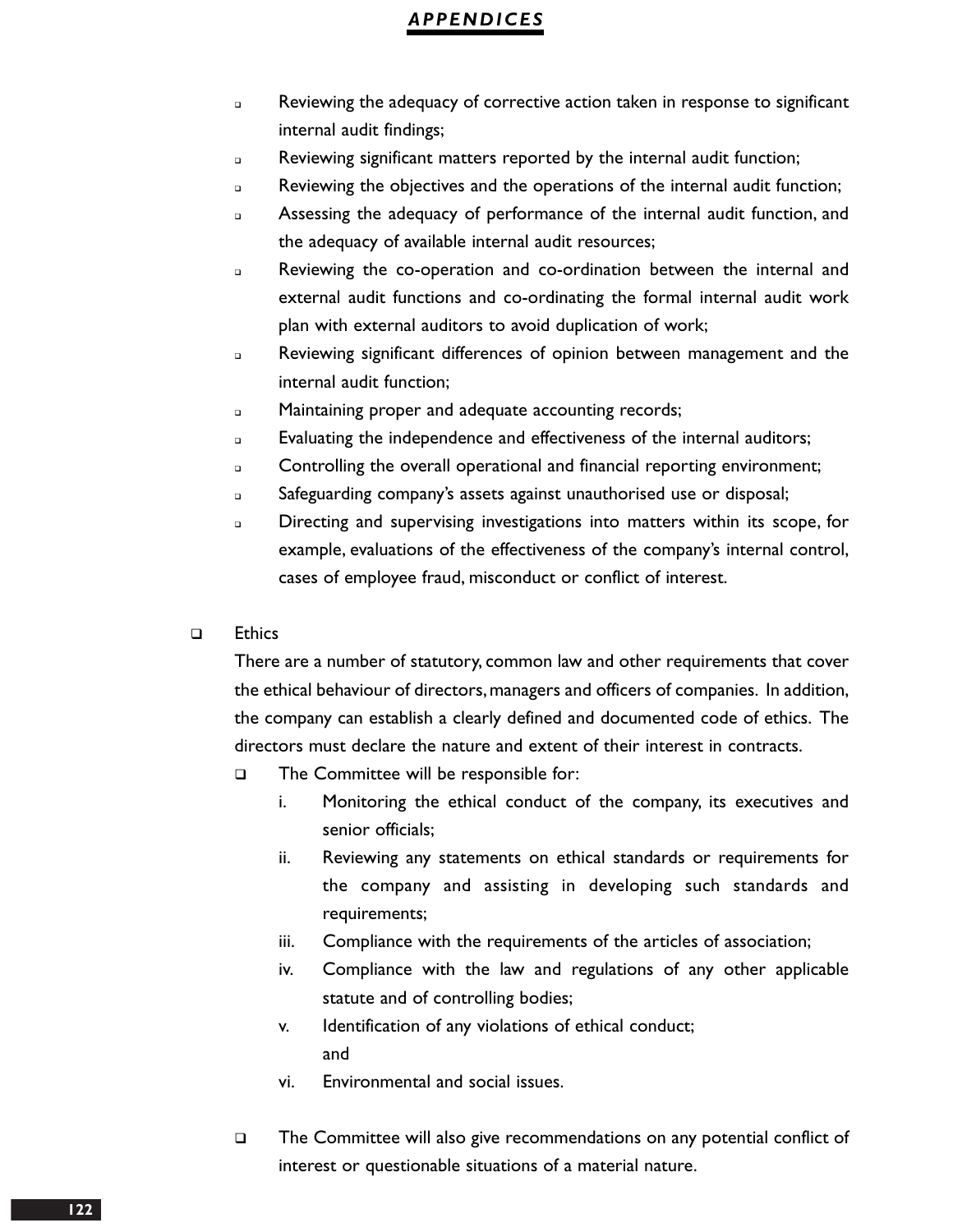## **1.4 Reporting and accountability**

- □ The chairperson of the Committee shall account to the board for its activities and make recommendations to the board concerning the adoption of the annual and interim financial statements and any other matters arising from the above responsibilities.
- $\Box$  The chairperson (or, in his/her absence, an alternate member) of the Committee shall attend the annual general meeting to answer questions concerning matters falling within the ambit of the Committee.

## **1.5 Activities of the Committee**

In discharging its responsibilities, the Committee will:

- **D** Financial statements
	- Review the quality of financial information, interim and financial statements and other public and regulatory reporting;
	- Review the annual report and accounts taken as a whole, to ensure they present a balanced and understandable assessment of the position, performance and prospects of the company;
	- Review the external auditor(s) proposed audit certificate;
	- Discuss problems and reservations arising from the audit, and any matters the auditor(s) may wish to discuss (in the absence, where requested by the Committee, of executive directors, and any other person who is not a member of the Committee);
	- Review the external auditors' management letter and management response; and
	- Review the credibility, independence and objectivity of the auditor(s), taking into account their audit and non-audit fees. Where the auditors also supply a substantial volume of non-audit services to the company, the Committee should keep the nature and extent of such serves under review, seeking to balance the maintenance of objectivity with value for money.
- $\Box$  Internal control and internal audit
	- Review the company's statement on internal control systems prior to endorsement by the board, and in particular to review:
		- i. the procedures for identifying business risks and controlling their impact on the company;
		- ii. the company's policies for preventing or detecting fraud;
		- iii. the company's policies for ensuring that the company complies with relevant regulatory and legal requirements;
		- iv. the operational effectiveness of the policies and procedures;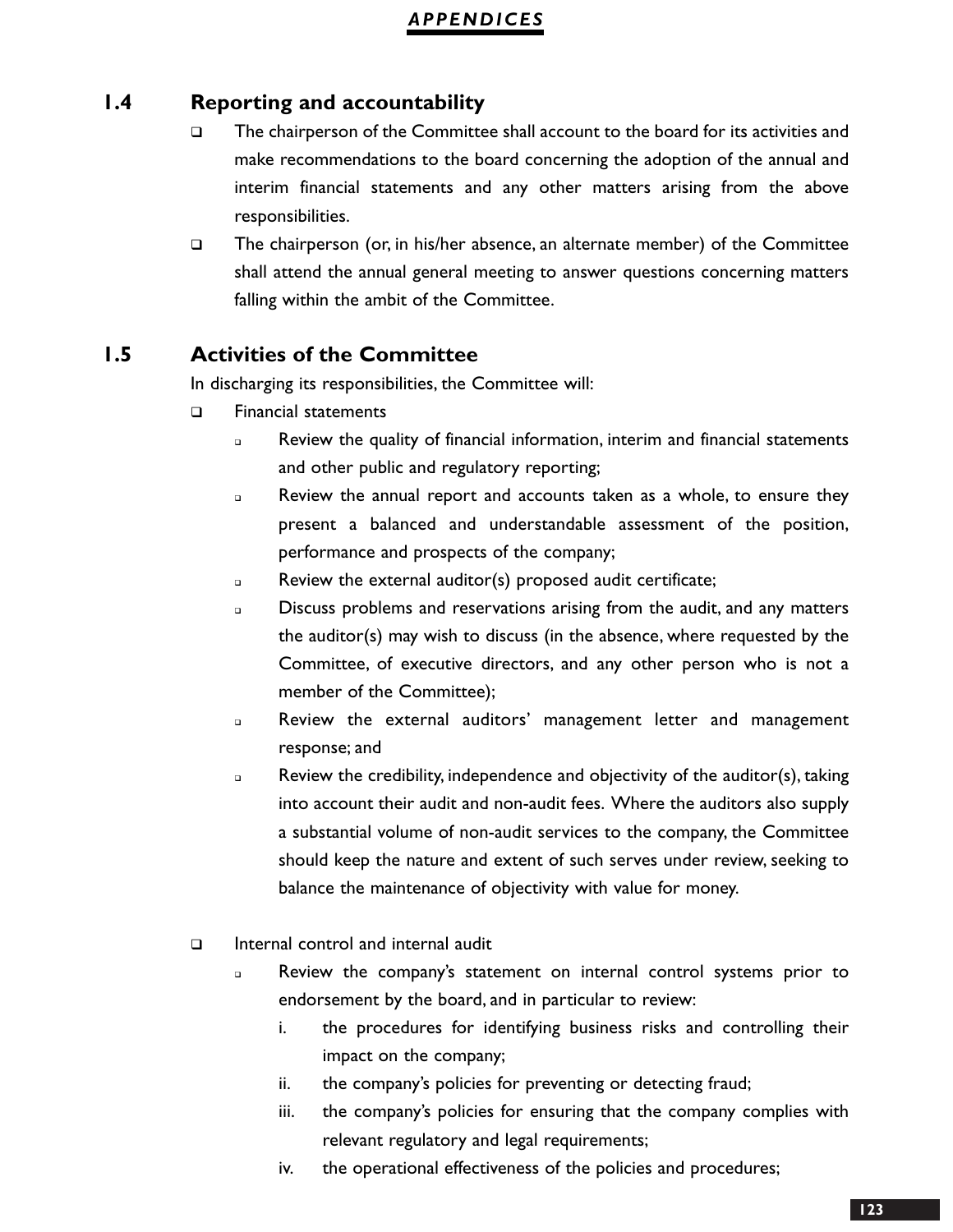- consider whether or not the objectives, organisation, staffing plans, financial budgets, audit plans and standing of the internal audit function provide adequate support to enable the Committee to meet its objectives;
- review the results of work performed by the internal audit function in relation to financial reporting, corporate governance, internal control, and any significant investigations and management responses;
- review co-ordination between the internal audit function and the external auditors and deal with any issues of material or significant dispute or concern;
- review such significant transactions not directly related to the company's normal business as the Committee might deem appropriate;
- review significant cases of employee conflicts of interest, misconduct or fraud, or any other unethical activity by employees or the company;
- **n** review the controls over significant risks; and
- consider other relevant matters referred to it by the board.
- $\Box$  The Committee, in carrying out its duties under these terms of reference, will have due regard for the principles of governance and code of best practice as contained in the Mauritius Report on Corporate Governance 2003.

## **1.6 Meetings**

- $\Box$  Meetings of the Committee will be held as frequently as the Committee considers appropriate, but it will normally meet not less than four times a year. The board or any member thereof, including members of the Committee, the external auditors, and the head of internal audit may call further meetings.
- **Example 10 Reasonable notice of meetings and the business to be conducted shall be given to** the members of the Committee, the chairperson of the board, the chief executive, executives and managers responsible for finance, the head of internal audit and the external audit partners to make proposals as necessary.
- $\Box$  The quorum for decisions of the Committee shall be any two members of the Committee present throughout the meeting of the Committee.
- $\Box$  The finance director, senior audit partner in charge of the external audit and head of internal audit shall be in attendance at meetings of the Committee and shall have unrestricted access to the chairperson or any other member of the Committee as is required in relation to any matter falling within the remit of the Committee.
- $\square$  The chairperson, at his/her discretion, may invite other executives to attend and to be heard at meetings of the Committee.
- □ No attendee shall have a vote at meetings of the Committee.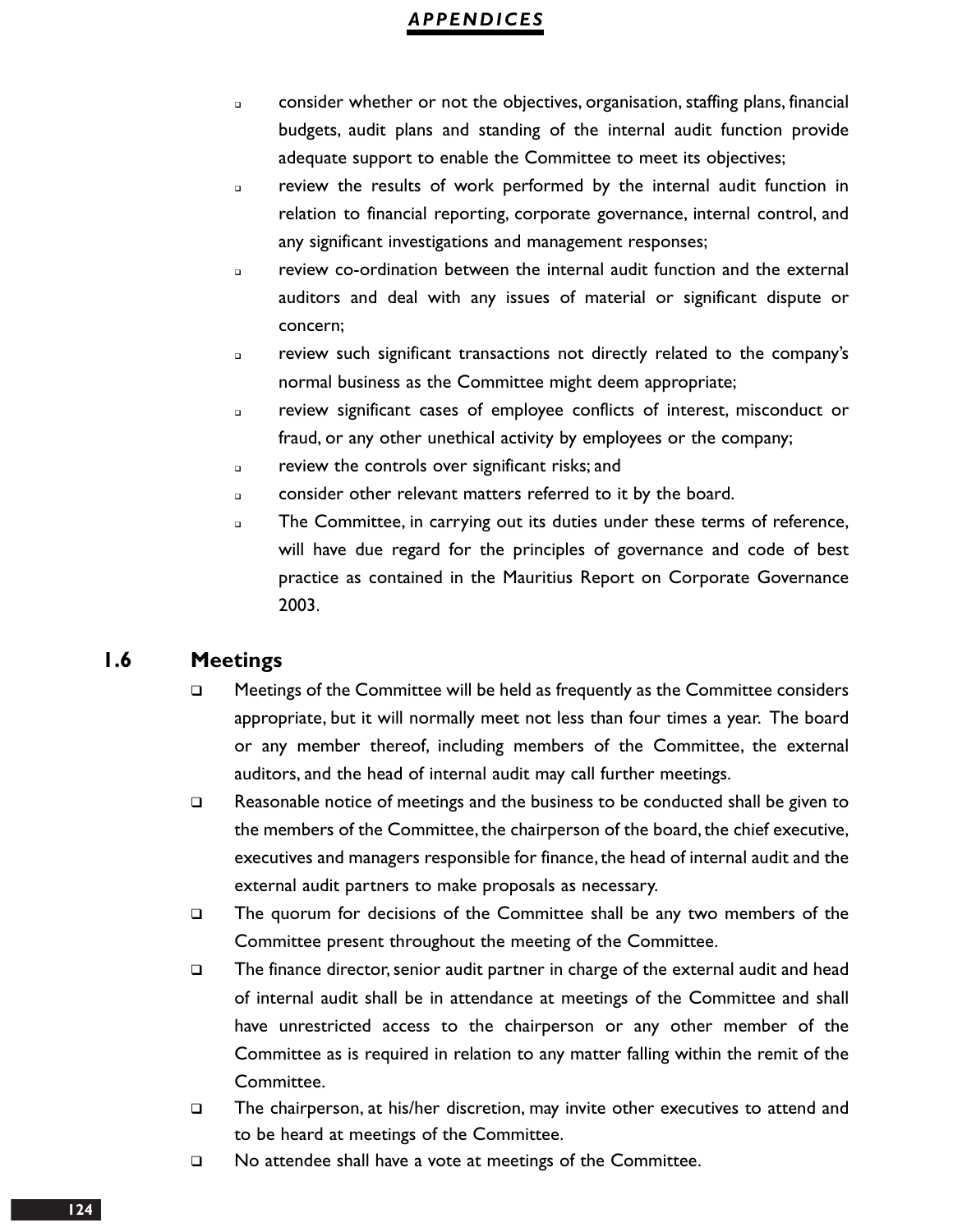□ The minutes of all meetings of the Committee, or summaries thereof, shall be submitted to the board at the immediate following board meeting, the agenda for each such board meeting shall provide an opportunity for the chairperson of the Committee to report orally on any matters of importance as well as on the Committee's findings and shall recommend actions.

## **1.7 Proceedings**

- □ Unless varied by these terms of reference, meetings and proceedings of the Committee will be governed by the company's articles of association regulating the meetings and proceedings of directors and committees.
- $\square$  The committee secretary shall take minutes of meetings. These shall be reviewed and approved by the members of the Committee.

## **1.8 Authority of the Committee and resources available to it**

The Committee, in carrying out its tasks under these terms of reference:

- $\Box$  Is authorised to investigate any activity within its terms of reference;
- □ May, at the discretion of the Committee, require other employees of the company to attend meetings or parts of meetings;
- □ May consult with and seek any information it requires from any employees, and all employees shall be required to co-operate with any request made by the Committee in the course of its duties;
- Shall at least once a year meet with external auditors without any executive member of the board in attendance; and
- $\square$  Shall at least once a year meet with the internal auditors without any executive member of the board in attendance.

## **1.9 Remuneration**

- □ Having regard for the functions performed by the members of the Committee in addition to their functions as directors and in relation to the activities of the Committee and pursuant to the specific power conferred upon the board by the articles of association of the company, members of the Committee shall be paid such special remuneration in respect of their appointment as shall be fixed by the board.
- The chairperson of the Committee shall, in addition to his or her remuneration as member, receive a further sum as determined by the board.
- $\square$  Such special remuneration in terms hereof shall be in addition to the annual fees payable to directors.

#### **1.10 General**

□ The Committee, in carrying out its tasks under these terms of reference, may obtain such outside or other independent professional advice as it considers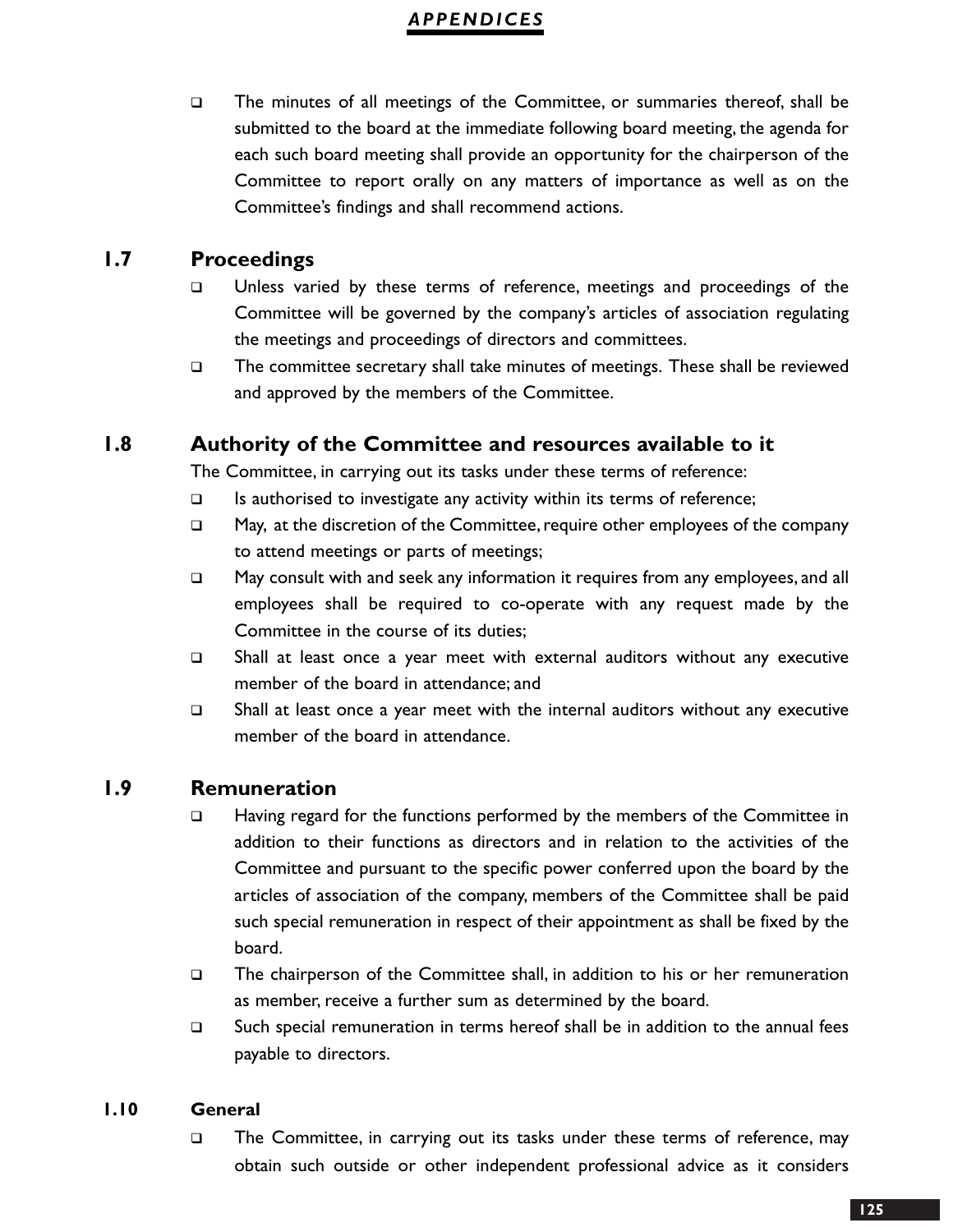necessary to carry out its duties.

- $\square$  The board shall ensure that the Committee will have access to professional advice both inside and outside the company in order for it to perform its duties.
- $\square$  These terms of reference may be amended as required, subject to the approval of the board.

## **2. Remuneration Committee**

## **2.1 Constitution**

Every company should establish a formal and transparent procedure for developing a policy on executive remuneration and for fixing the remuneration packages of individual directors, within agreed terms of reference, to avoid potential conflicts of interest. A formal appointed remuneration committee of the board, composed wholly or substantially of non-executive directors, with access to independent surveys and consultants, can be a useful mechanism for facilitating the determination of all the essential components of remuneration and establishing remuneration credibility with shareowners. The Committee's function in relation to remuneration of non-executives, for reason of self-interest, should be limited to making recommendations to the full board and, as applicable, to the shareowners. The financial reward offered by the company should be sufficient to attract people of the required calibre. Failure to attract the right people will have a negative impact on the efficiencies of the company and, consequently, on the returns to its shareowners.

### **2.2 Membership**

- □ The Remuneration Committee ("Committee") shall consist of not less than three directors appointed by the board of directors ("board"), all of whom shall be nonexecutive directors and the majority deemed to be independent.
- The board shall appoint the Committee chairperson and determine the period for which he or she shall hold office. The chairperson of the board, if he or she is an independent non-executive director, may be eligible to be appointed as chairperson of the Committee.
- **The Committee shall nominate a committee secretary.**

## **2.3 Terms of Reference**

- The role of the Committee will be to work on behalf of the board and be responsible for its recommendations and will, within these terms of reference:
- Determine, agree and develop the company's general policy on executive and senior management remuneration;
- Determine specific remuneration packages for executive directors of the company, including but not limited to basic salary, benefits in kind, any annual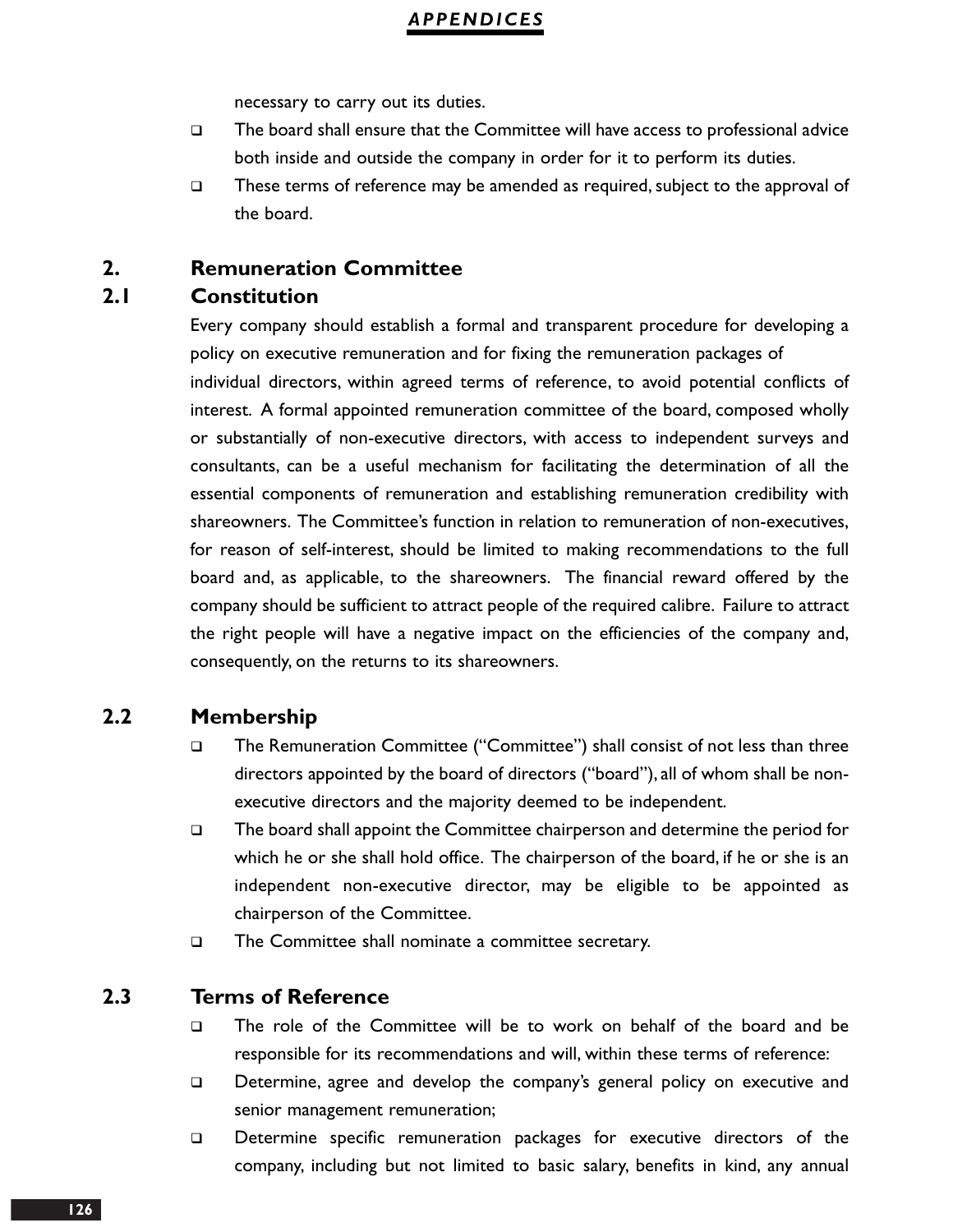bonuses, performance-based incentives, share incentives, pensions and other benefits;

- Determine the level of non-executive and independent non-execitive fees to be recommended to the shareholders at the Meeting of Shareholders;
- Determine any criteria necessary to measure the performance of executive directors in discharging their functions and responsibilities.
- The Committee will aim to give the executive directors every encouragement to enhance the company's performance and to ensure that they are fairly, but responsibly rewarded for their individual contributions and performance.
- The Committee will review (at least annually) the terms and conditions of executive directors' service agreements, taking into account information from comparable companies where relevant.
- The Committee will determine any grants to executive directors and other senior employees made pursuant to the company's executive share scheme(s).
- $\Box$  The Committee will be kept informed of relevant information for other group executives and senior managers.
- $\Box$  The Committee will not determine the remuneration or terms of any consultancy agreement of any non-executive director, although it may make recommendations to the board if requested.
- The Committee will co-ordinate its activities with the chairperson of the board and the chief executive as well as consult them in formulating the Committee's remuneration policy and when determining specific remuneration packages.
- $\Box$  The broad framework and cost of executive remuneration should be a matter for the board on advice of the Committee.
- The Committee may wish to consult other non-executive directors in its evaluation of the chairperson of the board and the chief executive.
- $\Box$  The Committee will have due regard for the principles of governance and code of best practice.
- The Committee will liaise with the board in relation to the preparation of the Committee's report to shareowners as required and will consider each year (and minute its conclusions) whether the circumstances are such that the annual general meeting of the company should be invited to approve the remuneration policy set out in the Committee's report.

## **2.4 Guidelines for components of remuneration**

As part of achieving and maintaining reasonable, acceptable levels of remuneration, the Committee is encouraged to consider the following guidelines:

- D Base Fees
	- The general level of hourly or daily rates of fees earned by directors in their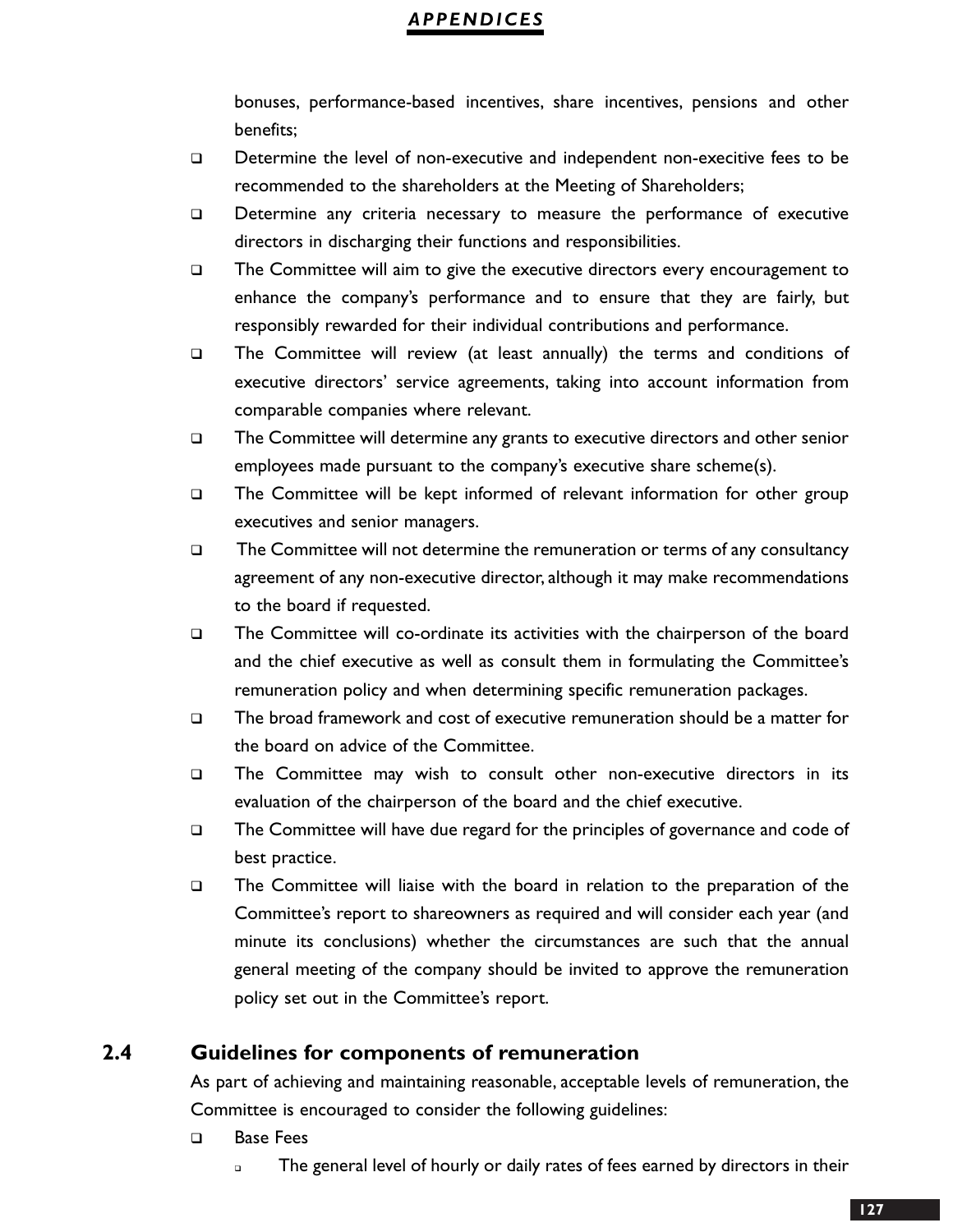professional capacities (e.g. as lawyers, accountants, executives, management consultants);

- The hours spent in travel and preparation for meetings, as well as actual attendance;
- **Nille** indirect costs pertinent to the role of directors are separately reimbursed, a fair and reasonable allowance for any direct costs should, however, be made in the base fee;
- In the case of companies of unusual size or complexity, a comparison can be made and a relativity established with the level of the chief executive officer's remuneration disregarding any incentive package;
- Company performance (i.e. profit, dividend and share price) is not considered to be of special significance for the purpose of setting a base fee; and
- n The fee must be fair.
- **D** Forms of payment
	- Cash;
	- Shares or share options this can have the advantage of aligning remuneration with the interests of the shareowners by increasing the focus of directors on company performance and share value. Where share options are to be offered to non-executive directors, shareowners must approve this offer in a general meeting prior to the allocation being implemented.
- D Reviews

The dates for review would also be an appropriate time to undertake evaluations of the performances of individual directors.

Equal sharing

In line with the principle of collective responsibility, base fees should, wherever possible, be shared equally except in the case of additional responsibility or workload such as the chairperson and deputy chairperson. The level will depend on the extent of their involvement with the company.

#### □ Supplementary fees

Supplementary work resulting from the membership of board committees (e.g. audit, remuneration, etc) should be spread as evenly as possible among board members and recognised in the level of the base fee. If supplementary fees are charged separately, they may be calculated at an hourly or daily rate rather than annually, and should be subject to review in the same manner as base fees.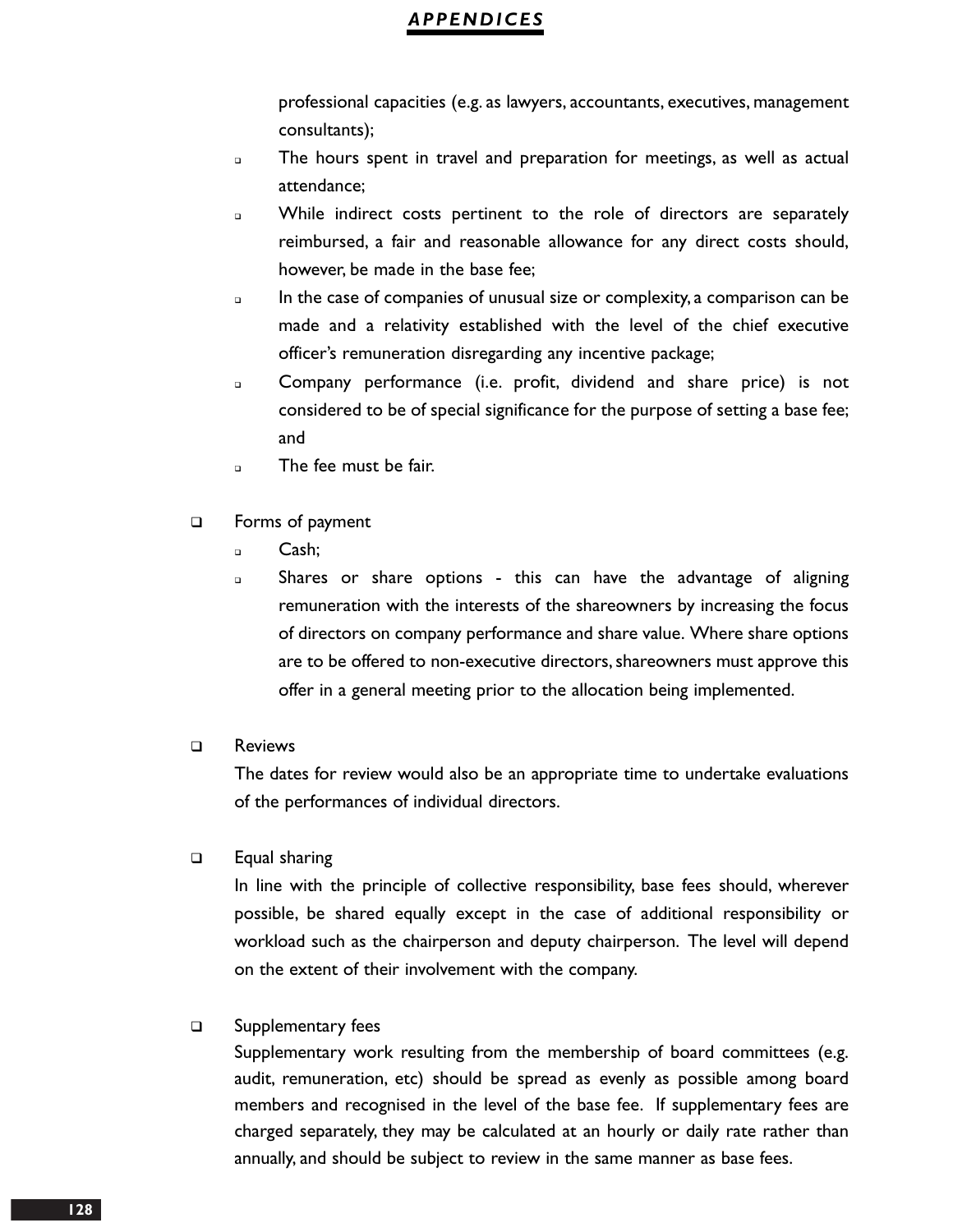- □ Reimbursement of expenses
	- Directors should ensure that they are reimbursed for all direct and indirect expenses reasonably and properly incurred (e.g. office, secretarial, accommodation, travelling expenses).
	- Accommodation and travelling expenses should include those incurred in attending all meetings of directors and board committees, shareowners' meetings or otherwise in connection with company business.
	- Where a director uses personal transport, travelling expenses should include a realistic kilometric allowance.
	- Expenses applicable to multi-directorships should be apportioned on a fair and reasonable basis, having regard for the time spent on each directorship, including travelling costs.
	- Directors should ensure that the company's articles of association do not restrict the reimbursement of expenses.
- □ Directors' and Officers' liability insurance
	- Directors should, wherever practicable, arrange for such insurance to be taken out, and for such insurance to be paid by the company.
	- The cover provided by the insurance should be as extensive as permitted by law, including all risks relating to legal costs.
	- Directors should ensure that the payment of insurance cover is authorised by the company's articles of association.
- **D** Payments on termination
	- The payment of retirement benefits to executive directors is an accepted practice in many companies and should be determined by the company's particular circumstances. Alternatively, a termination payment can be negotiated as part of their overall remuneration package.
	- If retirement benefits are paid it is recommended that unless authorised otherwise by shareowners, the lump sum amount or the base for the pension should not exceed the total remuneration of the director in his or her capacity as a director in any three years chosen by the committee.
	- The Committee should ensure that the payments or benefits of any nature on termination are not restricted by the company's articles of association but are fair to the company and can be adequately justified to shareowners if called on to do so.
- **D** Flexibility

All the components of remuneration are, in the normal course, a matter of negotiated commercial contract and,accordingly,should be sufficiently flexible to suit each individual circumstance.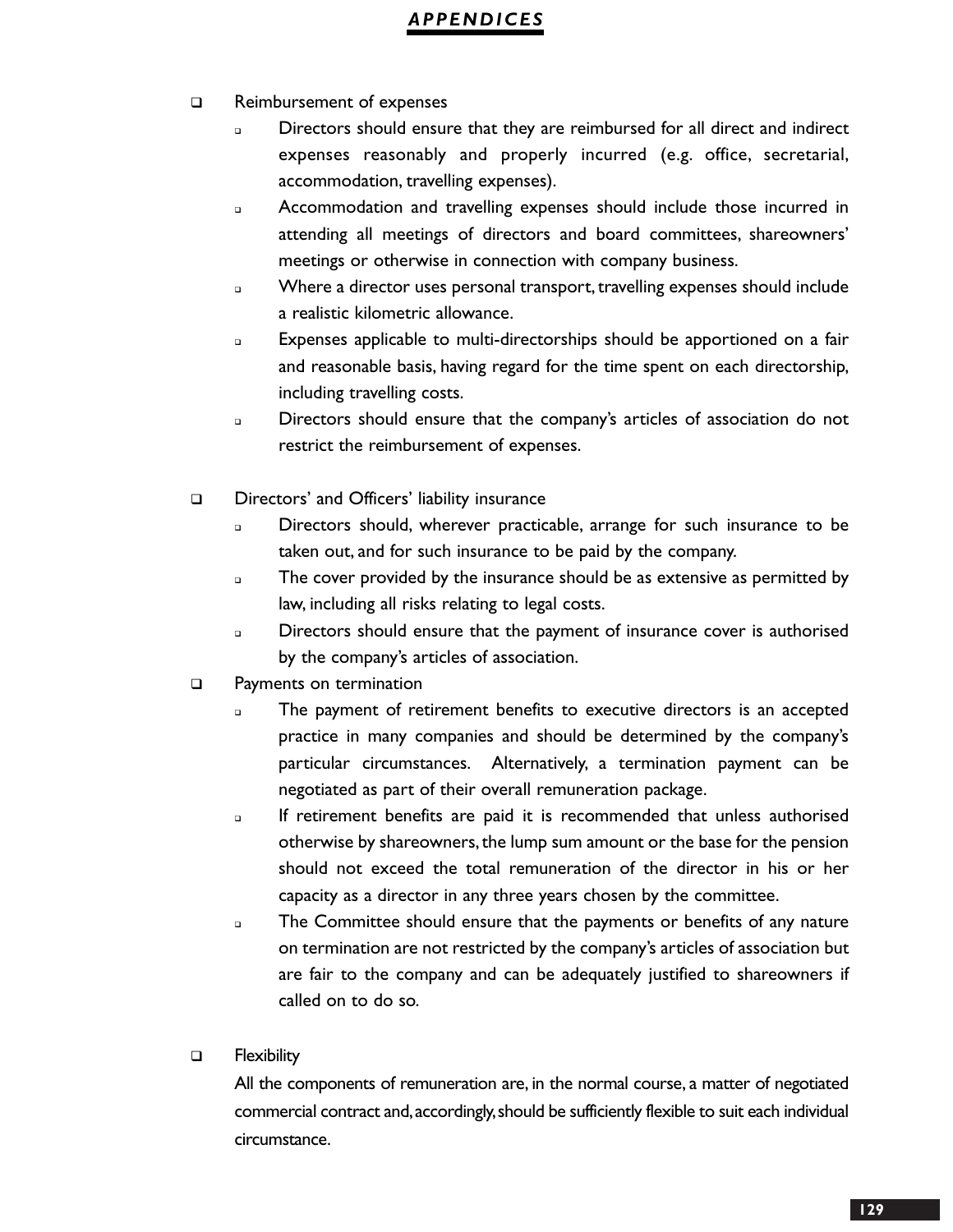#### **2.5 Shareholder acceptance**

- □ Every effort should be made to promote acceptance of the necessity for, and benefits of, a realistic realignment of director remuneration.
- □ Requirements to disclose remuneration in the annual report is seen as a constructive opportunity to communicate with shareholders on all aspects of remuneration.
- $\square$  The information disclosed could in relation to each director, usefully include such matters as a breakdown of remuneration into its individual components, the remuneration package as a total cost to the company, the number of meetings attended and, if practicable, the number of hours worked.
- The adoption by companies of formal remuneration policies, encompassing such matters as the philosophy behind remuneration assessments, the criteria for remuneration setting, the remuneration components, the composition and role of the Committee, and the disclosure of such policies to shareholders, can also indicate to the public a responsible approach by companies to remuneration issues.

#### **2.6 Meetings**

- D Meetings of the Committee will be held as the Committee deems to be appropriate, however, the Committee should meet at least once each year. Further meetings may be called by the chairperson of the Committee or any member of the Committee.
- The notice of each meeting of the Committee, confirming the venue, time and date and enclosing an agenda of items to be discussed, shall other than under exceptional circumstances, be forwarded to each member of the Committee not less than four working days prior to the date of the meeting.
- $\Box$  The quorum for decisions of the Committee shall be any two members present who shall vote on the matter for decision.
- $\square$  The Committee shall normally invite the chairperson of the board and the chief executive to attend meetings to discuss the performance of other executive directors and to make proposals as necessary.
- $\Box$  The chairperson (or in his/her absence, an alternative member) of the Committee shall attend the annual general meeting and be prepared to answer questions concerning the appointment of executive and non-executive directors and maintain contact as required with the company's principal shareholders about the appointment of executive and non-executive directors in the same way as for other matters.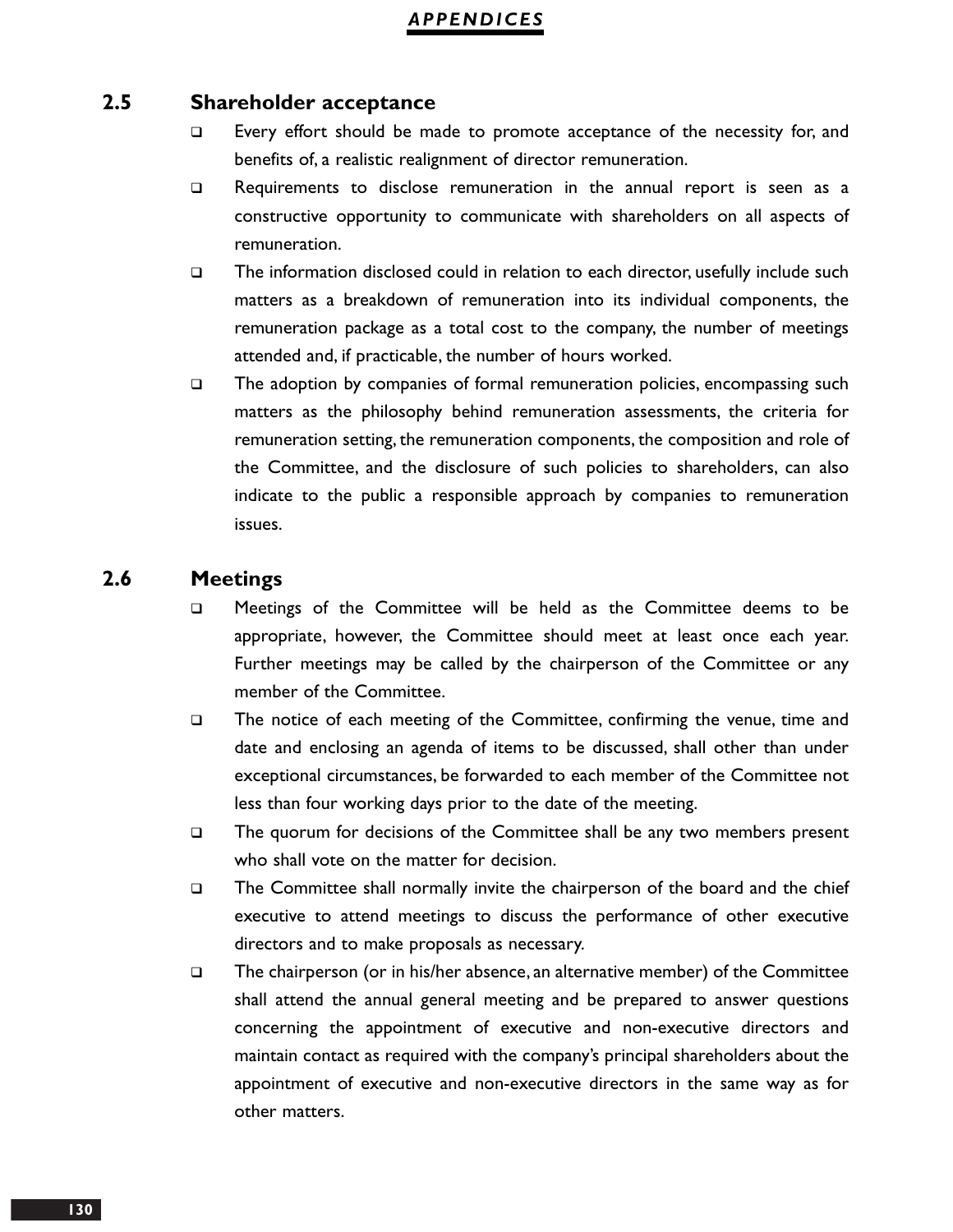## **2.7 Proceedings**

- □ Unless varied by these terms of reference, meetings and proceedings of the Committee will be governed by the company's articles of association regulating the meetings and proceedings of directors and committees.
- The committee secretary shall take minutes of meetings. Any director may, provided that there is no conflict of interest and with the consent of the chairperson, obtain copies of the Committee's minutes.
- □ No Committee attendee shall participate in any discussion or decision in respect of their own remuneration.

## **2.8 Remuneration**

- □ Having regard for the functions performed by the members of the Committee in addition to their functions as directors in relation to the activities of the Committee, and pursuant to the specific power conferred upon the board by the articles of association of the company, members of the Committee may be paid such special remuneration in respect of their appointment as shall be fixed by the board.
- Such special remuneration shall be in addition to the annual fees payable to directors.

## **2.9 General**

- □ The Committee, in carrying out its tasks under these terms of reference, may obtain such outside or other independent professional advice as it considers necessary to carry out its duties.
- $\Box$  The board will ensure that the Committee will have access to professional advice both inside and outside the company in order for it to perform its duties.
- $\square$  These terms of reference may from time to time be amended, as required, subject to the approval of the board.

## **3. Nomination Committee**

## **3.1 Constitution**

Unless the board is small, every company should establish a nomination committee, with a clear remit and whose authority is well accepted, to make recommendations to the board on all new board appointments. A formal process of reviewing the balance and effectiveness of the board, identifying the skills needed and those individuals who might best be seen to be providing such skills in a fair and thorough manner, is increasingly required as an appropriate mechanism for ensuring that the board remains effective and focused.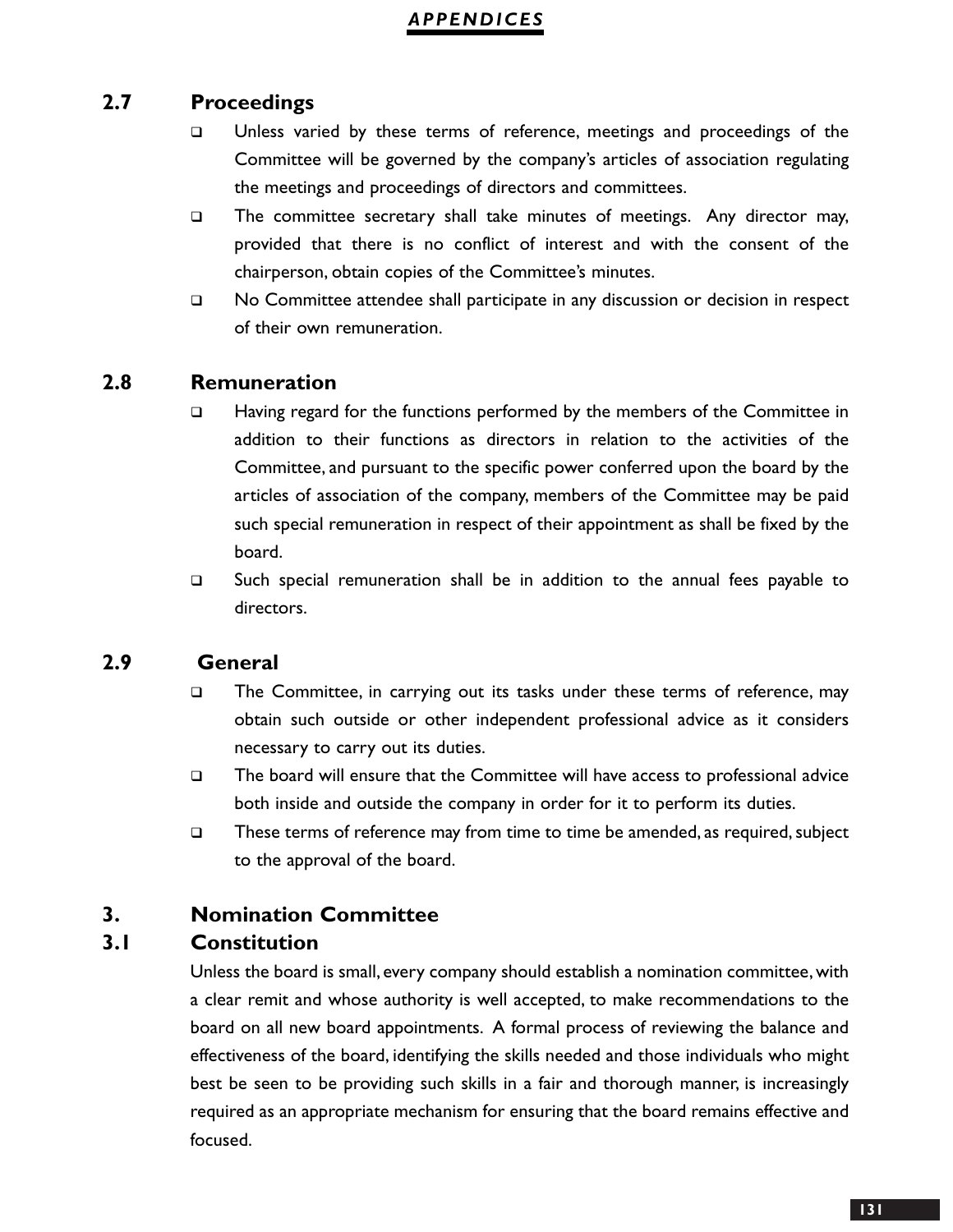## **3.2 Membership**

- □ The Nomination Committee ("Committee") shall consist of not less than three directors appointed by the board of directors ("board"), all of whom shall be nonexecutive directors and the majority deemed independent.
- The chairperson of the Committee shall be the chairperson of the board if he or she is an independent non-executive director or, failing which, an independent non-executive director shall be appointed chair.
- □ The Committee shall nominate a committee secretary.

#### **3.3 Terms of reference**

- □ The Committee shall make recommendations to the board on the appointment of new executive and non-executive directors, including making recommendations on the composition of the board in general and the balance between executive and non-executive directors appointed to the board.
- $\Box$  The Committee shall regularly review the board structure, size and composition and make recommendations to the board with regards to any adjustments that are deemed necessary.
- $\Box$  The Committee shall be responsible for identifying and nominating candidates for the approval of the board to fill board vacancies as and when they arise, as well as put in place plans for succession, in particular for the chairperson and chief executive.
- The Committee shall make recommendations to the board for the continuation (or not) in services of any director who has reached the age of 70.
- $\Box$  The Committee shall recommend directors who are retiring by rotation, for reelection.
- □ The Committee will have due regard for the principles of governance and code of best practice.
- The Committee will liaise with the board in relation to the preparation of the Committee's report to shareholders, as required.

#### **3.4 Meetings**

- **If the Committee will be held as the Committee deems appropriate.** However, the Committee should meet at least once each year. Meetings should be organised so that attendance is maximised. The chairperson of the Committee or any member of the Committee may call a meeting at any other time.
- $\Box$  The notice of each meeting of the Committee confirming the venue, time and date and enclosing an agenda of items to be discussed shall, other than under exceptional circumstances, be forwarded to each member of the Committee not less than four working days prior to the date of the meeting.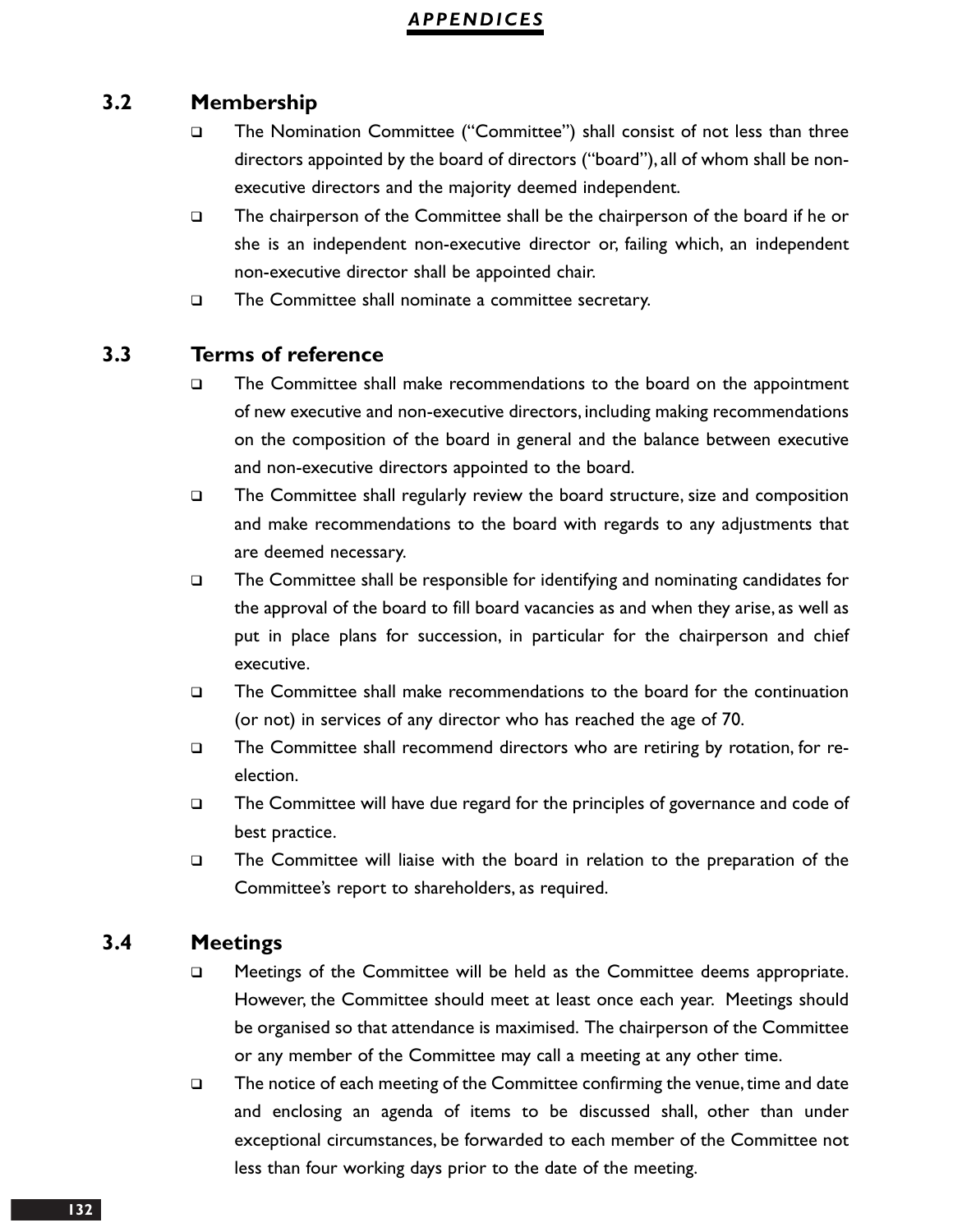- $\Box$  The quorum for decisions of the Committee shall be any two members present throughout the meeting who shall vote on the matter for decision.
- $\Box$  The chairperson (or in his/her absence, an alternative member) of the Committee shall attend the annual general meeting and be prepared to answer questions concerning the appointment of executive and non-executive directors.

## **3.5 Proceedings**

- Unless varied by these terms of reference, meetings and proceedings of the Committee will be governed by the company's articles of association regulating the meetings and proceedings of directors and Committees.
- $\Box$  The committee secretary shall take minutes of meetings. Minutes of all meetings shall be circulated to all the members of the Committee and may also, if the chairperson of the Committee so decides, be circulated to other members of the board. Any director may, provided that there is no conflict of interest and with the agreement of the chairperson, obtain copies of the Committee's minutes.

## **3.6 Remuneration**

- Having regard for the functions performed by the members of the Committee in addition to their functions as directors in relation to the activities of the Committee, and pursuant to the specific power conferred upon the board by the articles of association of the company, members of the Committee may be paid such special remuneration in respect of their appointment as shall be fixed by the board.
- □ Such special remuneration shall be in addition to the annual fees payable to directors.

## **3.7 General**

- The Committee, in carrying out its tasks under these terms of reference, may obtain such outside or other independent professional advice as it considers necessary to carry out its duties.
- □ The board will ensure that the Committee will have access to professional advice both inside and outside the company in order for it to perform its duties.
- $\square$  These terms of reference may be amended as required, subject to the approval of the board.

## **4. Board Risk Committee**

## **4.1 Constitution**

The quality, integrity and reliability of the company's risk management is delegated to the Board Risk Committee ("Committee"). The objective of the Committee is to assist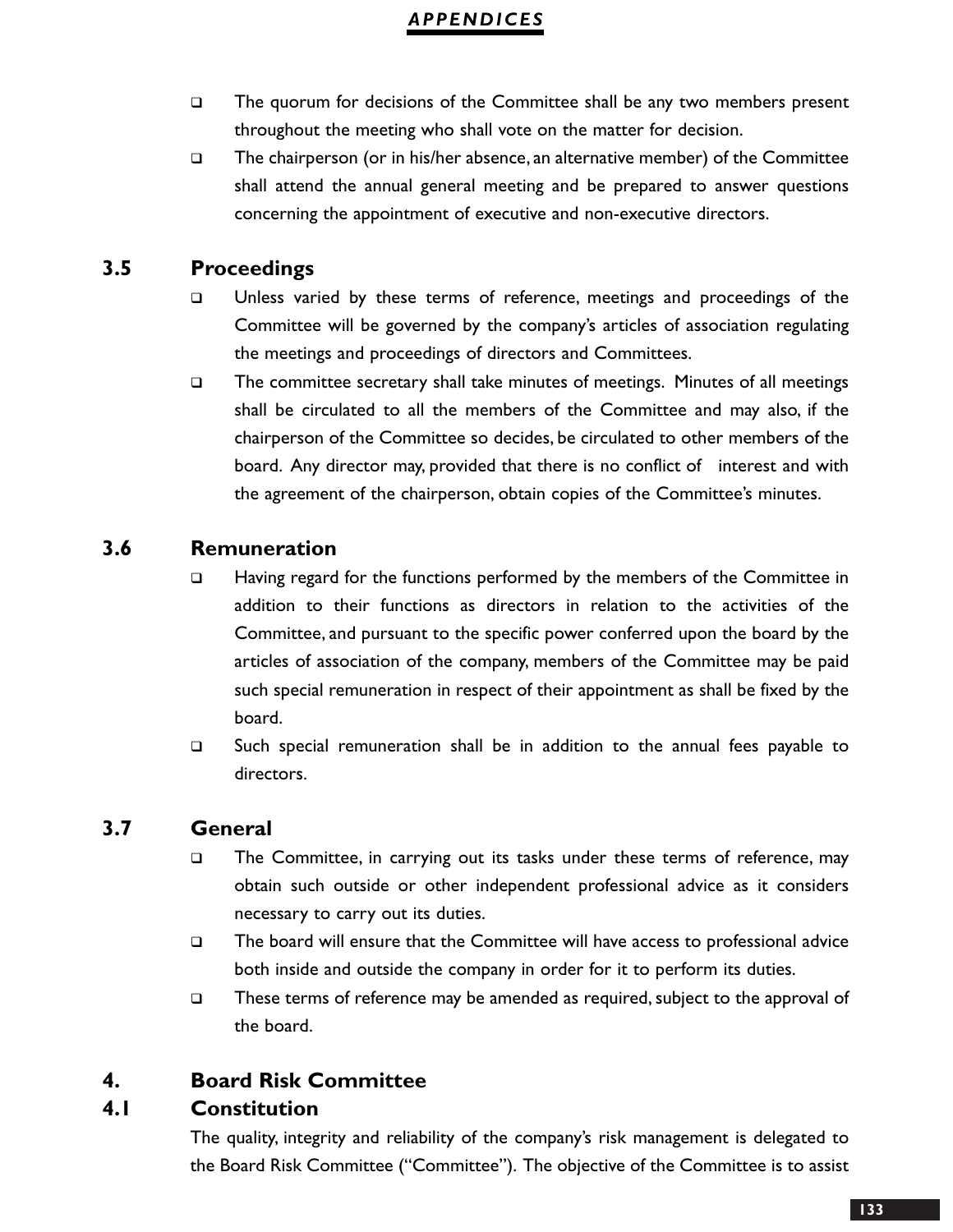the board of directors ("board") in the discharge of its duties relating to corporate accountability and the associated risk in terms of management, assurance and reporting. The Committee will review and assess the integrity of the risk control systems and ensure that the risk policies and strategies are effectively managed. The Committee will set out the nature, role, responsibility and authority of the risk management function within the company and outline the scope of risk management work. The Committee will monitor external developments relating to the practice of corporate accountability and the reporting of specifically associated risk, including emerging and prospective impacts. The Committee provides an independent and objective oversight and review of the information presented by management on corporate accountability and specifically associated risk, also taking account of reports by management and the Audit Committee to the board on financial, business and strategic risk.

## **4.2 Membership**

- The Committee shall consist of an equal number of executive and non-executive directors appointed by the board.
- □ At least one member of the Committee shall be a non-executive director sitting on the Audit Committee.
- The board shall appoint the Committee chairperson, a non-executive director, and determine the period for which he/she shall hold office. The chairperson of the board shall not be eligible to be appointed as chairperson of the Committee.
- The Committee shall nominate a committee secretary.

## **4.3 Terms of reference**

- The Committee together with the company's legal advisor, will review any legal matters that could have a significant impact on the company's business.
- $\Box$  The Committee will review executive management reports detailing the adequacy and overall effectiveness of the company's risk management function and its implementation by management, and reports on internal control and any recommendations, and confirm that appropriate action has been taken.
- $\square$  The Committee will review the risk philosophy, strategy and policies recommended by the executive management and consider reports by the executive management. The Committee will ensure compliance with such policies, and with the overall risk profile of the company. Risk in the widest sense includes market risk, credit risk, liquidity risk, operation risk and commercial risk, which together cover detailed combined risks such as:
	- D Interest rate risk:
	- **Q** Country risk;
	- □ Counterpart risk, including provisioning risks;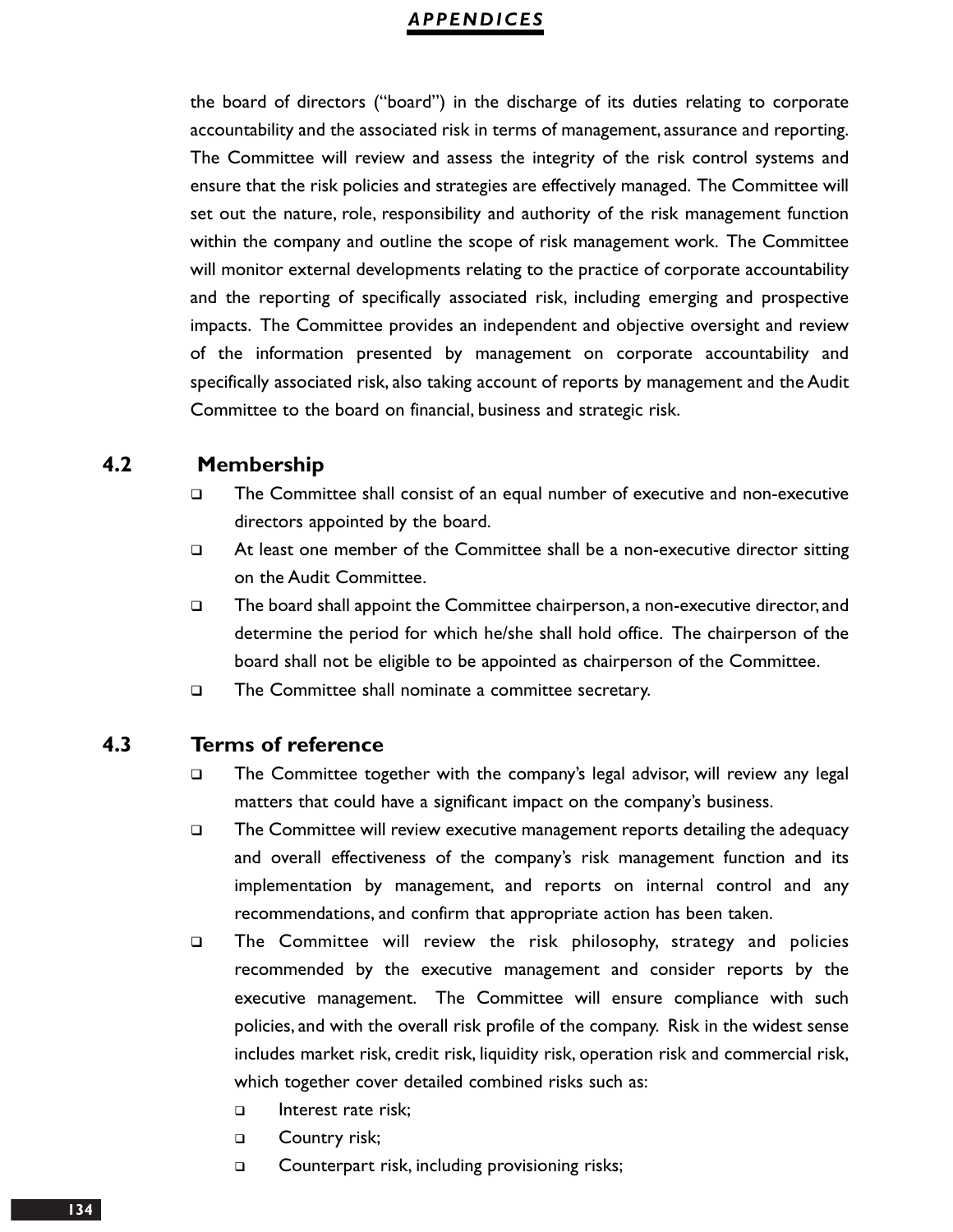- **Currency and foreign exchange risk;**
- D Technology risk;
- D Price risk:
- Disaster recovery risk;
- **D** Operational risk;
- **D** Prudential risk:
- **Example 2** Reputational risk
- **D** Competitive risk;
- D Legal risk
- □ Compliance and control risks;
- □ Sensitivity risks, e.g. environmental, health and safety;
- □ Concentration of risks across a number of portfolio dimensions;
- Investment risk;
- Asset evaluation risk; and
- Other risks appropriate to the business which may be identified from time to time.
- □ The Committee will review the adequacy of insurance coverage.
- The Committee will review risk identification and measurement methodologies.
- The Committee will monitor procedures to deal with and review the disclosure of information to clients.
- $\Box$  The Committee will have due regard for the principles of governance and codes of best practice.
- The Committee will liaise with the board in respect of the preparation of the Committee's report to shareholders as required.

#### **4.4 Meetings**

- **I** Meetings of the Committee will be held as the Committee deems appropriate. However the Committee should meet at least twice a year. Meetings should be organised so that attendance is maximised. The chairperson of the Committee or any member of the Committee may call a meeting at any other time.
- The notice of each meeting of the Committee, confirming the venue, time and date and enclosing an agenda of items to be discussed shall, other than under exceptional circumstances, be forwarded to each member of the Committee not less than seven working days prior to the date of the meeting.
- $\Box$  The quorum for decisions of the Committee shall be any three members present and voting on the matter for decision.
- The chairperson, at his/her discretion, may invite such executives and senior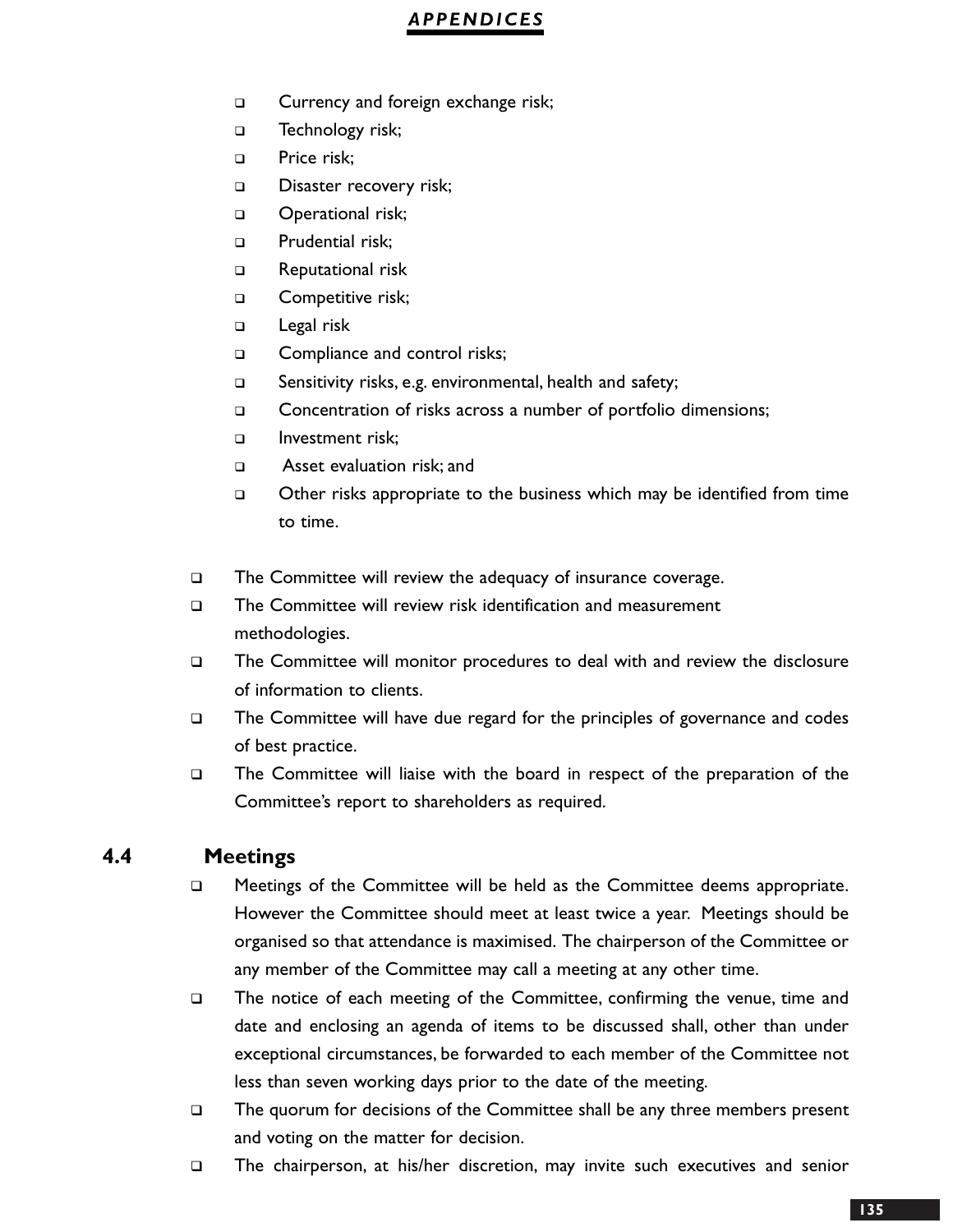management as appropriate, to attend and be heard at meetings of the Committee. In addition, the finance director, chief executive officer and executives specifically responsible for risk in the company, including the head of internal audit, shall attend meetings of the Committee but shall not have a vote.

## **4.5 Proceedings**

- □ Unless varied by these terms of reference, meetings and proceedings of the Committee will be governed by the company's articles of association regulating the meetings and proceedings of directors and committees.
- The Committee secretary shall take minutes of meetings. Minutes of meetings shall be circulated to all the members of the Committee and shall be included in the board papers for the next meeting and circulated to all board members, together with any specific corporate accountability and risk management reports prepared by or on behalf of the Committee. The minutes will also be forwarded to the chairperson of all other board committees.

#### **4.6 Remuneration**

- □ Having regard for the functions performed by the members of the Committee, in addition to their functions as directors in relation to the activities of the Committee and pursuant to the specific power conferred upon the board by the articles of association of the company, members of the Committee who are nonexecutive directors may be paid such special remuneration in respect of their appointment as shall be fixed by the board.
- □ Such special remuneration shall be in addition to the annual fees payable to directors.

#### **4.7 General**

- □ The Committee, in carrying out its tasks under these terms of reference, may obtain such outside or other independent professional advice as it considers necessary to carry out its duties.
- □ The board will ensure that the Committee will have access to professional advice both inside and outside the company in order for it to perform its duties.
- The Committee will have access to any information it needs to fulfil its responsibilities.
- The Committee will investigate matters within its mandate.
- $\Box$  These terms of reference may from time to time be amended as required, subject to the approval of the board.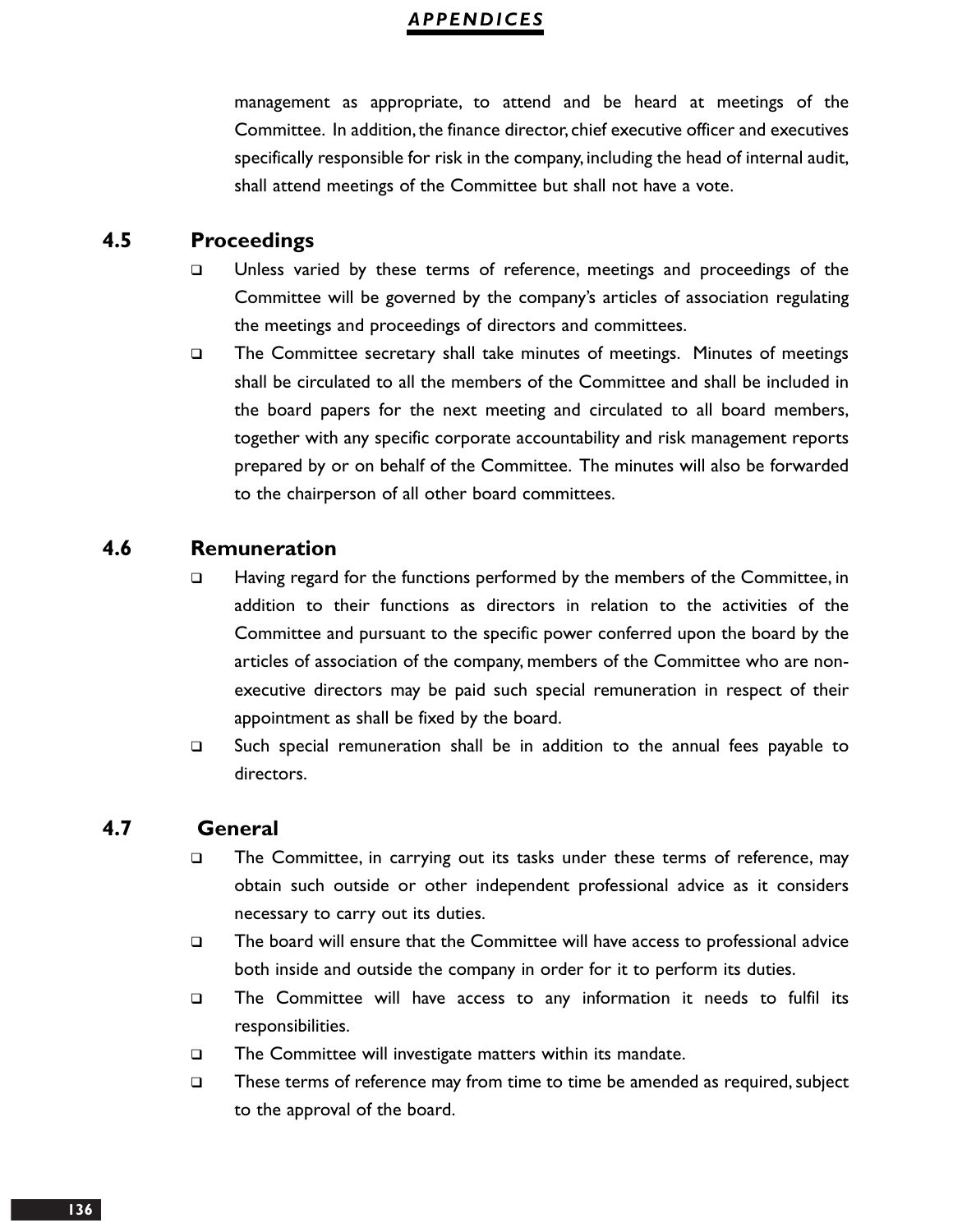#### **5. Corporate Governance Committee**

## **5.1 Constitution**

Every company should establish a Corporate Governance Committee, composed substantially, if possible, of independent non-executive directors, which will act as a useful mechanism for making recommendations to the board on all corporate governance provisions to be adopted so that the board remains effective and complies with prevailing corporate governance principles. The Corporate Governance Committee shall be constituted to ensure that the reporting requirements with regard to corporate governance, whether in the annual report or on an ongoing basis, are in accordance with the principles of the applicable Code of Corporate Governance.

## **5.2 Membership**

- □ Other than in the case where the non-independent chairperson of the board is also chairperson of the Corporate Governance Committee, it is not a requirement that the majority of the Corporate Governance Committee be independent non-executive directors, although this would be strongly recommended (Aspiration: always majority independent).
- $\Box$  A non-independent chairperson of the board can only be the chairperson of the Corporate Governance Committee on condition that the majority of the committee are independent non-executive directors. If this is not the case then the non-independent chairman of the board can be a member of the Corporate Governance Committee, but not its chairperson. The chairperson of the committee would then have to be an independent non-executive director (Aspiration: the chairman of the Corporate Governance Committee should be an independent non-executive director).
- □ The chief executive officer may be a member of the Corporate Governance Committee.
- The Corporate Governance Committee should be composed of a majority of non-executive directors.
- □ The Committee shall nominate a committee secretary.

## **5.3 Terms of Reference**

- The Corporate Governance committee should include in its terms of reference the key areas normally covered by a Nomination Committee and a Remuneration Committee, unless these have committees been separately constituted. The terms of reference for these two committees are listed above in this Appendix.
- Over and above the work on remuneration and nomination, the Committee should have the following activities:
- determine, agree and develop the company's general policy on corporate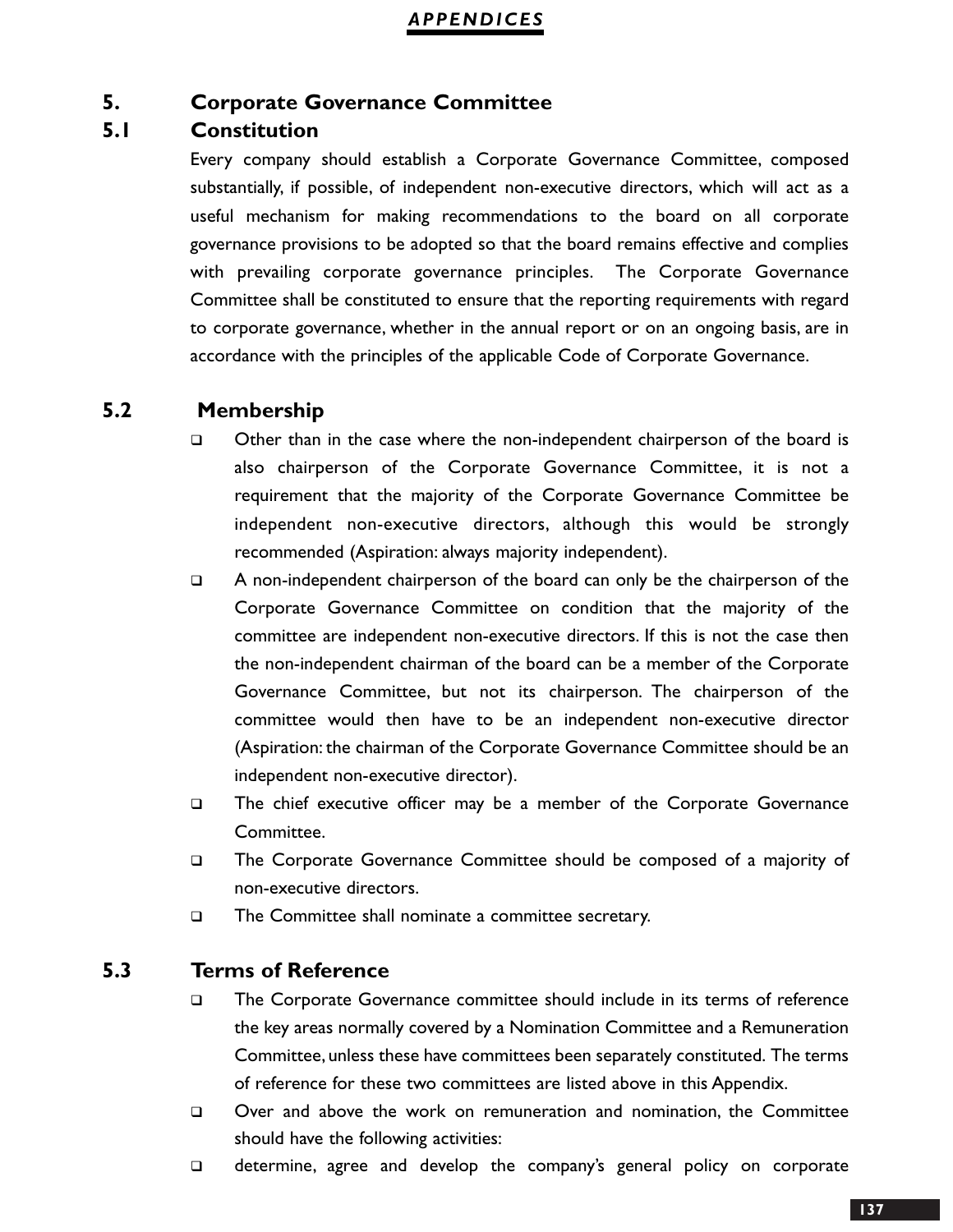governance in accordance with the applicable Code of Corporate Governance;

- $\Box$  preparation of the corporate governance report to be published in the company's annual report;
- $\Box$  ensure that disclosures are made in the annual report in compliance with the disclosure provisions in the Code of Corporate Governance.

## **5.4 Meetings**

- Meetings of the Committee will be held as the Committee deems appropriate. However, the Committee should meet at least once each year. Meetings should be organised so that attendance is maximised. The chairperson of the Committee or any member of the Committee may call a meeting at any other time.
- □ The notice of each meeting of the Committee confirming the venue, time and date and enclosing an agenda of items to be discussed shall, other than under exceptional circumstances, be forwarded to each member of the Committee not less than four working days prior to the date of the meeting.
- $\Box$  The quorum for decisions of the Committee shall be any two members present throughout the meeting who shall vote on the matter for decision.

## **5.5 Proceedings**

- Unless varied by these terms of reference, meetings and proceedings of the Committee will be governed by the company's articles of association regulating the meetings and proceedings of directors and committees.
- $\square$  The committee secretary shall take minutes of meetings. Minutes of all meetings shall be circulated to all the members of the Committee and may also, if the chairperson of the Committee so decides, be circulated to other members of the board. Any director may, provided that there is no conflict of interest and with the agreement of the chairperson, obtain copies of the Committee's minutes.

## **5.6 Remuneration**

- □ Having regard for the functions performed by the members of the Committee in addition to their functions as directors in relation to the activities of the Committee, and pursuant to the specific power conferred upon the board by the articles of association of the company, members of the Committee may be paid such special remuneration in respect of their appointment as shall be fixed by the board.
- $\Box$  Such special remuneration shall be in addition to the annual fees payable to directors.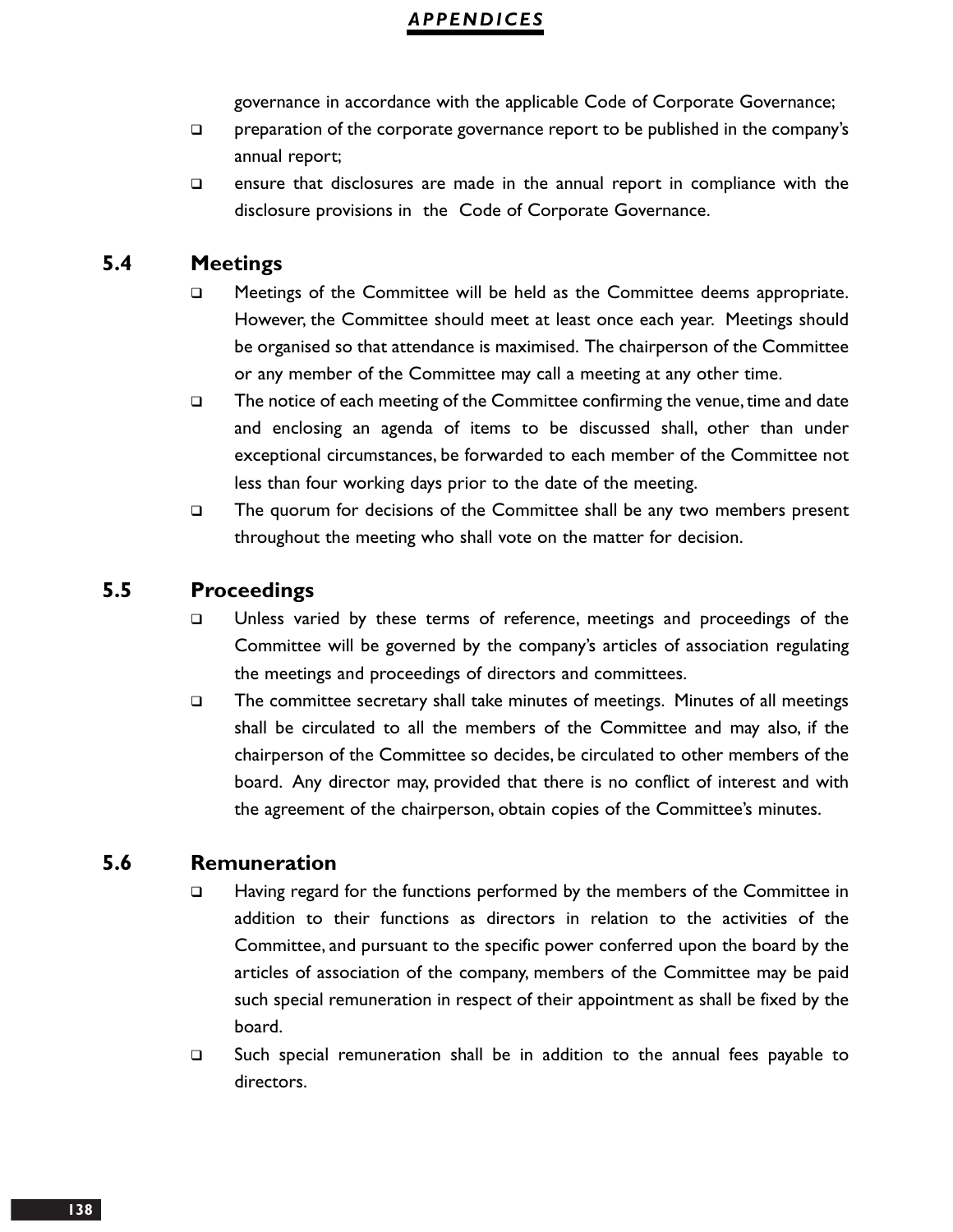## **5.7 General**

- The Committee, in carrying out its tasks under these terms of reference, may obtain such outside or other independent professional advice as it considers necessary to carry out its duties.
- The board will ensure that the Committee will have access to professional advice both inside and outside the company in order for it to perform its duties.
- These terms of reference may be amended as required, subject to the approval of the board.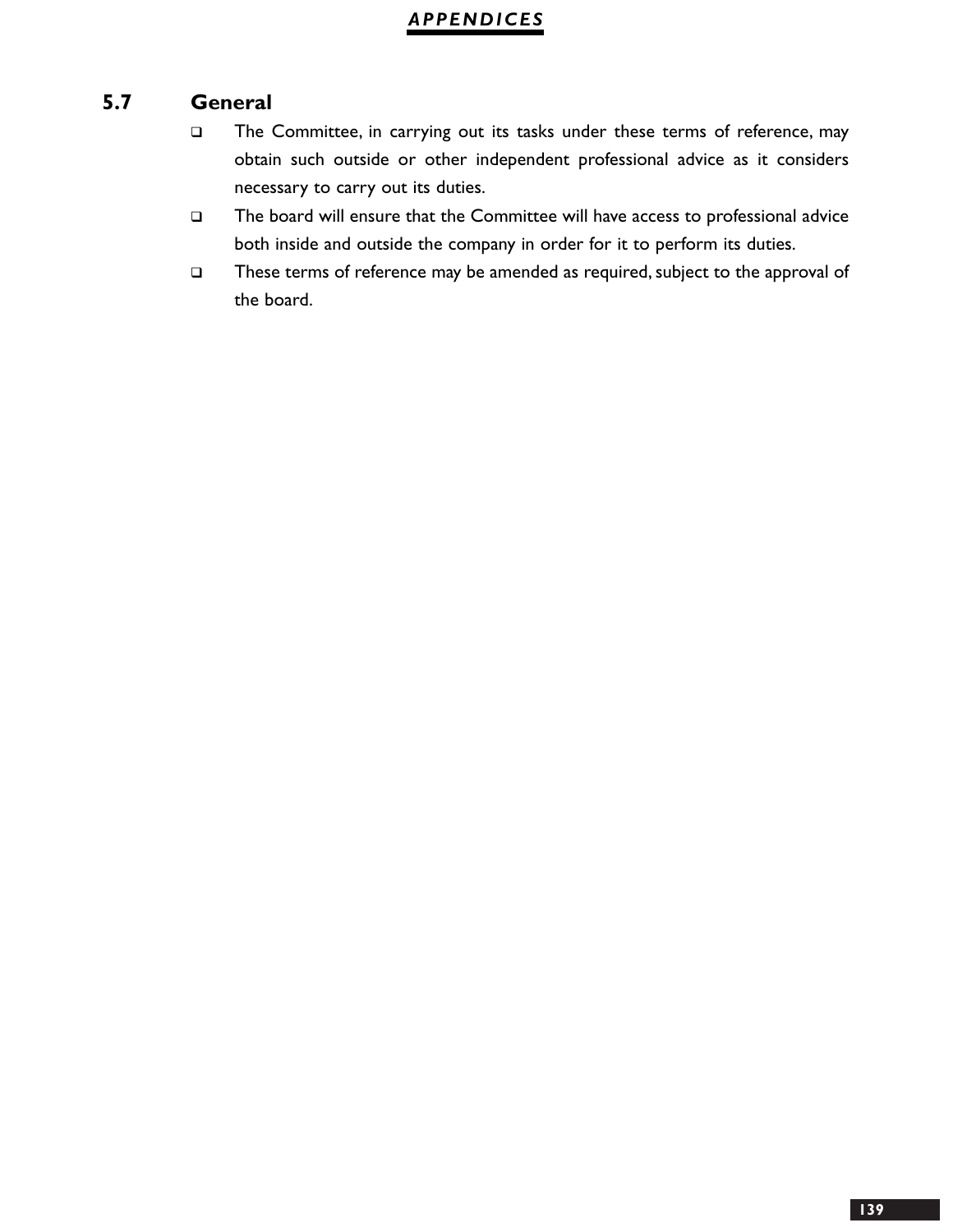# **COMPOSITION OF COMMITTEE ON CORPORATE GOVERNANCE AND TASK TEAMS**

#### **COMMITTEE ON CORPORATE GOVERNANCE**

Mr Tim Taylor

Mrs Prabha Chinien Ms Clairette Ah Hen

Mr Marc Lagesse

Mr Nassir Ramtoola

Mr Cyril Mayer Mr Megh Pillay

Mr Arnaud Lagesse

Mr Vinod Chidambaram

Mrs Karuna Bhoojedhur-Obeegadoo

## **COMPOSITION OF TASK TEAMS**

#### **Boards and Directors**

- 1. Mr Marc Lagesse (Convenor)
- 2. Mr Pierre Guy Noel
- 3. Mr Arnaud Lagesse
- 4. Mr Arnaud Dalais
- 5. Mr Hector Espitalier-Noel
- 6. Mr Sunil Benimadhu
- 7. Mr H Jowaheer
- 8. Dr Arjoon Sudhoo
- 9. Mr Silendra Gokhool
- 10. Mr Bashir Currimjee
- 11. Mrs Karuna Bhoojedhur-Obeegadoo
- 12. Me Jean-Pierre Montocchio
- 13. Ms Shalini Gokhool

## **Auditing and Accounting**

- 1. Ms Clairette Ah Hen (Convenor)
- 2. Mr Jean-Paul de Chazal
- 3. Mr Jacques Pougnet
- 4. Mr Jaye Jhingree
- 5. Mr Simon Pierre Rey
- 6. Mr Jean Marc Ulcoq
- 7. Mr J Ribet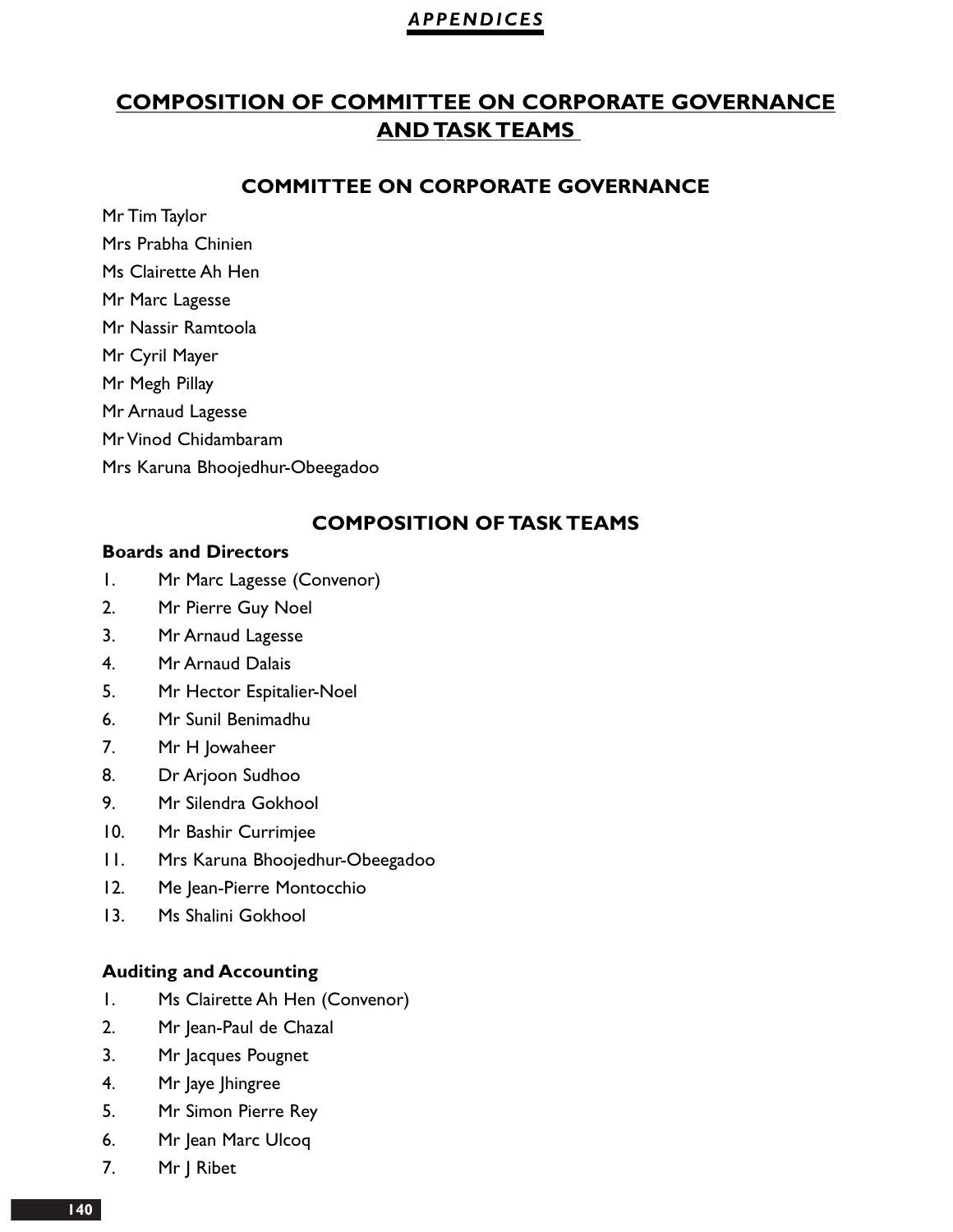- 8. Mr Swadeck Taher
- 9. Mr Gérard Lincoln
- 10. Mr Chandra Gujadhur

#### **Risk Management, Internal Control and Internal Audit**

- 1. Mr Nassir Ramtoola (Convenor)
- 2. Mr Mike Burgess
- 3. Mr Satyam Ramnauth
- 4. Mr James Leung
- 5. Ms Meenakshi Sandrassagren
- 6. Mr Louis Rivalland
- 7. Mr Geeanduth Gopee
- 8. Mr Edwin Marion

#### **Compliance and Enforcement**

- 1. Mrs Prabha Chinien (Convenor)
- 2. Mrs Jaya Allock
- 3. Mrs Sharda Dindoyal
- 4. Mr Rajesh Ramloll
- 5. Mr Yusuf Aboobaker
- 6. Mr Steve Leung

#### **Integrated Sustainability Reporting**

- 1. Mr Cyril Mayer (Convenor)
- 2. Mr Dev Seebaluck
- 3. Mr Philippe Lahausse de la Louvière
- 4. Dr Satish Boolell
- 5. Mr Alain Rey
- 6. Mr Dayanand Kurrumchand
- 7. Mr Sen Ramsamy
- 8. Mr Malen Oodiah
- 9. Mr Yousouf Sooklall
- 10. Mr Rajiv Servansingh
- 11. Mrs Sheri Roberts Updike